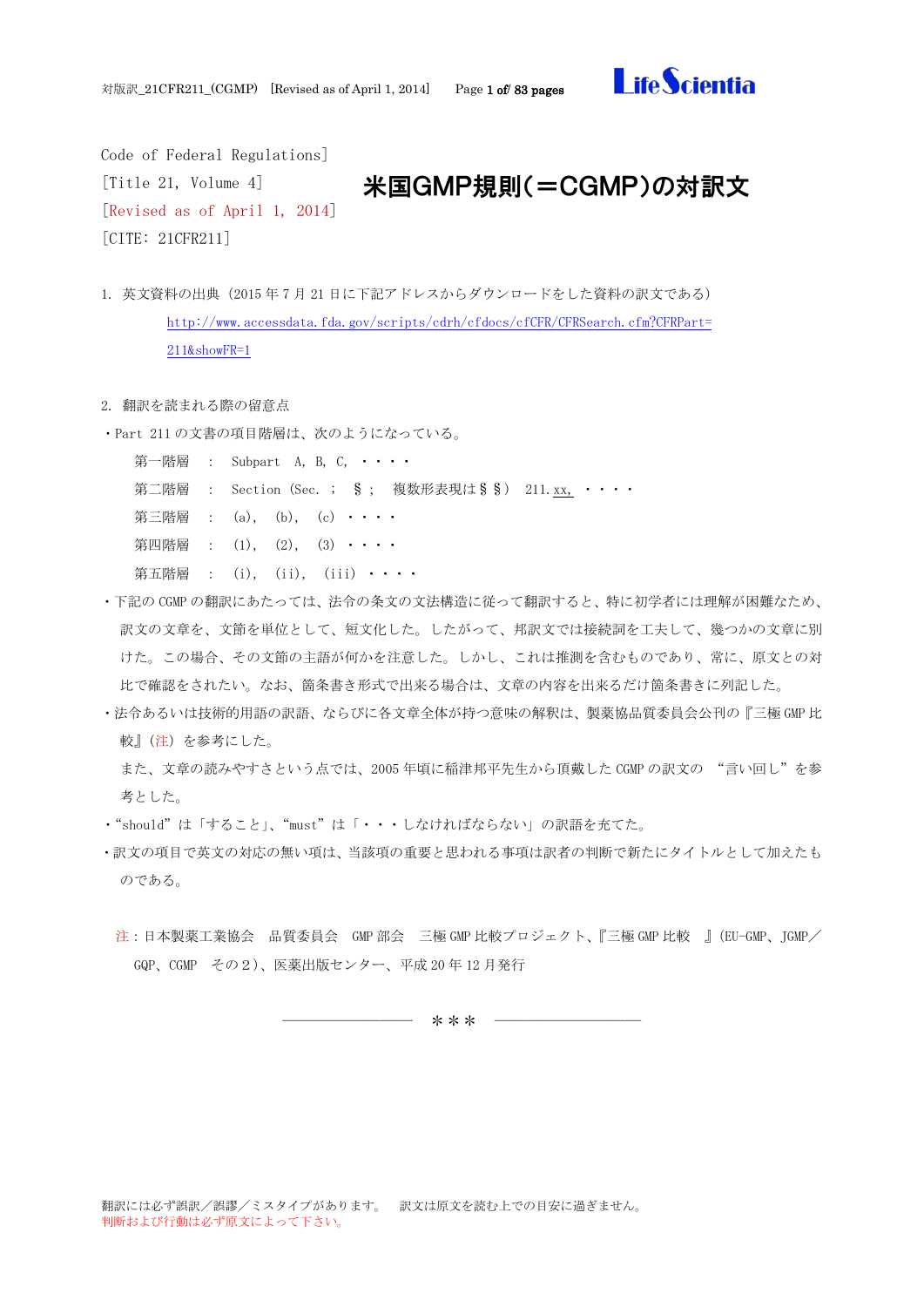

対版訳\_21CFR211\_(CGMP) [Revised as of April 1, 2014] Page 2 of/ 83 pages

TITLE 21--FOOD AND DRUGS CHAPTER I--FOOD AND DRUG ADMINISTRATION DEPARTMENT OF HEALTH AND HUMAN SERVICES SUBCHAPTER C--DRUGS: GENERAL

PART 211 CURRENT GOOD MANUFACTURING PRACTICE FOR FINISHED PHARMACEUTICALS

## (以下の目次で、英文との対応が無いものは、訳者が目安のために付したものである。)

## 目 次

| Sec. 211.1 Scope                                                      |
|-----------------------------------------------------------------------|
|                                                                       |
|                                                                       |
|                                                                       |
|                                                                       |
| Subpart B--Organization and Personnel (組織と職員) 11                      |
| Sec. 211.22 Responsibilities of quality control unit. (品質管理部門の責任)  11 |
|                                                                       |
| (b)                                                                   |
| (c)                                                                   |
| (d)                                                                   |
| Sec. 211.25 Personnel qualifications. (職員の適格性評価)  12                  |
|                                                                       |
| (b)                                                                   |
|                                                                       |
| Sec. 211.28 Personnel responsibilities. (職員の責任) 13                    |
|                                                                       |
| (b)                                                                   |
|                                                                       |
|                                                                       |
|                                                                       |
|                                                                       |
| Sec. 211.42 Design and construction features. (設計および構造特性)  15         |
|                                                                       |
|                                                                       |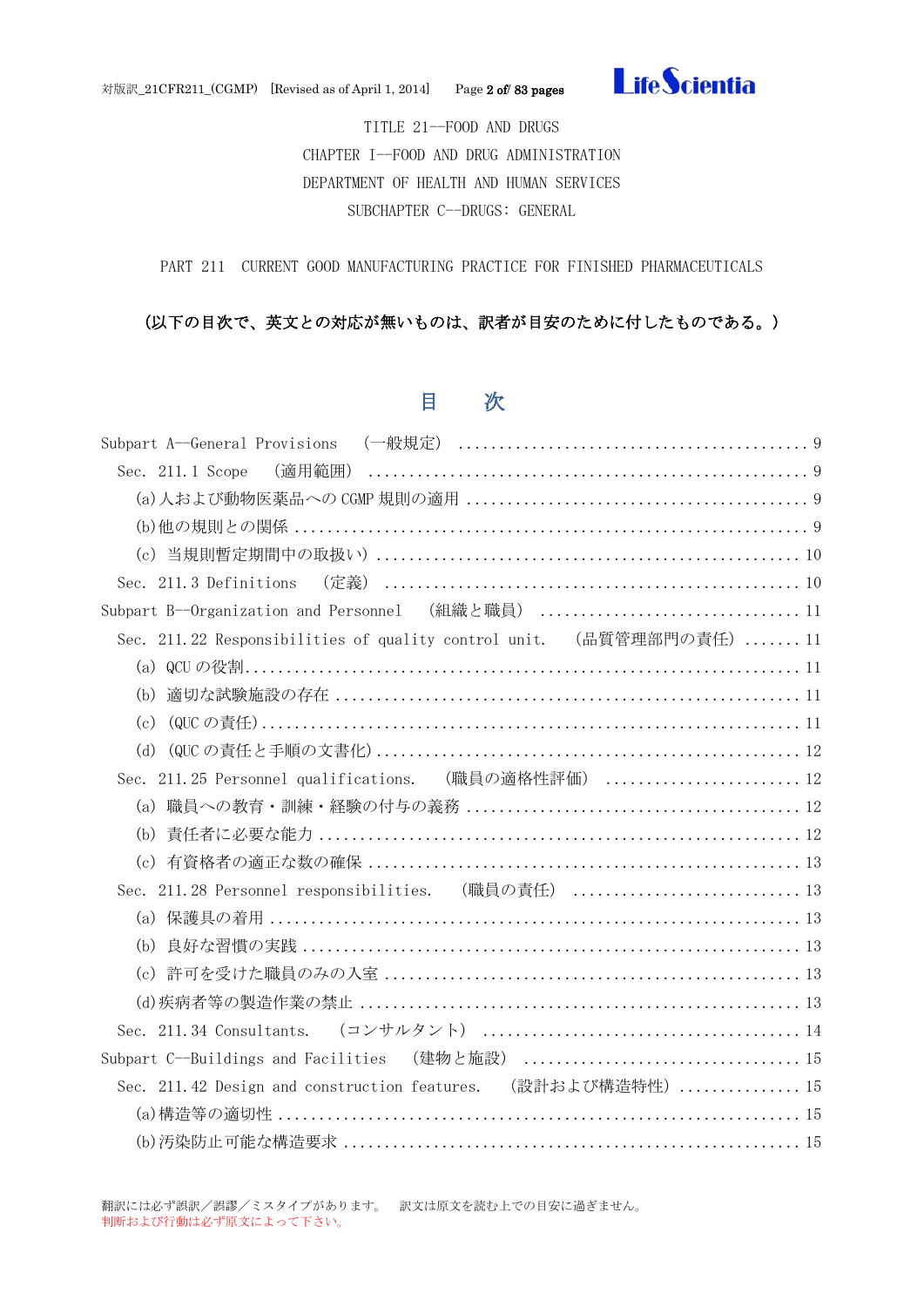## 対版訳\_21CFR211\_(CGMP) [Revised as of April 1, 2014] Page 3 of/ 83 pages



| (c)                                                                       |
|---------------------------------------------------------------------------|
|                                                                           |
|                                                                           |
| Sec. 211.46 Ventilation, air filtration, air heating and cooling.         |
|                                                                           |
| (a)                                                                       |
|                                                                           |
|                                                                           |
|                                                                           |
| Sec. $211.48$ Plumbing.                                                   |
|                                                                           |
|                                                                           |
|                                                                           |
| Sec. 211.52 Washing and toilet facilities. (手洗いおよびトイレ設備)  19              |
|                                                                           |
|                                                                           |
|                                                                           |
|                                                                           |
|                                                                           |
|                                                                           |
|                                                                           |
| Sec. 211.63 Equipment design, size, and location. (装置の設計、寸法および配置)  21     |
|                                                                           |
|                                                                           |
|                                                                           |
| Sec. 211.67 Equipment cleaning and maintenance. (装置の清浄化と保全)  21           |
|                                                                           |
|                                                                           |
|                                                                           |
| Sec. 211.68 Automatic, mechanical, and electronic equipment.              |
|                                                                           |
|                                                                           |
|                                                                           |
|                                                                           |
|                                                                           |
| Subpart E--Control of Components and Drug Product Containers and Closures |
| (原料、医薬容器および施栓系の管理)  26                                                    |
|                                                                           |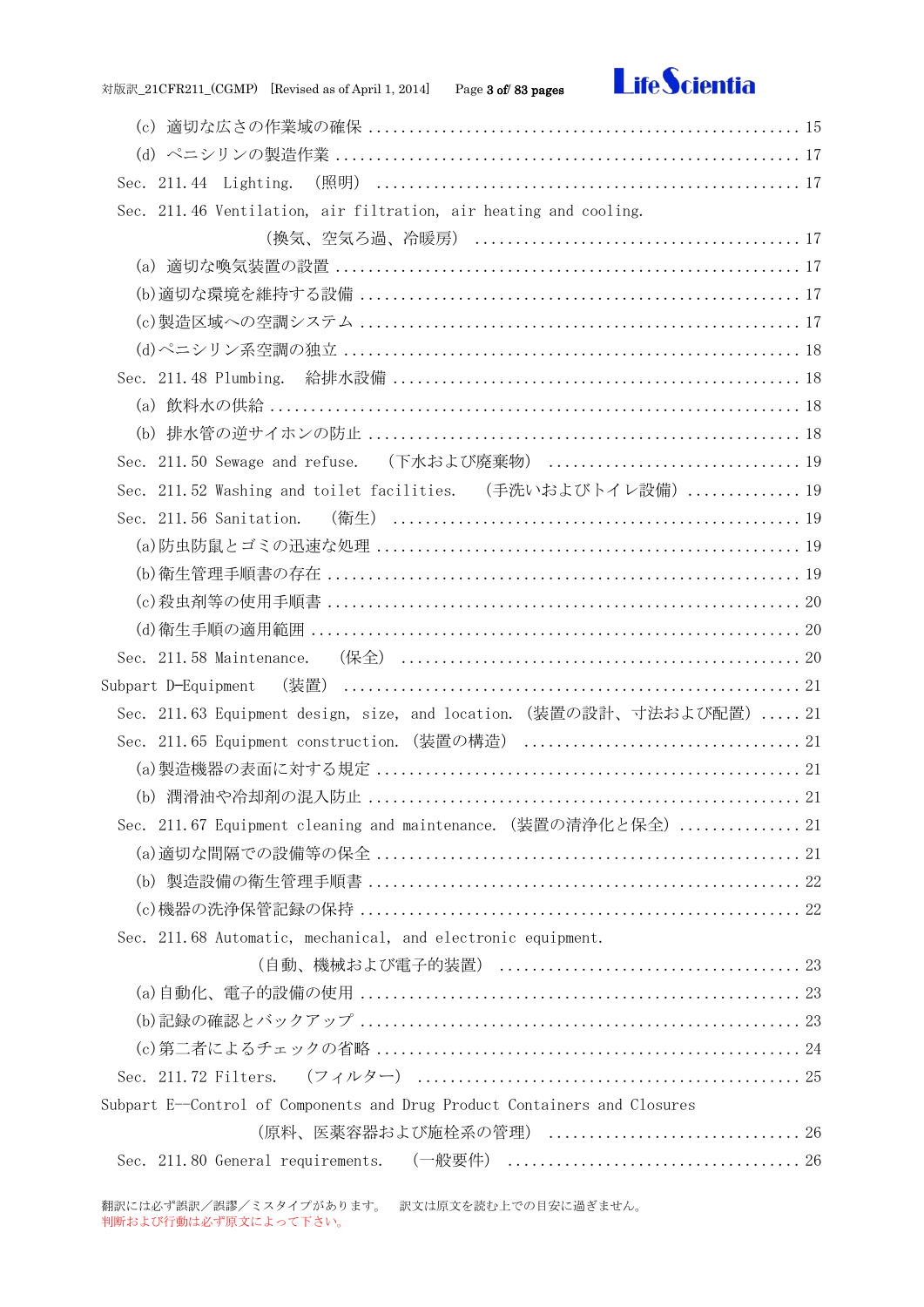## 対版訳\_21CFR211\_(CGMP) [Revised as of April 1, 2014] Page 4 of/ 83 pages



| Sec. 211.82 Receipt and storage of untested components, drug product containers,      |
|---------------------------------------------------------------------------------------|
| (未試験の原料、医薬容器、および施栓系の受入と保管) 27<br>and closures.                                        |
|                                                                                       |
|                                                                                       |
| Sec. 211.84 Testing and approval or rejection of components, drug product containers, |
| and closures. (原料、医薬容器、および施栓系の試験の合格判定)  27                                            |
|                                                                                       |
|                                                                                       |
|                                                                                       |
|                                                                                       |
|                                                                                       |
| Sec. 211.86 Use of approved components, drug product containers, and closures.        |
| (承認された原料、医薬容器および施栓系の使用)  31                                                           |
| Sec. 211.87 Retesting of approved components, drug product containers, and closures.  |
|                                                                                       |
| Sec. 211.89 Rejected components, drug product containers, and closures.               |
|                                                                                       |
| Sec. 211.94 Drug product containers and closures. (医薬容器および施栓系)  32                    |
| (a)                                                                                   |
| (b)                                                                                   |
| (c)                                                                                   |
| 医薬品容器および閉塞具の検査・試験方法の文書化と遵守  32<br>(d)                                                 |
| Subpart F--Production and Process Controls(製造および工程管理)34                               |
| Sec. 211.100 Written procedures; deviations. (手順書·逸脱)  34                             |
|                                                                                       |
|                                                                                       |
|                                                                                       |
|                                                                                       |
|                                                                                       |
|                                                                                       |
|                                                                                       |
|                                                                                       |
| Sec. 211.105 Equipment identification. (装置の識別)  36                                    |
|                                                                                       |

翻訳には必ず誤訳/誤謬/ミスタイプがあります。 訳文は原文を読む上での目安に過ぎません。 判断および行動は必ず原文によって下さい。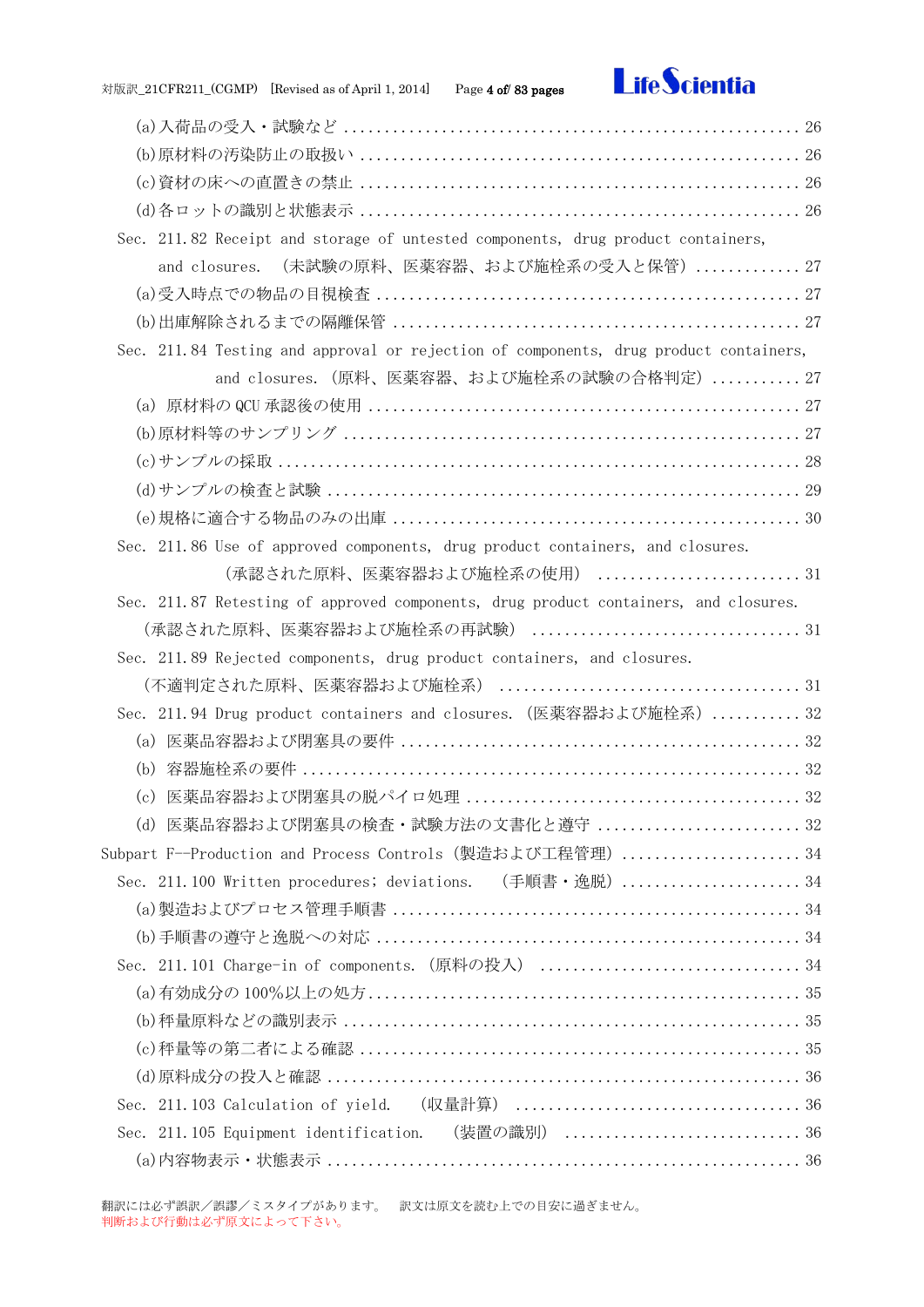

| Sec. 211.110 Sampling and testing of in-process materials and drug products. |  |
|------------------------------------------------------------------------------|--|
|                                                                              |  |
|                                                                              |  |
|                                                                              |  |
|                                                                              |  |
|                                                                              |  |
| Sec. 211.111 Time limitations on production. (製造の時間制限)  39                   |  |
| Sec. 211.113 Control of microbiological contamination. (微生物汚染管理)  39         |  |
|                                                                              |  |
|                                                                              |  |
|                                                                              |  |
|                                                                              |  |
|                                                                              |  |
| Subpart G--Packaging and Labeling Control (包装資材および表示材料管理) 41                 |  |
| Sec. 211.122 Materials examination and usage criteria. (資材の検査および使用基準) 41     |  |
|                                                                              |  |
|                                                                              |  |
|                                                                              |  |
|                                                                              |  |
|                                                                              |  |
|                                                                              |  |
|                                                                              |  |
|                                                                              |  |
| Sec. 211.125 Labeling issuance. (ラベリングの発行)  44                               |  |
|                                                                              |  |
|                                                                              |  |
|                                                                              |  |
|                                                                              |  |
|                                                                              |  |
|                                                                              |  |
| Sec. 211.130 Packaging and labeling operations. (包装作業および表示作業)  45            |  |
|                                                                              |  |
|                                                                              |  |
|                                                                              |  |
|                                                                              |  |
|                                                                              |  |

[Sec. 211.132 Tamper-evident packaging requirements for over-the-counter \(OTC\)](#page-45-3)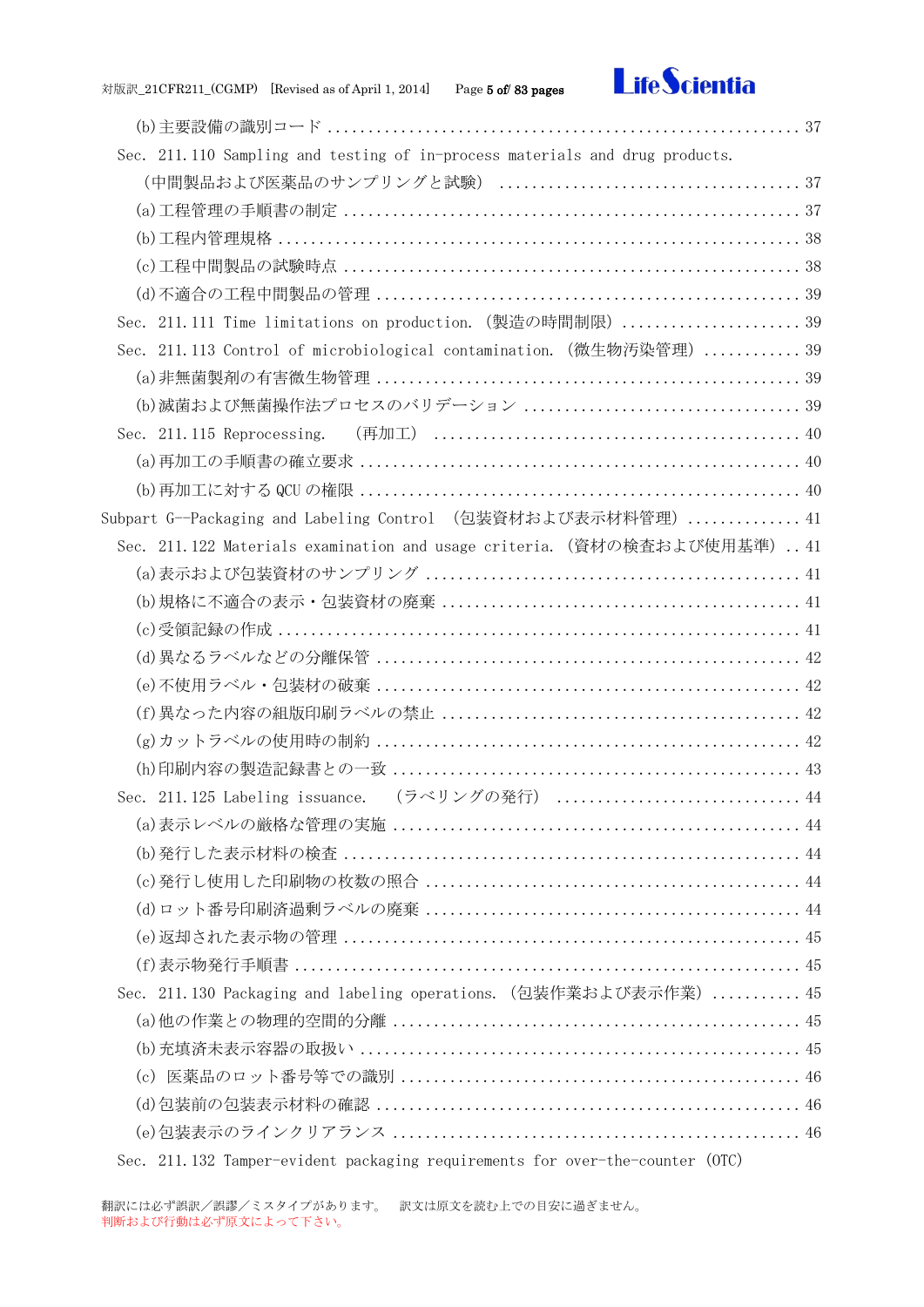

[human drug products.](#page-45-3) (ヒト用一般用医薬品 (OTC[\)のためのいたずら防止包装改ざん明示包装\)](#page-45-3)............... 46 (a) 一般要件 [.....................................................................](#page-45-4) 46 (b) 改ざん明示包装の要件: [.......................................................](#page-46-0) 47 (c) 表示物 [.......................................................................](#page-47-0) 48 (d) 包装表示要件の適用除外の申請 [.................................................](#page-49-0) 50 (e) 承認済み新薬申請の対象となる OTC 医薬品。 [.....................................](#page-49-1) 50 (f) 1970 年の毒物予防包装法[.......................................................](#page-50-0) 51 [Sec. 211.134 Drug product inspection](#page-50-1) (医薬品試験) ............................... 51 (a)包装された表示の検査 [..........................................................](#page-50-2) 51 (b) 最終工程終了時のサンプリング [.................................................](#page-50-3) 51 (c) 検査結果の記録 [...............................................................](#page-50-4) 51 Sec. 211.137 Expiration dating. (有効期間) [......................................](#page-51-0) 52 (a) 使用期限日の表示 [.............................................................](#page-51-1) 52 (b)ラベル表示の条件下での有効期限日 [..............................................](#page-51-2) 52 (c)再溶解品の有効期限の表示 [......................................................](#page-51-3) 52 (d)有効期限のラベルへの表示 [......................................................](#page-51-4) 52 (e) ホメオパティック医薬品の適用除外 [.............................................](#page-51-5) 52 (f) 一部アレルゲン抽出物の除外 [...................................................](#page-51-6) 52 (g) 治験用の新規医薬品の適用除外 [.................................................](#page-52-0) 53 (h)ヒト用 OTC 医薬品への適用除外となる条件 [........................................](#page-52-1) 53 [Subpart H--Holding and Distribution](#page-53-0) (保管および出荷配送) .......................... 54 [Sec. 211.142 Warehousing procedures.](#page-53-1) (倉庫業務手順) ............................. 54 (a)出荷前の製品の隔離保管 [........................................................](#page-53-2) 54 (b)医薬品の適正な保管要件 [........................................................](#page-53-3) 54 [Sec. 211.150 Distribution procedures.](#page-53-4)(出荷配送手順) .............................. 54 (a)出庫の先出し・先入れ [..........................................................](#page-53-5) 54 (b)製品回収可能な配送システムの確立 [..............................................](#page-53-6) 54 Subpart I--Laboratory Controls (試験室管理) [.......................................](#page-54-0) 55 Sec. 211.160 General requirements.(一般要件) [.....................................](#page-54-1) 55 (a)品質管理部門による照査・承認 [..................................................](#page-54-2) 55 (b)ラボ管理の要件 [................................................................](#page-54-3) 55 [Sec. 211.165 Testing and release for distribution.](#page-56-0)(配送のための試験と出荷)........ 57 (a)無菌試験判定前の出荷の特例 [....................................................](#page-56-1) 57 (b)特定菌試験の要求 [..............................................................](#page-56-2) 57 (c)採取計画・試験計画文書の存在 [..................................................](#page-56-3) 57 (d)統計的品質管理基準の適用 [......................................................](#page-57-0) 58 (e)試験法の真度・感度等の確立 [....................................................](#page-57-1) 58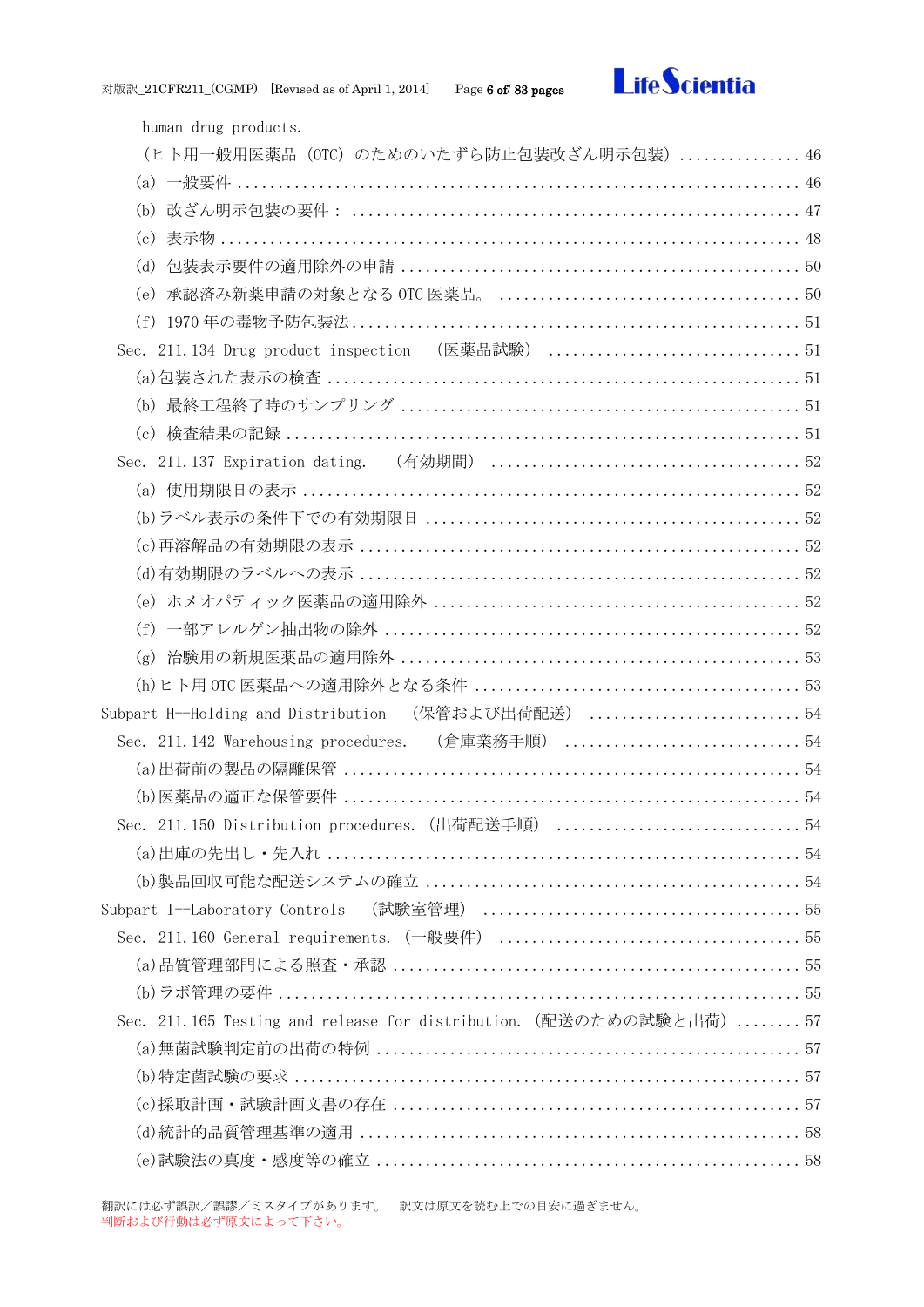

| Sec. 211.167 Special testing requirements. (特別な試験のための要件)  61                   |  |
|--------------------------------------------------------------------------------|--|
|                                                                                |  |
|                                                                                |  |
|                                                                                |  |
|                                                                                |  |
|                                                                                |  |
|                                                                                |  |
|                                                                                |  |
|                                                                                |  |
|                                                                                |  |
|                                                                                |  |
|                                                                                |  |
|                                                                                |  |
|                                                                                |  |
|                                                                                |  |
|                                                                                |  |
|                                                                                |  |
| Sec. 211.182 Equipment cleaning and use log. (装置の清浄化および使用ログ)  68               |  |
| Sec. 211.184 Component, drug product container, closure, and labeling records. |  |
|                                                                                |  |
| (a)                                                                            |  |
| (b)                                                                            |  |
| (c)                                                                            |  |
| (d)                                                                            |  |
|                                                                                |  |
| Sec. 211.186 Master production and control records. (製造および管理記録原本) 70           |  |
| (a)                                                                            |  |
|                                                                                |  |
| Sec. 211.188 Batch production and control records. (バッチ製造および管理記録)  72          |  |
|                                                                                |  |
|                                                                                |  |
|                                                                                |  |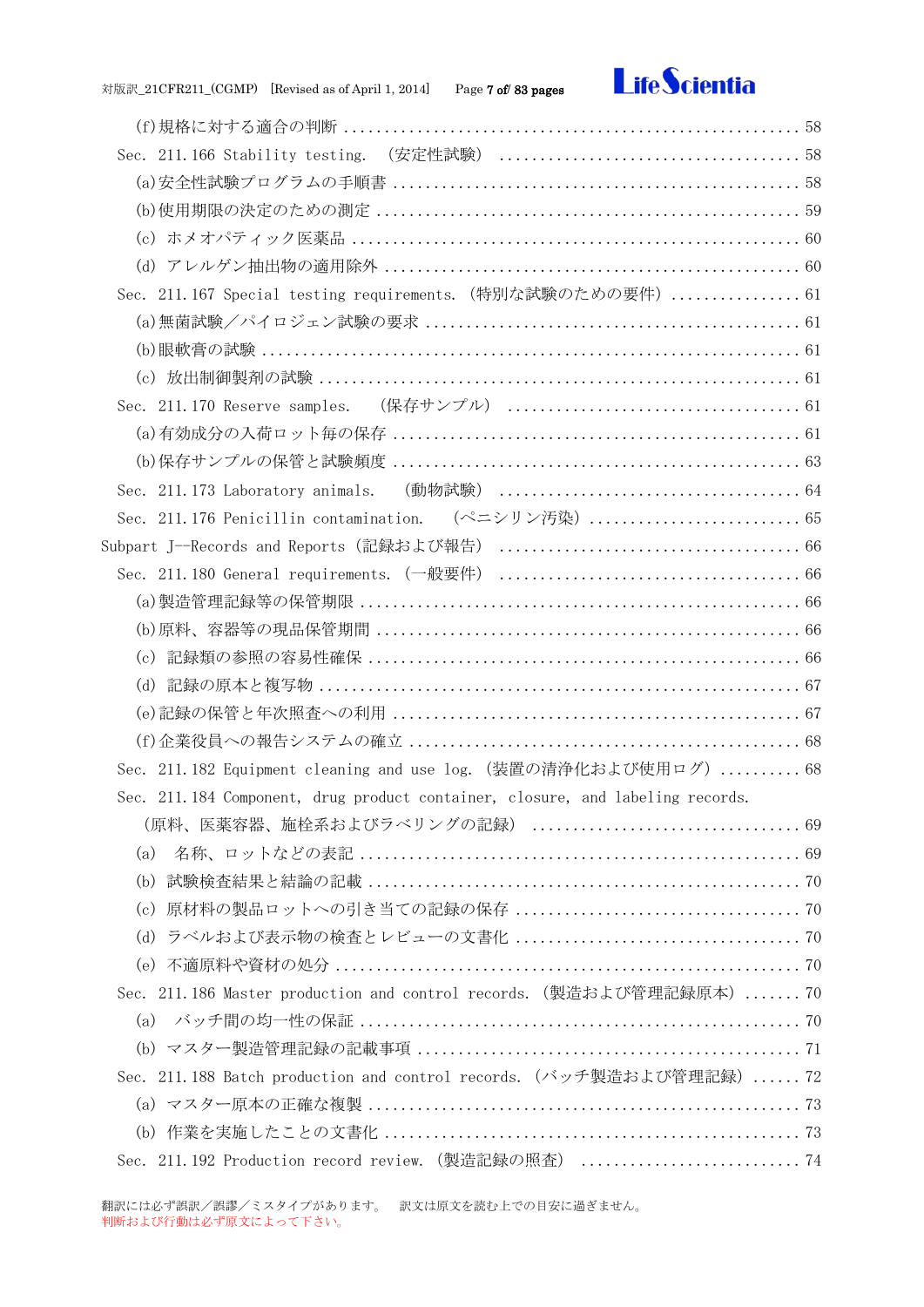# **LifeScientia**

| (b) 修正した試験方法で行った場合の完全な関連記録の保管 77                      |  |
|-------------------------------------------------------|--|
|                                                       |  |
|                                                       |  |
|                                                       |  |
|                                                       |  |
|                                                       |  |
|                                                       |  |
|                                                       |  |
|                                                       |  |
| Sec. 211.204 Returned drug products. (返品および救済医薬品)  81 |  |
|                                                       |  |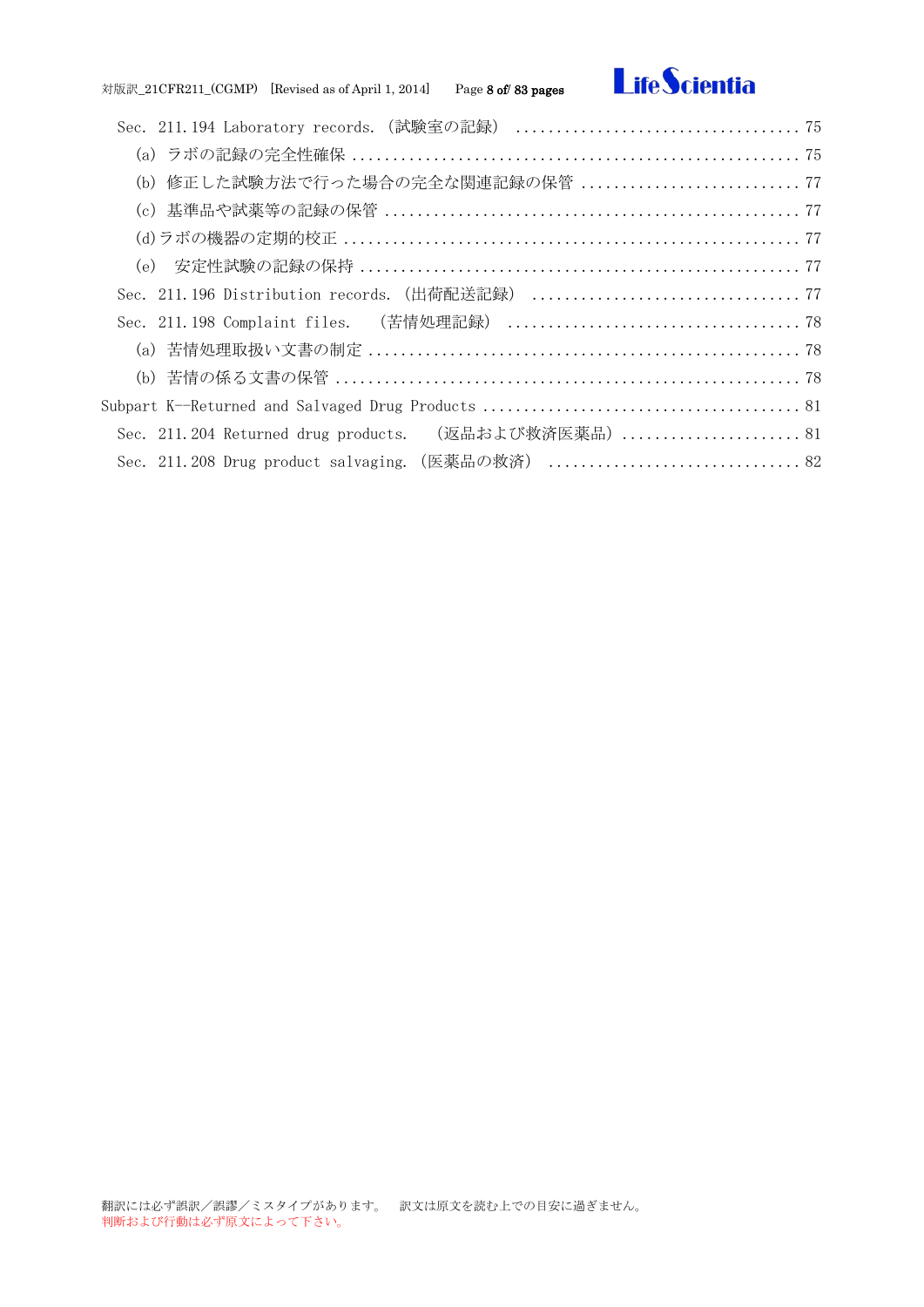

## <span id="page-8-0"></span>Subpart A--General Provisions (一般規定)

<span id="page-8-1"></span>Sec. 211.1 Scope (適用範囲)

- the minimum current good manufacturing practice for preparation of drug products (excluding positron emission tomography drugs) for administration to humans or animals.
- (b) The current good manufacturing practice regulations in this chapter as they pertain to drug products; in parts 600 through 680 of this chapter, as they pertain to drugs that are also biological products for human use; and in part 1271 of this chapter, as they are applicable to drugs that are also human cells, tissues, and cellular and tissue-based products (HCT/Ps) and that are drugs (subject to review under an application submitted under section 505 of the act or under a biological product license application under section 351 of the Public Health Service Act); supplement and do not supersede the regulations in this part unless the regulations explicitly provide otherwise. In the event of a conflict between applicable regulations in this part and in other parts of this chapter, or in parts 600 through 680 of this chapter, or in part 1271 of this chapter, the regulation

## 21CFR§211 英文 21CFR§211 和文 使用者メモ欄

(a) The regulations in this part contain (a)人および動物医薬品への CGMP 規則の適用

> <span id="page-8-2"></span>このパートの規定には、ヒト用 および動物用医薬品製造(ただ し、陽電子放出トモグラフィー 薬を除く)のための必要最小限 の現行 GMP を記載してある

### <span id="page-8-3"></span>(b)他の規則との関係

(訳者注:内容を簡潔にするため、原文の一 部を省略して表記をしている) 医薬品の係るこの chapter の CGMP 規則は、それぞれの規則が 別途規定している場合を除き、

それらの規則を補完するもので あり、取って変わるものではな い。:

- ・ヒト用生物学的製剤に関する 本章のパート 600 からパート 680 までの CGMP 規則
- ・パート 1271;ヒトの細胞、組 織、ならびに細胞および組織 に由来する製品 (HCT/P) およ び(法のセクション 505 によ り提出された申請資料、
- ・公衆保健サービス法 §351 に よる生物学的製品の申請の審 査対象となる)医薬、ならび に栄養補助食品
- このパートおよび本章が適用で きる規則と本章のほかのパー ト、あるいは本章のパート 600 からパート 680 まで、もしくは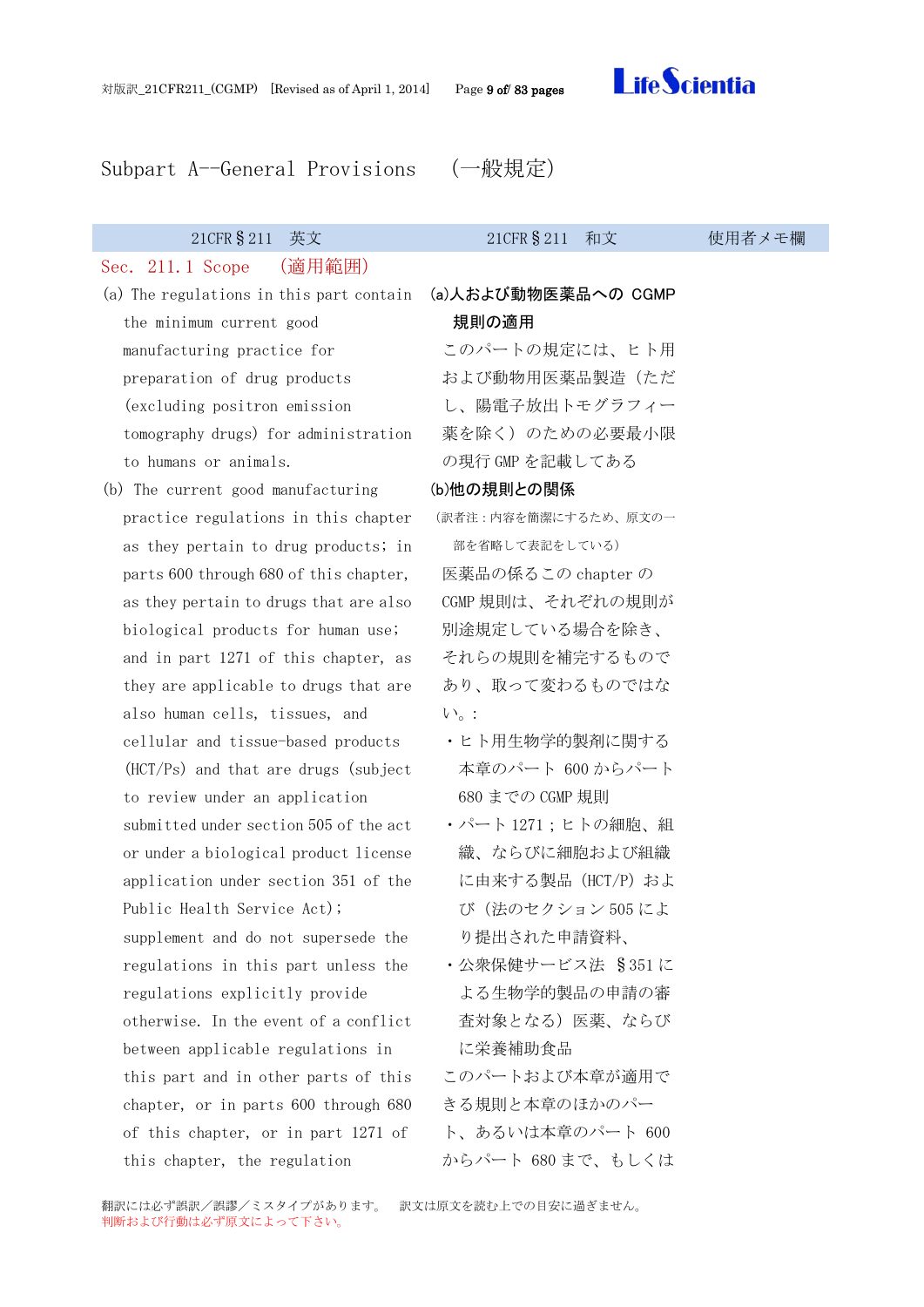<span id="page-9-0"></span>



| 21CFR § 211<br>英文                       | 21CFR § 211<br>和文                                        | 使用者メモ欄 |
|-----------------------------------------|----------------------------------------------------------|--------|
| specifically applicable to the drug     | 本章のパート1271で矛盾が生じ                                         |        |
| product in question shall supersede     | た場合には、問題となる医薬品                                           |        |
| the more general.                       | へ具体的に適用できる規則は、                                           |        |
|                                         | より一般的な規則に置き換えて                                           |        |
|                                         | 適用すること。                                                  |        |
| (c) Pending consideration of a proposed | (c) 当規則暫定期間中の取扱い)                                        |        |
| exemption, published in the Federal     | (訳者注 : 内容を簡潔にするため、原文の                                    |        |
| Register of September 29, 1978, the     | 一部を省略して表記をしている)                                          |        |
| requirements in this part shall not be  | 1978年9月29日付連邦公報で                                         |        |
| enforced for OTC drug products if the   | 公示された適用除外の審議終了                                           |        |
| products and all their ingredients      | までの間、このパートの要件は、                                          |        |
| are ordinarily marketed and consumed    | 製品およびその含有する全成分                                           |        |
| as human foods, and which products may  | がヒト用食品として通常市販さ                                           |        |
| also fall within the legal definition   | れて消費されており、かつ、そ                                           |        |
| of drugs by virtue of their intended    | の使用目的からみて、医薬品の                                           |        |
| use. Therefore, until further notice,   | 法的定義の範囲内にあるなら                                            |        |
| regulations under part 110 of this      | ば、一般用医薬品(OTC 医薬品)                                        |        |
| chapter, and where applicable, parts    | へ適用しないこと。したがって、                                          |        |
| 113 to 129 of this chapter, shall be    | 更なる通達があるまでは、この                                           |        |
| applied in determining whether these    | 章のパート 110に基づく規則、                                         |        |
| OTC drug products that are also foods   | および本章のパート 113から                                          |        |
| are manufactured, processed, packed,    | 129までの各条項が適用される                                          |        |
| or held under current good              | 場合には、食品でもあるこれら                                           |        |
| manufacturing practice.                 | OTC 医薬品が、CGMP に基づいて                                      |        |
|                                         | 製造、加工、包装または保管さ                                           |        |
|                                         | れるべきかどうかを決定するた                                           |        |
|                                         | めに適用すること。                                                |        |
| $\pm 49$ ED $\pm 677$<br>ററ<br>1070     | $1 - 1 = 0.0000$ $0.00000$ $0.00000$ $0.00000$ $0.00000$ |        |

[43 FR 45077, Sept. 29, 1978, as amended at 62 FR 66522, Dec. 19, 1997; 69 FR 29828, May 25, 2004; 74 FR 65431, Dec. 10, 2009]

<span id="page-9-1"></span>Sec. 211.3 Definitions (定義) The definitions set forth in 210.3 of this chapter apply in this part. この chapter の§210.3 で示した定義を、このパートに適用する。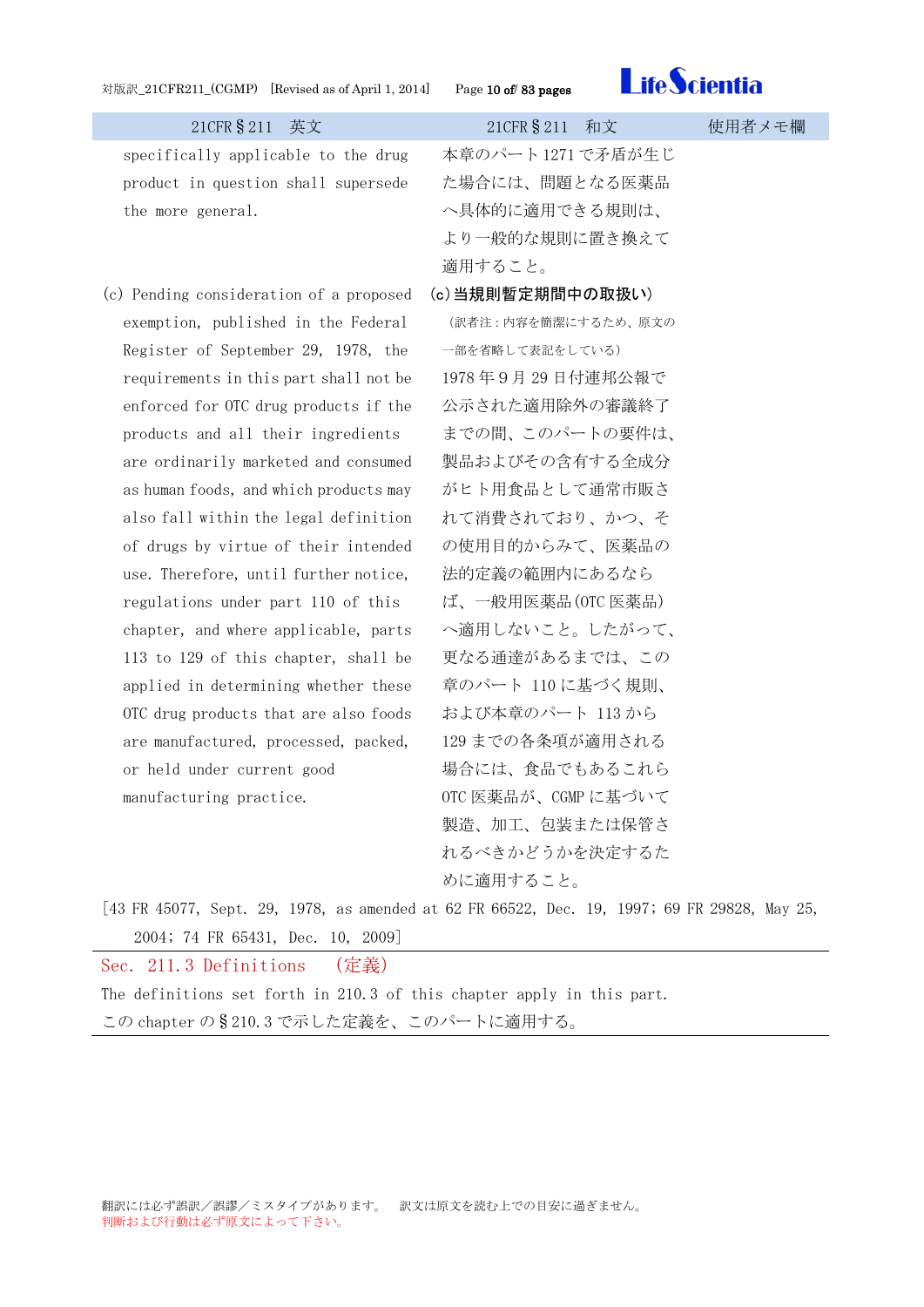<span id="page-10-2"></span>

<span id="page-10-0"></span>Subpart B--Organization and Personnel (組織と職員)

<span id="page-10-1"></span>

| (品質管理部門の責任)<br>Sec. 211.22 Responsibilities of quality control unit.<br>(a) There shall be a quality control unit<br>(a) QCU の役割<br>品質管理部門(QCU)を設置する<br>that shall have the responsibility<br>こと。この部門は、以下の機能<br>and authority to approve or reject all<br>を有すること。<br>components, drug containers,<br>・全ての原料、医薬品容器、施<br>closures, in-process materials,<br>栓系、中間製品、包材、表示<br>packaging material, labeling, and<br>材料および医薬品の適否を<br>drug products, and the authority to<br>判定する責任および権限<br>review production records to assure<br>・製造中に過誤がなかったこと<br>that no errors have occurred or, if<br>を、あるいはエラーが発生し<br>errors have occurred, that they have<br>た場合、それらが十分に調査<br>been fully investigated. The quality<br>されたことを保証するため、<br>control unit shall be responsible for<br>製造記録を照査する権限を<br>approving or rejecting drug products<br>有すること<br>manufactured, processed, packed, or<br>・他社に委託して製造、加工、<br>held under contract by another<br>包装または保管された医薬<br>company.<br>品の適否を判定する責任も<br>有していること<br>(b) 適切な試験施設の存在<br>(b) Adequate laboratory facilities for<br>原料 (components)、医薬品容器、<br>the testing and approval (or<br>施栓系、包装資材、中間製品お<br>rejection) of components, drug<br>よび医薬品を試験して適否を判<br>product containers, closures,<br>定するための適切な試験施設<br>packaging materials, in-process<br>を、品質管理部門が利用できる<br>materials, and drug products shall be<br>ようになっていること。<br>available to the quality control<br>unit.<br>(c) (QUC の責任)<br>(c) The quality control unit shall have | 21CFR § 211<br>英文                   | 21CFR § 211<br>和文 | 使用者メモ欄 |
|-------------------------------------------------------------------------------------------------------------------------------------------------------------------------------------------------------------------------------------------------------------------------------------------------------------------------------------------------------------------------------------------------------------------------------------------------------------------------------------------------------------------------------------------------------------------------------------------------------------------------------------------------------------------------------------------------------------------------------------------------------------------------------------------------------------------------------------------------------------------------------------------------------------------------------------------------------------------------------------------------------------------------------------------------------------------------------------------------------------------------------------------------------------------------------------------------------------------------------------------------------------------------------------------------------------------------------------------------------------------------------------------------------------------------------------------------------|-------------------------------------|-------------------|--------|
|                                                                                                                                                                                                                                                                                                                                                                                                                                                                                                                                                                                                                                                                                                                                                                                                                                                                                                                                                                                                                                                                                                                                                                                                                                                                                                                                                                                                                                                       |                                     |                   |        |
|                                                                                                                                                                                                                                                                                                                                                                                                                                                                                                                                                                                                                                                                                                                                                                                                                                                                                                                                                                                                                                                                                                                                                                                                                                                                                                                                                                                                                                                       |                                     |                   |        |
| 力価、品質および純度に影響を<br>rejecting all procedures or<br>与えるあらゆる手順または規格<br>specifications impacting on the                                                                                                                                                                                                                                                                                                                                                                                                                                                                                                                                                                                                                                                                                                                                                                                                                                                                                                                                                                                                                                                                                                                                                                                                                                                                                                                                                    | the responsibility for approving or | 品質管理部門は、医薬品の本質、   |        |

翻訳には必ず誤訳/誤謬/ミスタイプがあります。 訳文は原文を読む上での目安に過ぎません。 判断および行動は必ず原文によって下さい。

<span id="page-10-4"></span><span id="page-10-3"></span>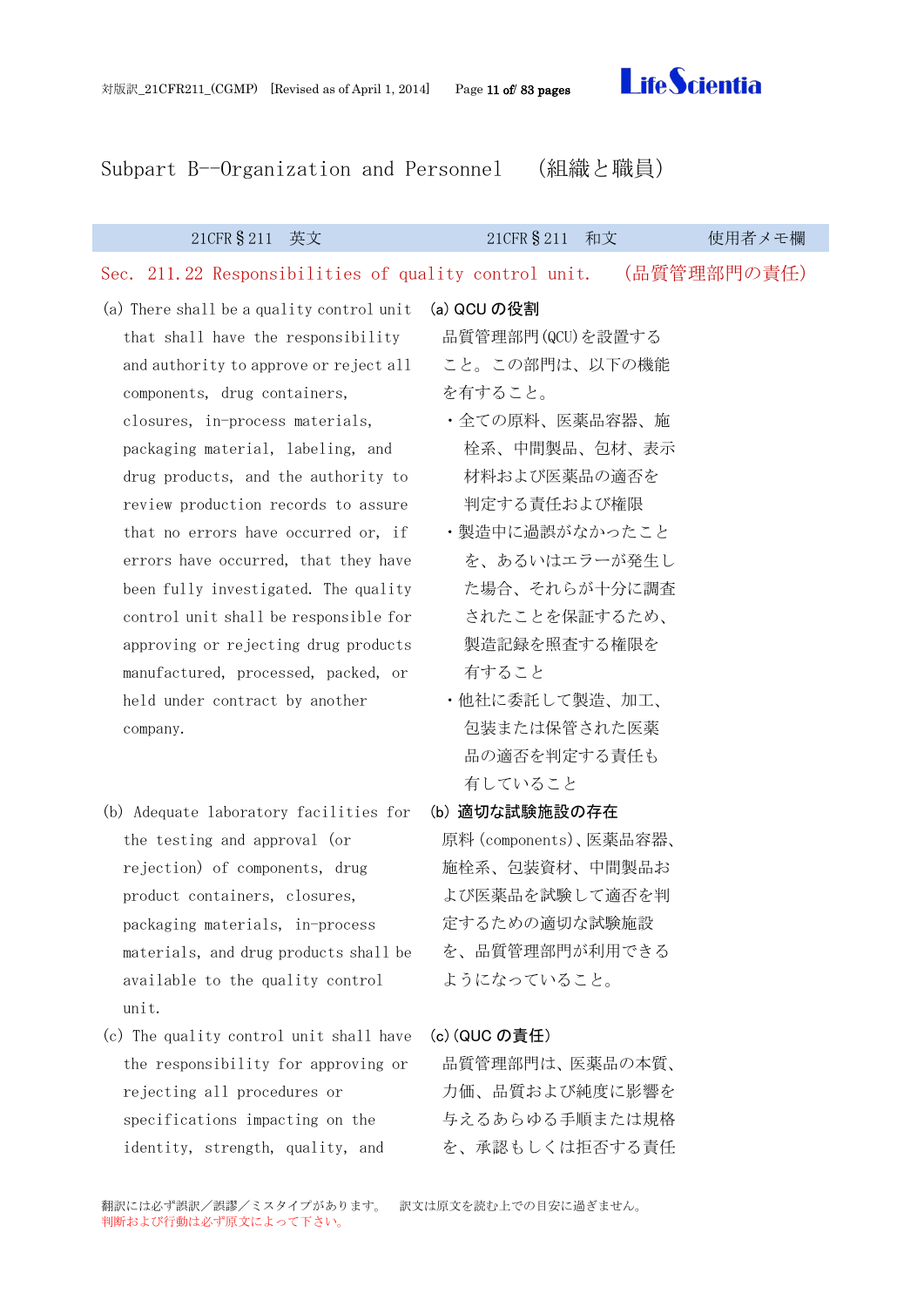

purity of the drug product. を有すること。

(d) The responsibilities and procedures applicable to the quality control unit shall be in writing; such written procedures shall be followed.

<span id="page-11-0"></span>(d) (QUC の責任と手順の文書化) QUC に適用される責任と手順は、 文書化されていること。;そのよ うな文書化された手順に従うこ と。

## <span id="page-11-1"></span>Sec. 211.25 Personnel qualifications. (職員の適格性評価)

- (a) Each person engaged in the manufacture, processing, packing, or holding of a drug product shall have education, training, and experience, or any combination thereof, to enable that person to perform the assigned functions. Training shall be in the particular operations that the employee performs and in current good manufacturing practice (including the current good manufacturing practice regulations in this chapter and written procedures required by these regulations) as they relate to the employee's functions. Training in current good manufacturing practice shall be conducted by qualified individuals on a continuing basis and with sufficient frequency to assure that employees remain familiar with CGMP requirements applicable to them.
- (b) Each person responsible for supervising the manufacture, processing, packing, or holding of a drug product shall have the education, training, and experience, or any combination thereof, to perform assigned functions in such a

<span id="page-11-2"></span>(a) 職員への教育・訓練・経験の付 与の義務

医薬品の製造、加工、包装、ま たは保管に従事するそれぞれの 職員は、その割り当てられた機 能を果たすことができるよう に、教育、訓練、経験またはそ れらの組合せを受けているこ と。訓練は、次の事項の両方と すること。

①職員が行っている特定の作業 ②職員の機能に関係する CGMP

(この chapter での CGMP 規 則、およびそれらの規則で要 件としている手順書を含む) に係る作業

CGMP についての訓練は、適格性 が評価されている者が行い、継 続的かつ十分な頻度で行うこ と。これにより、職員がその適 用される CGMP 要求に熟知してい ることを保証すること。

## <span id="page-11-3"></span>(b) 責任者に必要な能力

医薬品の製造、加工、包装また は保管の責任者は、割り当てら れた職務を遂行するための、教 育、訓練、経験またはそれらの 組合せを受けていること。 これは、医薬品が目的としてい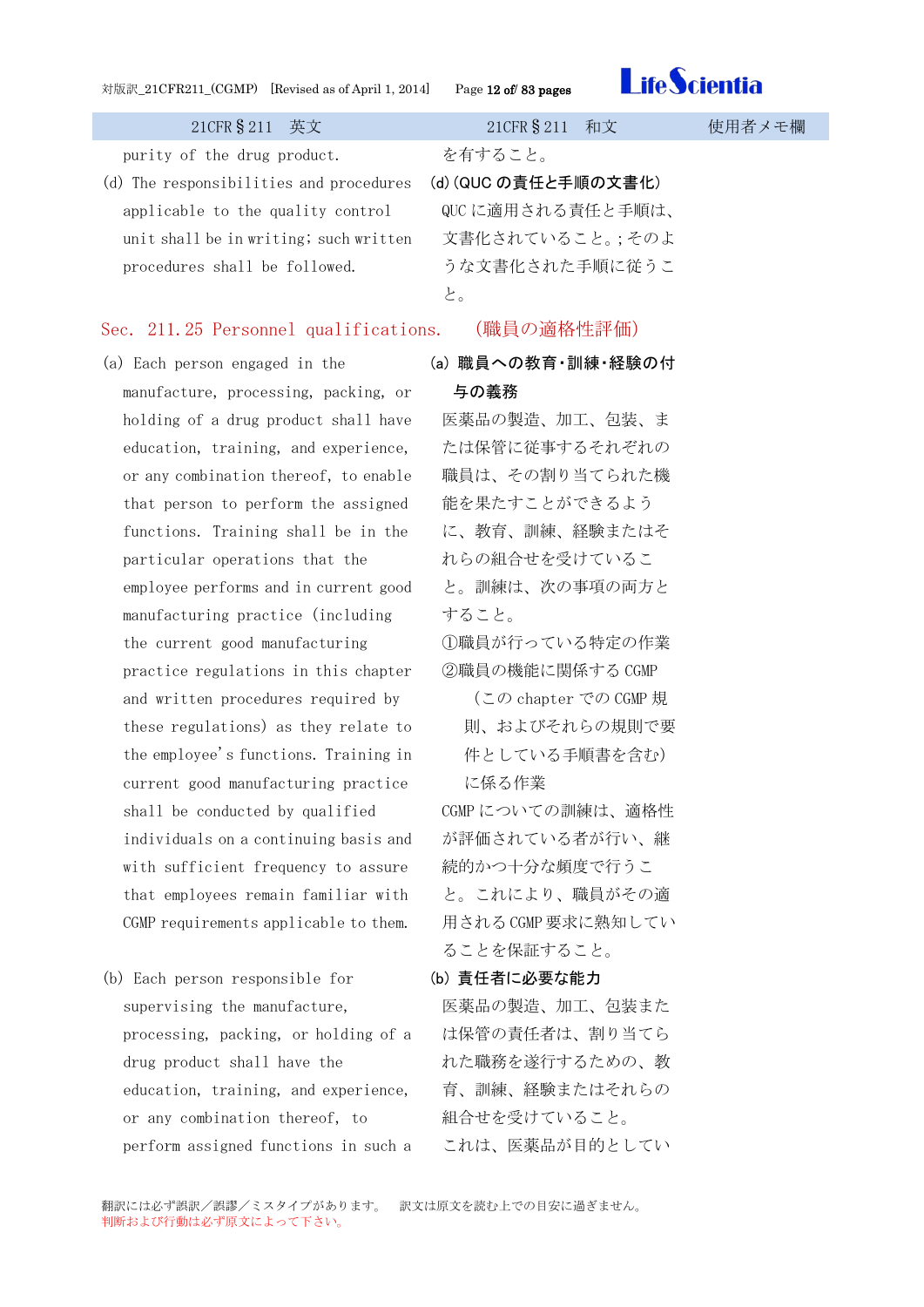

| 21CFR \$ 211 | 英文 |
|--------------|----|
|              |    |

manner as to provide assurance that the drug product has the safety, identity, strength, quality, and purity that it purports or is represented to possess.

(c) There shall be an adequate number of (c) 有資格者の適正な数の確保 qualified personnel to perform and supervise the manufacture, processing, packing, or holding of each drug product.

る、あるいは本来有していると 表示されている安全性、本質、 力価、品質および純度を備えて いることが保証できるような方 法で行うこと。

<span id="page-12-0"></span>医薬品ごとに製造、加工、包装 または保管を実行し、そして監 督するため、適格性が評価され ている者が適切な人数存在して いること

## <span id="page-12-1"></span>Sec. 211.28 Personnel responsibilities. (職員の責任)

- (a) Personnel engaged in the manufacture, processing, packing, or holding of a drug product shall wear clean clothing appropriate for the duties they perform. Protective apparel, such as head, face, hand, and arm coverings, shall be worn as necessary to protect drug products from contamination.
- (b) Personnel shall practice good sanitation and health habits.
- (c) Only personnel authorized by supervisory personnel shall enter those areas of the buildings and facilities designated as limited-access areas.
- (d) Any person shown at any time (either by medical examination or supervisory observation) to have an apparent illness or open lesions that may adversely affect the safety or quality of drug products shall be

## <span id="page-12-2"></span>(a) 保護具の着用

医薬品の製造、加工、包装また は保管に従事する職員は、その 行うべき責務に適切な清潔な衣 服を着用すること。頭髪カバー、 顔面マスク、手袋および腕カバ ーなどの保護具は,医薬品を汚 染から保護するために、 必要に 応じて着用すること。

<span id="page-12-3"></span>(b) 良好な習慣の実践

職員は,衛生および健康面の好 ましい習慣を実践すること。

- <span id="page-12-4"></span>(c) 許可を受けた職員のみの入室 アクセス制限がされている作業 区域として指定されている建物 および施設の区域には、監督者 の承認を得た職員のみが、立ち 入ること。
- <span id="page-12-5"></span>(d)疾病者等の製造作業の禁止 医薬品の安全性あるいは品質に 悪影響を与えるかも知れない、 明らかな疾病や、開いた傷口 (open lesions)を持つ(これ は健康診断あるいは監督者の観

21CFR § 211 和文 使用者メモ欄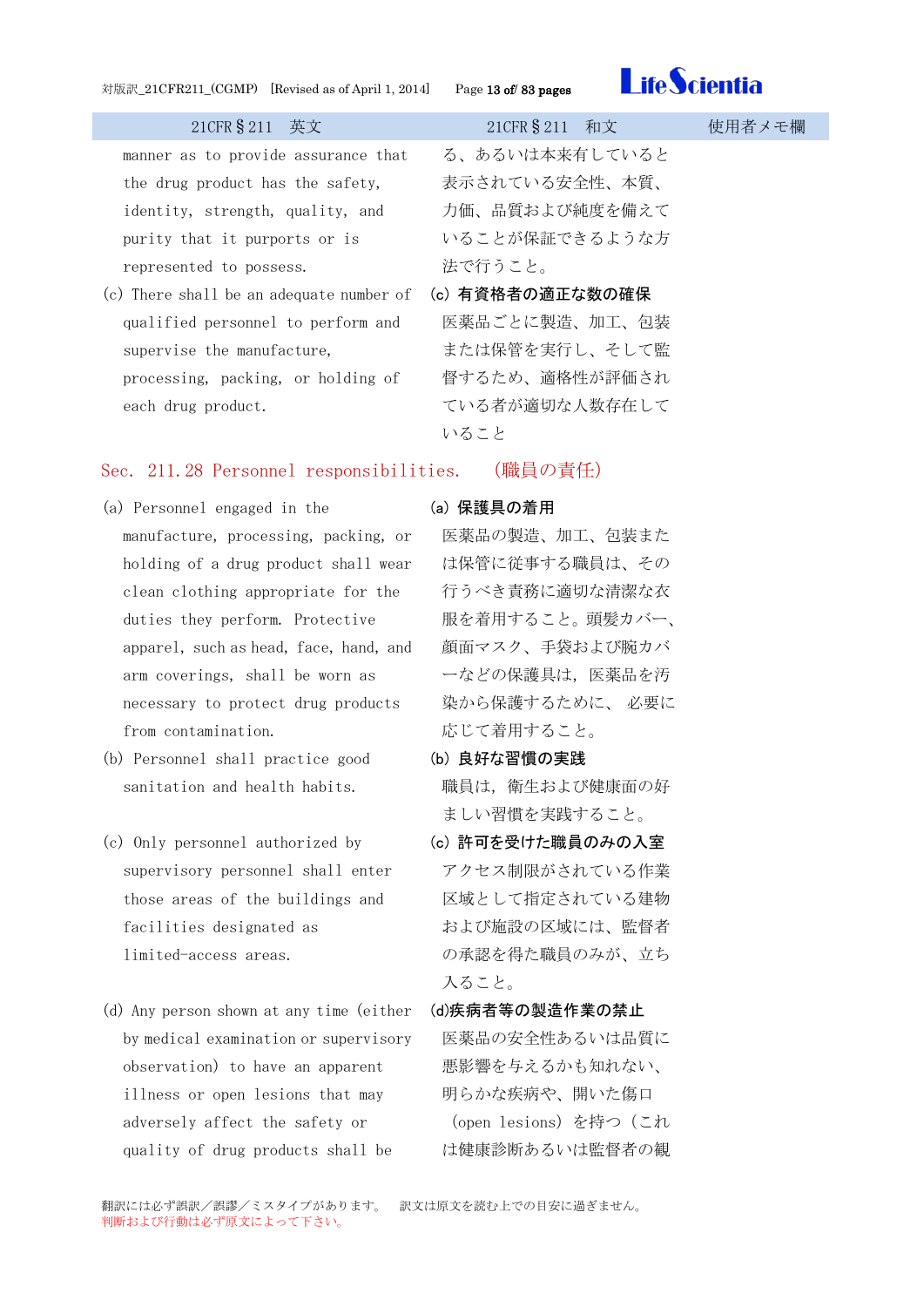

excluded from direct contact with components, drug product containers, closures, in-process materials, and drug products until the condition is corrected or determined by competent medical personnel not to jeopardize the safety or quality of drug products. All personnel shall be instructed to report to supervisory personnel any health conditions that may have an adverse effect on drug products.

察などによる判断)職員は、如 何なる場合でも、原料、医薬品 容器、閉塞具、中間製品および 医薬品に直接触れさせないこ と。これは、その症状が治癒す るか、または資格のある医療担 当者により医薬品の安全性また は品質に危険を与えないと判定 されるまでは継続すること。 すべての職員は,医薬品に好ま しくない影響を与えるかも知れ ない、いかなる健康状態をも、 監督者に報告するよう指示され ていること。

## <span id="page-13-0"></span>Sec. 211.34 Consultants. (コンサルタント)

Consultants advising on the manufacture, processing, packing, or holding of drug 保管に助言を与えるコンサルタン products shall have sufficient

education, training, and experience, or について、助言を与えるのに十分 any combination thereof, to advise on the な教育、訓練、経験またはそれら subject for which they are retained. Records shall be maintained stating the サルタントの氏名、住所、資格お name, address, and qualifications of any よび提供する職務の種類について consultants and the type of service they の記録を保管しておくこととするprovide.

医薬品の製造、加工、包装または トは、雇用されている専門的問題 の組合せを備えていること。コン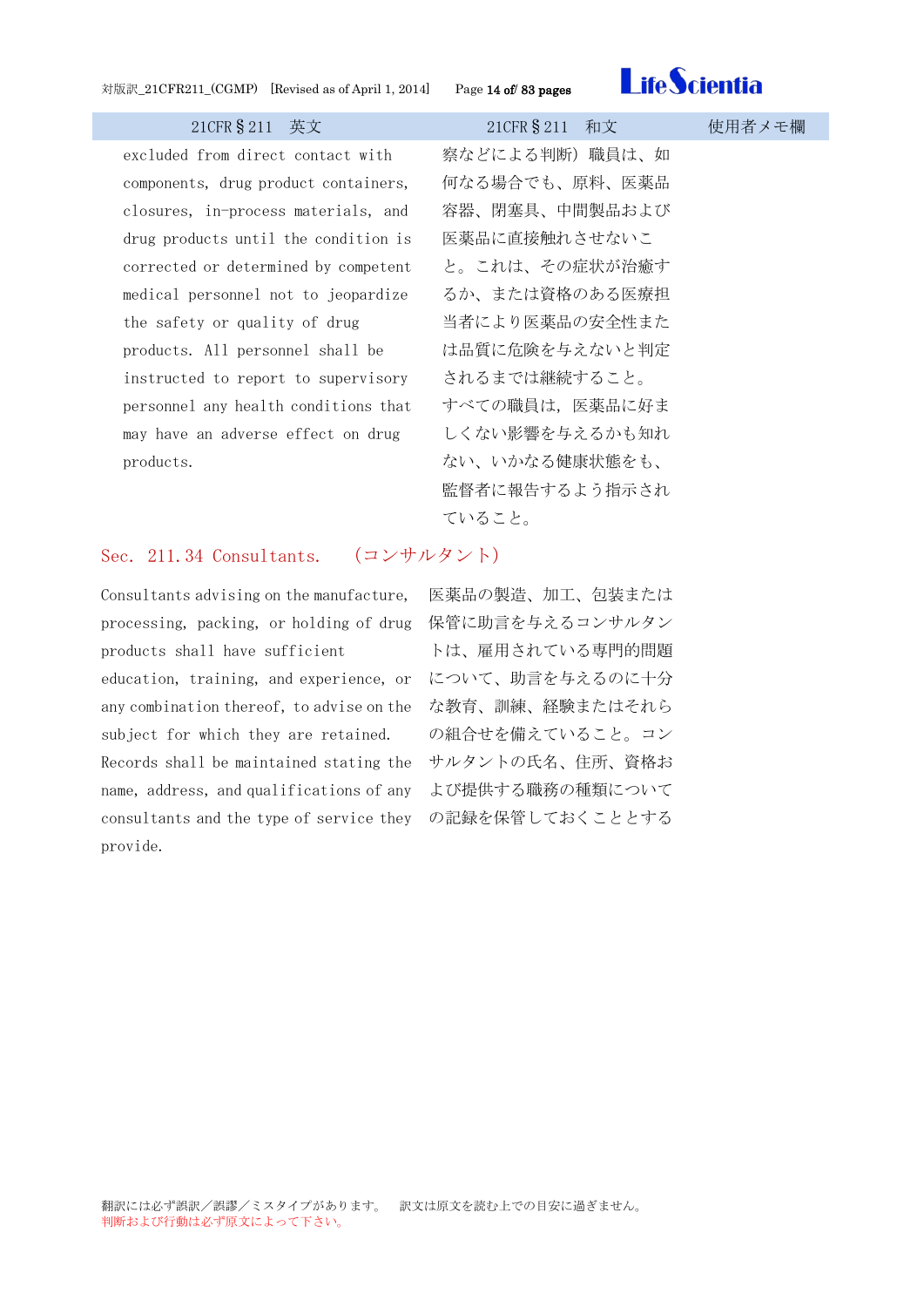<span id="page-14-2"></span>

## <span id="page-14-0"></span>Subpart C--Buildings and Facilities (建物と施設)

<span id="page-14-4"></span><span id="page-14-3"></span><span id="page-14-1"></span>

| 21CFR § 211 英文                                            | 21CFR § 211 和文   | 使用者メモ欄 |
|-----------------------------------------------------------|------------------|--------|
| Sec. 211.42 Design and construction features. (設計および構造特性) |                  |        |
| (a) Any building or buildings used in the                 | (a)構造等の適切性       |        |
| manufacture, processing, packing, or                      | 医薬品の製造、加工、包装また   |        |
| holding of a drug product shall be of                     | は保管に用いる建物(単数また   |        |
| suitable size, construction and                           | は複数)は、清掃、保全および   |        |
| location to facilitate cleaning,                          | 適正な作業が遂行できるのに適   |        |
| maintenance, and proper operations.                       | したサイズ、構造および立地条   |        |
|                                                           | 件を備えていること        |        |
| (b) Any such building shall have adequate                 | (b)汚染防止可能な構造要求   |        |
| space for the orderly placement of                        | これらすべての建物には、以下   |        |
| equipment and materials to prevent                        | の事項に対応していること。    |        |
| mixups between different components,                      | ・設備と原材料を整然と配置す   |        |
| drug product containers, closures,                        | るための適切なスペースがあ    |        |
| labeling, in-process materials, or                        | ること              |        |
| drug products, and to prevent                             | ・異なる(バッチ/ロット間で)  |        |
| contamination. The flow of                                | 原料成分、医薬品容器、閉塞    |        |
| components, drug product containers,                      | 具、表示材料、中間製品、ま    |        |
| closures, labeling, in-process                            | たは医薬品の混同が防止でき    |        |
| materials, and drug products through                      | ること              |        |
| the building or buildings shall be                        | ・汚染が防止できること      |        |
| designed to prevent contamination.                        | 原料成分、医薬品容器、閉塞具、  |        |
|                                                           | 表示材料、中間製品および医薬   |        |
|                                                           | 品が建物内または建物間を移動   |        |
|                                                           | する流れは、汚染が防止できる   |        |
|                                                           | ように設計されていること     |        |
| (c) Operations shall be performed within                  | (c) 適切な広さの作業域の確保 |        |
| specifically defined areas of                             | 作業は、明確に規定され適切な   |        |
| adequate size. There shall be                             | 大きさを持つ作業区域内で実    |        |
| separate or defined areas or such                         | 施すること。以下の作業手順を   |        |
| other control systems for the firm's                      | 実施する際に、汚染または混同   |        |
| operations as are necessary to                            | を防止するのに必要な、その企   |        |
| prevent contamination or mixups                           | 業の作業としての分離したあ    |        |
| during the course of the following                        | るいは明確に区分した区域、あ   |        |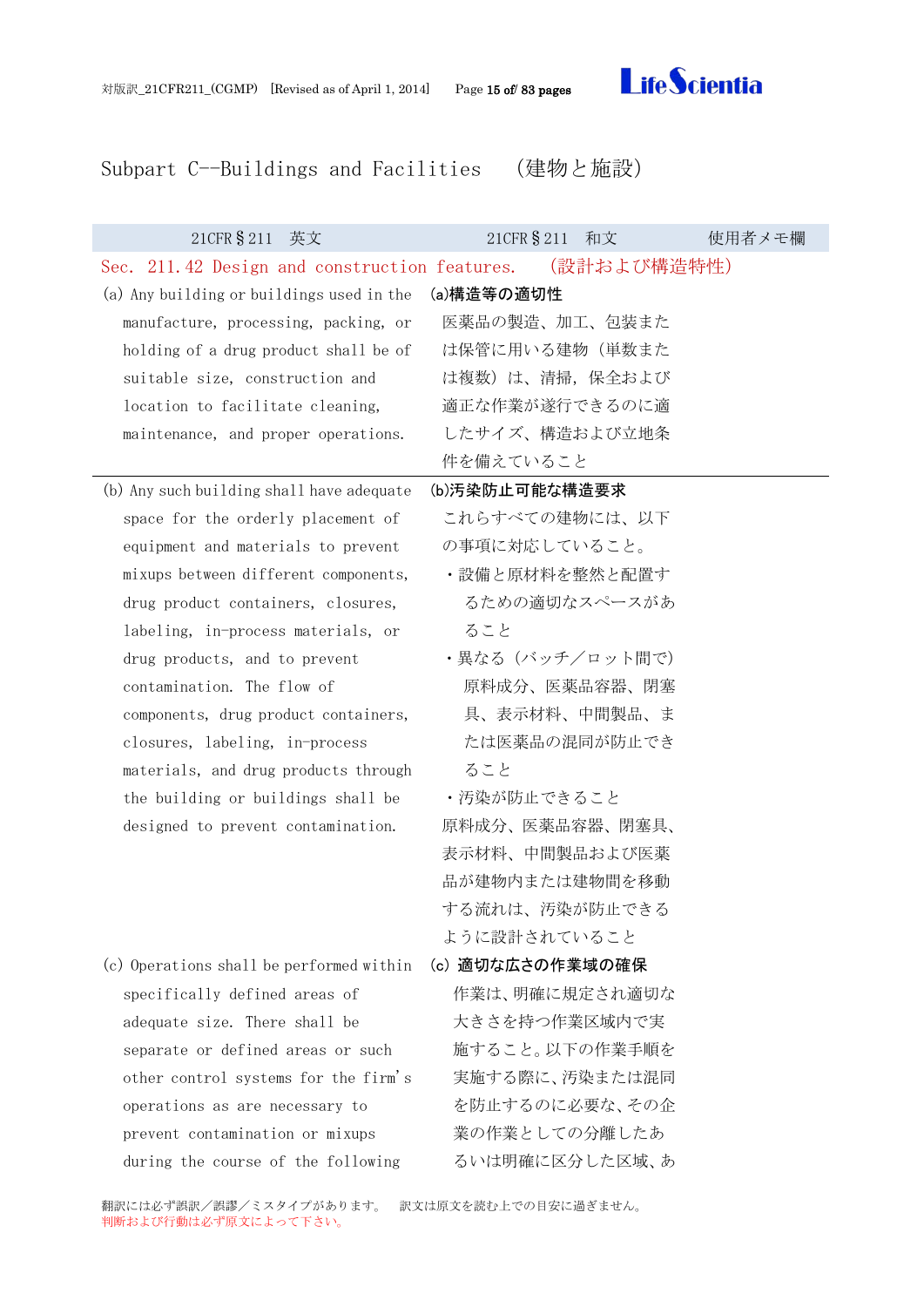| 対版訳_21CFR211_(CGMP) [Revised as of April 1, 2014] |  |
|---------------------------------------------------|--|
|---------------------------------------------------|--|

Page 16 of/ 83 pages



21CFR§211 英文 21CFR§211 和文 使用者メモ欄 procedures: カランスティック おいは、そのような管理システ ムが存在すること。 (1) Receipt, identification, storage, and withholding from use of components, drug product containers, closures, and labeling, pending the appropriate sampling, testing, or examination by the quality control unit before release for manufacturing or packaging; (1) 原料、医薬品容器、閉塞具、 およびラべリングの受入、同定 (特定)、使用の差し止め (withholding from use)。 製造あるいは包装の出荷(出庫) 前の品質管理部門(QUC)による 適切なサンプリング、試験また は検査の結果が出るまでの使用 の差し止め (pending); (2) Holding rejected components, drug product containers, closures, and labeling before disposition; (2)不適の原料成分、医薬品容器、 閉塞具、および表示材料を処分 するまでの一時保管作業; (3) Storage of released components, drug product containers, closures, and labeling; (3)出庫された原料成分、医薬品容 器、閉塞具、および表示材料の 保管作業; (4) Storage of in-process materials; (4)中間製品の保管作業; (5) Manufacturing and processing operations; (5)製造作業および加工作業手順; (6) Packaging and labeling operations; (6)包装作業および表示作業手順; (7) Quarantine storage before release of drug products; (7)医薬品の出荷までの隔離保管 作業; (8) Storage of drug products after release; (8)出荷解除後の医薬品の保管作 業; (9) Control and laboratory operations; (9)管理および試験室作業手順; (10) Aseptic processing, which includes as appropriate: (10)適宜、以下を含む無菌操作作 業手順; (i) Floors, walls, and ceilings of smooth, hard surfaces that are easily cleanable; (i)容易に清浄化できる平滑で硬 質の表面を持つ床、壁、および 天井; (ii) Temperature and humidity controls; (ii)温度および湿度の管理;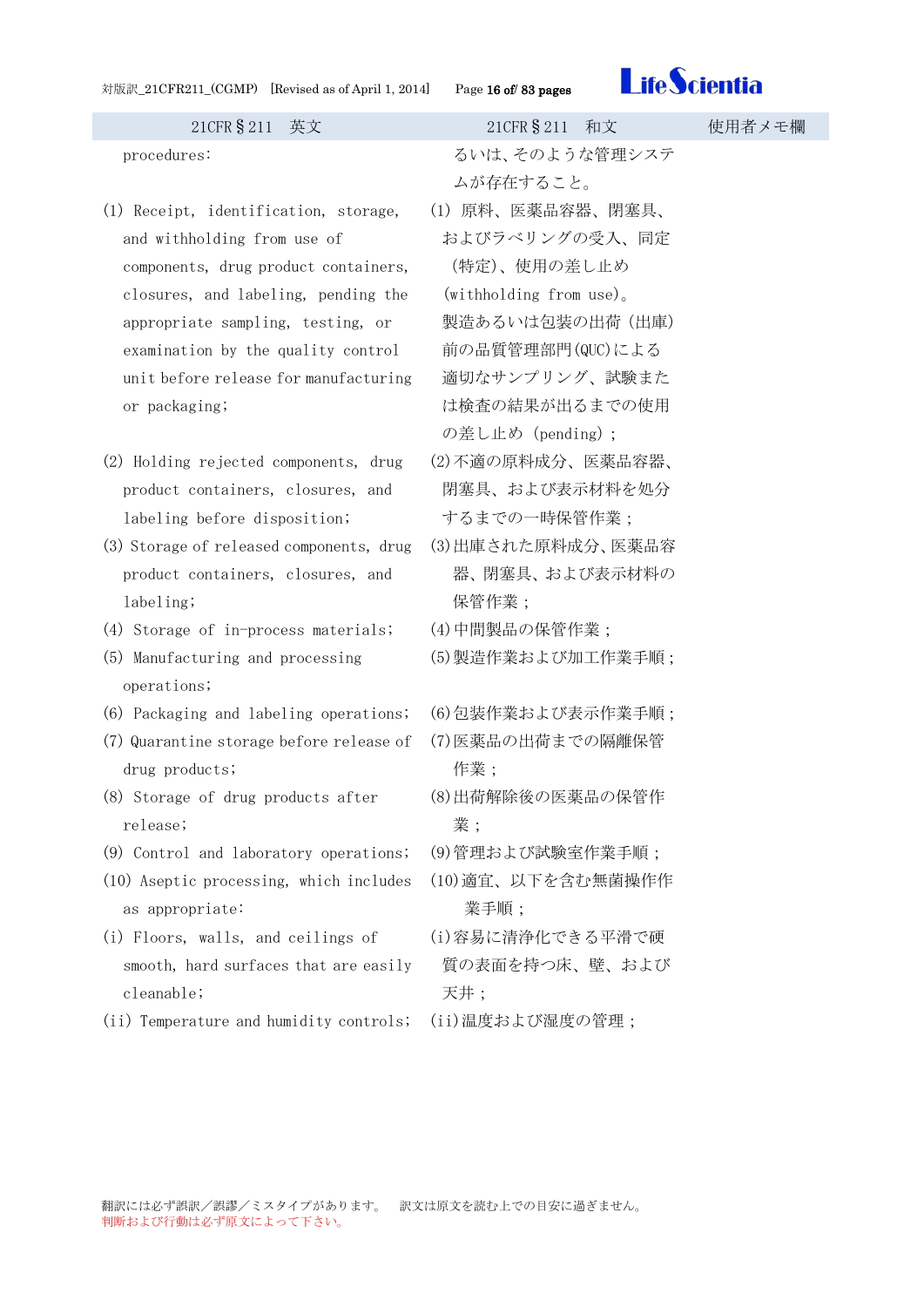<span id="page-16-0"></span>



| $101 \text{ m}^{-1}$ (both ) we note as 0.1 pm 1, 2017)                                                                                                                                                                                                                                                                                                                                                                                                                                                                                     |                                                                                                                                                                                                                |        |
|---------------------------------------------------------------------------------------------------------------------------------------------------------------------------------------------------------------------------------------------------------------------------------------------------------------------------------------------------------------------------------------------------------------------------------------------------------------------------------------------------------------------------------------------|----------------------------------------------------------------------------------------------------------------------------------------------------------------------------------------------------------------|--------|
| 21CFR § 211 英文                                                                                                                                                                                                                                                                                                                                                                                                                                                                                                                              | 21CFR § 211 和文                                                                                                                                                                                                 | 使用者メモ欄 |
| (iii) An air supply filtered through<br>high-efficiency particulate air<br>filters under positive pressure, ターでろ過された空気の供給;<br>regardless of whether flow is<br>laminar or nonlaminar;                                                                                                                                                                                                                                                                                                                                                       | (iii) 気流が層流か非層流かを問<br>わず、陽圧下に HEPA エアフィル                                                                                                                                                                       |        |
| (iv) A system for monitoring<br>environmental conditions;<br>(v) A system for cleaning and<br>disinfecting the room and equipment<br>to produce aseptic conditions;<br>(vi) A system for maintaining any<br>equipment used to control the aseptic<br>conditions<br>(d) Operations relating to the<br>manufacture, processing, and packing<br>of penicillin shall be performed in<br>facilities separate from those used<br>for other drug products for human use.<br>[43 FR 45077, Sept. 29, 1978, as amended at 60 FR 4091, Jan. 20, 1995] | (iv)環境条件のモニタリングシス<br>テム;<br>(v)作業室および設備を無菌操作<br>法条件とするための洗浄および<br>消毒システ;<br>(vi) 無菌操作法条件を管理する<br>のに使用する設備の保全シ<br>ステム<br>(d) ペニシリンの製造作業<br>ペニシリンの製造、加工、およ<br>び包装に関する作業は、ヒト用<br>の他の医薬品に使用する施設と<br>分離された施設で実施すること |        |
| Sec. 211.44 Lighting.<br>(照明)                                                                                                                                                                                                                                                                                                                                                                                                                                                                                                               |                                                                                                                                                                                                                |        |
| Adequate lighting shall be provided in すべての作業区域には、適切な照<br>all areas.<br>Sec. 211.46 Ventilation, air filtration, air heating and cooling.<br>(換気、空気ろ過、冷暖房)                                                                                                                                                                                                                                                                                                                                                                                  | 明が設置されていること                                                                                                                                                                                                    |        |
| (a) Adequate ventilation shall be<br>provided.                                                                                                                                                                                                                                                                                                                                                                                                                                                                                              | (a) 適切な喚気装置の設置<br>適切な喚気装置が設置されてい<br>ること                                                                                                                                                                        |        |
| (b) Equipment for adequate control over<br>air pressure, micro-organisms, dust,<br>humidity, and temperature shall be<br>provided when appropriate for the<br>manufacture, processing, packing, or                                                                                                                                                                                                                                                                                                                                          | (b)適切な環境を維持する設備<br>医薬品の製造、加工、包装、ま<br>たは保管に対して該当する場合<br>は、気圧、微生物、塵埃、湿度、<br>および温度を適切に管理する設                                                                                                                       |        |

(c) Air filtration systems, including (c)製造区域への空調システム prefilters and particulate matter air filters, shall be used when

<span id="page-16-2"></span><span id="page-16-1"></span>holding of a drug product.

# <span id="page-16-5"></span>製造作業区域へ空気を供給する ことが該当する場合、プレフィ

翻訳には必ず誤訳/誤謬/ミスタイプがあります。 訳文は原文を読む上での目安に過ぎません。 判断および行動は必ず原文によって下さい。

<span id="page-16-4"></span><span id="page-16-3"></span>備を設置すること。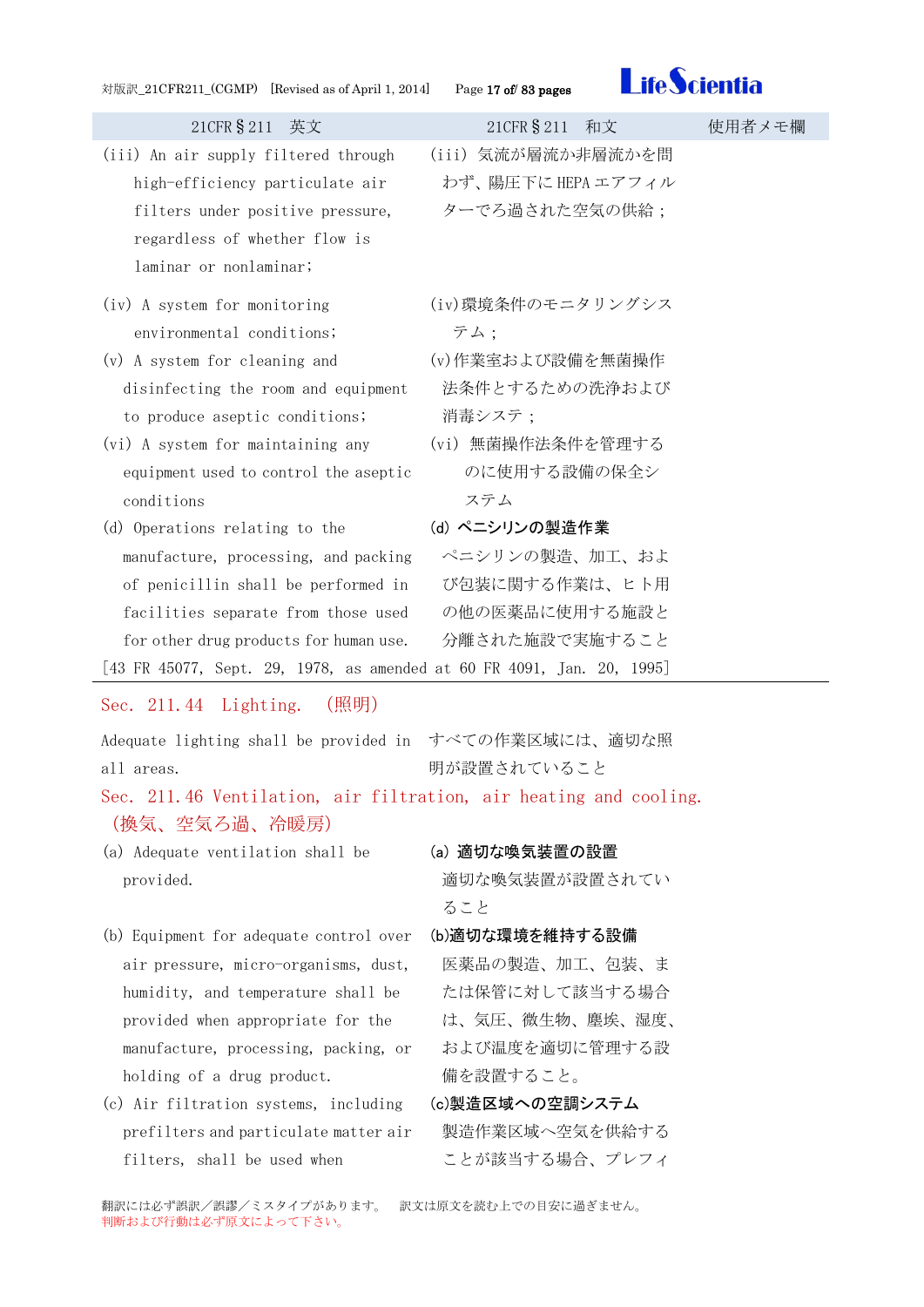

appropriate on air supplies to production areas. If air is recirculated to production areas, measures shall be taken to control recirculation of dust from production. In areas where air contamination occurs during production, there shall be adequate exhaust systems or other systems adequate to control contaminants.

(d) Air-handling systems for the manufacture, processing, and packing of penicillin shall be completely separate from those for other drug products for human use.

## <span id="page-17-1"></span>Sec. 211.48 Plumbing. 給排水設備

- (a) Potable water shall be supplied under continuous positive pressure in a plumbing system free of defects that could contribute contamination to any drug product. Potable water shall meet the standards prescribed in the Environmental Protection Agency's Primary Drinking Water Regulations set forth in 40 CFR part 141. Water not meeting such standards shall not be permitted in the potable water system.
- (b) Drains shall be of adequate size and, where connected directly to a sewer, shall be provided with an air break or other mechanical device to prevent back-siphonage.

ルターおよび微粒子除去用エア フィルターを含む、空気ろ過シ ステムを使用すること。 空気を製造区域に再循環させる のであれば、製造作業からの塵 埃の再循環を制御する方策が講 じられていること。空気汚染が 製造作業中に発生する作業区域 では、汚染物質を制御するため の適切な排気システムまたはそ のほかのシステムがあること

## <span id="page-17-0"></span>(d)ペニシリン系空調の独立

ペニシリンの製造、加工、およ び包装のための空気処理システ ムは、ペニシリン以外のヒト用 医薬品で使用する空気処理シス テムと完全に分離すること

### <span id="page-17-2"></span>(a) 飲料水の供給

- 飲料水は、配管系により連続的 に陽圧で供給すること。この配 管系は、如何なる医薬品に対し ても、汚染になるかも知れない ような欠陥を持たないこと。 飲料水は、環境保護庁が 40 CFR part 141 で規定した第一級飲料 水規則の基準に適合しているこ と。そのような基準に適合しな い水は、飲料水システムとして 認められないこと。
- <span id="page-17-3"></span>(b) 排水管の逆サイホンの防止 排水管は適切なサイズとし、下 水管へ直接接続されている場合 は、逆サイホン作用を防止する ための逆流防止弁または、その ほかの機械的な器具を付けるこ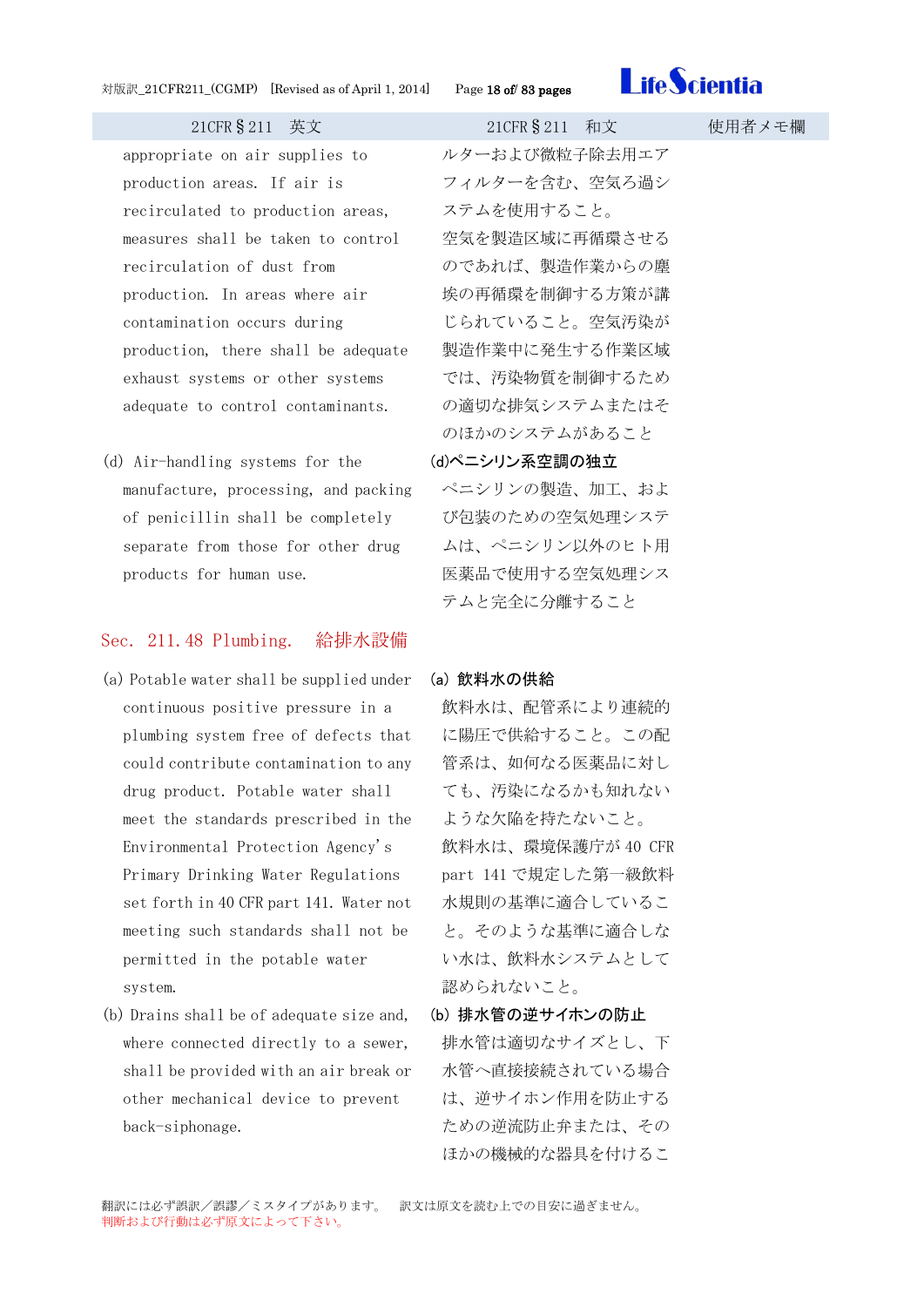[43 FR 45077, Sept. 29, 1978, as amended at 48 FR 11426, Mar. 18, 1983]

と

## <span id="page-18-0"></span>Sec. 211.50 Sewage and refuse. (下水および廃棄物)

Sewage, trash, and other refuse in and 建物およびその敷地からの排水、 from the building and immediate premises shall be disposed of in a safe and sanitary manner.

# <span id="page-18-1"></span>Sec. 211.52 Washing and toilet facilities. (手洗いおよびトイレ設備)

Adequate washing facilities shall be provided, including hot and cold water, soap or detergent, air driers or single-service towels, and clean toilet 備、ならびに作業区域から容易に facilities easily accesible to working 利用できる清潔な便所が設置され areas.

## <span id="page-18-2"></span>Sec. 211.56 Sanitation. (衛生)

- (a) Any building used in the manufacture, processing, packing, or holding of a drug product shall be maintained in a clean and sanitary condition, Any such building shall be free of infestation by rodents, birds, insects, and other vermin (other than laboratory animals). Trash and organic waste matter shall be held and disposed of in a timely and sanitary manner.
- (b) There shall be written procedures assigning responsibility for sanitation and describing in sufficient detail the cleaning schedules, methods, equipment, and materials to be used in cleaning the buildings and facilities; such written procedures shall be followed.

温冷水、石けんまたは洗剤、エア ードライヤーまたは使い捨てタオ ルなどを備えた適切な手洗い設 ていること。

## <span id="page-18-3"></span>(a)防虫防鼠とゴミの迅速な処理

医薬品の製造、加工、包装また は保管に使用する建物は、いず れも清潔で、衛生的な状態に維 持されていること。それらの建 物はいずれも、げっ歯類、鳥類、 昆虫類および他の害獣(試験動 物は除く)が侵入できないこと。 ごみ類および有機廃棄物は、タ イムリーかつ衛生的な方法で保 管し、処理すること。

## <span id="page-18-4"></span>(b)衛生管理手順書の存在

サニテーションについての責任 の割り当てについての手順書が あること。この手順書は、クリ ーニングのスケジュール、方法、 使用する器具、および建物ある いは設備のクリーニングに使用 する器材を十分な詳細さをもっ

ごみ類およびそのほかの廃棄物 は、安全、かつ衛生的な方法で処

理されること。

21CFR§211 英文 21CFR§211 和文 使用者メモ欄

**Life Scientia**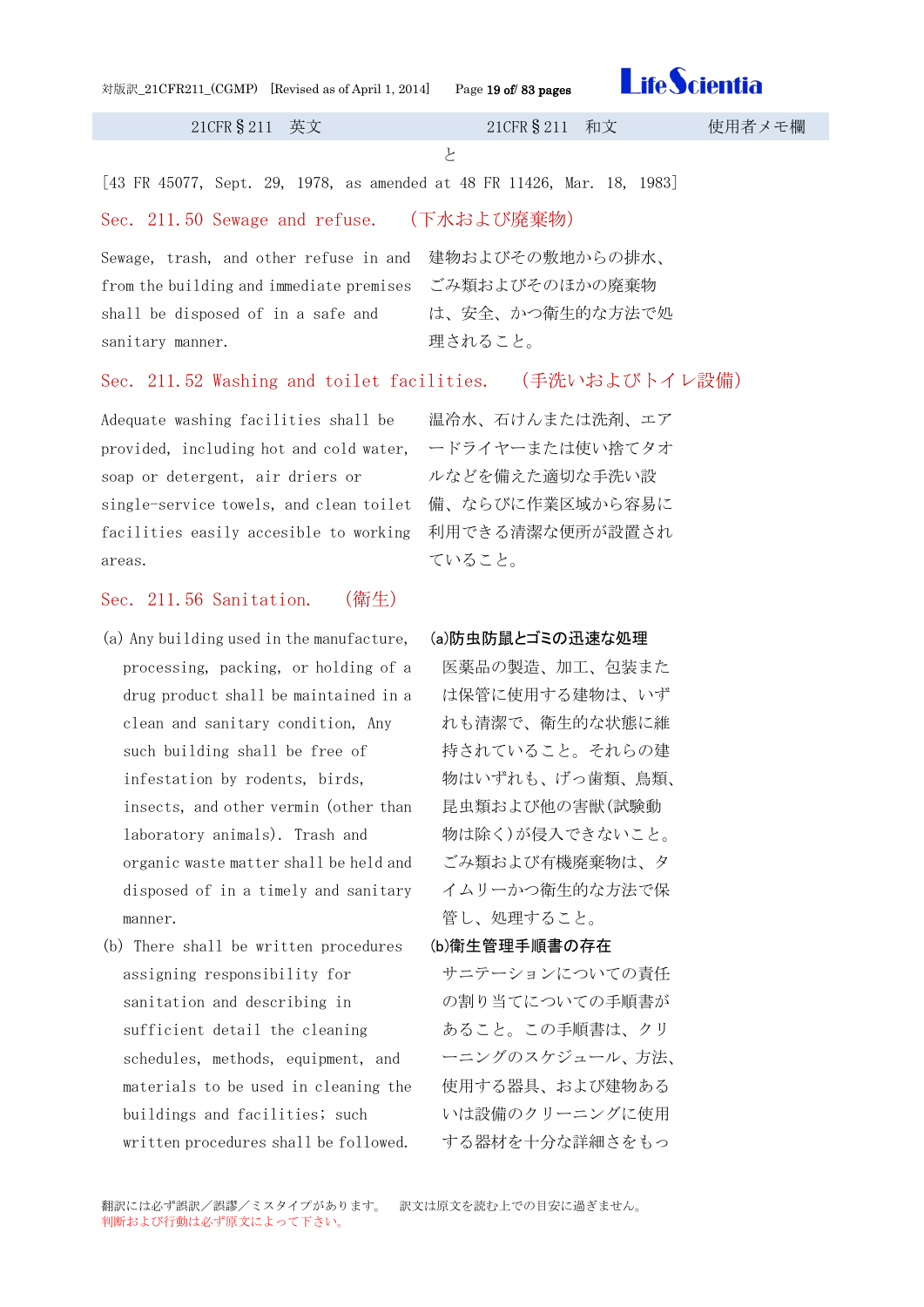

- (c) There shall be written procedures for use of suitable rodenticides, insecticides, fungicides, fumigating agents, and cleaning and sanitizing agents. Such written procedures shall be designed to prevent the contamination of equipment, components, drug product containers, closures, packaging, labeling materials, or drug products and shall be followed. Rodenticides, insecticides, and fungicides shall not be used unless registered and used in accordance with the Federal Insecticide, Fungicide, and Rodenticide Act (7 U.S.C. 135).
- (d) Sanitation procedures shall apply to work performed by contractors or temporary employees as well as work performed by full-time employees during the ordinary course of operations.

## <span id="page-19-2"></span>Sec. 211.58 Maintenance. (保全)

Any building used in the manufacture, processing, packing, or holding of a drug 保管に使用するいかなる建物も, product shall be maintained in a good state of repair.

て記載すること。;そのような手 順書を遵守すること。

<span id="page-19-0"></span>(c)殺虫剤等の使用手順書

適当な殺鼠剤、殺虫剤、殺カビ 剤、燻蒸剤、および洗剤や清浄 化剤の使用についての手順書が あること。そのような手順書は、 設備、原料成分、医薬品容器、 閉塞具、包装資材、あるいは医 薬品への汚染が防止できるよう に設計されており、その手順書 を遵守すること。登録されてい ない殺鼠剤、殺虫剤、および燻 蒸剤は、(訳注;手順書などで) 登録されていて、かつ Federal Insecticide, Fungicide, and Rodenticide Act (7 U.S.C. 135) に従って使用されない限り、そ れを使用してはならないこと。

### <span id="page-19-1"></span>(d)衛生手順の適用範囲

衛生(サニタリー)の手順は、 正規社員が通常の業務として行 う作業は勿論のこと、契約社員 あるいは派遣社員に対しても適 用されること。

医薬品の製造,加工,包装または 十分に修理された状態に維持管理 されていること。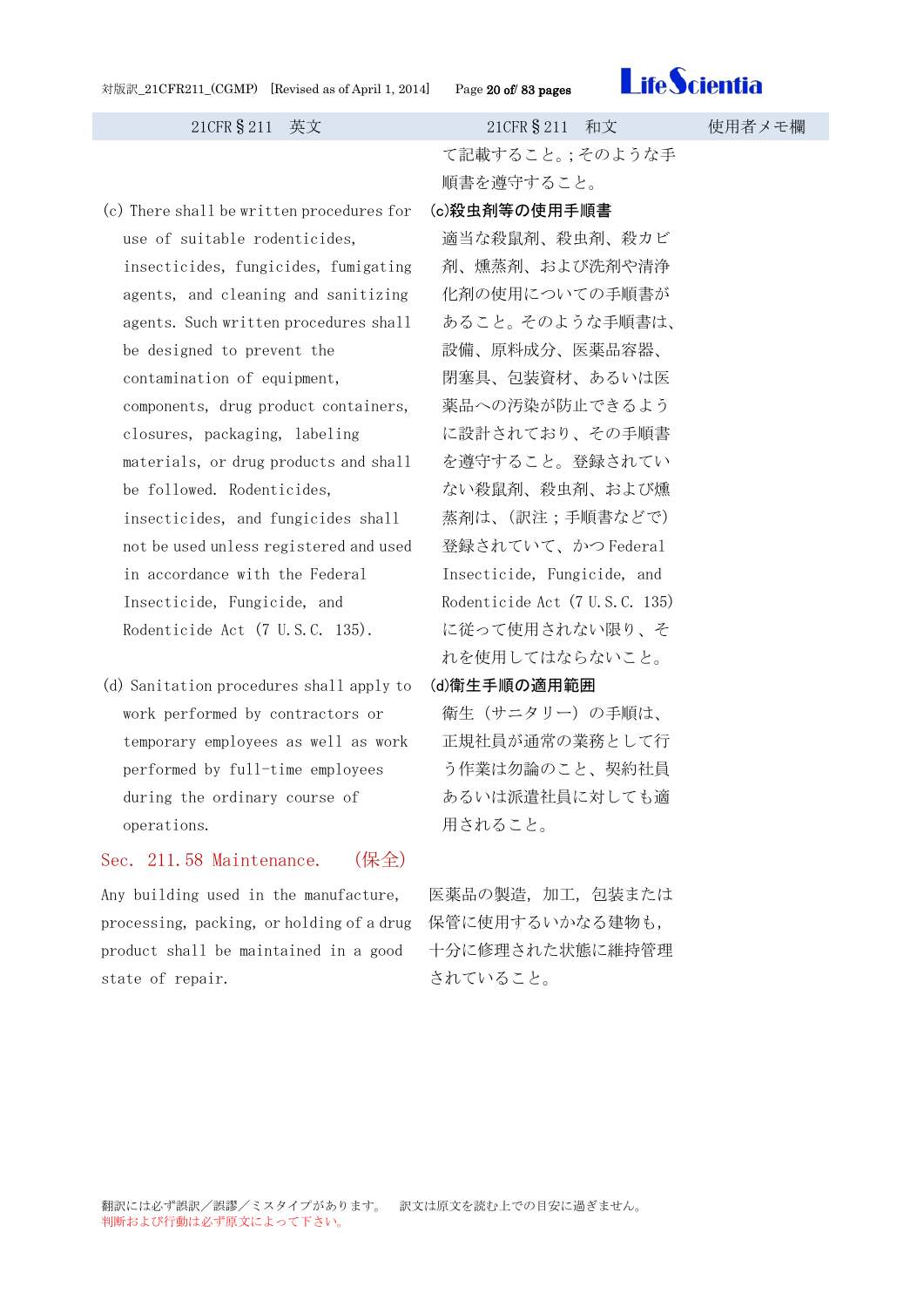<span id="page-20-3"></span>



## <span id="page-20-0"></span>Subpart D—Equipment (装置)

<span id="page-20-2"></span><span id="page-20-1"></span>

| 21CFR § 211<br>英文                                                 | 21CFR § 211<br>和文 | 使用者メモ欄 |
|-------------------------------------------------------------------|-------------------|--------|
| Sec. 211.63 Equipment design, size, and location. (装置の設計、寸法および配置) |                   |        |
| Equipment used in the manufacture,                                | 医薬品の製造、加工、包装または   |        |
| processing, packing, or holding of a drug                         | 保管に使用する設備は、適切な設   |        |
| product shall be of appropriate design,                           | 計と適切なサイズであり、意図し   |        |
| adequate size, and suitably located to                            | た用途での作業に、ならびに洗浄   |        |
| facilitate operations for its intended                            | や保全が容易なように、配置され   |        |
| use and for its cleaning and maintenance.                         | ていること             |        |
| Sec. 211.65 Equipment construction.                               | (装置の構造)           |        |
| (a) Equipment shall be constructed so                             | (a)製造機器の表面に対する規定  |        |
| that surfaces that contact                                        | 機器は、処方成分、工程中間製    |        |
| components, in-process materials, or                              | 品、あるいは医薬品の接触する    |        |
| drug products shall not be reactive,                              | 表面が、公的あるいはその他の    |        |
| additive, or absorptive so as to alter                            | 確立された要求を超えて、その    |        |
| the safety, identity, strength,                                   | 医薬品の安全性, 真正性, 力価, |        |
| quality, or purity of the drug product                            | 品質または純度を変えてしまう    |        |
| beyond the official or other                                      | ような、反応性、混和性、ある    |        |
| established requirements.                                         | いは吸着性を持たないこと。     |        |
| (b) Any substances required for                                   | (b) 潤滑油や冷却剤の混入防止  |        |
| operation, such as lubricants or                                  | 潤滑油や冷却剤などの、運転に    |        |
| coolants, shall not come into contact                             | 必要とされる如何なる物質も、    |        |
| with components, drug product                                     | 原料、医薬品容器、閉塞具、工    |        |
| containers, closures, in-process                                  | 程中間製品または製品と接触し    |        |
| materials, or drug products so as to                              | ないこと。これは、公的あるい    |        |
| alter the safety, identity, strength,                             | はその他の確立された要求を超    |        |
| quality, or purity of the drug product                            | えて、その医薬品の安全性、真    |        |
| beyond the official or other                                      | 正性、力価、品質または純度を    |        |
| established requirements.                                         | 変えてしまうことが無いようす    |        |
|                                                                   | るためである。           |        |
|                                                                   |                   |        |

## <span id="page-20-5"></span>Sec. 211.67 Equipment cleaning and maintenance.(装置の清浄化と保全)

(a) Equipment and utensils shall be (a)適切な間隔での設備等の保全 cleaned, maintained, and, as

<span id="page-20-6"></span><span id="page-20-4"></span>

設備および器具は、医薬品の安

翻訳には必ず誤訳/誤謬/ミスタイプがあります。 訳文は原文を読む上での目安に過ぎません。 判断および行動は必ず原文によって下さい。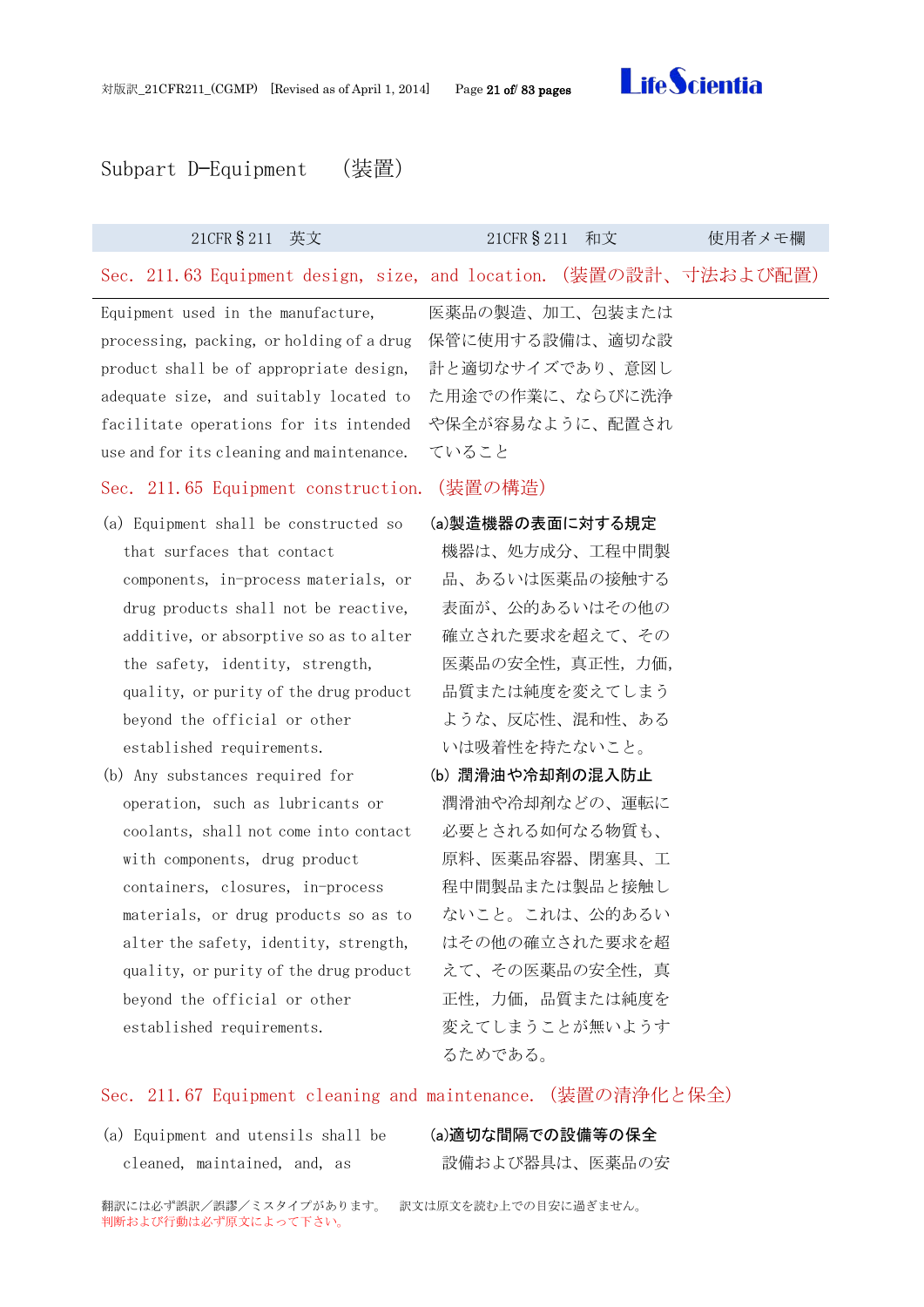

appropriate for the nature of the drug, sanitized and/or sterilized at appropriate intervals to prevent malfunctions or contamination that would alter the safety, identity, strength, quality, or purity of the drug product beyond the official or other established requirements.

- (b) Written procedures shall be established and followed for cleaning and maintenance of equipment, including utensils, used in the manufacture, processing, packing, or holding of a drug product. These procedures shall include, but are not necessarily limited to, the following:
- (1) Assignment of responsibility for cleaning and maintaining equipment;
- (2) Maintenance and cleaning schedules, including, where appropriate, sanitizing schedules;
- (3) A description in sufficient detail of the methods, equipment, and materials used in cleaning and maintenance operations, and the methods of disassembling and reassembling equipment as necessary to assure proper cleaning and maintenance;
- (4) Removal or obliteration of previous batch identification;
- (5) Protection of clean equipment from contamination prior to use;
- (6) Inspection of equipment for cleanliness immediately before use.
- (c) Records shall be kept of maintenance, (c)機器の洗浄保管記録の保持

全性、本質、力価、品質または 純度が、公的なあるいは他の確 立された要件を超えて変化する ような、機能不全あるいは汚染 を防止するために、適切な間隔 で、清浄化し、保全を行い、そ して医薬品の性質に応じて、消 毒(及び/または滅菌)を行う こと。

- <span id="page-21-0"></span>(b) 製造設備の衛生管理手順書
- 医薬品の製造、加工、包装、ま たは保管で使用する器具を含む 設備を洗浄し保全するための手 順書を作成し、これを遵守する こと。これら手順書は、以下の 事項を記載すること。ただし、 これだけに限定されるものでは ない。
- (1)設備の洗浄と保全の責任の割 り当て;
- (2)保全および洗浄日程計画、なら びに該当する場合には、清浄化 作業日程計画を含む;
- (3)以下についての詳細な記述
- ・洗浄ならびに保全作業で使用す る方法、設備、および物品
- ・適正な洗浄と保全を保証するた めに必要な機器の分解と組み付 け方法
- (4)先行したバッチの表示の、除去 または消去
- (5)清浄な設備を使用するまで汚 染を防止すること
- (6)使用直前に、設備の清浄性を検 査すること
- <span id="page-21-1"></span>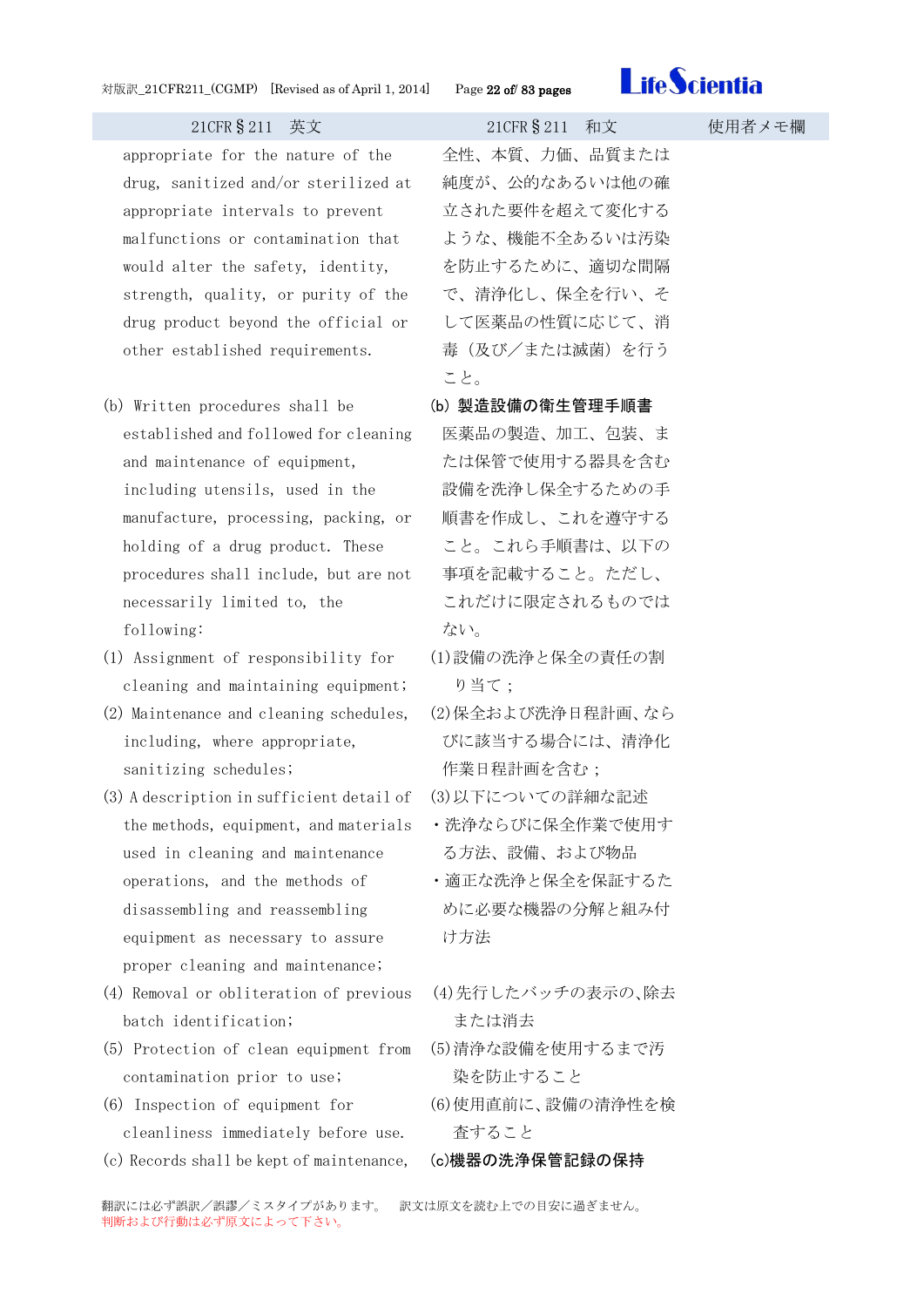### 対版訳\_21CFR211\_(CGMP) [Revised as of April 1, 2014] Page 23 of/ 83 pages



| 21CFR § 211 英文                                                          | 21CFR § 211 和文           | 使用者メモ欄 |
|-------------------------------------------------------------------------|--------------------------|--------|
| cleaning, sanitizing, and inspection                                    | § 211.180 および 211.182 に規 |        |
| as specified in 211.180 and 211.182.                                    | 定されているように、保全、洗           |        |
|                                                                         | 浄、消毒、および検査の記録を           |        |
|                                                                         | 保持していること                 |        |
| [43 FR 45077, Sept. 29, 1978, as amended at 73 FR 51931, Sept. 8, 2008] |                          |        |

<span id="page-22-0"></span>Sec. 211.68 Automatic, mechanical, and electronic equipment. (自動、機械および電子的装置)

- (a) Automatic, mechanical, or electronic (a)自動化、電子的設備の使用 equipment or other types of equipment, including computers, or related systems that will perform a function satisfactorily, may be used in the manufacture, processing, packing, and holding of a drug product. If such equipment is so used, it shall be routinely calibrated, inspected, or checked according to a written program designed to assure proper performance. Written records of those calibration checks and inspections shall be maintained.
- (b) Appropriate controls shall be exercised over computer or related systems to assure that changes in master production and control records or other records are instituted only by authorized personnel. Input to and output from the computer or related system of formulas or other records or data shall be checked for accuracy. The degree and frequency of input/output verification shall be based on the complexity and reliability of the computer or related system.

<span id="page-22-1"></span>医薬品の製造、加工、包装、お よび保管に、自動化、機械化、 または電子化した設備もしくは コンピュータを含む他のタイプ の設備、あるいは機能を十分に 果たす関連するシステムを使用 することが出来る。

もし、そのような機器を前記の ようにして使用するのであれ ば、適切な性能を保証するよう に設計された文書化されたプロ グラムに従って、日常的に校正 し、検査し、またはチェックす ること。それらの校正チェック や検査の文書化された記録を、 維持管理すること。

## <span id="page-22-2"></span>(b)記録の確認とバックアップ

製造および管理記録原本または 他の記録の変更が、権限を与え られた職員によってのみ行われ ることを保証するために、コン ピュータまたは関連システムに ついて、適切な管理を実施する こと。処方またはその他の記録 (あるいはデータ)のコンピュ ータまたは関連システムへのイ ンプットとアウトプットは、正 確性をチェックすること。イン プット/アウトプットの確認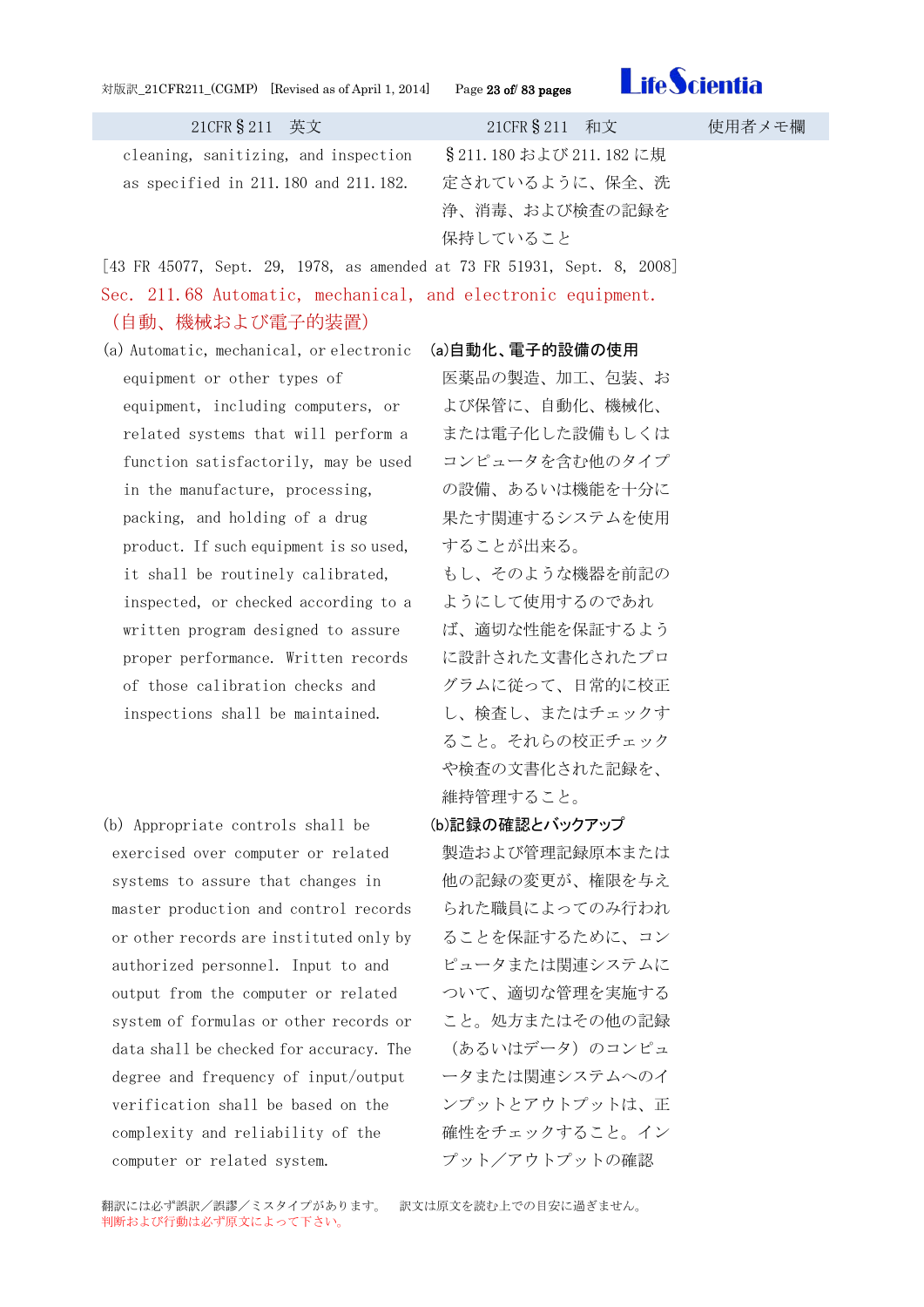

(ベリフィケーション)の程度 と頻度は、そのコンピュータま たは関連システムの複雑性や信 頼性に基づくこと。

A backup file of data entered into the computer or related system shall be maintained except where certain data, such as calculations performed in connection with laboratory analysis, are eliminated by computerization or other automated processes. In such instances a written record of the program shall be maintained along with appropriate validation data. Hard copy or alternative systems, such as duplicates, tapes, or microfilm, designed to assure that backup data are exact and complete and that it is secure from alteration, inadvertent erasures, or loss shall be maintained.

(c) Such automated equipment used for performance of operations addressed by 211.101(c) or (d), 211.103, 211.182, or 211.188(b)(11) can satisfy the requirements included in those sections relating to the performance of an operation by one person and checking by another person if such equipment is used in

コンピュータまたは関連システ ムに入力したデータのバックア ップ・ファイルを保持すること。 ただし、ラボの分析に関連して 実施された計算のように、コン ピュータ化または他の自動プロ セスによって除外されるある種 のデータは例外とする。そのよ うな場合、適切なバリデートさ れたデータと共に、そのプログ ラムの記載された記録を保持す ること。

ハードコピーまたは、それに代 わる他のシステムを保持するこ と。他のシステムは、バックア ップ・データが正確かつ完全で あること、および、改ざん、不 注意による消去、または消失の 恐れがないことを保証ことを意 図したものであって、複製物 (duplicates)、テープ、または マイクロフィルムなどのような ものがある。

<span id="page-23-0"></span>(c)第二者によるチェックの省略 §211.101 (c) または (d)、 211.103、211.182、または 211.188 (b) (11) に記載した作 業を実行するのに使用する自動 化設備は、もしそのような設備 を、このセクションに適合する ように使用し、かつ、1 名の職員 がその設備が作業を正しく行っ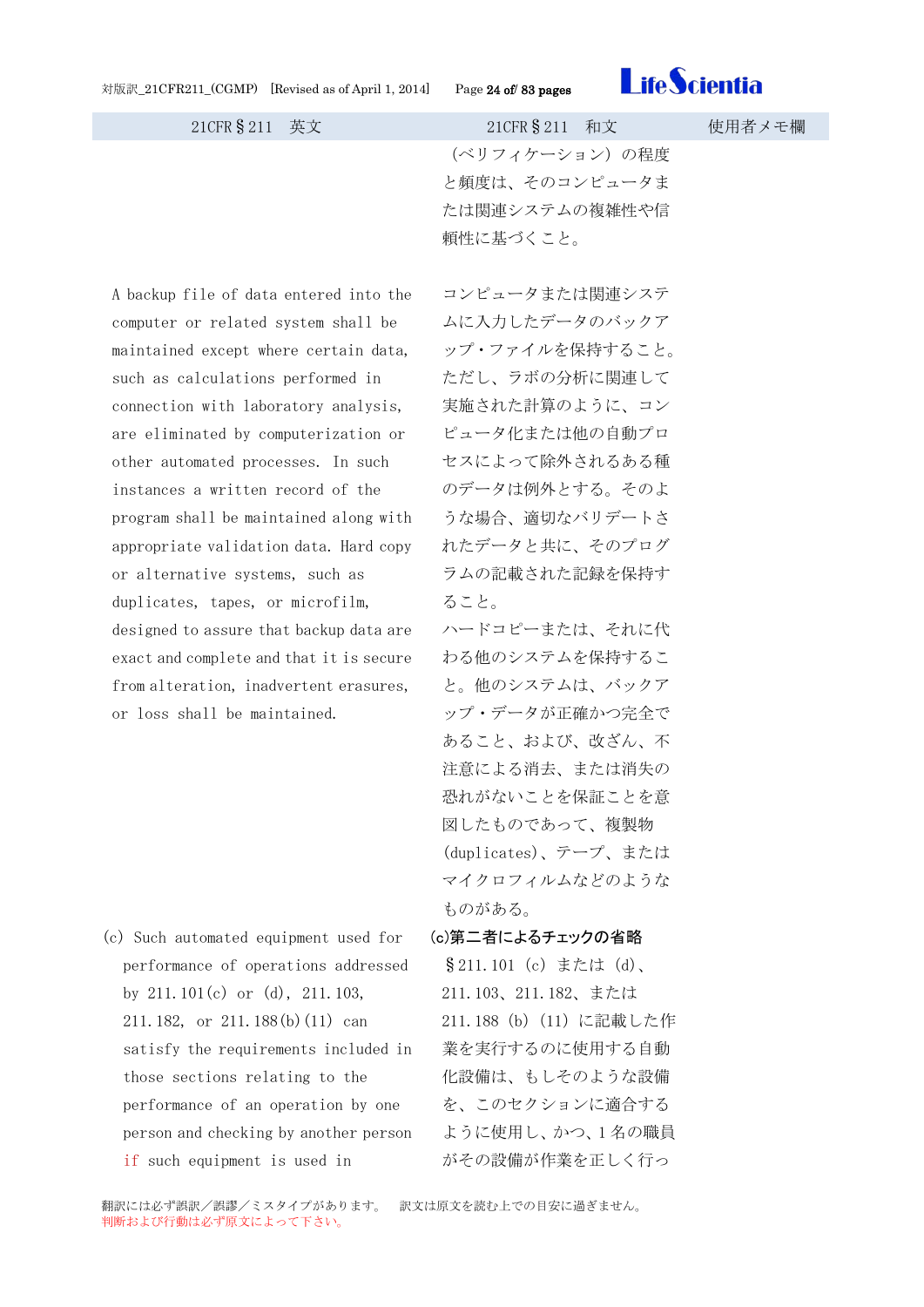対版訳\_21CFR211\_(CGMP) [Revised as of April 1, 2014] Page 25 of/ 83 pages



| 21CFR § 211 英文                        | 21CFR § 211 和文      | 使用者メモ欄 |
|---------------------------------------|---------------------|--------|
| conformity with this section, and one | ていることをチェックするので      |        |
| person checks that the equipment      | あれば、ある職員の作業の実施      |        |
| properly performed the operation.     | を、他の職員がチェックすると      |        |
|                                       | いうことに係る、それらのセク      |        |
|                                       | ションの要求を満足するもので      |        |
|                                       | ある。                 |        |
|                                       | (訳者注:婉曲な言い回しになっている  |        |
|                                       | が、簡単に言えば、バリデートされたシス |        |
|                                       | テムであれば、1名の職員が装置の正常運 |        |
|                                       | 転を確認することにより、第二者による地 |        |
|                                       | チェクが不要であることを述べている。) |        |

[43 FR 45077, Sept. 29, 1978, as amended at 60 FR 4091, Jan. 20, 1995; 73 FR 51932, Sept. 8, 2008]

## <span id="page-24-0"></span>Sec. 211.72 Filters. (フィルター)

Filters for liquid filtration used in the ヒトへの使用を意図した注射用医 manufacture, processing, or packing of 薬品の製造、加工、または包装で injectable drug products intended for human use shall not release fibers into は、その製品へ繊維を放出しない such products. Fiber-releasing filters こと。そのような(繊維放出性の) may be used when it is not possible to フィルターを使用しないで、製品 manufacture such products without the use of these filters. If use of a fiber-releasing filter is necessary, an additional nonfiber-releasing filter having a maximum nominal pore size rating ポアサイズが 0.2 ミクロン(製造 of 0.2 micron (0.45 micron if the manufacturing conditions so dictate) shall subsequently be used to reduce the 持つ繊維放出性でないフィルター content of particles in the injectable drug product. The use of an asbestos-containing filter is prohibited.

[73 FR 51932, Sept. 8, 2008]

使用する液体ろ過用フィルター を製造することが不可能な場合に は、繊維放出性フィルターを使用 が許される。繊維放出性フィルタ ーを使用することが必要な場合、 条件で指定されている場合には 0.45 ミクロン)の最大公称孔径を を追加設置して注射用医薬品での 微粒子含量を低減させること。ア スベストを含有するフィルターの 使用は、禁止されている。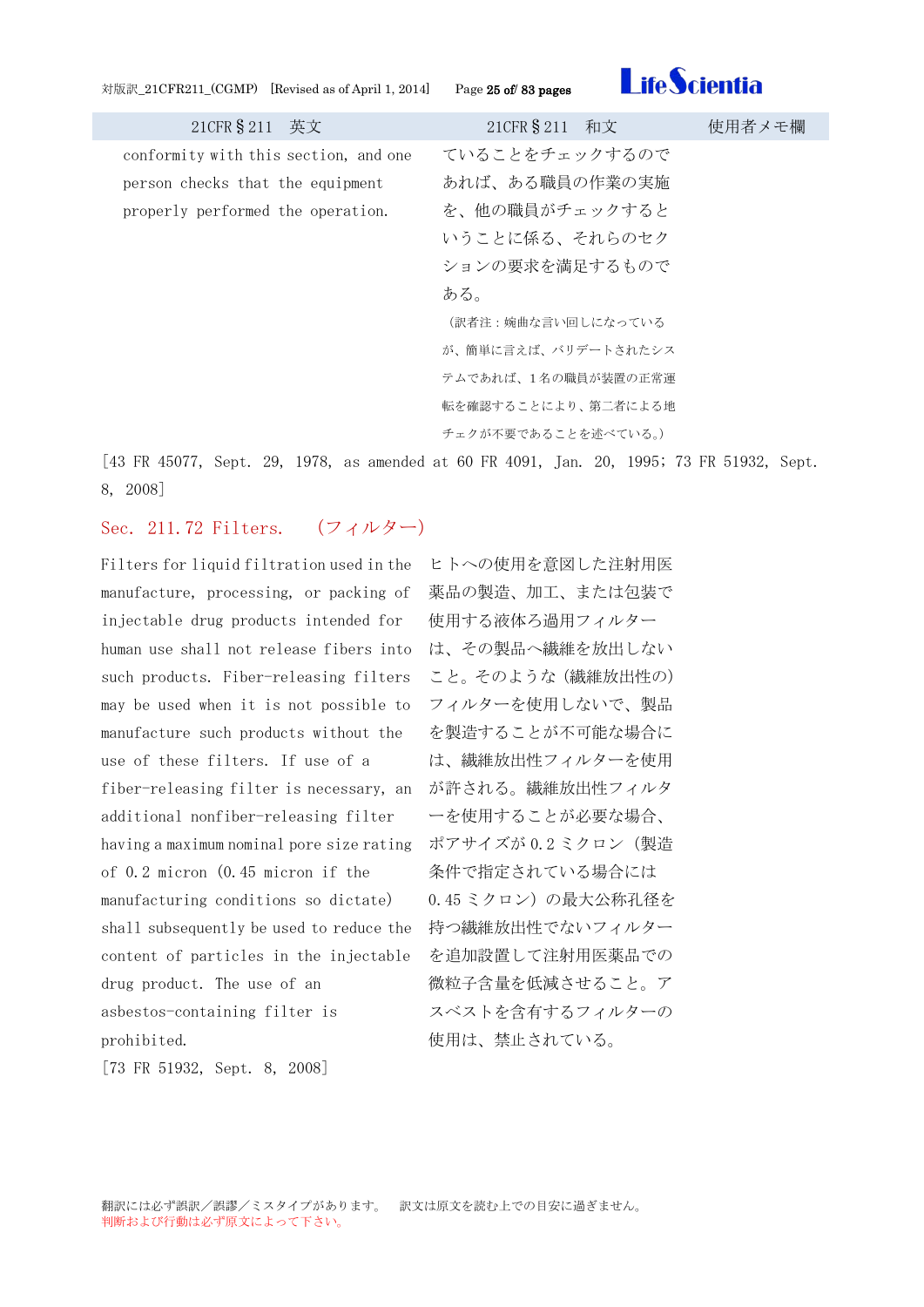<span id="page-25-2"></span>

<span id="page-25-0"></span>Subpart E--Control of Components and Drug Product Containers and Closures (原料、医薬容器および施栓系の管理)

<span id="page-25-5"></span><span id="page-25-4"></span><span id="page-25-3"></span><span id="page-25-1"></span>

| 21CFR § 211<br>英文                                                                                                                                                                                                                                                                                                                                                                                                                                                                                                                | 21CFR § 211<br>和文                                                                                                                                                                                                                                  | 使用者メモ欄 |
|----------------------------------------------------------------------------------------------------------------------------------------------------------------------------------------------------------------------------------------------------------------------------------------------------------------------------------------------------------------------------------------------------------------------------------------------------------------------------------------------------------------------------------|----------------------------------------------------------------------------------------------------------------------------------------------------------------------------------------------------------------------------------------------------|--------|
| Sec. 211.80 General requirements.                                                                                                                                                                                                                                                                                                                                                                                                                                                                                                | (一般要件)                                                                                                                                                                                                                                             |        |
| (a) There shall be written procedures<br>describing in sufficient detail the<br>receipt, identification, storage,<br>handling, sampling, testing, and<br>approval or rejection of components<br>and drug product containers and<br>closures; such written procedures<br>shall be followed.<br>(b) Components and drug product<br>containers and closures shall at all<br>times be handled and stored in a<br>manner to prevent contamination.<br>(c) Bagged or boxed components of drug<br>product containers, or closures shall | (a)入荷品の受入·試験など<br>原料成分と医薬品容器、および<br>閉塞具の受け入れ、確認、保管,<br>取扱い、サンプリング、試験お<br>よび適否判定について、十分詳<br>細に記述した手順書を備えてい<br>ること。;これら手順書を順守す<br>ること。<br>(b)原材料の汚染防止の取扱い<br>原料成分、医薬品容器および閉<br>塞具は、常に汚染が防止できる<br>方法で取扱い、保管すること。<br>(c)資材の床への直置きの禁止<br>袋または箱に入っている原料成 |        |
| be stored off the floor and suitably<br>spaced to permit cleaning and<br>inspection.                                                                                                                                                                                                                                                                                                                                                                                                                                             | 分、医薬品容器および閉塞具は、<br>床面から離して保管し、かつ、<br>清掃および検査ができるように<br>適当なスベースを設けること。                                                                                                                                                                              |        |
| (d) Each container or grouping of<br>containers for components or drug<br>product containers, or closures shall<br>be identified with a distinctive code<br>for each lot in each shipment<br>received. This code shall be used in<br>recording the disposition of each<br>lot. Each lot shall be appropriately<br>identified as to its status (i.e.,<br>quarantined, approved, or rejected).                                                                                                                                     | (d)各ロットの識別と状態表示<br>原料成分の容器、医薬品容器ま<br>たは閉塞具の個々の梱包または<br>梱包をまとめたものは、受け入<br>れた入荷ロットごとに、他と区<br>別できるコードで識別するこ<br>と。このコードは、それぞれの<br>ロットの処理記録を作成すると<br>きに使用すること。各ロットは、<br>その状状況(すなわち隔離保管<br>中、試験適合または試験不適合)                                               |        |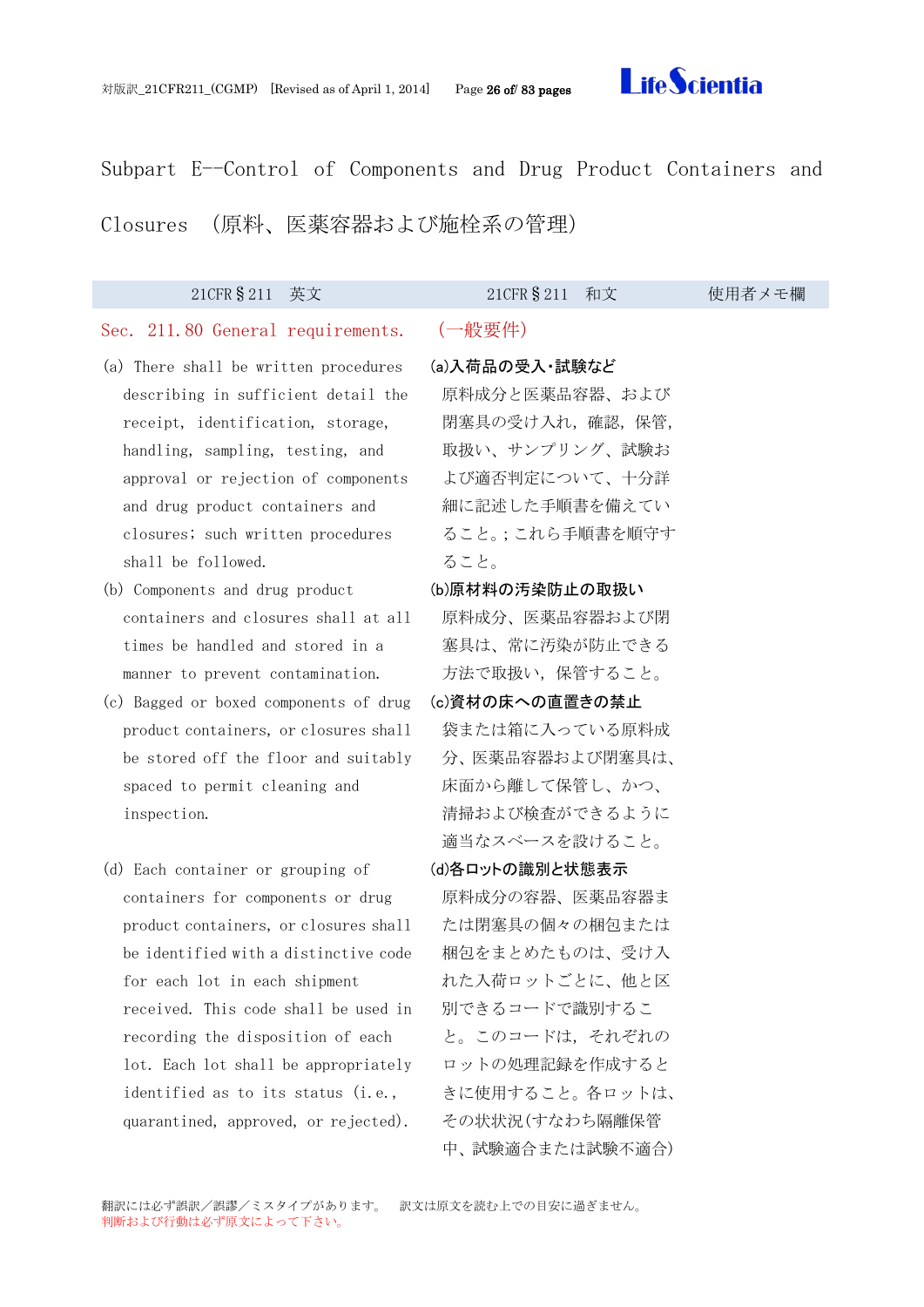| 対版訳_21CFR211_(CGMP) [Revised as of April 1, 2014] |  |  |  |  |
|---------------------------------------------------|--|--|--|--|
|---------------------------------------------------|--|--|--|--|

age 27 of/ 83 pages



21CFR§211 英文 21CFR§211 和文 使用者メモ欄

に応じて適切に識別確認できて

いること。

<span id="page-26-0"></span>Sec. 211.82 Receipt and storage of untested components, drug product containers, and closures.

## (未試験の原料、医薬容器、および施栓系の受入と保管)

- (a) Upon receipt and before acceptance, each container or grouping of containers of components, drug product containers, and closures shall be examined visually for appropriate labeling as to contents, container damage or broken seals, and contamination. (a)受入時点での物品の目視検査
- (b) Components, drug product containers, and closures shall be stored under quarantine until they have been tested or examined, whichever is appropriate, and released. Storage within the area shall conform to the requirements of 211.80.
- <span id="page-26-1"></span>受け入れてから承認をする前の 時点の間に、原料成分、医薬品 容器、および閉塞具の容器もし くはグループにまとめた複数の 容器は、内容物に関する表示の 適切さ、容器の損傷またはシー ルの破損、ならびに汚染につい て目視検査をすること。
- <span id="page-26-2"></span>(b)出庫解除されるまでの隔離保管 原料成分、医薬品容器、および 閉塞具は、試験または検査のい ずれか適切な作業が終了し、出 庫解除されるまで、隔離保管す ること。作業区域内での保管は、 §211.80 の要件に適合している こと。

[43 FR 45077, Sept. 29, 1978, as amended at 73 FR 51932, Sept. 8, 2008]

<span id="page-26-3"></span>Sec. 211.84 Testing and approval or rejection of components, drug product containers, and closures.(原料、医薬容器、および施栓系の試験の合格判定)

- (a) Each lot of components, drug product (a) 原材料の QCU 承認後の使用 containers, and closures shall be withheld from use until the lot has been sampled, tested, or examined, as appropriate, and released for use by the quality control unit.
- (b) Representative samples of each shipment of each lot shall be collected for testing or examination. The number of containers to be

<span id="page-26-4"></span>原料成分,医薬品容器および閉 塞具は、ロットごとに,サンプ リング、試験または検査が適切 に完了し、品質管理部門(QCU) が使用許可するまで使用せずに 保管すること。

<span id="page-26-5"></span>(b)原材料等のサンプリング

ロットを出荷するたびに代表サ ンプルを採取して試験または検 査すること。サンプリングする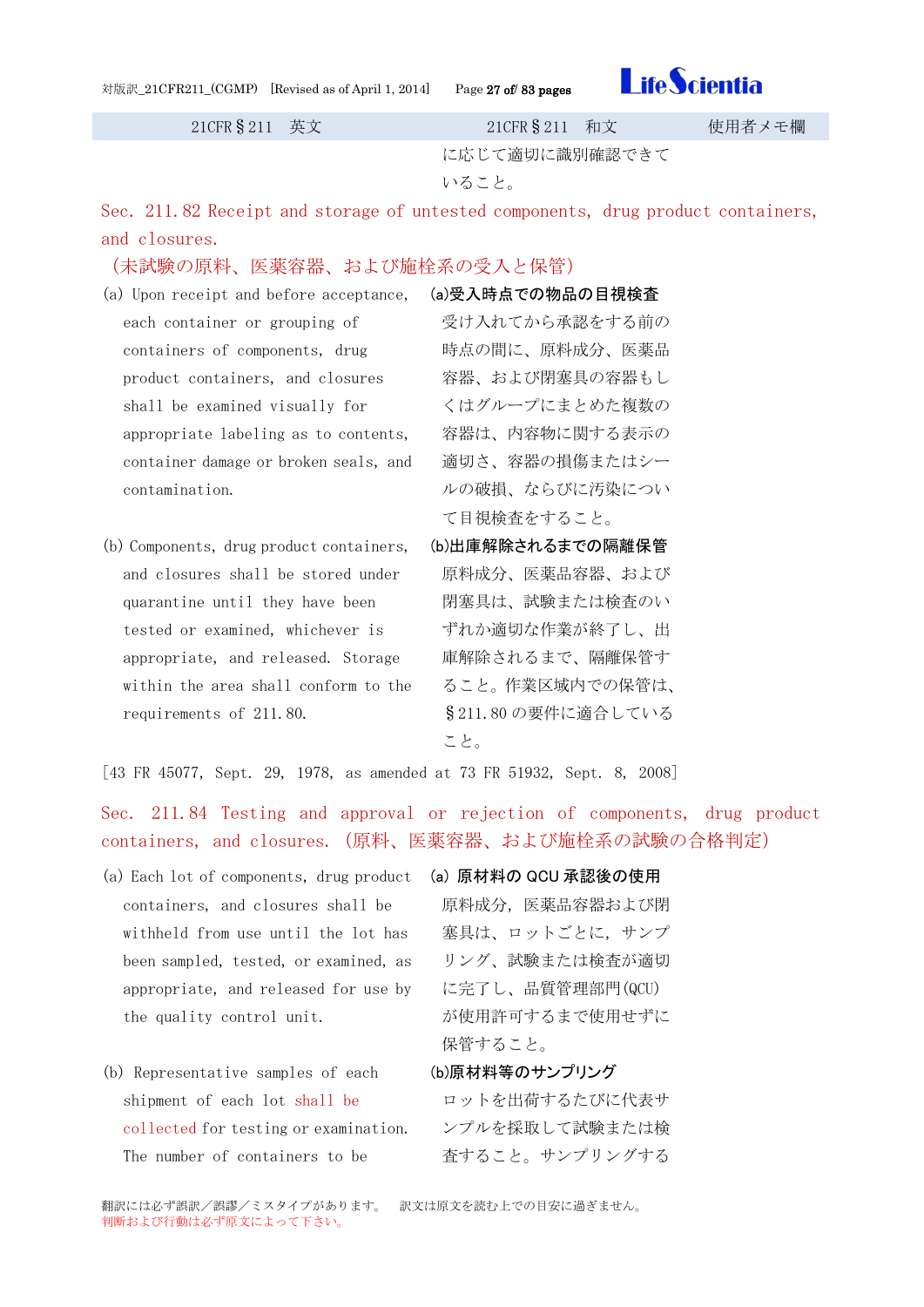

sampled, and the amount of material to be taken from each container, shall be based upon appropriate criteria such as statistical criteria for component variability, confidence levels, and degree of precision desired, the past quality history of the supplier, and the quantity needed for analysis and reserve where required by 211.170.

- (c) Samples shall be collected in accordance with the following procedures:
- (1) The containers of components selected shall be cleaned when necessary in a manner to prevent introduction of contaminants into the component.
- (2) The containers shall be opened, sampled, and resealed in a manner designed to prevent contamination of their contents and contamination of other components, drug product containers, or closures.
- (3) Sterile equipment and aseptic sampling techniques shall be used when necessary.
- (4) If it is necessary to sample a component from the top, middle, and bottom of its container, such sample subdivisions shall not be composited for testing.
- (5) Sample containers shall be identified so that the following information can be determined: name of the material sampled, the lot

容器の数、およびそれぞれの容 器から採取するサンプルの量 は、原料成分の変動の統計的な 判定基準、信頼レベル、および 望ましい精度、供給業者の過去 の品質に係る履歴、ならびに分 析で必要とする量および、§ 211.170 で要件としている保存 サンプルの量など、適切な判断 基準を参考として決定するこ と。

## <span id="page-27-0"></span>(c)サンプルの採取

- サンプルは、以下の手順にした がって採取すること:
- (1)選択した原料成分の容器は、必 要な場合、汚染物質が原料成分 に入ることが防止できる方法で 清掃すること
- (2)容器は、内容物の汚染や他の原 料成分、医薬品容器、または閉 塞具の汚染が防止できるように 設計した方法で開封し、サンプ リングし、封じ直すこと。
- (3)必要に応じて、無菌設備および 無菌のサンプリング手法を使用 すること。
- (4)もし容器の上部、中部および下 部からサンプリングする必要が あれば、そのようなサンプルを 分割採取したものを、縮分して 試験しないこと
- (5)サンプル容器は、以下に述べる 情報が確認できるようにして、 識別すること。;
	- サンプリングしたものの名称、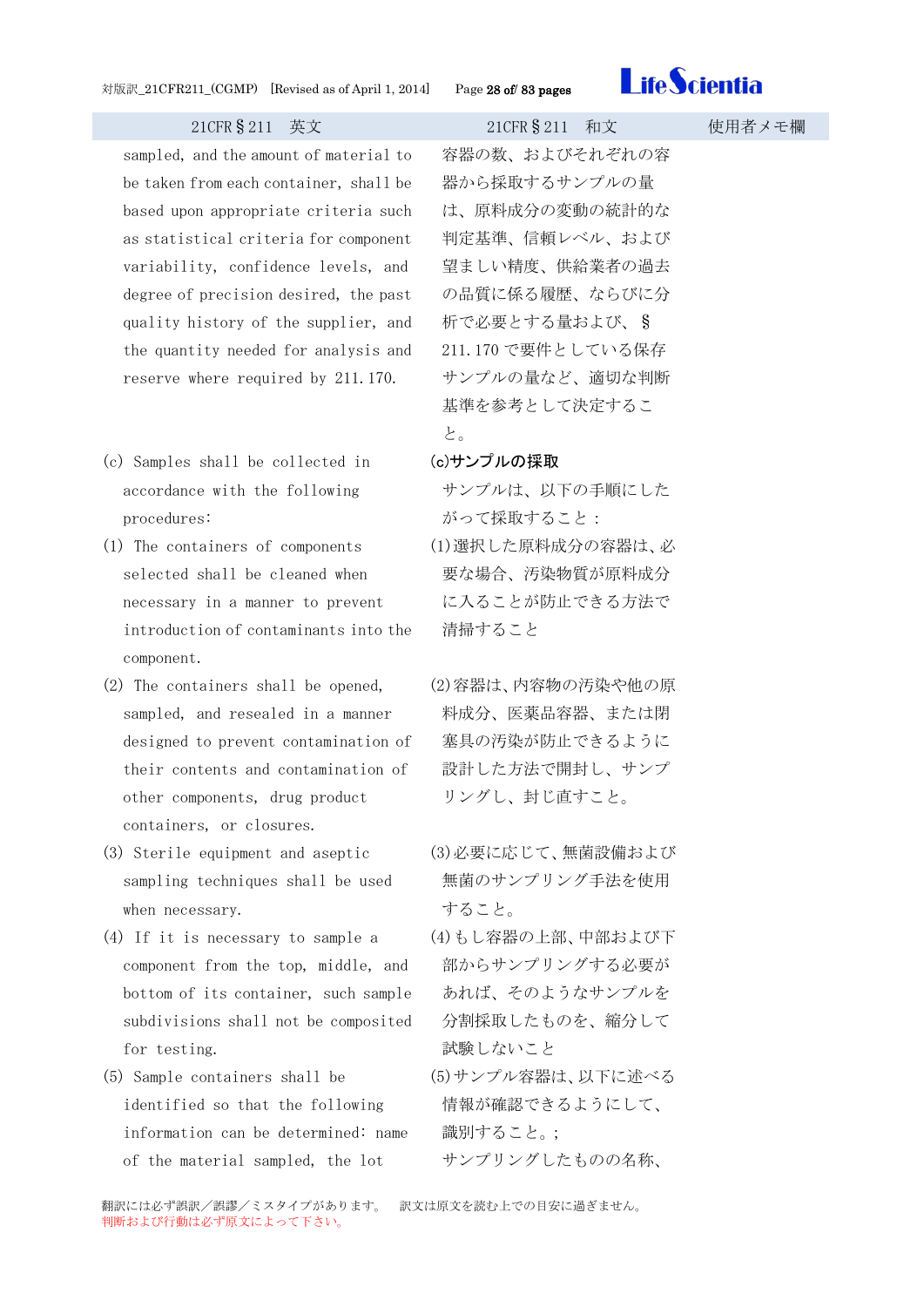

number, the container from which the sample was taken, the date on which the sample was taken, and the name of the person who collected the sample.

- (6) Containers from which samples have been taken shall be marked to show that samples have been removed from them.
- (d) Samples shall be examined and tested as follows:
- (1) At least one test shall be conducted to verify the identity of each component of a drug product. Specific identity tests, if they exist, shall be used.
- (2) Each component shall be tested for conformity with all appropriate written specifications for purity, strength, and quality. In lieu of such testing by the manufacturer, a report of analysis may be accepted from the supplier of a component, provided that at least one specific identity test is conducted on such component by the manufacturer, and provided that the manufacturer establishes the reliability of the supplier's analyses through appropriate validation of the supplier's test results at appropriate intervals.
- (3) Containers and closures shall be tested for conformity with all appropriate written specifications. In lieu of such testing by the

ロット番号、サンプルを採取し た容器、サンプリングした日付、 およびサンプリングした者の氏 名。 (6)サンプリングした容器は、そこ

からサンプルを採取したことが 分かるように印をつけること。

## <span id="page-28-0"></span>(d)サンプルの検査と試験

サンプルは次のとおり検査し、 試験すること.

- (1)医薬品の各原料成分の同一性 を確認するため、少なくとも1 つの試験を実施すること。特異 的な確認試験が存在する場合に は、その試験法を使用すること。 (2)各原料成分は、純度、力価、お
- よび品質の該当する規格項目の すべてに適合しているかを、試 験すること。製造業者がかかる 試験を行う代わりに、当該原料 成分の供給業者からの分析報告 書を受領してもよい。ただし、 その場合は、次の事項のいずれ にも該当すること。
- ・製造業者は、少なくとも1つ の特異的な確認試験を実施す ること
- ・当該製造業者は、適切な間隔 で供給業者の試験結果を、適切 にバリデートすることで、供給 業者の分析の信頼性を確立し ていること
- (3) 容器および閉塞具は、該当す る規格書の全ての項目への適合 性を試験すること。製造業者が そのような試験を行う代わり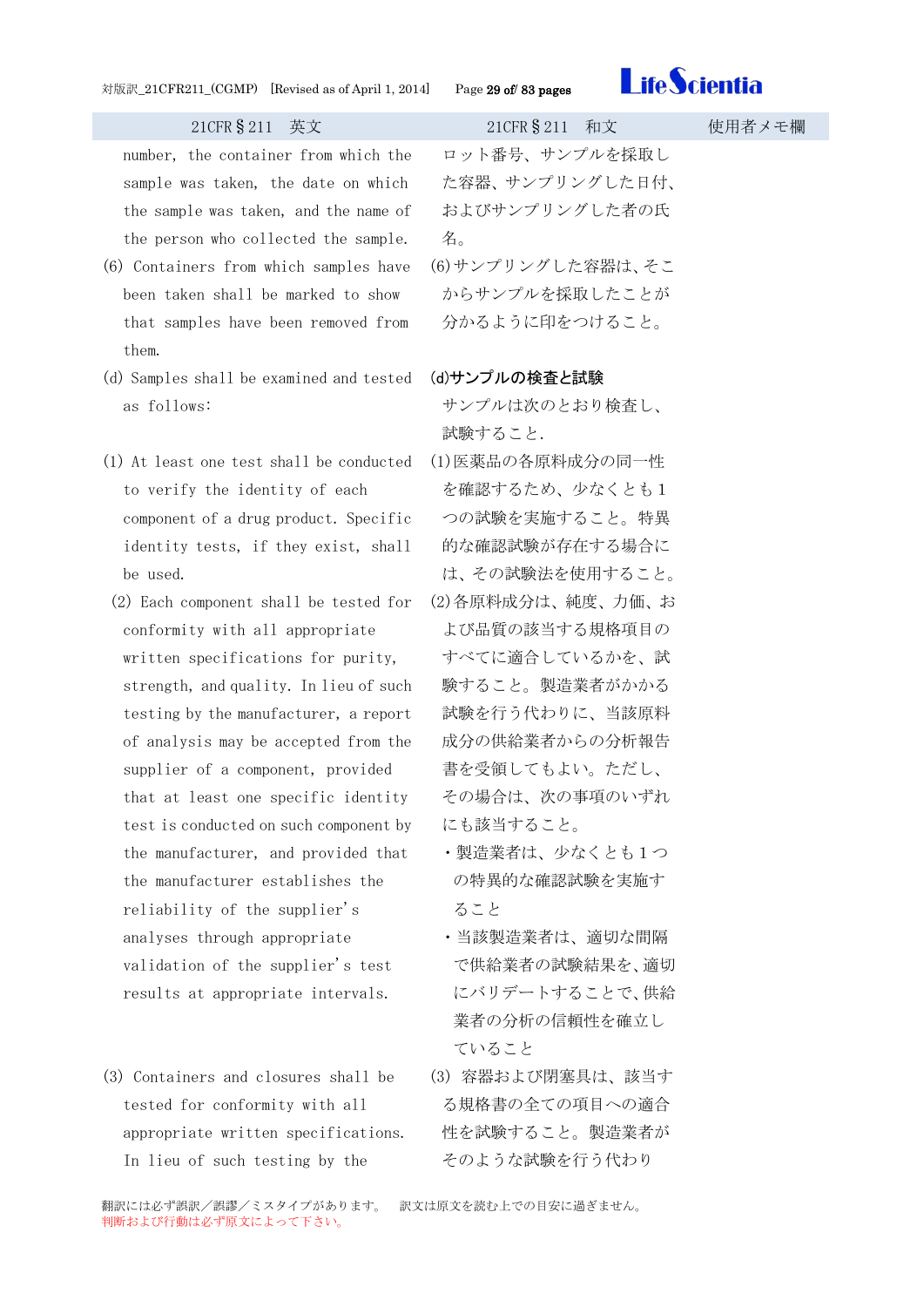

manufacturer, a certificate of testing may be accepted from the supplier, provided that at least a visual identification is conducted on such containers/closures by the manufacturer and provided that the manufacturer establishes the reliability of the supplier's test results through appropriate validation of the supplier's test results at appropriate intervals.

- (4) When appropriate, components shall be microscopically examined.
- (5) Each lot of a component, drug product container, or closure that is liable to contamination with filth, insect infestation, or other extraneous adulterant shall be examined against established specifications for such contamination.
- (6) Each lot of a component, drug product container, or closure with potential for microbiological contamination that is objectionable in view of its intended use shall be subjected to microbiological tests before use.
- <span id="page-29-0"></span>(e) Any lot of components, drug product containers, or closures that meets the appropriate written specifications of identity, strength, quality, and purity and related tests under paragraph (d) of this section may be approved and released for use. Any lot of such material that does not meet such specifications shall be rejected.

| 21CFR § 211 英文                            | 21CFR § 211 和文                                  | 使用者メモ欄 |
|-------------------------------------------|-------------------------------------------------|--------|
| urer, a certificate of                    | に、試験成績書(COA)を受領して                               |        |
| may be accepted from the                  | もより。;ただし、次の何れにも                                 |        |
| , provided that at least a                | 該当していること。                                       |        |
| dentification is conducted on             | ・そのような容器/閉塞具につ                                  |        |
| tainers/closures by the                   | いて少なくても目視検査(単                                   |        |
| urer and provided that the                | 数)を製造業者が行うこと                                    |        |
| urer establishes the                      | ・製造業者は、適切な間隔で当                                  |        |
| ity of the supplier's test                | 該供給業者の試験結果を適                                    |        |
| through appropriate                       | 切にバリデートすることで、                                   |        |
| on of the supplier's test                 | 当該供給業者の試験結果の                                    |        |
| at appropriate intervals.                 | 信頼性を確認すること                                      |        |
| propriate, components shall               | (4)該当する場合、原料成分を顕微                               |        |
| scopically examined.                      | 鏡的に検査すること                                       |        |
| of a component, drug product              | (5)ゴミ、昆虫の侵入、またはその                               |        |
| r, or closure that is liable              | ほかの外因性不純物で汚染され                                  |        |
| mination with filth, insect               | る恐れがある原料成分、医薬品                                  |        |
| ion, or other extraneous                  | 容器、または閉塞具の各ロット                                  |        |
| nt shall be examined against              | は、その様な汚染について、確                                  |        |
| hed specifications for such               | 立された規格に対して検査する                                  |        |
| ation.                                    | こと。                                             |        |
|                                           | : of a component, drug product (6)意図した用途の観点からみて |        |
|                                           | r, or closure with potential ― 有害である微生物汚染が生ずる   |        |
|                                           | obiological contamination    可能性を持つ原料成分、医薬品     |        |
| objectionable in view of its              | 容器、または閉塞具の各ロット                                  |        |
| use shall be subjected to                 | は、使用前に微生物試験を行う                                  |        |
| logical tests before use.                 | こと。                                             |        |
|                                           | of components, drug product (e)規格に適合する物品のみの出庫   |        |
| rs, or closures that meets                | 同一性、力価、品質、およびこ                                  |        |
| opriate written                           | のセクションのパラグラフ (d)                                |        |
| ations of identity,                       | に掲げる関連する試験の該当す                                  |        |
| , quality, and purity and                 | る規格書に合致する原料成分、                                  |        |
| tests under paragraph (d) of              | 医薬品容器、または閉塞具のロ                                  |        |
| tion may be approved and                  | ットは、承認し、使用のために                                  |        |
| for use. Any lot of such                  | 出庫してよい。そのような規格                                  |        |
| that does not meet such                   | に適合しない物品の如何なるロ                                  |        |
| ations shall be rejected.    ットも、不適とすること。 |                                                 |        |

[43 FR 45077, Sept. 29, 1978, as amended at 63 FR 14356, Mar. 25, 1998; 73 FR 51932, Sept.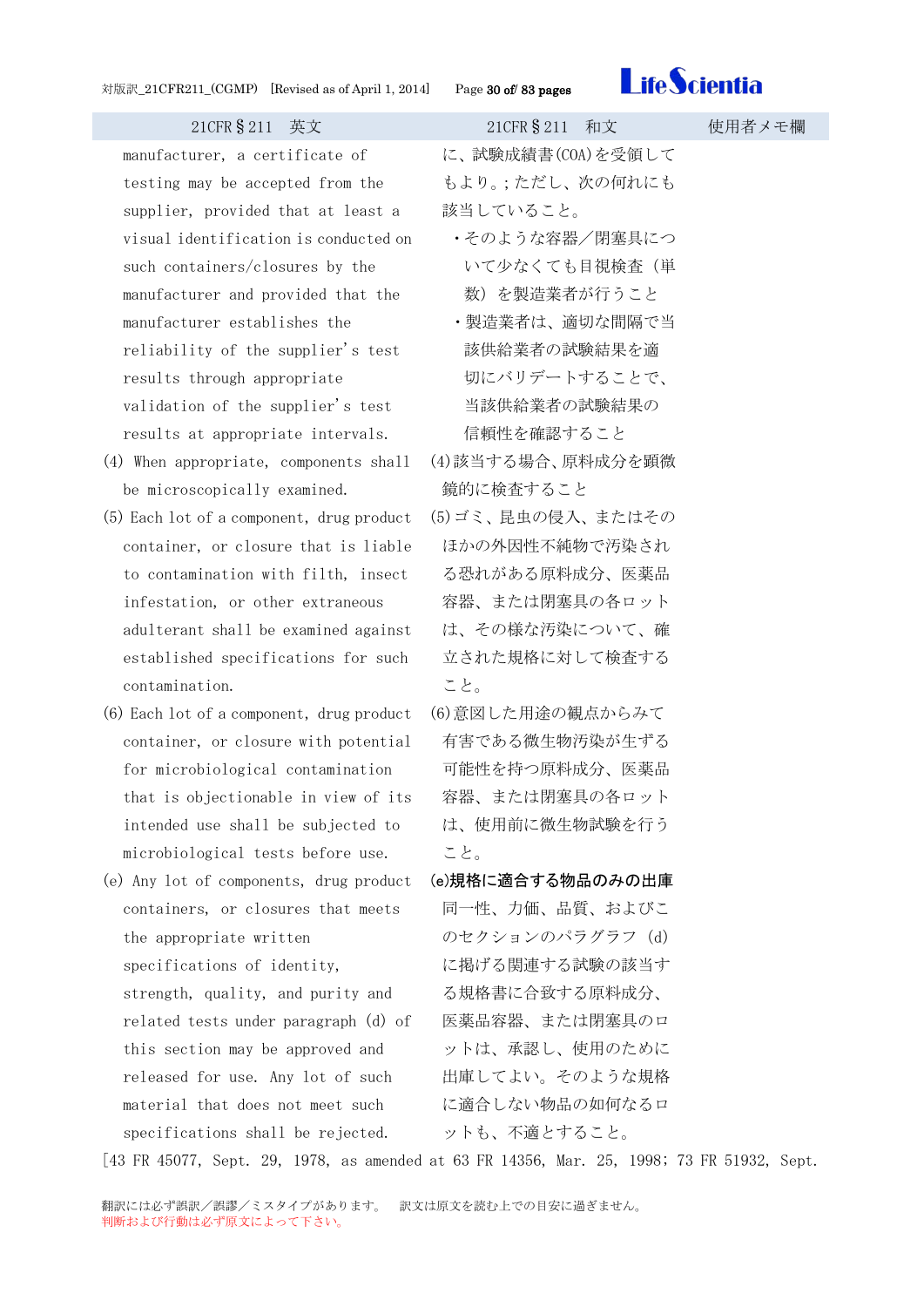対版訳\_21CFR211\_(CGMP) [Revised as of April 1, 2014] Page 31 of/ 83 pages

**LifeScientia** 

21CFR§211 英文 21CFR§211 和文 使用者メモ欄

8, 2008]

<span id="page-30-0"></span>Sec. 211.86 Use of approved components, drug product containers, and closures. (承認された原料、医薬容器および施栓系の使用)

Components, drug product containers, and 使用承認を得た原料成分、医薬品 closures approved for use shall be rotated so that the oldest approved stock 承認された在庫品を最初に使用さ is used first. Deviation from this requirement is permitted if such deviation is temporary and appropriate.

容器、および閉塞具は、最も早く れるようにローテーションさせる こと。(訳注:先入れ先出しの原則) この要件からの逸脱は、一時的で あり、かつ適切であれば許容され る。

<span id="page-30-1"></span>Sec. 211.87 Retesting of approved components, drug product containers, and closures.

(承認された原料、医薬容器および施栓系の再試験)

Components, drug product containers, and 原料成分、医薬品容器および閉塞 closures shall be retested or reexamined, as appropriate, for identity, strength, quality, and purity よび閉塞具が悪影響を受けるかも and approved or rejected by the quality 知れない空気、熱、あるいはそれ control unit in accordance with 211.84 as 以外の原料成分、医薬品容器およ necessary, e.g., after storage for long び閉塞具に好ましくない影響を及 periods or after exposure to air, heat or ぼす恐れがある条件に曝露された other conditions that might adversely affect the component, drug product container, or closure.

具は、例えば長期間保管をした後、 あるいは原料成分、医薬品容器お 後は、必要に応じて§211.84 に従 って、同一性、力価、品質、およ び純度について、該当する項目を 再試験あるいは再検査を行い、品 質管理部門(QUC)がそれを承認ま たは、不適合とすること。

## <span id="page-30-2"></span>Sec. 211.89 Rejected components, drug product containers, and closures. (不適判定された原料、医薬容器および施栓系)

Rejected components, drug product containers, and closures shall be identified and controlled under a quarantine system designed to prevent their use in manufacturing or processing 離保管システムは、それを使用す

不適と判定された原料成分、医薬 品容器および閉塞具は、識別を行 なえるようにして、隔離保管シス テムの下で管理すること。この隔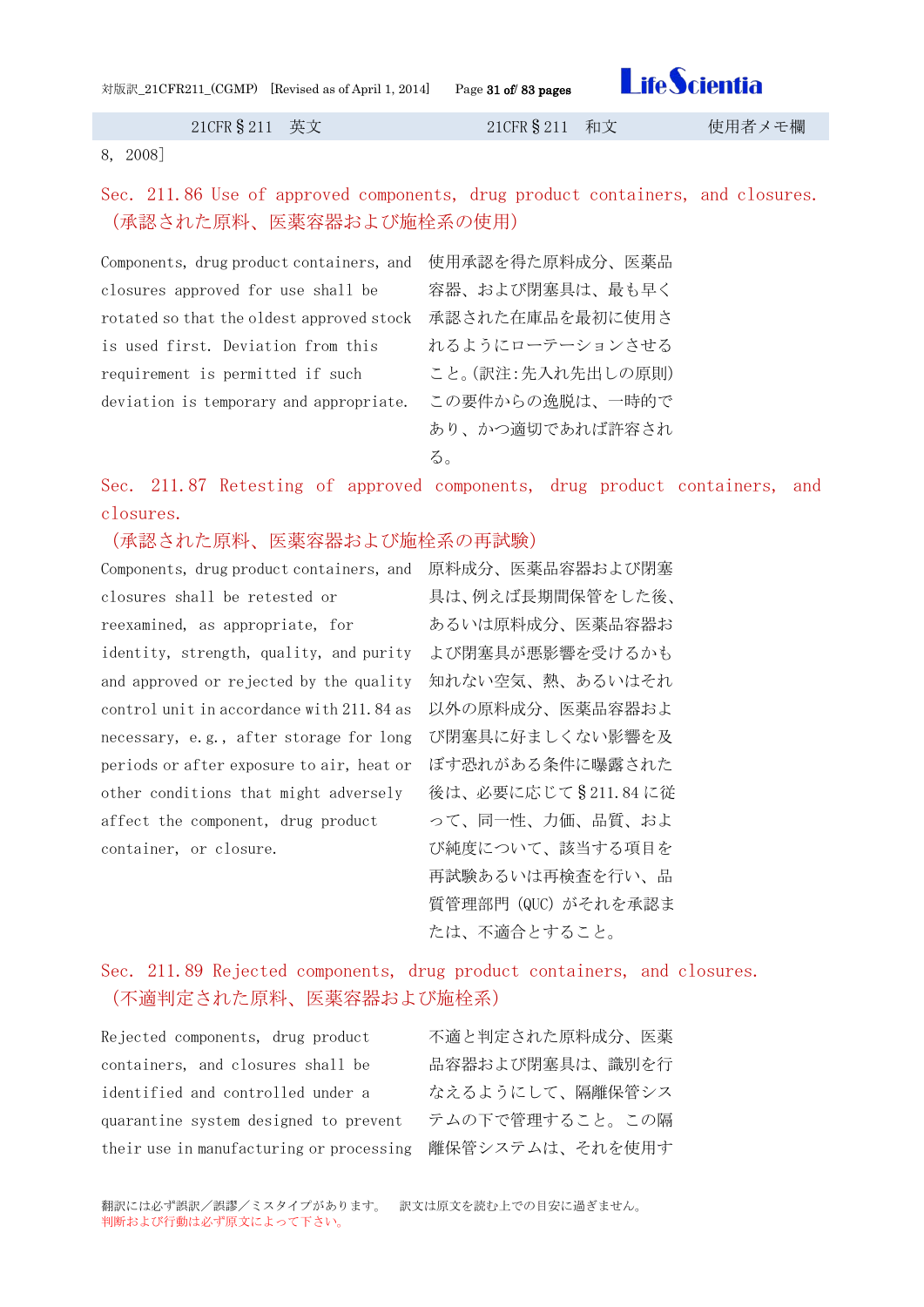対版訳\_21CFR211\_(CGMP) [Revised as of April 1, 2014] Page 32 of/ 83 pages



| 21CFR § 211 英文                | 21CFR § 211 和文  | 使用者メモ欄 |
|-------------------------------|-----------------|--------|
| operations for which they are | ることが不適切な製造あるいは加 |        |
| unsuitable.                   | 工作業に使用されることを防止で |        |
|                               | きるように設計されたものである |        |
|                               | こと。             |        |

## <span id="page-31-0"></span>Sec. 211.94 Drug product containers and closures.(医薬容器および施栓系)

- (a) Drug product containers and closures shall not be reactive, additive, or absorptive so as to alter the safety, identity, strength, quality, or purity of the drug beyond the official or established requirements.
- (b) Container closure systems shall provide adequate protection against foreseeable external factors in storage and use that can cause deterioration or contamination of the drug product.
- (c) Drug product containers and closures shall be clean and, where indicated by the nature of the drug, sterilized and processed to remove pyrogenic properties to assure that they are suitable for their intended use. Such depyrogenation processes shall be validated.
- (d) Standards or specifications, methods of testing, and, where indicated, methods of cleaning, sterilizing, and processing to remove pyrogenic properties shall be written and

## <span id="page-31-1"></span>(a) 医薬品容器および閉塞具の要

## 件

医薬品容器および閉塞具は、公 定書の要件または確立された要 件を超えて、医薬の安全性、真 正性、力価、品質、または純度 を変化させるような反応性、負 荷性、または吸着性をもたない こと。

<span id="page-31-2"></span>(b) 容器施栓系の要件

容器施栓系は、保管中および使 用中に、医薬品を変質させると か汚染させる原因になる恐れを 持つ、予見可能な外的要因に対 して、適切な保護を与えること。

<span id="page-31-3"></span>(c) 医薬品容器および閉塞具の脱 パイロ処理

医薬品容器および閉塞具は、清 浄であり、そして、医薬品の性 質によっては、その意図する目 的に対してそれらが適切である ことを保証するため、その発熱 性を除去するために、滅菌し、 加工をすること。そのような脱 パイロプロセスは、バリデート を行うこと。

<span id="page-31-4"></span>(d) 医薬品容器および閉塞具の検 査・試験方法の文書化と遵守

医薬品容器および閉塞具につい ては、基準または規格、試験の 方法、ならびに規定されている

翻訳には必ず誤訳/誤謬/ミスタイプがあります。 訳文は原文を読む上での目安に過ぎません。 判断および行動は必ず原文によって下さい。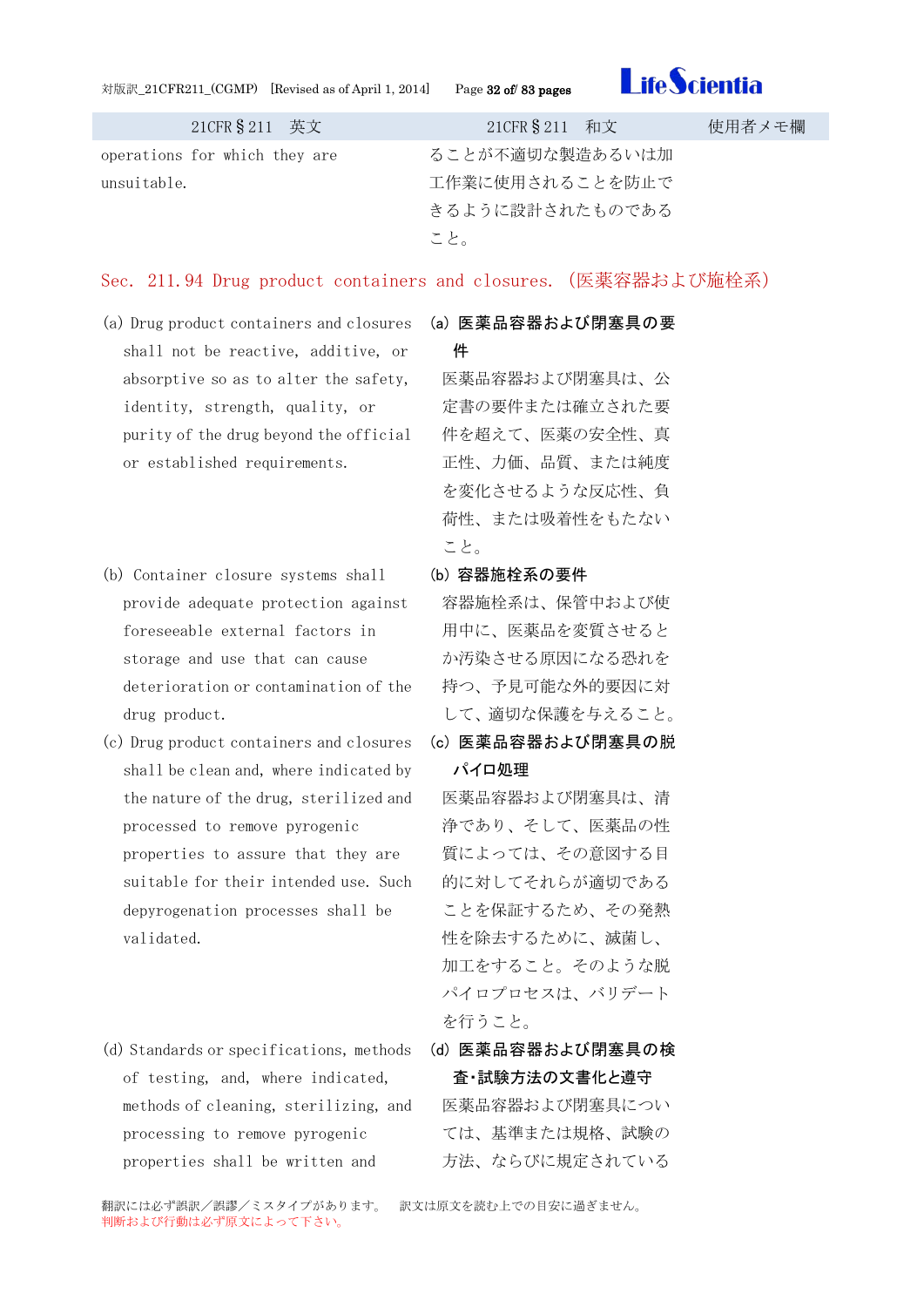対版訳\_21CFR211\_(CGMP) [Revised as of April 1, 2014] Page 33 of/ 83 pages

ſ



| 21CFR § 211 英文                                                          | 21CFR § 211 和文 | 使用者メモ欄 |
|-------------------------------------------------------------------------|----------------|--------|
| followed for drug product containers                                    | 場合には、洗浄、滅菌および発 |        |
| and closures.                                                           | 熱性を除去する処理方法は、書 |        |
|                                                                         | 面とし、これを遵守すること。 |        |
| [43 FR 45077, Sept. 29, 1978, as amended at 73 FR 51932, Sept. 8, 2008] |                |        |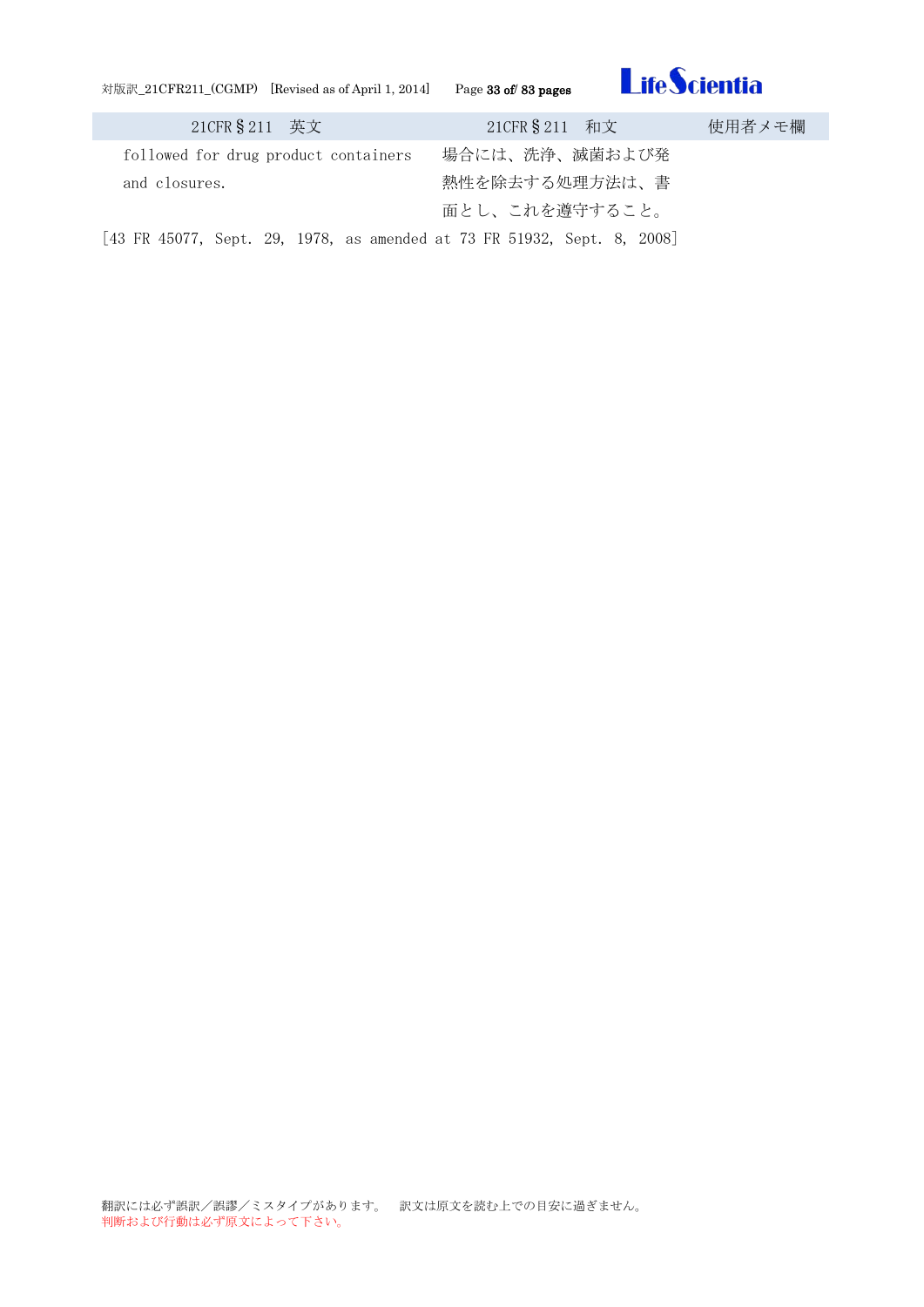翻訳には必ず誤訳/誤謬/ミスタイプがあります。 訳文は原文を読む上での目安に過ぎません。 判断および行動は必ず原文によって下さい。

<span id="page-33-4"></span><span id="page-33-3"></span>Written production and control 製造管理手順書には、次の事項が procedures shall include the following, 記載されていること。これら事項

## <span id="page-33-0"></span>Subpart F--Production and Process Controls(製造および工程管理)

<span id="page-33-1"></span>

| 21CFR § 211<br>英文                             | 21CFR § 211<br>和文  | 使用者メモ欄 |
|-----------------------------------------------|--------------------|--------|
| Sec. 211.100 Written procedures; deviations.  | (手順書・逸脱)           |        |
| (a) There shall be written procedures for     | (a)製造およびプロセス管理手順書  |        |
| production and process control                | 製造およびプロセス管理につい     |        |
| designed to assure that the drug              | ては、医薬品が標榜し、または     |        |
| products have the identity, strength,         | 保有していると記述している真     |        |
| quality, and purity they purport or           | 正性、力価、品質、および純度     |        |
| are represented to possess. Such              | を持つことを保証できるように     |        |
| procedures shall include all                  | 設計された、製造およびプロセ     |        |
| requirements in this subpart. These           | ス管理のための手順書があるこ     |        |
| written procedures, including any             | と。                 |        |
| changes, shall be drafted, reviewed,          | そのような手順書には、このサ     |        |
| and approved by the appropriate               | ブパートでの要件すべてが組み     |        |
| organizational units and reviewed and         | 込まれていること。          |        |
| approved by the quality control unit.         | これら手順書は、如何なる変更     |        |
|                                               | をも含めて、適切な部門が起案     |        |
|                                               | し、レビューし、承認すること。    |        |
|                                               | そして、品質管理部門 (QCU) が |        |
|                                               | レビューし、承認もすること。     |        |
| (b) Written production and process            | (b)手順書の遵守と逸脱への対応   |        |
| control procedures shall be followed          | 製造管理およびプロセス管理の     |        |
| in the execution of the various               | 種々の機能を実行するにあたっ     |        |
| production and process control                | ては、製造管理およびプロセス     |        |
| functions and shall be documented at          | 管理の手順書を遵守し、かつ実     |        |
| the time of performance. Any                  | 行した時点で文書化すること。     |        |
| deviation from the written procedures         | 手順書からのいかなる逸脱も記     |        |
| shall be recorded and justified.              | 録し、その正当性を立証するこ     |        |
|                                               | と。                 |        |
| Sec. 211.101 Charge-in of components. (原料の投入) |                    |        |

<span id="page-33-2"></span>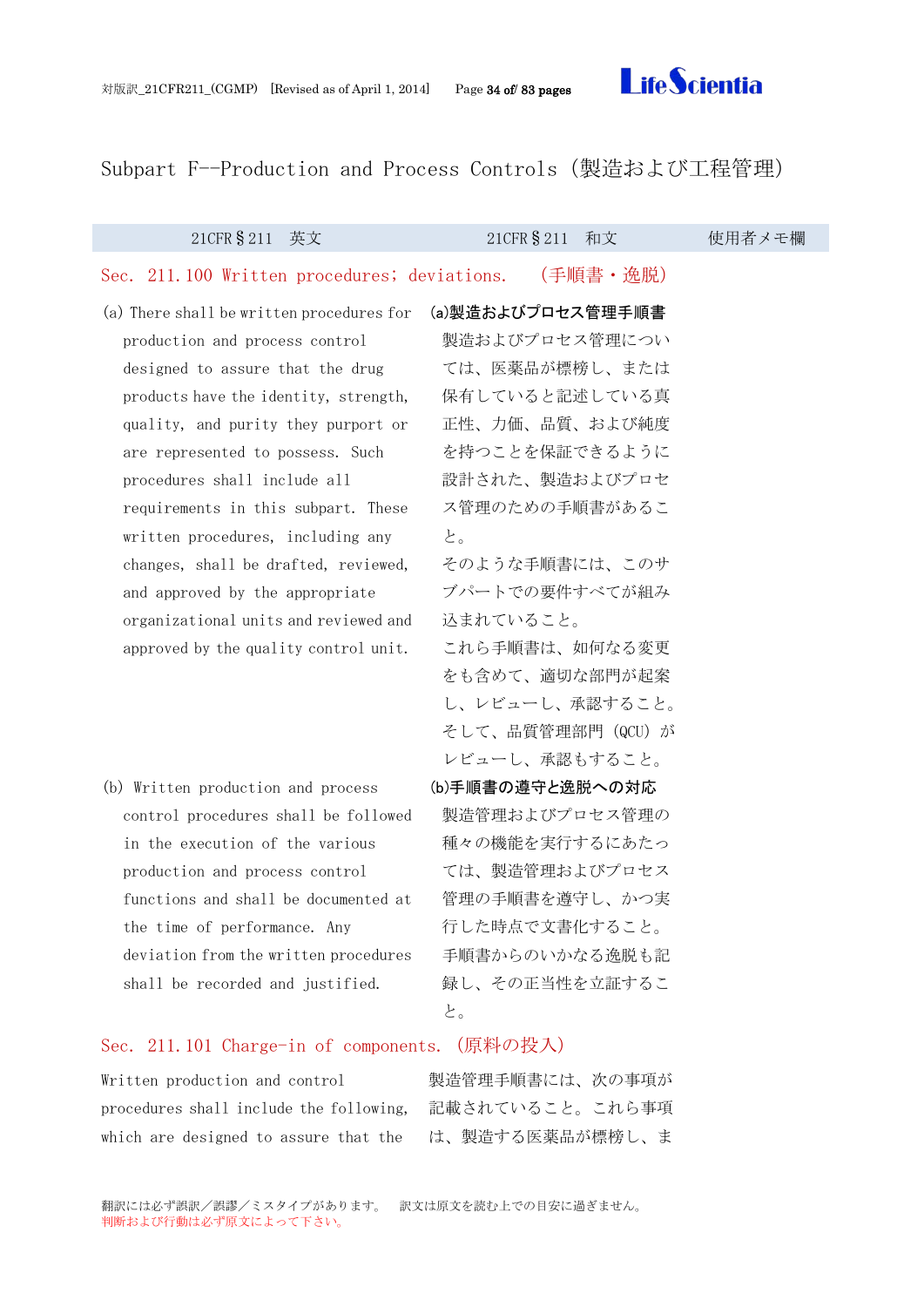

drug products produced have the identity, strength, quality, and purity 真正性、力価、品質、および純度 they purport or are represented to possess:

- (a) The batch shall be formulated with the intent to provide not less than 100 percent of the labeled or established amount of active ingredient.
- (b) Components for drug product manufacturing shall be weighed, measured, or subdivided as appropriate. If a component is removed from the original container to another, the new container shall be identified with the following information:
- 
- (2) Receiving or control number; (2)受け入れ番号または管理番号
- (3) Weight or measure in new container; (3)新しい容器での重量または容
- (4) Batch for which component was dispensed, including its product name, strength, and lot number.
- (c) Weighing, measuring, or subdividing operations for components shall be adequately supervised. Each container of component dispensed to manufacturing shall be examined by a second person to assure that:
- (1) The component was released by the quality control unit;
- (2) The weight or measure is correct as stated in the batch production records;
- (3) The containers are properly (3)容器は正しく識別確認されて

たは保有していると記述してある を持つことが保証できるように設 計されていること:

<span id="page-34-0"></span>(a)有効成分の 100%以上の処方

バッチは、有効成分の表示量ま たは所定量に対して 100%未満 にならないように処方すること

## <span id="page-34-1"></span>(b)秤量原料などの識別表示

医薬品製造の原料成分は、適切 に秤量し、計測し、または小分 けすること。原料成分が当初の 容器から別の容器に移されるの であれば、新しい容器には次の 情報で識別可能とすること。

(1) Component name or item code; (1)原料成分名または品目コード 量

- (4)原料成分が調合されたバッチ。 これには製品名、力価、および ロット番号が含まれる
- <span id="page-34-2"></span>(c)秤量等の第二者による確認 原料成分の秤量、計量、または 小分け作業は、適切に監督する こと。製造用に調合された原料 成分の各容器は、第二者が、以 下の事項について検査して保 証すること。
- (1)当該原料成分は、品質管理部門 (QCU)が出荷承認していること
- (2)秤量値または計量値は、バッチ 製造記録に記載してあるとおり に、正しいこと
	-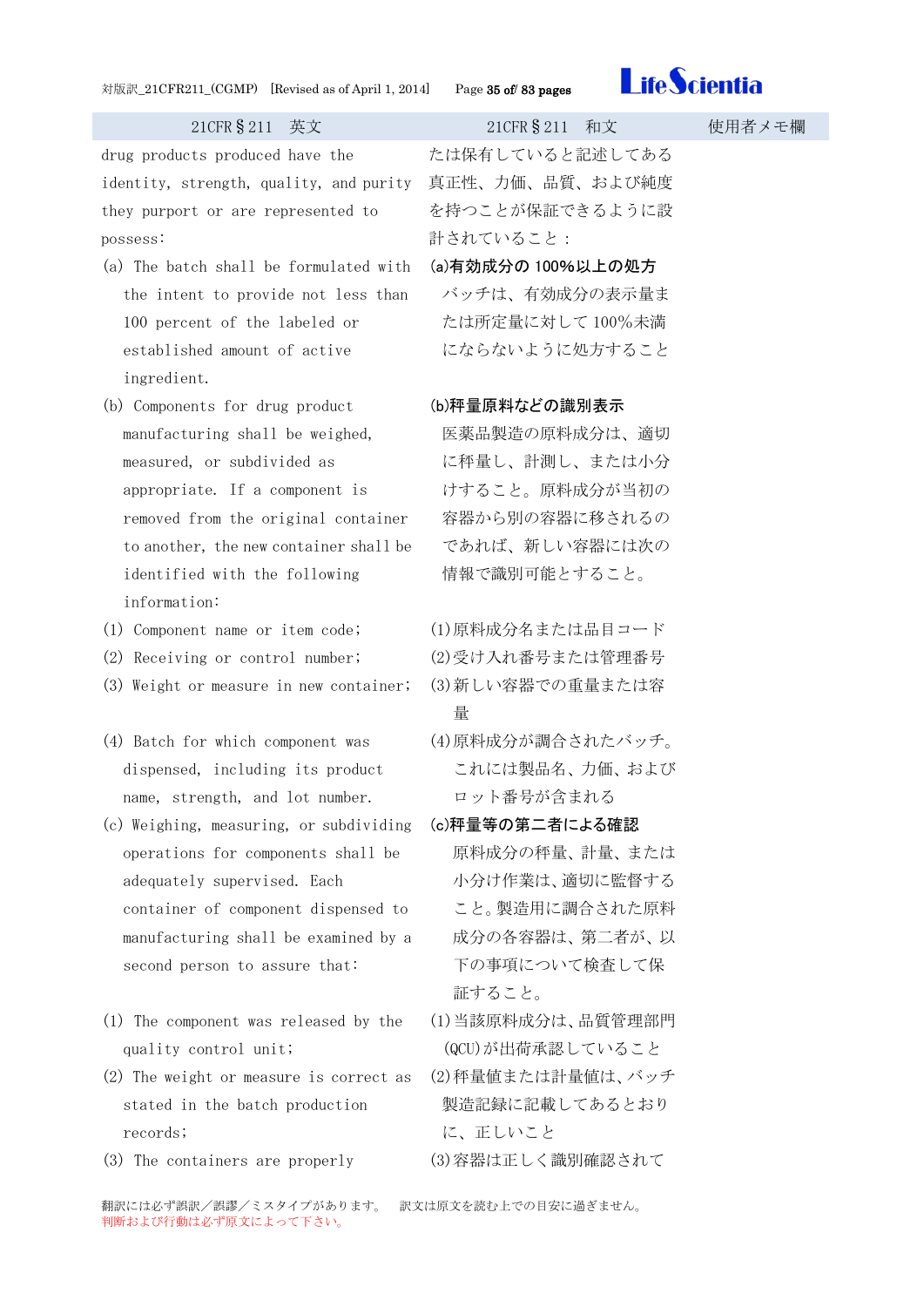

identified. If the weighing, measuring, or subdividing operations are performed by automated equipment under 211.68, only one person is needed to assure paragraphs  $(c)(1)$ ,  $(c)$  $(2)$ , and  $(c)$  $(3)$  of this section.

(d) Each component shall either be added to the batch by one person and verified by a second person or, if the components are added by automated equipment under 211.68, only verified by one person.

## いること。§211.68 により自動 化した設備で秤量、計量または 小分け作業を行っているのであ れば、このセクションのパラグ ラフ(c)(1), (c)(2),および (c)(3)に記載されていることを 保証するには1名だけが必要で ある。

(訳注:第二者による確認が不要の場合の 事例の説明)

### <span id="page-35-0"></span>(d)原料成分の投入と確認

それぞれの原料成分は1名がバ ッチへ投入し、別の者が確認(ベ リファイ)するか、もしくは原 料成分を§211.68 により自動化 した設備で投入する場合には1 名が確認(ベリファイ)するだ けのこととする。

[43 FR 45077, Sept. 29, 1978, as amended at 73 FR 51932, Sept. 8, 2008]

## <span id="page-35-1"></span>Sec. 211.103 Calculation of yield. (収量計算)

Actual yields and percentages of theoretical yield shall be determined at は保管の適切な段階が終了する時 the conclusion of each appropriate phase 点で、「実収量」と「理論収量に対 of manufacturing, processing, packaging, or holding of the drug product. Such calculations shall either 独立して確認(ベリファイ)する be performed by one person and independently verified by a second person, or, if the yield is calculated by は、1名が作業とは別個に検証す automated equipment under 211.68, be independently verified by one person.

医薬品の製造、加工、包装、また する割合」を測定すること。この 計算は、1 名が実施し、別の者が か、もしくは、§211.68 により自 動化設備で収量を計算する場合に ること。

[73 FR 51932, Sept. 8, 2008]

## <span id="page-35-2"></span>Sec. 211.105 Equipment identification. (装置の識別)

(a) All compounding and storage (a)内容物表示·状態表示

<span id="page-35-3"></span>

翻訳には必ず誤訳/誤謬/ミスタイプがあります。 訳文は原文を読む上での目安に過ぎません。 判断および行動は必ず原文によって下さい。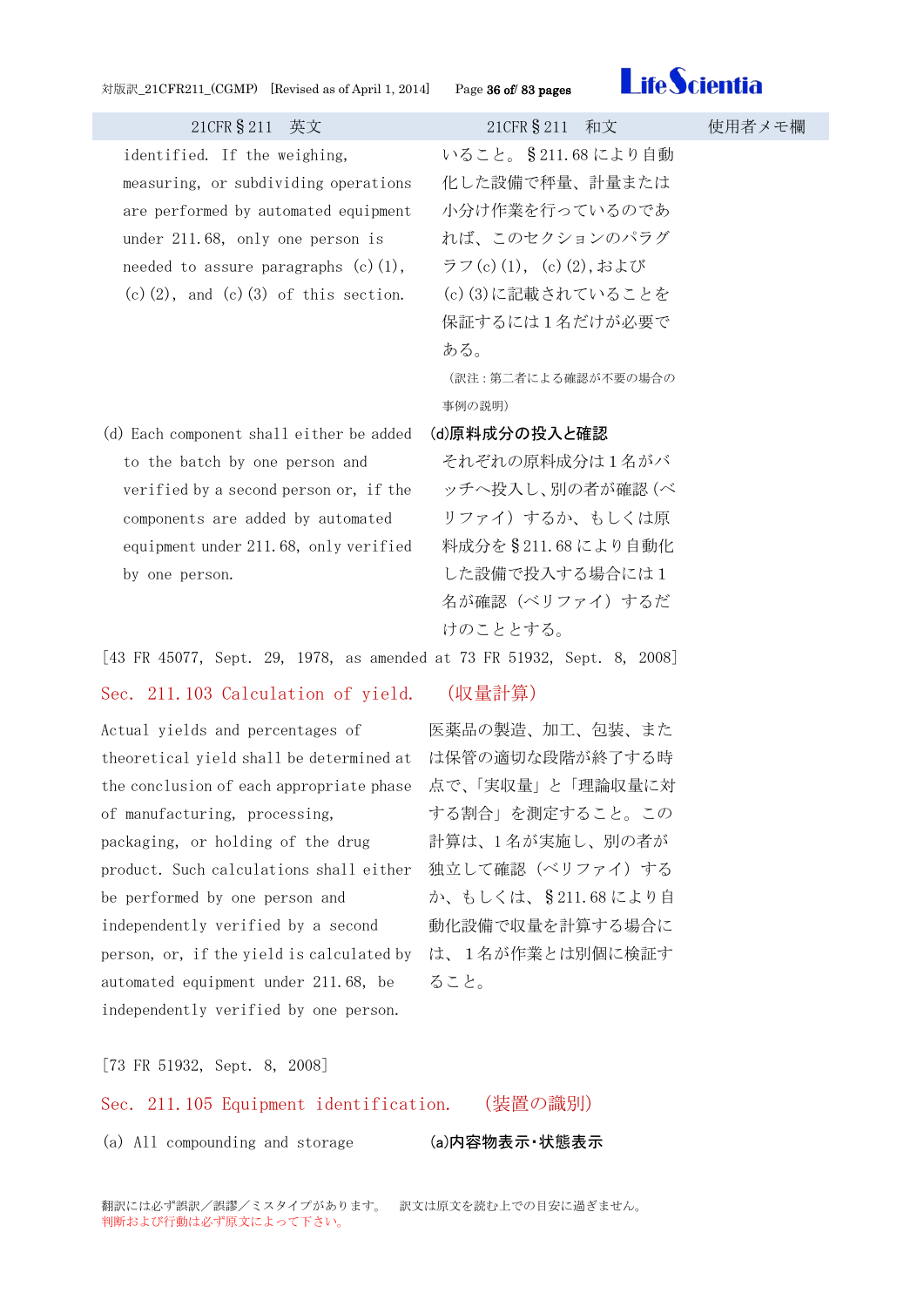

containers, processing lines, and major equipment used during the production of a batch of a drug product shall be properly identified at all times to indicate their contents and, when necessary, the phase of processing of the batch.

(b) Major equipment shall be identified (b)主要設備の識別コード by a distinctive identification number or code that shall be recorded in the batch production record to show the specific equipment used in the manufacture of each batch of a drug product. In cases where only one of a particular type of equipment exists in a manufacturing facility, the name of the equipment may be used in lieu of a distinctive identification number or code.

医薬品のバッチの製造中に使用 する全ての調合・保管容器、プ ロセスライン、および主要設備 は、適正に識別すること。これ は、その内容物を常に表示する ことで、そして必要な場合には、 当該バッチの加工の段階を適正 に示すことで行われる。

主要設備は、固有の識別番号あ るいは識別コードを持つこと。 これらの番号あるいはコード は、医薬品の各バッチの製造に 使用した機器であることを示す ために、バッチ製造記録書に記 録すること。 あるタイプの機器が製造所で1 台のみ存在する場合には、ほか の設備と区別できる識別番号ま たはコードに代えて、当該設備 の名称を使用しても良い。

## Sec. 211.110 Sampling and testing of in-process materials and drug products. (中間製品および医薬品のサンプリングと試験)

(a) To assure batch uniformity and integrity of drug products, written procedures shall be established and followed that describe the in-process controls, and tests, or examinations to be conducted on appropriate samples of in-process materials of each batch. Such control procedures shall be established to monitor the output and to validate the performance of those manufacturing processes that may be responsible for

### (a)工程管理の手順書の制定

医薬品バッチの均一性および真 正性を保証するため、バッチご との中間製品の適切なサンプル について実施する工程内管理 法、試験法または検査法を述べ た手順書を作成し、それを遵守 すること。そのような管理手順 書は、工程中間製品や医薬品の 特性の変動の原因となっている かもしれない製造工程の性能を モニターし、バリデートをする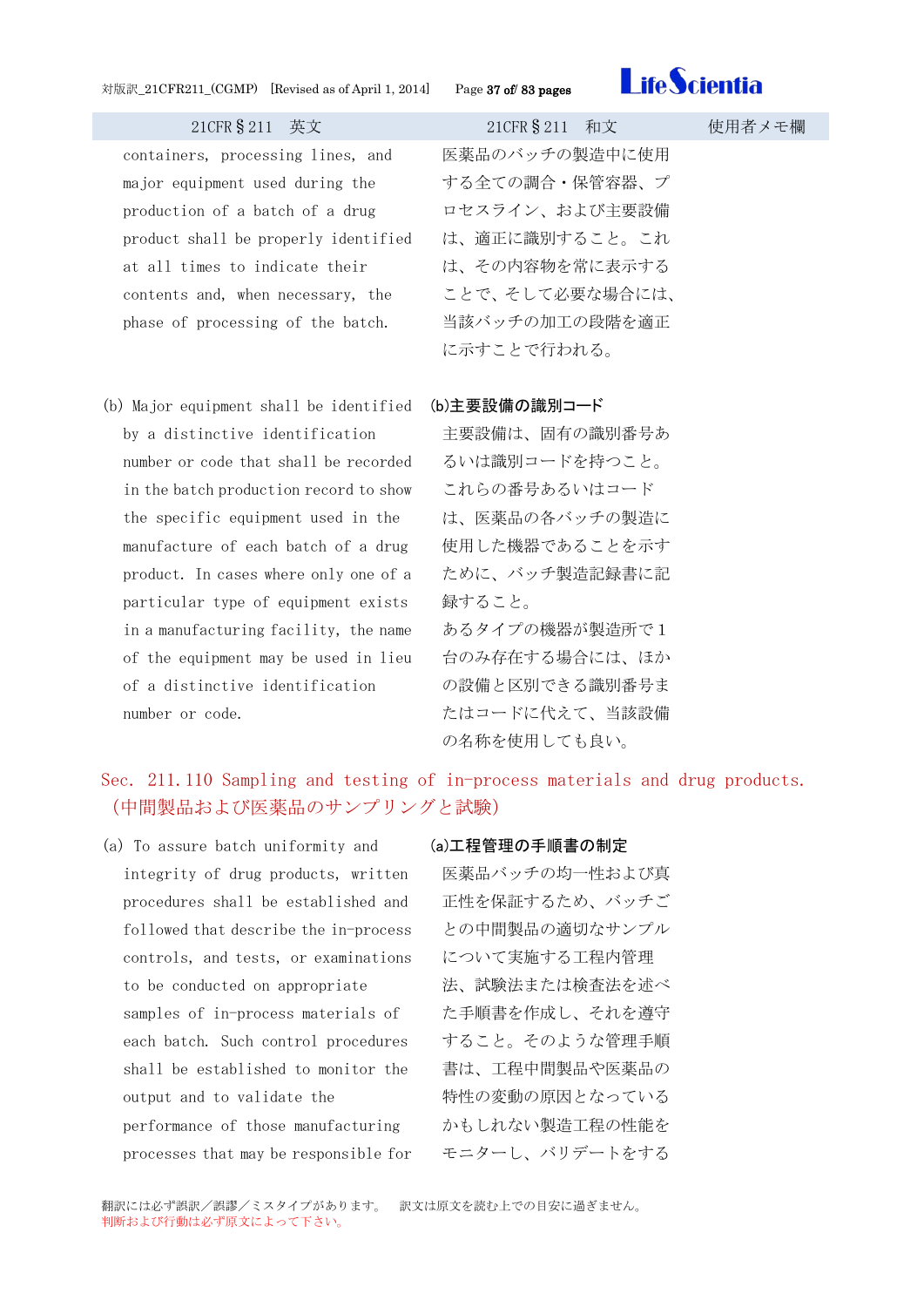

21CFR§211 英文 21CFR§211 和文 使用者メモ欄 causing variability in the characteristics of in-process material and the drug product. Such control procedures shall include, but are not limited to, the following, where appropriate: ために制定すること。そのよう な工程管理の方法は、該当する 場合には、以下のものが含まれ るが、これに限定されるもので はない。 (1) Tablet or capsule weight variation; (1)錠剤またはカプセルの重量変 動 (2) Disintegration time; (2)崩壊時間 (3) Adequacy of mixing to assure uniformity and homogeneity; (3)均一性と均質性を保証するた め混合の適切性 (4) Dissolution time and rate; (4)溶出時間と速度 (5) Clarity, completeness, or pH of solutions. (5)溶液の澄明度、完全性、または pH (6) Bioburden testing. (6)バイオバーデン試験 (b) Valid in-process specifications for such characteristics shall be consistent with drug product final specifications and shall be derived from previous acceptable process average and process variability estimates where possible and determined by the application of suitable statistical procedures where appropriate. Examination and testing of samples shall assure that the drug product and in-process material conform to specifications. (b)工程内管理規格 そのような特性についての妥当 な工程内規格は、医薬品の最終 規格と矛盾がないこと。そして、 かつ可能な場合、これまでの許 容可能なプロセスの平均および 変動度から導かれ、そして該当 する場合にあっては、適切な統 計学的方法の適用より決定する こと。サンプルの検査および試 験は、医薬品および工程中間製 品が規格に適合していることの 保証が出来ること。 (c) In-process materials shall be tested for identity, strength, quality, and purity as appropriate, and approved or rejected by the quality control unit, during the production process, e.g., at commencement or completion of significant phases or after (c)工程中間製品の試験時点 工程中間製品は、例えば、重要 な工程の開始あるいは終了時 点、あるいは長期間の保管後の ような製造プロセス中に、該当 する場合には本質(identity)、

力価、品質および純度について 試験を行い、品質管理部門(QCU) により適否を決定すること。

storage for long periods.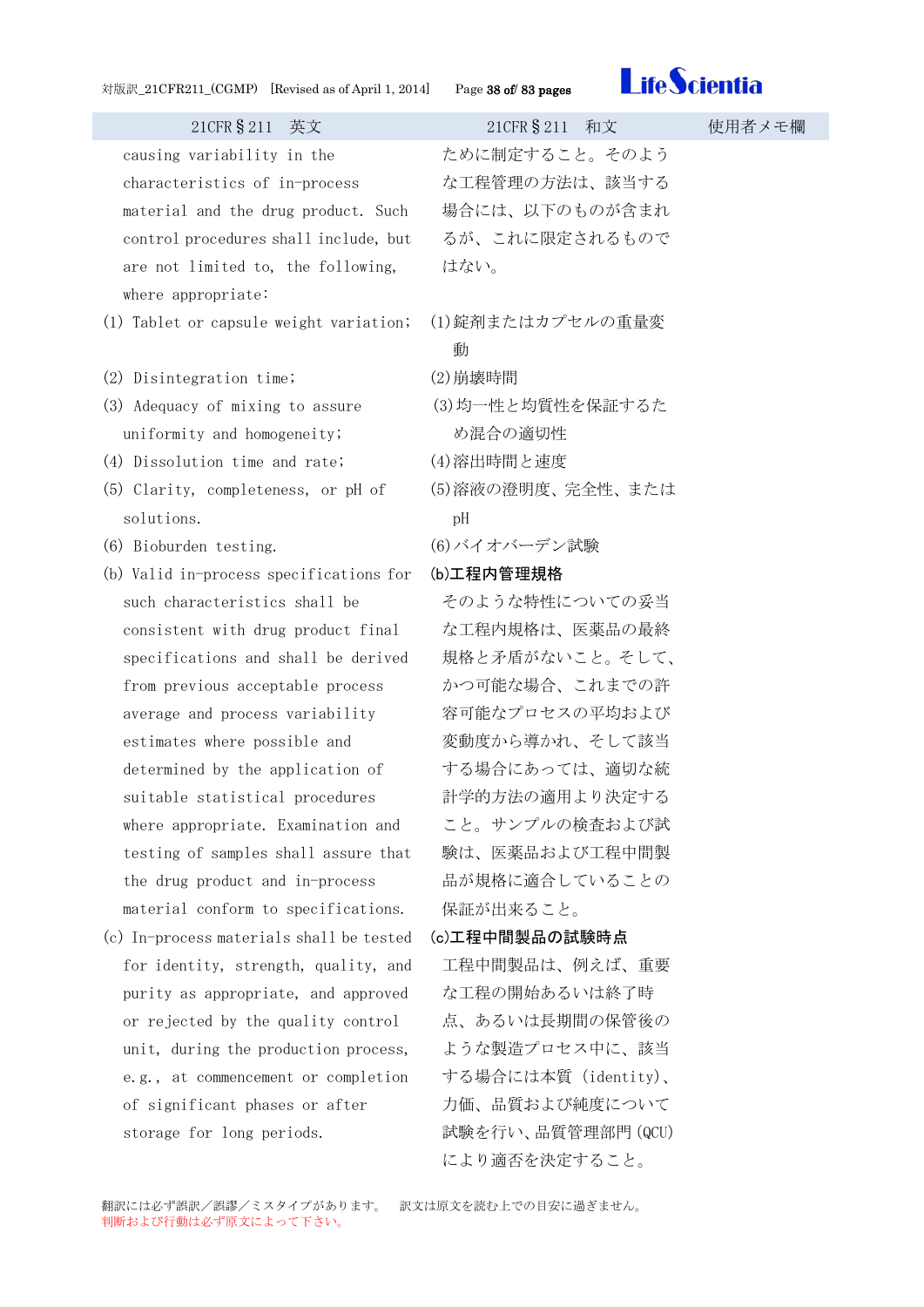

| 21CFR § 211 英文                          | 21CFR § 211 和文   | 使用者メモ欄 |
|-----------------------------------------|------------------|--------|
| (d) Rejected in-process materials shall | (d)不適合の工程中間製品の管理 |        |
| be identified and controlled under a    | 不適合となった工程中間製品    |        |
| quarantine system designed to prevent   | は、識別し、不適切な製造ある   |        |
| their use in manufacturing or           | いは加工作業にそれが使用され   |        |
| processing operations for which they    | ないように設計された隔離保管   |        |
| are unsuitable.                         | システムの下で管理すること。   |        |
|                                         |                  |        |

[43 FR 45077, Sept. 29, 1978, as amended at 73 FR 51932, Sept. 8, 2008]

### Sec. 211.111 Time limitations on production.(製造の時間制限)

When appropriate, time limits for the completion of each phase of production するために、製造の各段階が完了 shall be established to assure the quality of the drug product. Deviation と。確立された時間制限からの逸 from established time limits may be acceptable if such deviation does not compromise the quality of the drug product. Such deviation shall be justified and documented.

適切な場合、医薬品の品質を保証 するまでの時間制限を確立するこ 脱は、そのような逸脱が当該医薬 品の品質を損なわないのであれ ば、容認がされる。そのような逸 脱は、その正当性を立証し (justified)、結果を文書化するこ と。

### Sec. 211.113 Control of microbiological contamination.(微生物汚染管理)

- (a) Appropriate written procedures, designed to prevent objectionable microorganisms in drug products not required to be sterile, shall be established and followed.
- (b) Appropriate written procedures, designed to prevent microbiological contamination of drug products purporting to be sterile, shall be established and followed. Such procedures shall include validation of all aseptic and sterilization processes.

### (a)非無菌製剤の有害微生物管理

無菌である必要がない医薬品で は、その中の有害微生物が防止 できるように設計された適切な 手順書を作成し、これを遵守す ること。

(b)滅菌および無菌操作法プロセス のバリデーション

無菌を目的とする医薬品の微生 物汚染を防ぐように設計され た、適切な手順書を作成し、こ れを遵守すること。そのような 手順には、無菌操作法プロセス および滅菌プロセスのバリデー ションを含むこと。

[43 FR 45077, Sept. 29, 1978, as amended at 73 FR 51932, Sept. 8, 2008]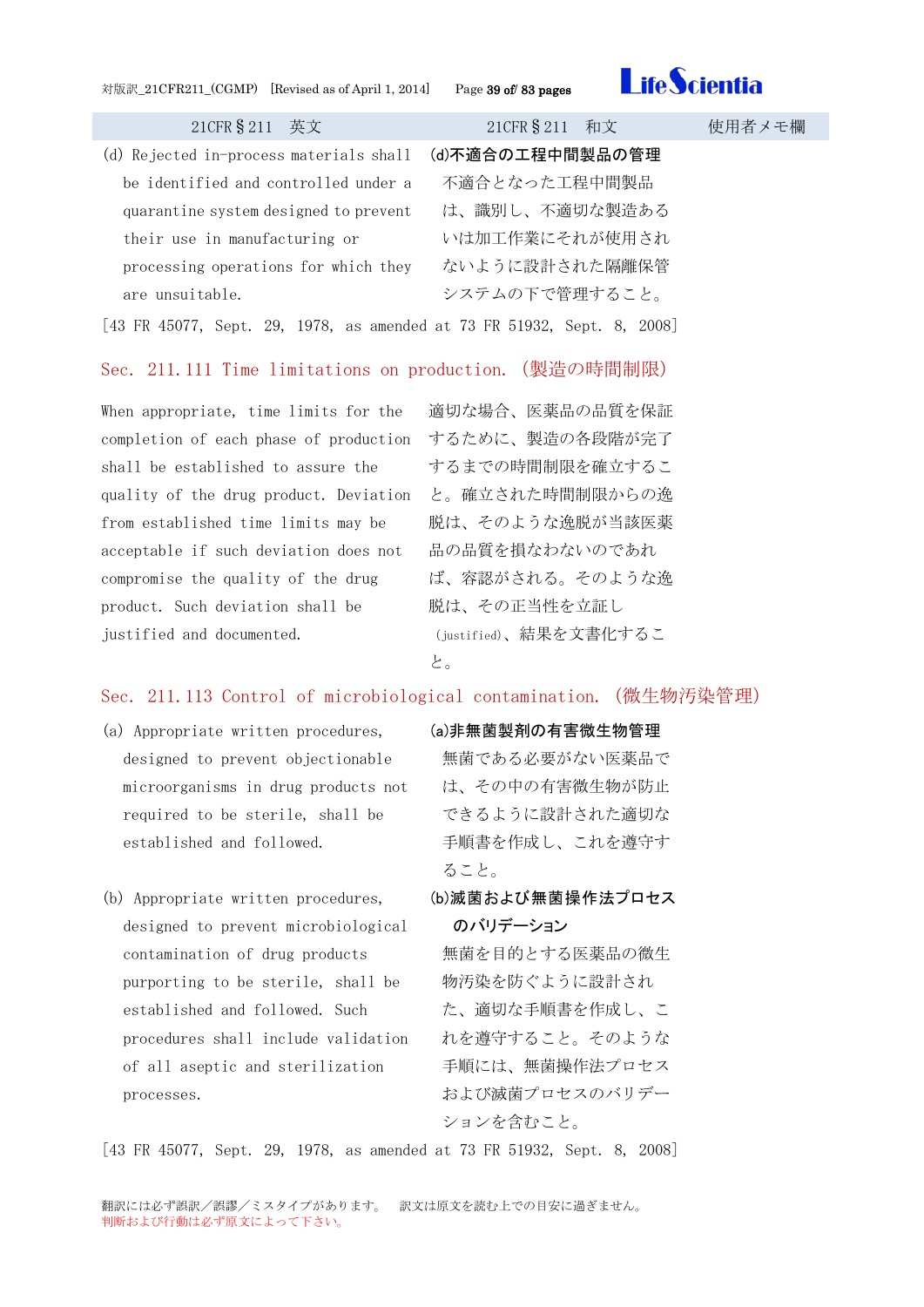

### Sec. 211.115 Reprocessing. (再加工)

- (a) Written procedures shall be established and followed prescribing a system for reprocessing batches that do not conform to standards or specifications and the steps to be taken to insure that the reprocessed batches will conform with all established standards, specifications, and characteristics.
- (b) Reprocessing shall not be performed without the review and approval of the quality control unit.

### (a)再加工の手順書の確立要求

基準または規格に適合しないバ ッチを再加工するシステムを述 べた手順書を確立し、これに従 うこと。その手順書は、再加工 されたバッチが全ての確立され た基準、規格、および特性に適 合していることを保証するため に、取るべきステップも含むこ と。

## (b)再加工に対する QCU の権限

再加工は、品質管理部門(QCU) の照査および承認なしに実施し てはならないこと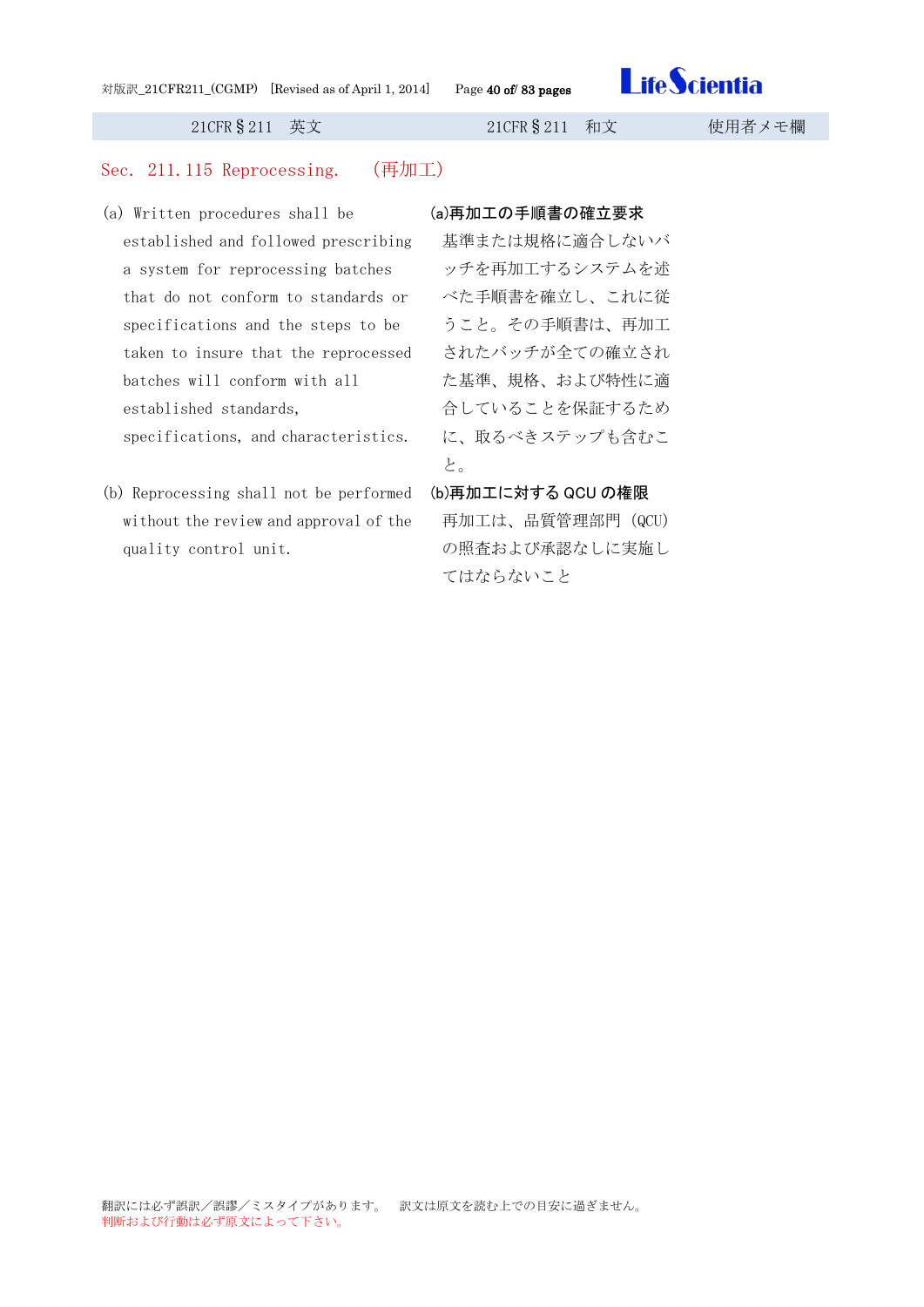

### Subpart G--Packaging and Labeling Control

(包装資材および表示材料管理)

|    | 21CFR § 211 英文                                                      | 21CFR § 211 和文 | 使用者メモ欄 |
|----|---------------------------------------------------------------------|----------------|--------|
|    | Sec. 211.122 Materials examination and usage criteria. (資材の検査および使用基 |                |        |
| 準) |                                                                     |                |        |

- (a) There shall be written procedures describing in sufficient detail the receipt, identification, storage, handling, sampling, examination, and/or testing of labeling and packaging materials; such written procedures shall be followed. Labeling and packaging materials shall be representatively sampled, and examined or tested upon receipt and before use in packaging or labeling of a drug product.
- (b) Any labeling or packaging materials meeting appropriate written specifications may be approved and released for use. Any labeling or packaging materials that do not meet such specifications shall be rejected to prevent their use in operations for which they are unsuitable.
- (c) Records shall be maintained for each shipment received of each different labeling and packaging material indicating receipt, examination or testing, and whether accepted or rejected.

### (a)表示および包装資材のサンプリ

ング

表示および包装資材の受け入 れ、確認、保管、取り扱い、サ ンプリング、検査、および/も しくは試験の詳細を記述した手 順書があること。;そのような手 順書を遵守すること。表示およ び包装資材は、受領時に、およ び医薬品の包装または表示作業 で使用する前に、代表的なサン プルを採取し、検査または試験 すること。

(b)規格に不適合の表示・包装資材 の廃棄

適切な規格書に適合する表示ま たは包装資材が、承認されそし て、使用のために出庫される。 かかる規格に適合しない表示ま たは包装資材は、これら資材が 適切でない作業で使用されるの を防止するため、不適合とする こと。

### (c)受領記録の作成

各種の表示および包装の資材に ついて、受け取った各積荷 (shipment)について記録を保持 すること。この記録は、受領(訳 注:受領内容、例えば包装単位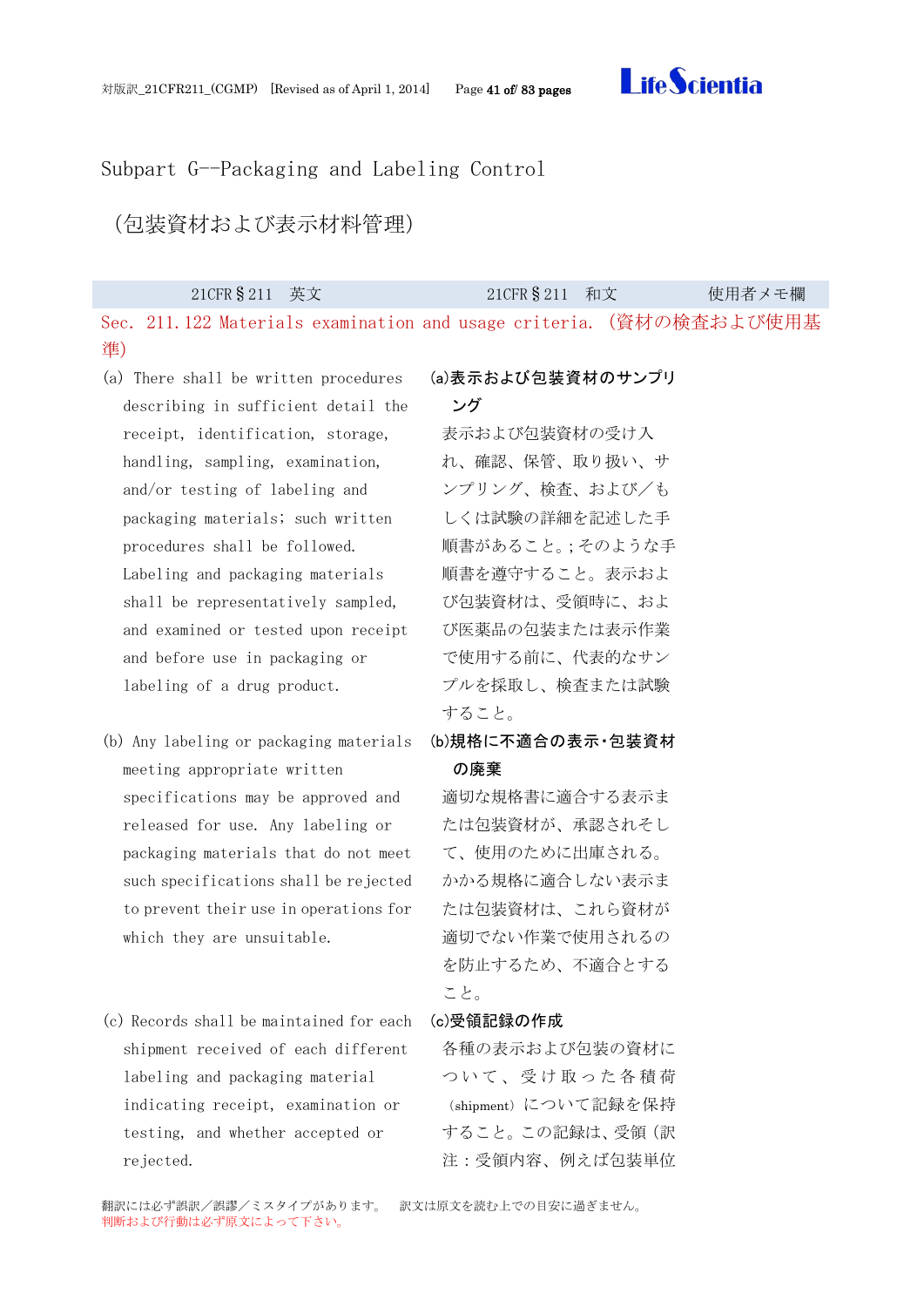

### 21CFR§211 英文 21CFR§211 和文 使用者メモ欄 や数量)、検査あるいは試験、お よび合否判定を記載しているこ と。 (d) Labels and other labeling materials for each different drug product, strength, dosage form, or quantity of contents shall be stored separately with suitable identification. Access to the storage area shall be limited to authorized personnel. (d)異なるラベルなどの分離保管 医薬品、力価、剤形、または内 容物の量がそれぞれ異なる場合 のラベルおよびその他の表示材 料は、適切に識別して分離保管 すること。この保管区域へのア クセスは、承認された職員のみ に制限すること。 (e) Obsolete and outdated labels, labeling, and other packaging materials shall be destroyed. (e)不使用ラベル・包装材の破棄 使用しておらず、期限の切れた ラベル、表示材料、ならびにそ のほかの包装資材は、破棄する こと。 (f) Use of gang-printed labeling for

(f)異なった内容の組版印刷ラベル の禁止

異なる医薬品、または同じ医薬 品の異なる力価または異なる正 味内容の向き版印刷ラべリング の使用は、禁止される。 ただし、組版印刷シートのラべ リングのサイズ、形状、または 色が明らかに区別されている場 合を除く。

- (g)カットラベルの使用時の制約
- もしカットラベルを直接の容器 ラベル、個々の単位カートン、 あるいは個々の単位カートンで 包装されていない容器を直接に 含むマルチユニット・カートン (訳注:いわゆるヌードの容器 を収納したカート)に使用する のであれば、包装および表示作 業は、以下に掲げる特別な管理 手順の一つを含むこと。

# is adequately differentiated by size, shape, or color. (g) If cut labeling is used for immediate container labels, individual unit cartons, or multiunit cartons containing immediate containers that

different drug products, or different strengths or net contents of the same drug product, is prohibited unless the labeling from gang-printed sheets

are not packaged in individual unit cartons, packaging and labeling operations shall include one of the following special control procedures: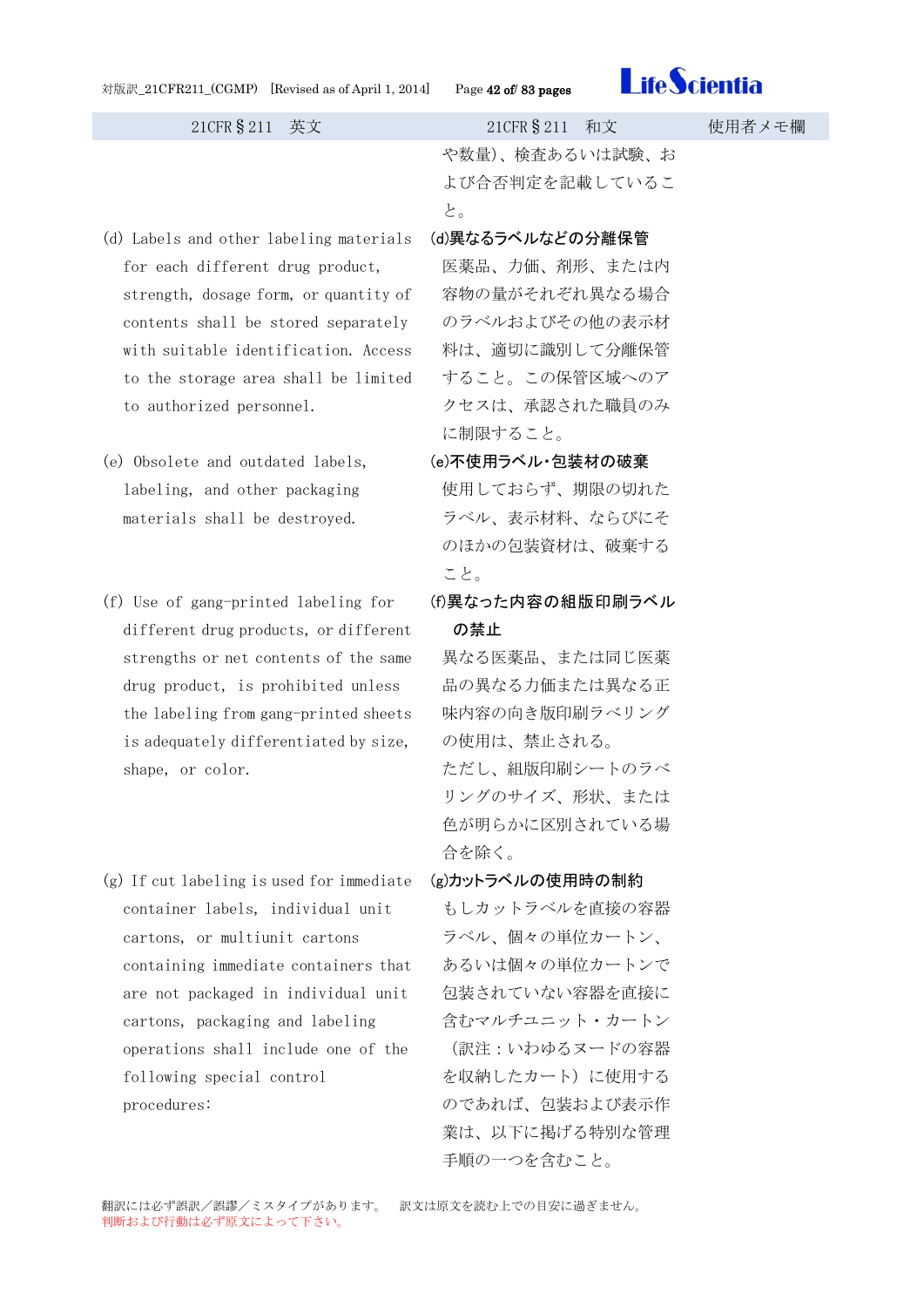

- (1) Dedication of labeling and packaging lines to each different strength of each different drug product;
- (2) Use of appropriate electronic or electromechanical equipment to conduct a 100-percent examination for correct labeling during or after completion of finishing operations; or
- (3) Use of visual inspection to conduct a 100-percent examination for correct labeling during or after completion of finishing operations for hand-applied labeling. Such examination shall be performed by one person and independently verified by a second person.
- (4) Use of any automated technique, including differentiation by labeling size and shape, that physically prevents incorrect labeling from being processed by labeling and packaging equipment.
- (h) Printing devices on, or associated with, manufacturing lines used to imprint labeling upon the drug product unit label or case shall be monitored to assure that all imprinting conforms to the print specified in the batch production record.

## 21CFR§211 英文 21CFR§211 和文 使用者メモ欄 (1)異なる医薬品の、異なる力価ご とに、表示および包装ラインを 専用化すること (2)仕上げ作業中または作業終了 時点で、表示が正しいことを全 数検査するための、適切な電子 または電子機械設備を使用す ること

- (3)手作業でラベルを貼付する仕 上げ作業中もしくは作業時点 で、ラベルが正しいことの全数 目視検査を行うこと。このよう な検査は、1名が実施し、第二 者が独立して検証すること。
- (4) ラベルの大きさおよび形状に よって分別化が出来る、何らか の自動化された技術の使用。こ の自動化された技術は、表示装 置および包装装置によって処 理された間違ったラべリング を物理的に防げるものである こと。
- (h)印刷内容の製造記録書との一致 医薬品の単位容器のラベルある いはケースにラベリング (訳 注:表記事項)を刷り込むため に使用する製造ラインの印刷装 置、あるいはそれに連結された 印刷装置は、全ての刷り込みが バッチ製造記録書に規定された プリント(訳注:印刷内容)と 一致していることを保証するよ うにモニターしなければならな  $V$  (shall).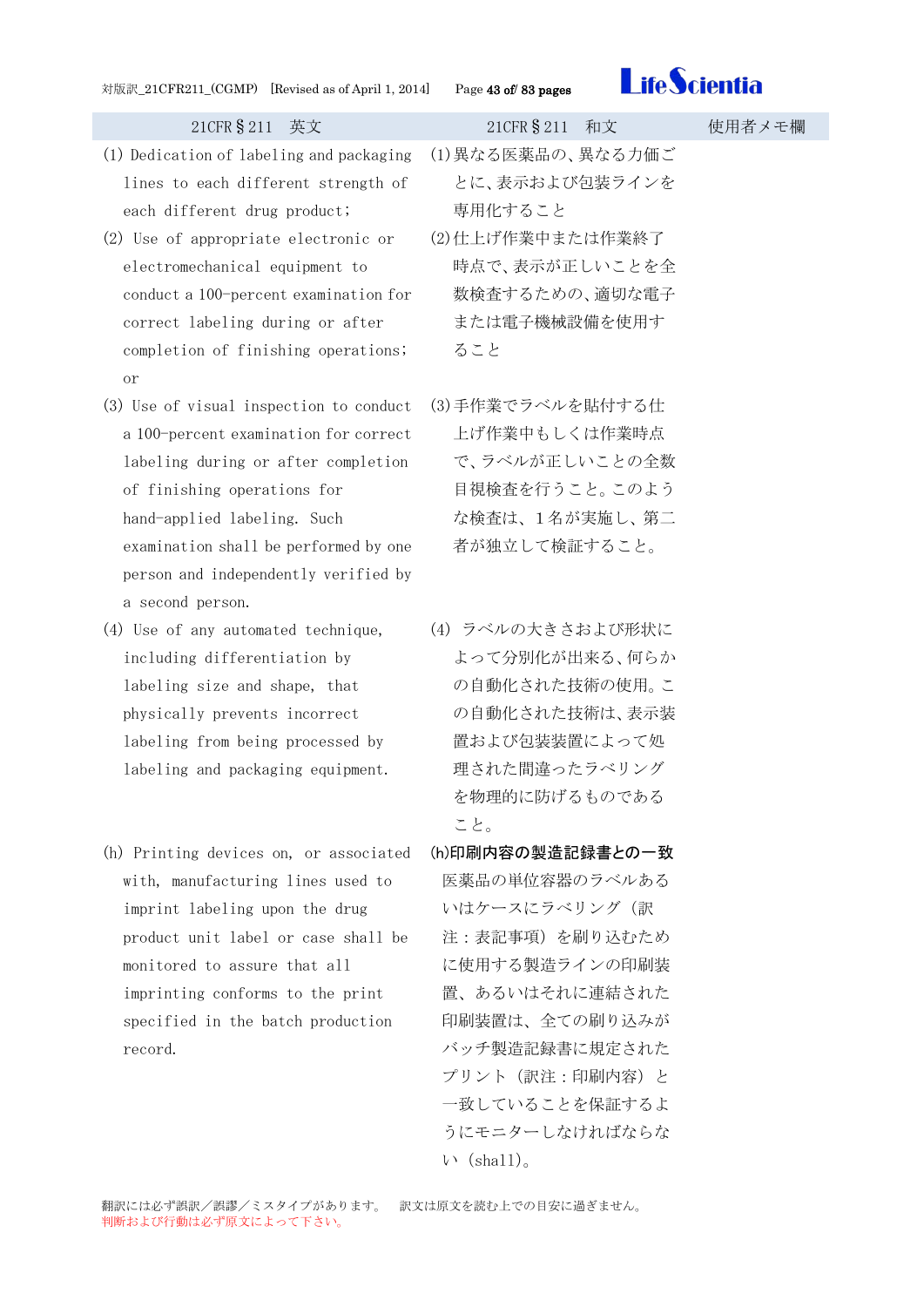

[43 FR 45077, Sept. 29, 1978, as amended at 58 FR 41353, Aug. 3, 1993; 77 FR 16163, Mar. 20, 2012]

### Sec. 211.125 Labeling issuance. (ラべリングの発行)

- (a) Strict control shall be exercised over labeling issued for use in drug product labeling operations.
- (b) Labeling materials issued for a batch shall be carefully examined for identity and conformity to the labeling specified in the master or batch production records.
- (c) Procedures shall be used to reconcile the quantities of labeling issued, used, and returned, and shall require evaluation of discrepancies found between the quantity of drug product finished and the quantity of labeling issued when such discrepancies are outside narrow preset limits based on historical operating data. Such discrepancies shall be investigated in accordance with 211.192. Labeling reconciliation is waived for cut or roll labeling if a 100-percent examination for correct labeling is performed in accordance with  $211.122(g)(2)$ .

- (a)表示レベルの厳格な管理の実施
	- 医薬品表示作業で使用するため に発行した表示材料について、 厳格な管理を実施すること
- (b)発行した表示材料の検査
	- バッチに対して発行した表示材 料は、同一性を注意深く検査し、 マスターまたはバッチ製造記録 に規定してある表示内容との整 合性を注意して検査すること
- (c)発行し使用した印刷物の枚数の 照合

発行し、使用し、返却された表 示物の数量一致を確認するため の手順書が存在すること。最終 的な製品の数量と、発行したラ ベルの数量の間で見出された不 一致が、これまでの作業履歴デ ータに基づく、予め設定されて いる狭い限度範囲の外側となっ たのであれば、その違いを評価 することが必要である。

そのような不一致は、§211.192 に従って、調査すること。もし、 ラベルが正しいかについての全 数検査が§211.122(g)(2)に従 って行われているのであれば、 カットあるいはロールのラベル についての、ラベルの一致要件 は対象外とする。

(d) All excess labeling bearing lot or (d)ロット番号印刷済過剰ラベルの control numbers shall be destroyed

廃棄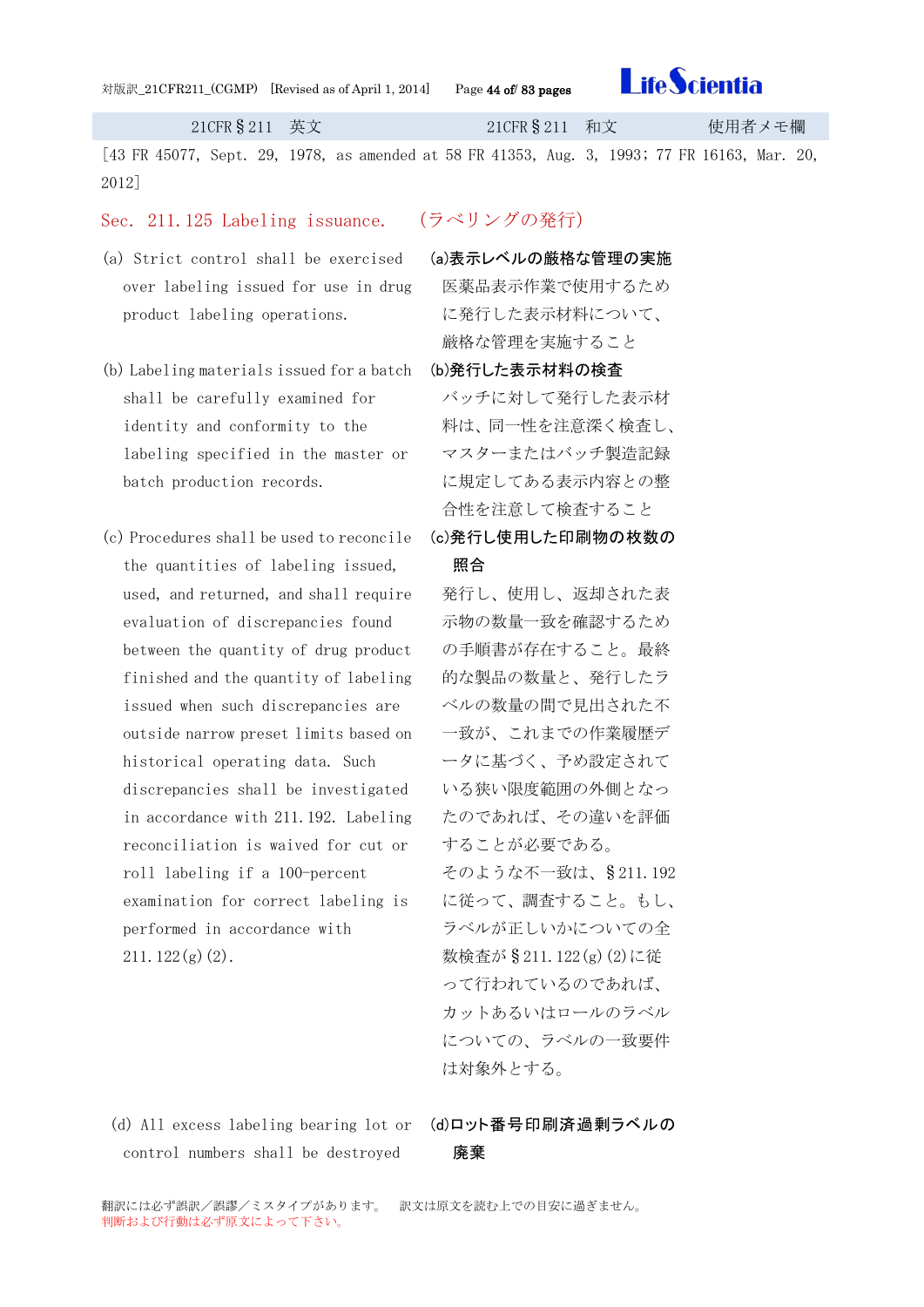| 対版訳_21CFR211_(CGMP) [Revised as of April 1, 2014] |  |
|---------------------------------------------------|--|
|---------------------------------------------------|--|

Page 45 of/ 83 pages



| 21CFR § 211 英文                       | 21CFR § 211 和文 | 使用者メモ欄 |
|--------------------------------------|----------------|--------|
|                                      | ロット番号または管理番号を付 |        |
|                                      | した過剰の表示物は滅却するこ |        |
|                                      | と              |        |
| (e) Returned labeling shall be       | (e)返却された表示物の管理 |        |
| maintained and stored in a manner to | 返却された表示物は、異種混同 |        |
| prevent mixups and provide proper    | を防止するように維持管理し、 |        |
| identification.                      | 方法で保管し、かつ適切な識別 |        |
|                                      | 記号を付すること       |        |
| (f) Procedures shall be written      | (f)表示物発行手順書    |        |
| describing in sufficient detail the  | 表示物発行に使用する管理手順 |        |
| control procedures employed for the  | は、詳細に記述した手順書を用 |        |

[43 FR 45077, Sept. 29, 1978, as amended at 58 FR 41354, Aug. 3, 1993]

### Sec. 211.130 Packaging and labeling operations.(包装作業および表示作業)

There shall be written procedures designed to assure that correct labels, labeling, and packaging materials are used for drug products; such written procedures shall be followed. These procedures shall incorporate the following features:

issuance of labeling; such written

procedures shall be followed.

- (a) Prevention of mixups and cross-contamination by physical or spatial separation from operations on other drug products.
- (b) Identification and handling of filled drug product containers that are set aside and held in unlabeled condition for future labeling operations to preclude mislabeling of individual containers, lots, or portions of lots. Identification need not be applied to each individual container but shall be sufficient to

正しいラベル、表示物および包装 資材が、医薬品に使用するのが保 証できるように設計された手順書 があること。;かかる手順書を遵守 すること。これらの手順書には、 以下の要点を記載すること。;

意しておくこと。;そのような手

順書を遵守すること

### (a)他の作業との物理的空間的分離

ほかの医薬品の作業から、物理 的または空間的に分離すること で異種混同および交叉汚染を防 止すること

### (b)充填済未表示容器の取扱い

引く続く表示作業のため、脇に 置かれ、そして未表示状態で保 持されている充填済み容器の識 別と取扱いは、個々の容器、ロ ット、あるいはロットの一部が 誤った表示をされないようにす ること。

識別表示は、個々容器に適用す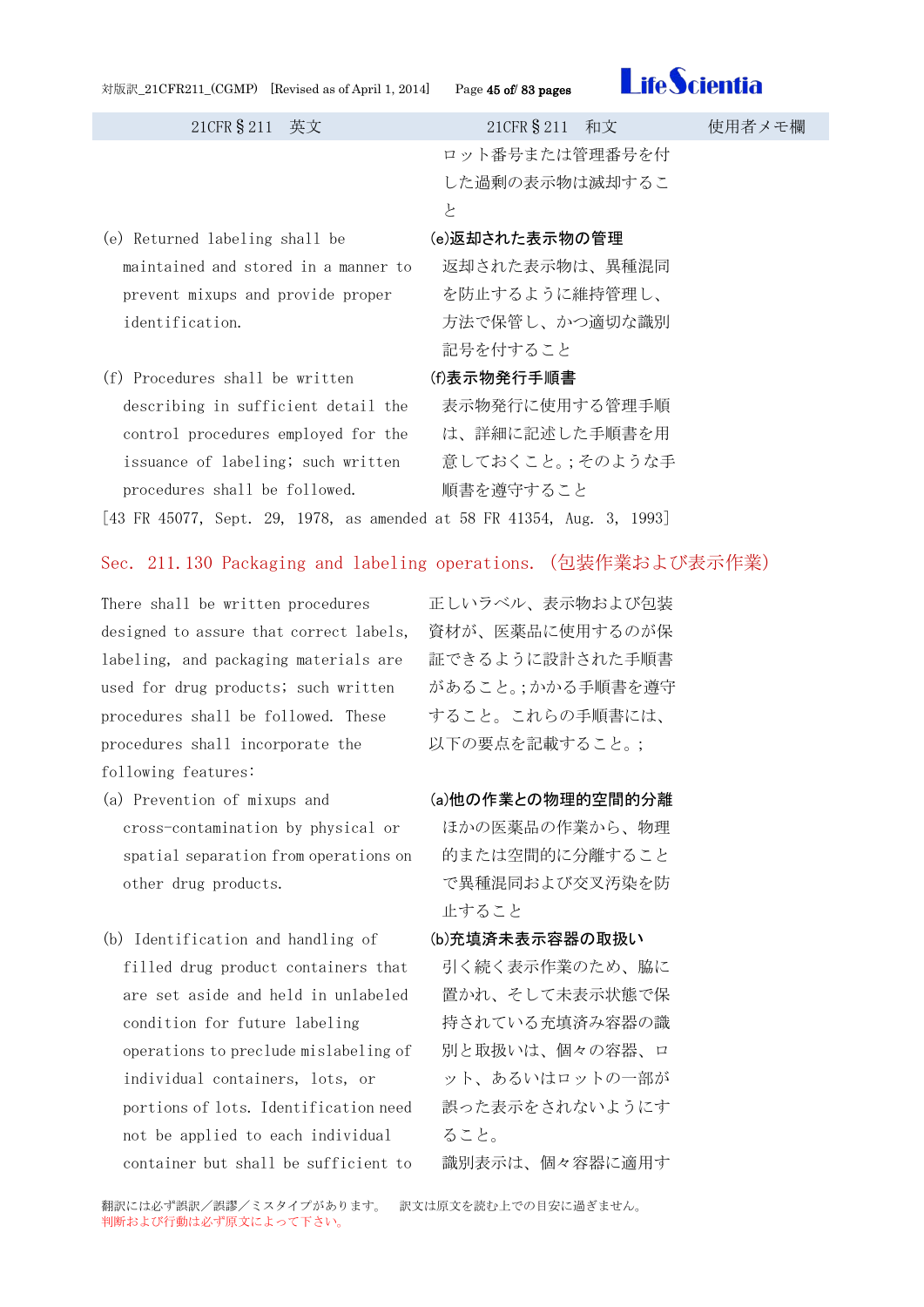### 対版訳\_21CFR211\_(CGMP) [Revised as of April 1, 2014] Page 46 of/ 83 pages



### 21CFR§211 英文 21CFR§211 和文 使用者メモ欄

determine name, strength, quantity of contents, and lot or control number of each container.

- (c) Identification of the drug product with a lot or control number that permits determination of the history of the manufacture and control of the batch.
- (d) Examination of packaging and labeling materials for suitability and correctness before packaging operations, and documentation of such examination in the batch production record.
- (e) Inspection of the packaging and labeling facilities immediately before use to assure that all drug products have been removed from previous operations. Inspection shall also be made to assure that packaging and labeling materials not suitable for subsequent operations have been removed. Results of inspection shall be documented in the batch production records.

る必要はないが、各容器の品名、 力価、内容量、およびロットま たは管理番号を判断することに 充分なものであること。

- (c) 医薬品のロット番号等での識別 ロット番号または管理番号で医 薬品を識別確認。これは、製造 の履歴およびバッチの管理が確 認できること。
- (d)包装前の包装表示材料の確認 包装作業前に、包装および表示 材料の適切性と正確さを検査 し、バッチ製造記録書のそのよ うな検査結果の文書化

### (e)包装表示のラインクリアランス

先行した作業での全ての医薬品 が取り除かれていることを保証 するために、使用直前に包装お よび表示の作業施設の検査する こと。この検査は、後続の作業 に適切でない包装および表示材 料がすべて取り除かれているこ とを保証するのに、適切なもの であること。検査結果は、バッ チ製造記録に記載して文書化す ること。

[43 FR 45077, Sept. 29, 1978, as amended at 58 FR 41354, Aug. 3, 1993]

Sec. 211.132 Tamper-evident packaging requirements for over-the-counter (OTC) human drug products.

(ヒト用一般用医薬品(OTC)のためのいたずら防止包装改ざん明示包装)

| (a) General. The Food and Drug        | (a) 一般要件          |
|---------------------------------------|-------------------|
| Administration has the authority      | FDA は連邦食品医薬品化粧品法  |
| under the Federal Food, Drug, and     | (法)により、OTC 医薬品の包当 |
| Cosmetic Act (the act) to establish a | のセキュリティを向上させ、安    |
| uniform national requirement for      | 全性と有効性の保証を助けるよ    |
|                                       |                   |

翻訳には必ず誤訳/誤謬/ミスタイプがあります。 訳文は原文を読む上での目安に過ぎません。 判断および行動は必ず原文によって下さい。

## $(n)$   $\frac{1}{2}$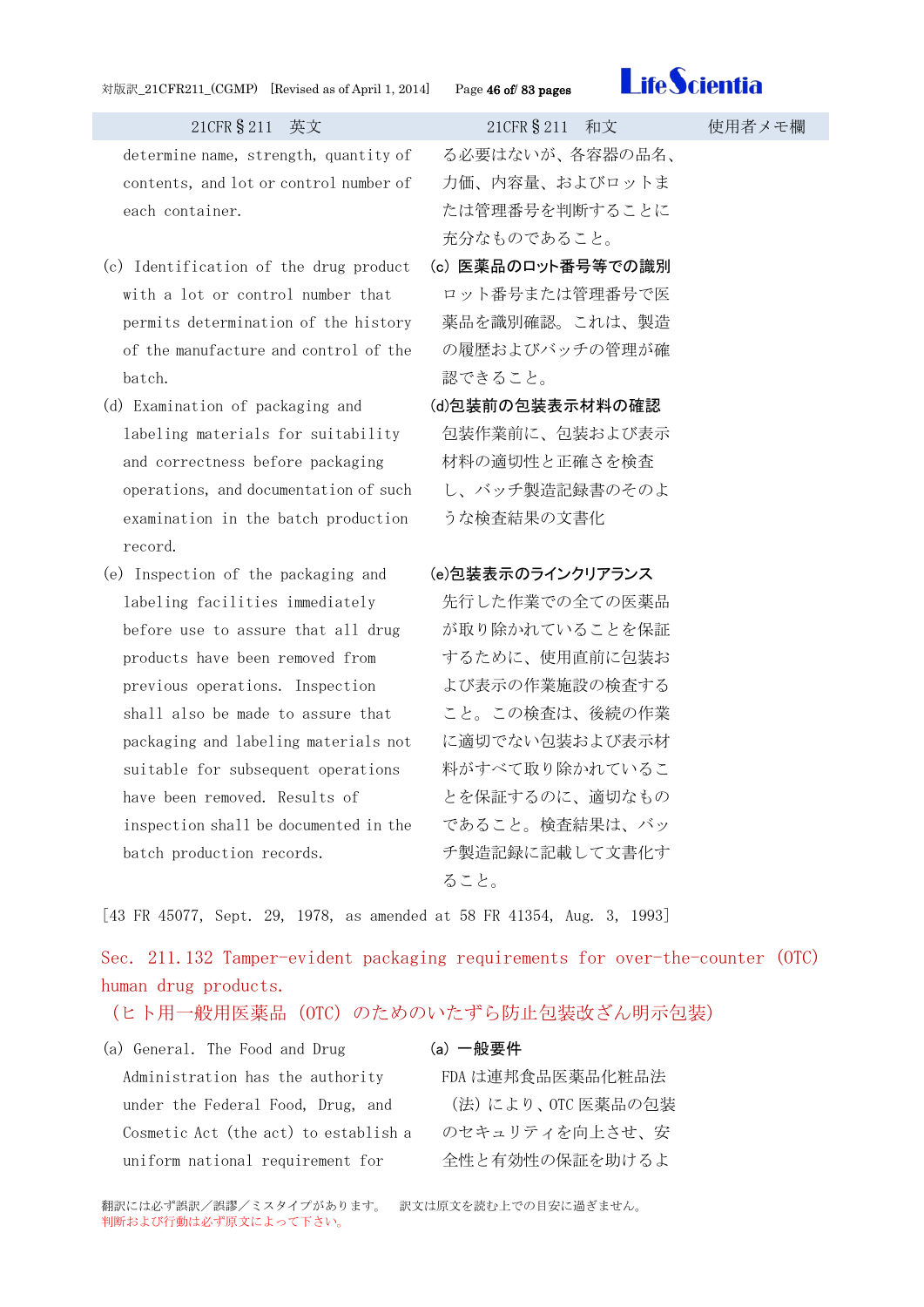

tamper-evident packaging of OTC drug products that will improve the security of OTC drug packaging and help assure the safety and effectiveness of OTC drug products. An OTC drug product (except a dermatological, dentifrice, insulin, or lozenge product) for retail sale that is not packaged in a tamper-resistant package or that is not properly labeled under this section is adulterated under section 501 of the act or misbranded under section 502 of the act, or both.

- (b) Requirements for tamper-evident package.
- (1) Each manufacturer and packer who packages an OTC drug product (except a dermatological, dentifrice, insulin, or lozenge product) for retail sale shall package the product in a tamper-evident package, if this product is accessible to the public while held for sale. A tamper-evident package is one having one or more indicators or barriers to entry which, if breached or missing, can reasonably be expected to provide visible evidence to consumers that tampering has occurred. To reduce the likelihood of successful tampering and to increase the likelihood that consumers will discover if a product has been tampered with, the package is required to be distinctive by design or by the use of one or more indicators or barriers to entry that employ an

うな、OTC 医薬品の改ざん明示包 装の全米統一の要件を確立する 権限を有している。 改ざん明示包装に表示されてい ないか、あるいはこのセクショ ンのもとで適正に表示されてい ない OTC 医薬品(ただし、皮膚 科用製品、歯磨き、インスリン、 または薬用ドロップ製品を除 く)は、法の§501 により不良品 となるか、もしくは、法の§502 により不正表示のいずれか、も しくは両方の対象となる。

### (b) 改ざん明示包装の要件:

(1)小売り用の OTC 医薬品(皮膚科 用製品、歯磨き、インスリン、 または薬用ドロップ製品を除 く)を包装する製造業者および 包装業者は、もし当該製品が販 売用に保持されている間に、公 衆がアクセス可能な状態にある ならば、改ざん明示包装で製品 を包装すること。改ざん明示包 装は、もし破られたり紛失した りしていると、いたずらが行わ れていることが目視で判る証拠 を無理なく(reasonably)期待でき ることがわかる一つ以上の指標 あるいはバリアーを持つもので ある。いたずらが行われるとい う可能性を減少させ、もしその 製品にいたずらが行われたなら ば、消費者が発見できるという 可能性を増大させるために、そ の包装は、デザインによって、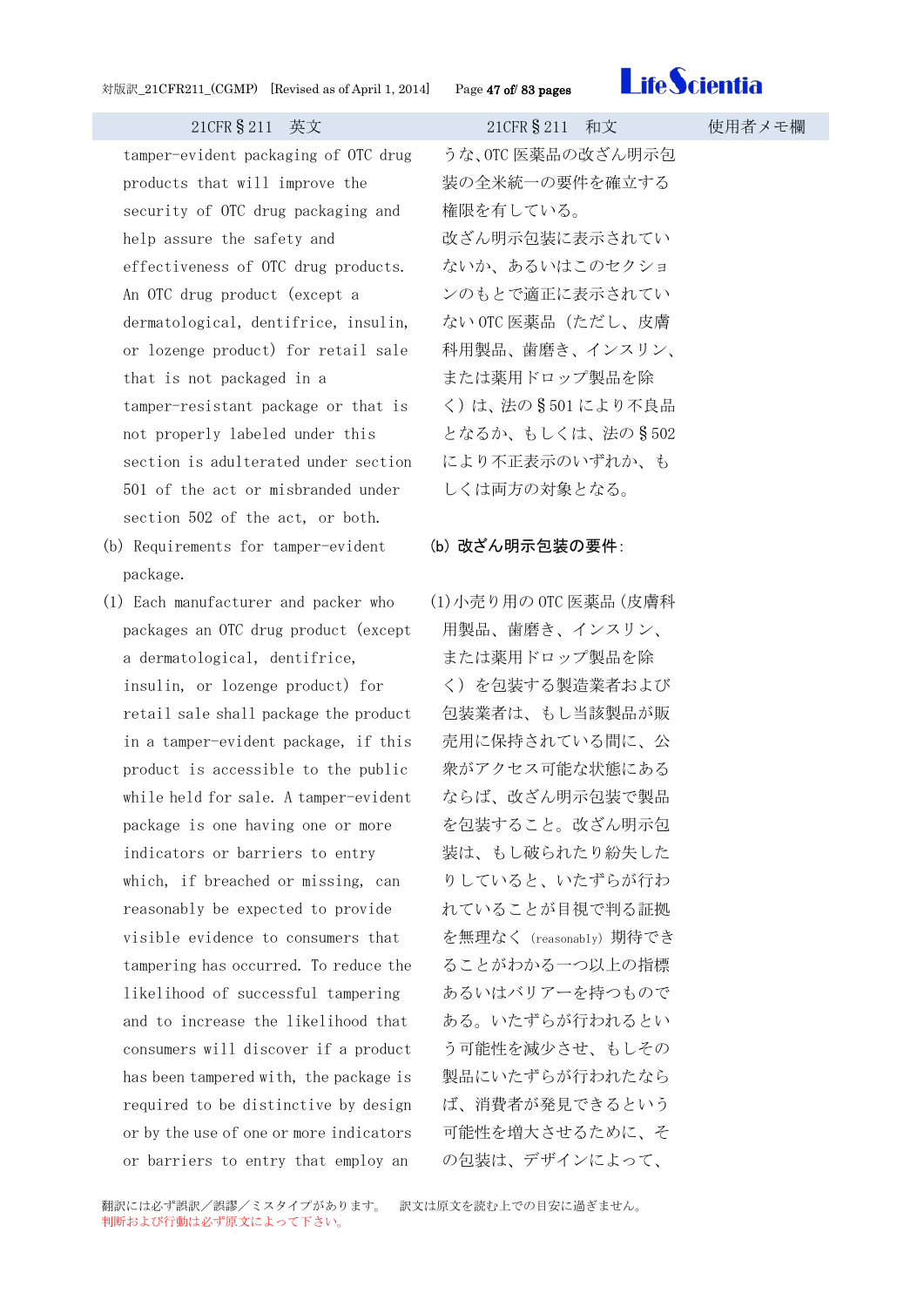### 対版訳\_21CFR211\_(CGMP) [Revised as of April 1, 2014] Page 48 of/ 83 pages



### 21CFR§211 英文 21CFR§211 和文 使用者メモ欄

identifying characteristic (e.g., a pattern, name, registered trademark, logo, or picture).

- For purposes of this section, the term "distinctive by design" means the packaging cannot be duplicated with commonly available materials or through commonly available processes. A tamper-evident package may involve an immediate-container and closure system or secondary-container or carton system or any combination of systems intended to provide a visual indication of package integrity.
- The tamper-evident feature shall be designed to and shall remain intact when handled in a reasonable manner during manufacture, distribution, and retail display.
- (2) In addition to the tamper-evident packaging feature described in paragraph  $(b)(1)$  of this section, any two-piece, hard gelatin capsule covered by this section must be sealed using an acceptable tamper-evident technology.

又は識別特性(例えばパターン、 名前、登録商標、ロゴまたは絵) を採用した一つ以上のバリアー によって特徴助することが求め 求められる。

- このセクションの目的として、 「デザインによる特殊性」とい う用語は、一般的に入手可能な 素材またはプロセスで複製でき ない包装を意味する。改ざん明 示包装は、包装の完全性の目に 見える印を与えることを意図し た直接容器-施栓系システム、ま たは二次容器またはカートンの システム、またはいくつかのシ ステムの組み合わせを含むもの となるであろう。
- 改ざん明示の特徴は、製造、流通 および小売中の陳列の間に、正 当な方法(reasonable manner)で取 り扱われたときに、元の完全な 状態のままであるようにデザイ ンし、そのようになっているこ と。
- (2)このセクションのパラグラフ (b)(1)に述べた改ざん明示包 装の特徴に加えて、このセクシ ョンで取り扱われている「2 個 の部分から構成されているハ ードゼラチンカプセル」は、(訳 注:上記の項に述べているような)容 認できる改ざん明示技術を使 用してシールしなければなら ない。

(c) Labeling. (c) 表示物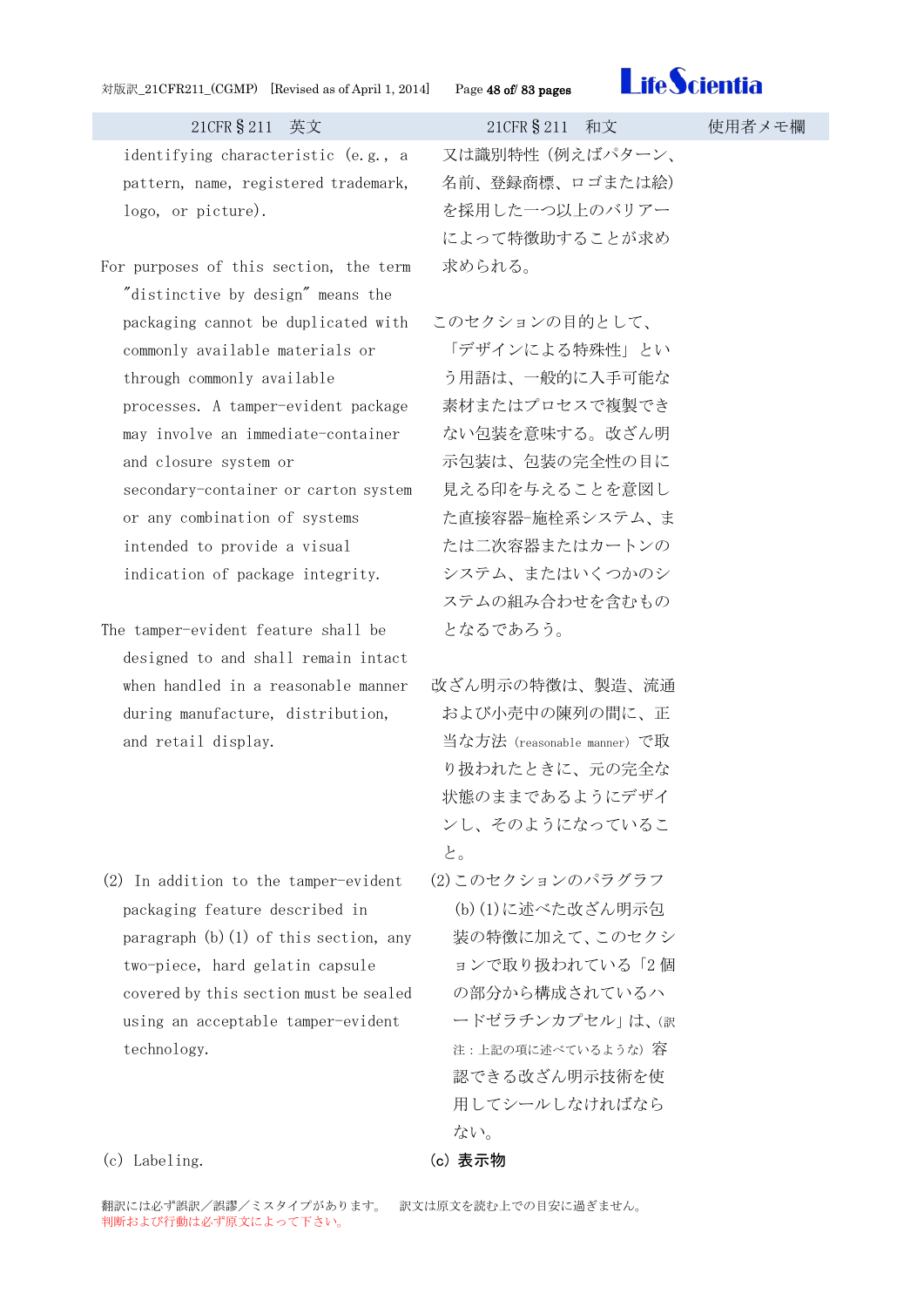

- (1) In order to alert consumers to the specific tamper-evident feature(s) used, each retail package of an OTC drug product covered by this section (except ammonia inhalant in crushable glass ampules, containers of compressed medical oxygen, or aerosol products that depend upon the power of a liquefied or compressed gas to expel the contents from the container) is required to bear a statement that:
- (i) Identifies all tamper-evident feature(s) and any capsule sealing technologies used to comply with paragraph (b) of this section;
- (ii) Is prominently placed on the package; and
- (iii) Is so placed that it will be unaffected if the tamper-evident feature of the package is breached or missing.
- (2) If the tamper-evident feature chosen to meet the requirements in paragraph (b) of this section uses an identifying characteristic, that characteristic is required to be referred to in the labeling statement. For example, the labeling statement on a bottle with a shrink band could say "For your protection, this bottle has an imprinted seal
- (1) 使用されている改ざん明示の 機能の特徴(単数または複数) を消費者へ警告するため、この セクションが対象とする OTC 医薬品(\*)の小売用包装には、 以下の事項を記載することが 必要である:
- \*:ただし、折って使用するガラ スアンプル入りのアンモニア 吸入剤、医療用圧縮酸素の容 器、または容器から内容物を押 し出すために液化または圧縮 したガスの力を利用するエア ゾル製品を除く。
- (i) 改ざん明示機能の特徴(単数 または複数)ならびに、このセ クションのパラグラフ(b)に適 合するように使用されている カプセルシール技術のすべて を特定すること
- (ii)包装に目立つように配置して あること、および
- (iii) もし包装の改ざん明示特徴 が壊されたり、紛失したりして も、記載内容に影響がないよう に配置してあること
- (2)このセクションのパラグラフ (b)にある要件に適合させるた めに選定した改ざん明示特徴 を、識別特徴として使用するの であれば、その特性を表示事項 で引用する必要がある。例え ば、シュリンクバンドをかけた 瓶の表示には、「消費者を保護 するため、この瓶の頸周りに刻 印をつけたシールが巻き付け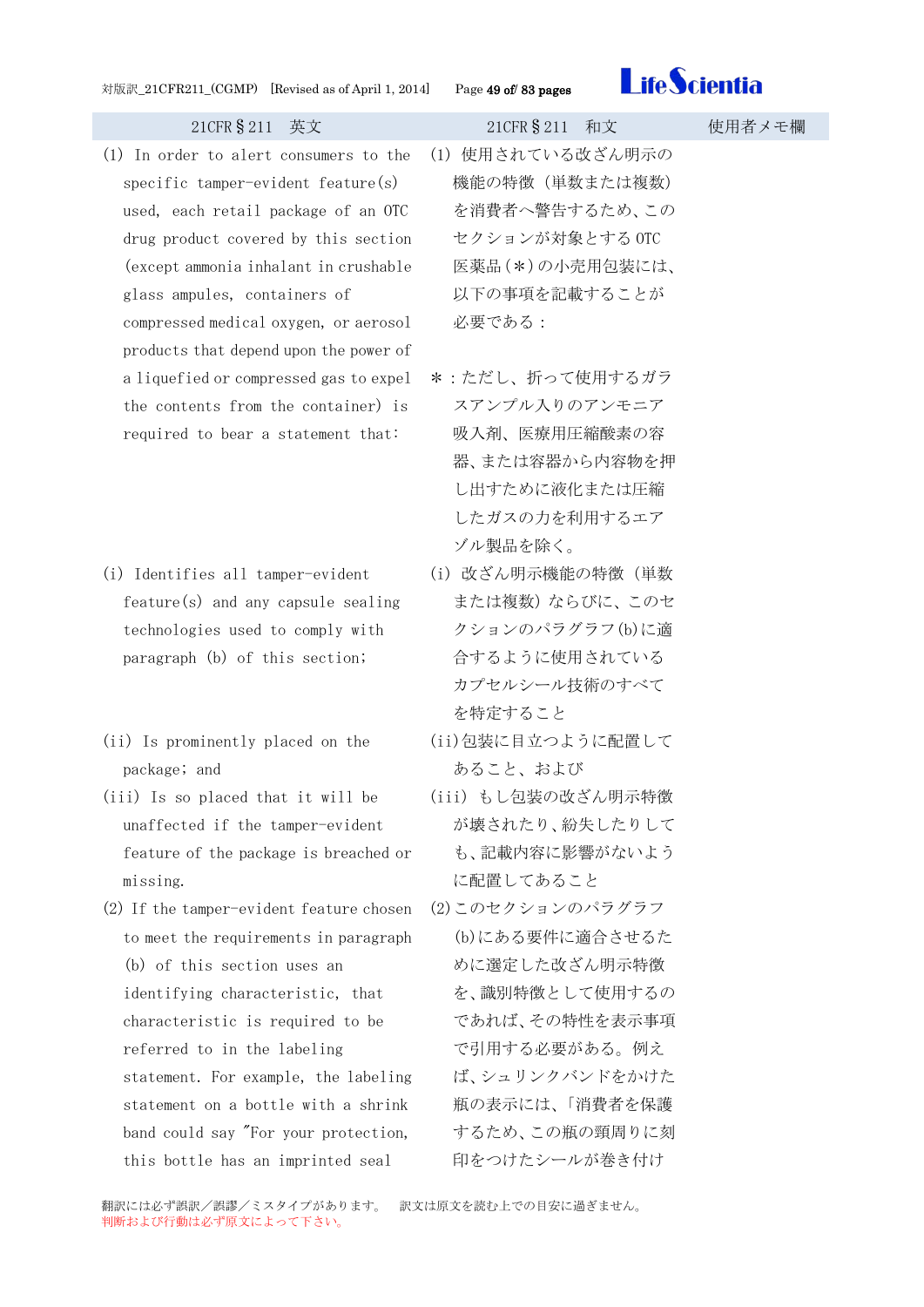

21CFR§211 英文 21CFR§211 和文 使用者メモ欄 around the neck." てあります」と記載する。 (d) Request for exemptions from packaging and labeling requirements. A manufacturer or packer may request an exemption from the packaging and labeling requirements of this section. A request for an exemption is required to be submitted in the form of a citizen petition under 10.30 of this chapter and should be clearly identified on the envelope as a "Request for Exemption from the Tamper-Evident Packaging Rule." The petition is required to contain the following: (d) 包装表示要件の適用除外の申 請 製造業者または包装業者は、こ のセクションにある包装表示要 件の適用除外を申請することが 出来る。適用除外申請はこの章 の 10.30 項による市民請願様式 で提出する必要があり、封筒に は「改ざん明示包装規則の適用 除外申請」と明瞭に記載して識 別できること。この請願書には 以下の事項が含まれている必要 である: (1) The name of the drug product or, if

- the petition seeks an exemption for a drug class, the name of the drug class, and a list of products within that class.
- (2) The reasons that the drug product's compliance with the tamper-evident packaging or labeling requirements of this section is unnecessary or cannot be achieved.
- (3) A description of alternative steps that are available, or that the petitioner has already taken, to reduce the likelihood that the product or drug class will be the subject of malicious adulteration.
- (4) Other information justifying an exemption.
- (e) OTC drug products subject to approved (e) 承認済み新薬申請の対象とな new drug applications.

- (1)医薬品の名称または、もし請願 が医薬クラスを対象とした適用 除外を求めるのであれば、当該 医薬クラスの名称およびそのク ラス内の製品のリスト
- (2)このセクションの改ざん明示 包装あるいは表示要件に対する 当該製品の遵守が不必要あるい は達成できないとする理由
- (3)当該製品または医薬品クラス が、悪意ある粗悪化(malicious adulteration)の目的をもって行わ れる可能性を低減させるため に、実施が可能であるか、ある いは請願者が既に措置を行って いる、代替策の記述
- (4) 適用除外とする正当性を立証 するその他の情報
- る OTC 医薬品。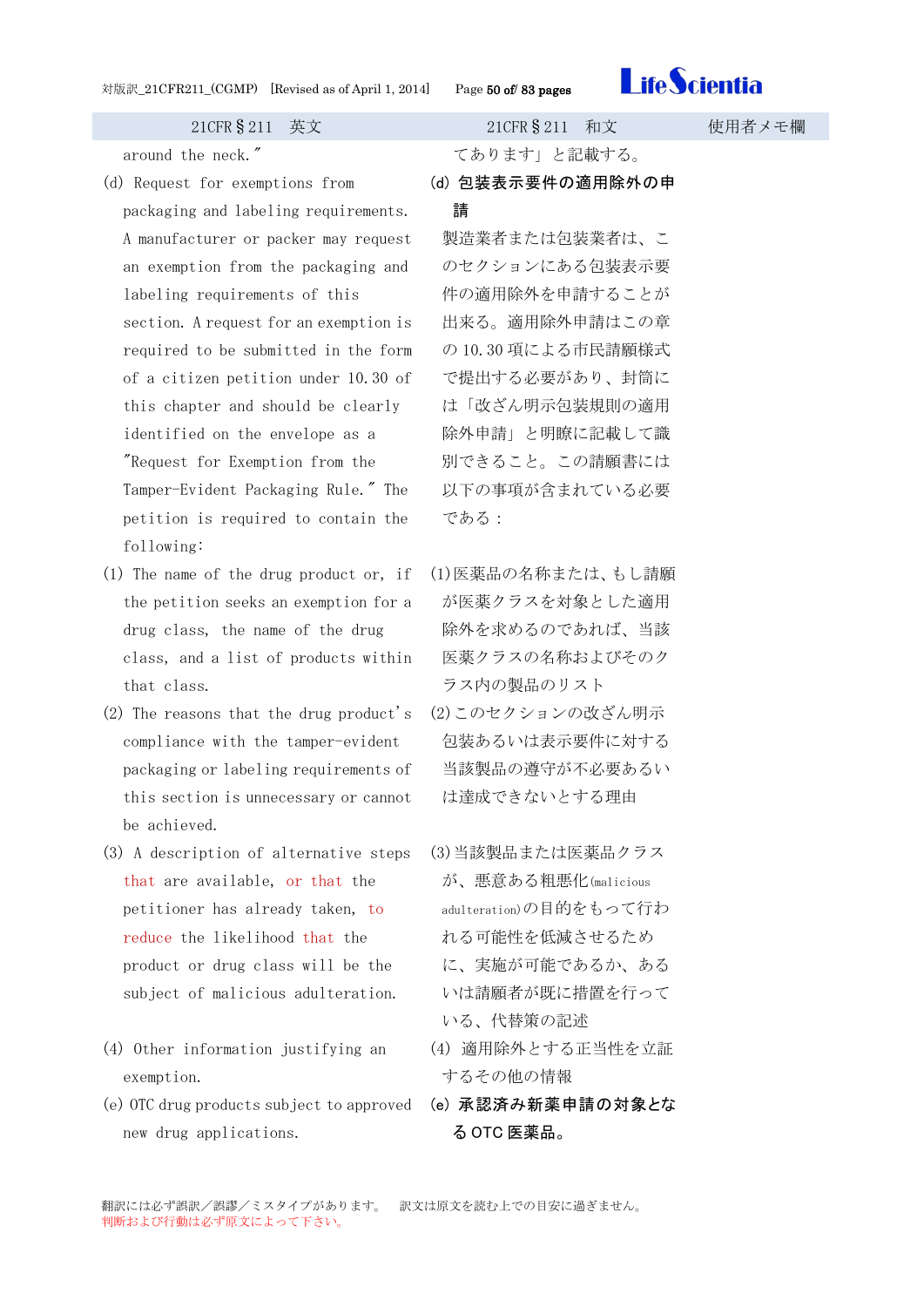

Holders of approved new drug applications for OTC drug products are required under 314.70 of this chapter to provide the agency with notification of changes in packaging and labeling to comply with the requirements of this section. Changes in packaging and labeling required by this regulation may be made before FDA approval, as provided under  $314.70(c)$ of this chapter. Manufacturing changes by which capsules are to be sealed require prior FDA approval under 314.70(b) of this chapter.

(f) Poison Prevention Packaging Act of 1970.

This section does not affect any requirements for "special packaging" as defined under 310.3(l) of this chapter and required under the Poison Prevention Packaging Act of 1970.

OTC 医薬品の承認済み新薬承認 権の保持者は、本章の§314.70 により、このセクションの要件 に適合させるために、包装およ び表示の変更の通知を当局に提 出することが必要である。この 規則で要件とされている包装お よび表示の変更は、本章の§ 314.70 (c) に規定したとおり、 FDA が承認前に、実施してもよ い。

カプセルをシールすることによ る変更は、この章の§314.70(b) により、FDA 承認を得てから行う ことが必要である。

(f) 1970 年の毒物予防包装法 このセクションは、本章セクシ ョン 310.3(1)で規定されている "特別包装"に関しての要件、

ならびに 1970年の毒物予防包装 法の要件に影響を受けない。

[54 FR 5228, Feb. 2, 1989, as amended at 63 FR 59470, Nov. 4, 1998]

Sec. 211.134 Drug product inspection (医薬品試験)

- (a) Packaged and labeled products shall (a)包装された表示の検査 be examined during finishing operations to provide assurance that containers and packages in the lot have the correct label
- (b) A representative sample of units shall be collected at the completion of finishing operations and shall be visually examined for correct labeling.
- (c) Results of these examinations shall (c) 検査結果の記録

そのロットの容器および包装が 正しい表示を持つことの保証を 与えるために、最終の作業中に、 包装され表示をされた製品を、 検査すること。

- (b) 最終工程終了時のサンプリング 最終作業の完了時点で、代表サ ンプルを投与単位で採取し、表 示が正しいことを目視で検査す ること。
-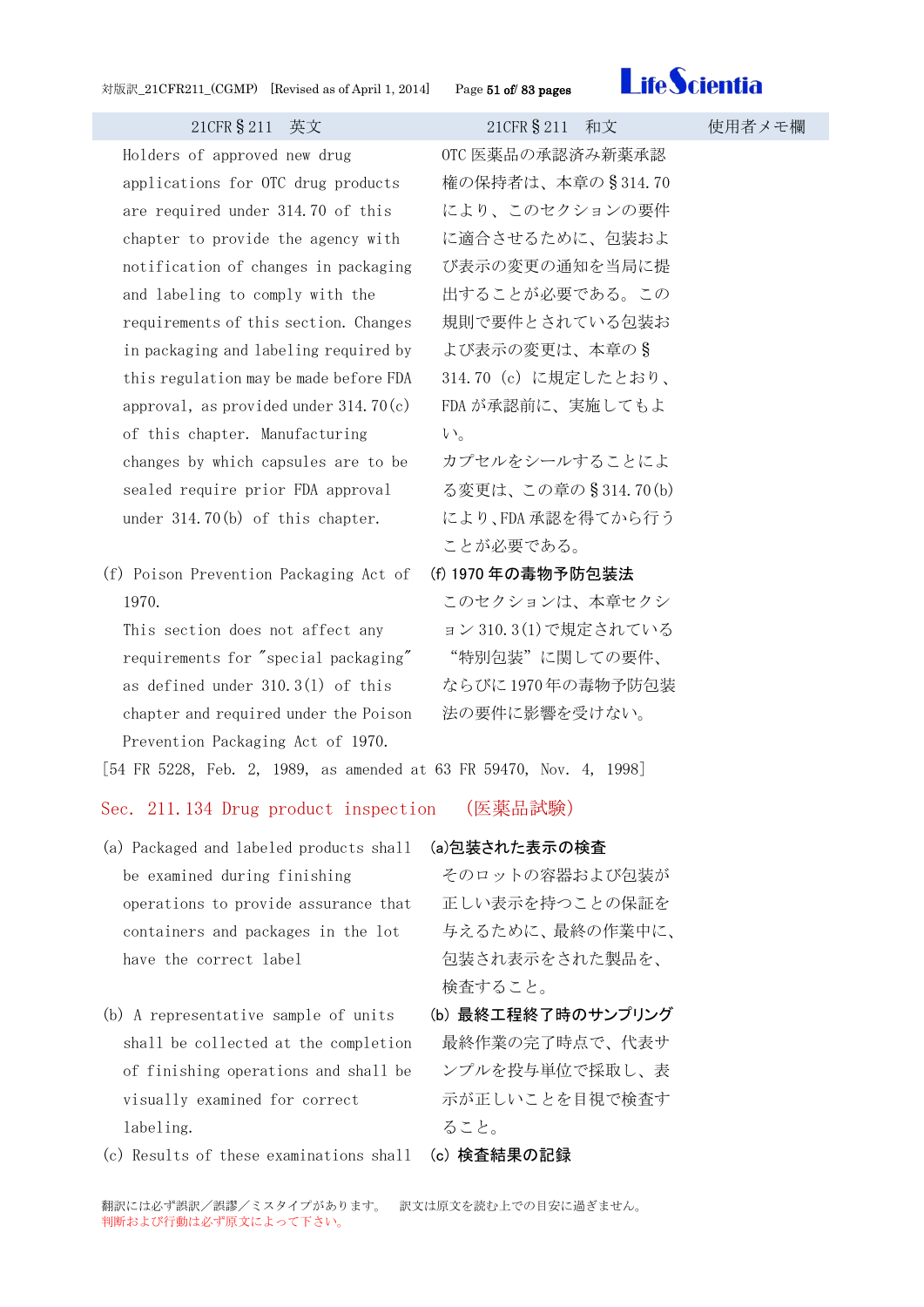### 対版訳\_21CFR211\_(CGMP) [Revised as of April 1, 2014] Page 52 of/ 83 pages



be recorded in the batch production or control records.

### Sec. 211.137 Expiration dating. (有効期間)

- (a) To assure that a drug product meets applicable standards of identity, strength, quality, and purity at the time of use, it shall bear an expiration date determined by appropriate stability testing described in 211.166.
- (b) Expiration dates shall be related to any storage conditions stated on the labeling, as determined by stability studies described in 211.166.
- (c) If the drug product is to be reconstituted at the time of dispensing, its labeling shall bear expiration information for both the reconstituted and unreconstituted drug products.
- (d) Expiration dates shall appear on labeling in accordance with the requirements of 201.17 of this chapter.
- (e) Homeopathic drug products shall be exempt from the requirements of this section.
- (f) Allergenic extracts that are labeled (f) 一部アレルゲン抽出物の除外 "No U.S. Standard of Potency" are

21CFR§211 英文 21CFR§211 和文 使用者メモ欄 それらの検査の結果は、バッチ 製造または管理記録に記録する こと

### (a) 使用期限日の表示

医薬品が使用時点で同一性、力 価、品質および純度が該当する 基準に適合していることを保証 するために、§211.166 に記載す る適切な安定性試験により決定 された使用期限日を表示するこ と。

(b)ラベル表示の条件下での有効期 限日

§211.166 に記載した安定性試 験で決定された使用期限は、ラ ベルに述べられている所の、保 管条件に関連付けされているこ と。

(c)再溶解品の有効期限の表示

もし、医薬品が投薬する時点で 再溶解するのであれば、ラベル には、再溶解した時、および再 溶解しない時の両方の有効期限 の情報を示すこと。

(d)有効期限のラベルへの表示

この章の§201.17 の要件にした がって、使用期限をラベル(表 示物)に記載すること

(e) ホメオパティック医薬品の適用 除外

ホメオパティック医薬品は、こ のセクションの要件適用対象か ら除外すること

"力価の米国基準なし"と表示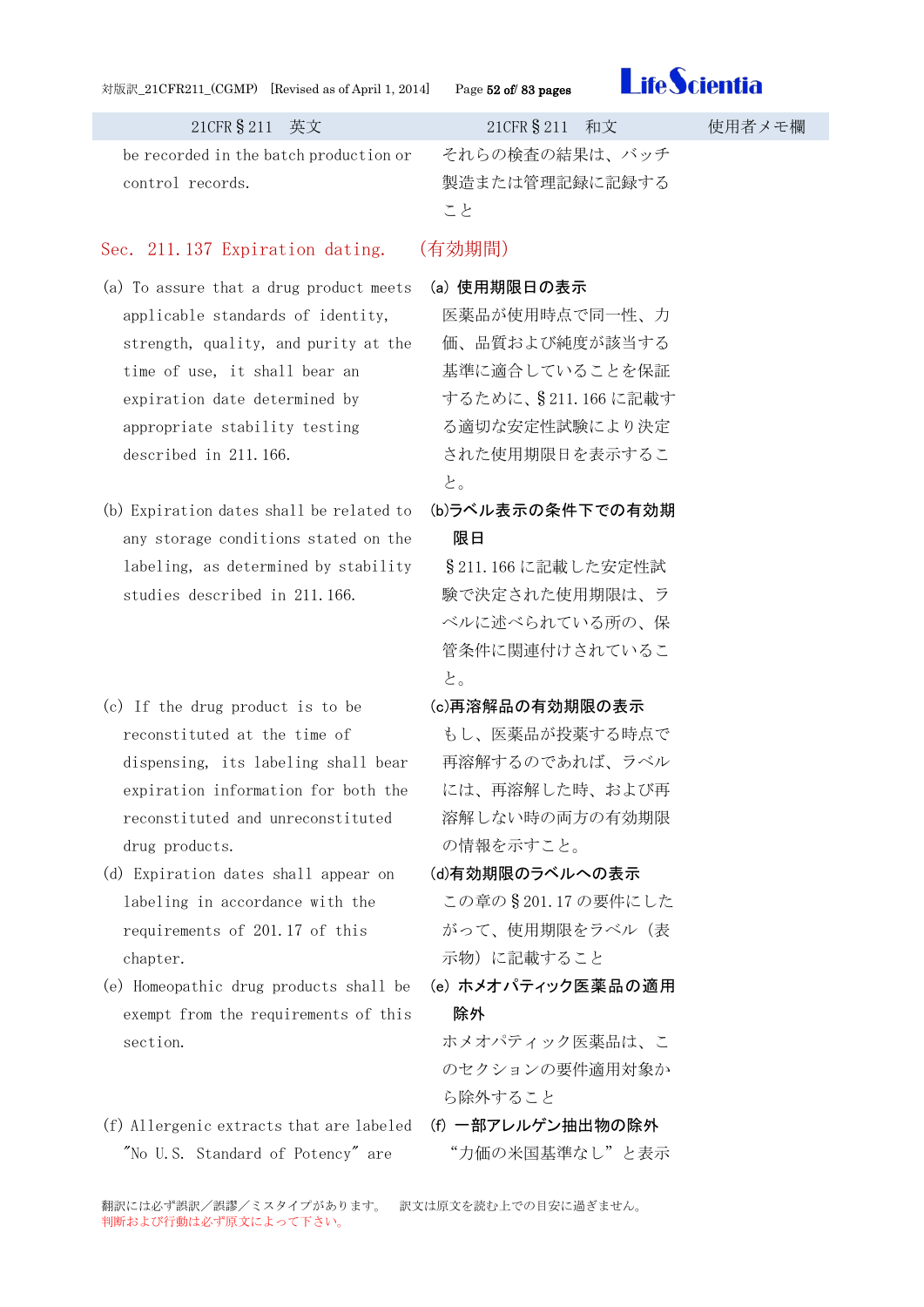

21CFR§211 英文 21CFR§211 和文 使用者メモ欄 exempt from the requirements of this section. されているアレルゲン抽出物 は、このセクションにある要件 の適用から除外する (g) New drug products for investigational use are exempt from the requirements of this section, provided that they meet appropriate standards or specifications as demonstrated by stability studies during their use in clinical investigations. Where new drug products for investigational use are to be reconstituted at the time of dispensing, their labeling shall bear expiration information for the reconstituted drug product. (g) 治験用の新規医薬品の適用除 外 治験用の新規医薬品は、このセ クションの要件の適用対象から 除外する。ただし、これら医薬 品が臨床試験での使用中に、安 定性試験により証明されている ような、適切な基準あるいは規 格に合致する。治験用の新薬を、 投与時点で再溶解する場合は、 その表示は、再溶解した医薬品 の有効期限の情報を表示するこ と。 (h) Pending consideration of a proposed exemption, published in the Federal Register of September 29, 1978, the requirements in this section shall not be enforced for human OTC drug products if their labeling does not bear dosage limitations and they are stable for at least 3 years as supported by appropriate stability data. (h)ヒト用 OTC 医薬品への適用除外 となる条件 1978年 9月 29 日の連邦公報で公 表された適用対象の除外申請の 審査が保留されている場合、こ のセクションの要件は、ヒト用 OTC 医薬品に適用しないこと。た だし、当該医薬品の表示に投与 量の制限が記載されておらず、 かつそれらが、適切な安定性デ

場合とする。

ータで裏付けされている通り、 少なくとも 3 年間は安定である

[43 FR 45077, Sept. 29, 1978, as amended at 46 FR 56412, Nov. 17, 1981; 60 FR 4091, Jan. 20, 1995]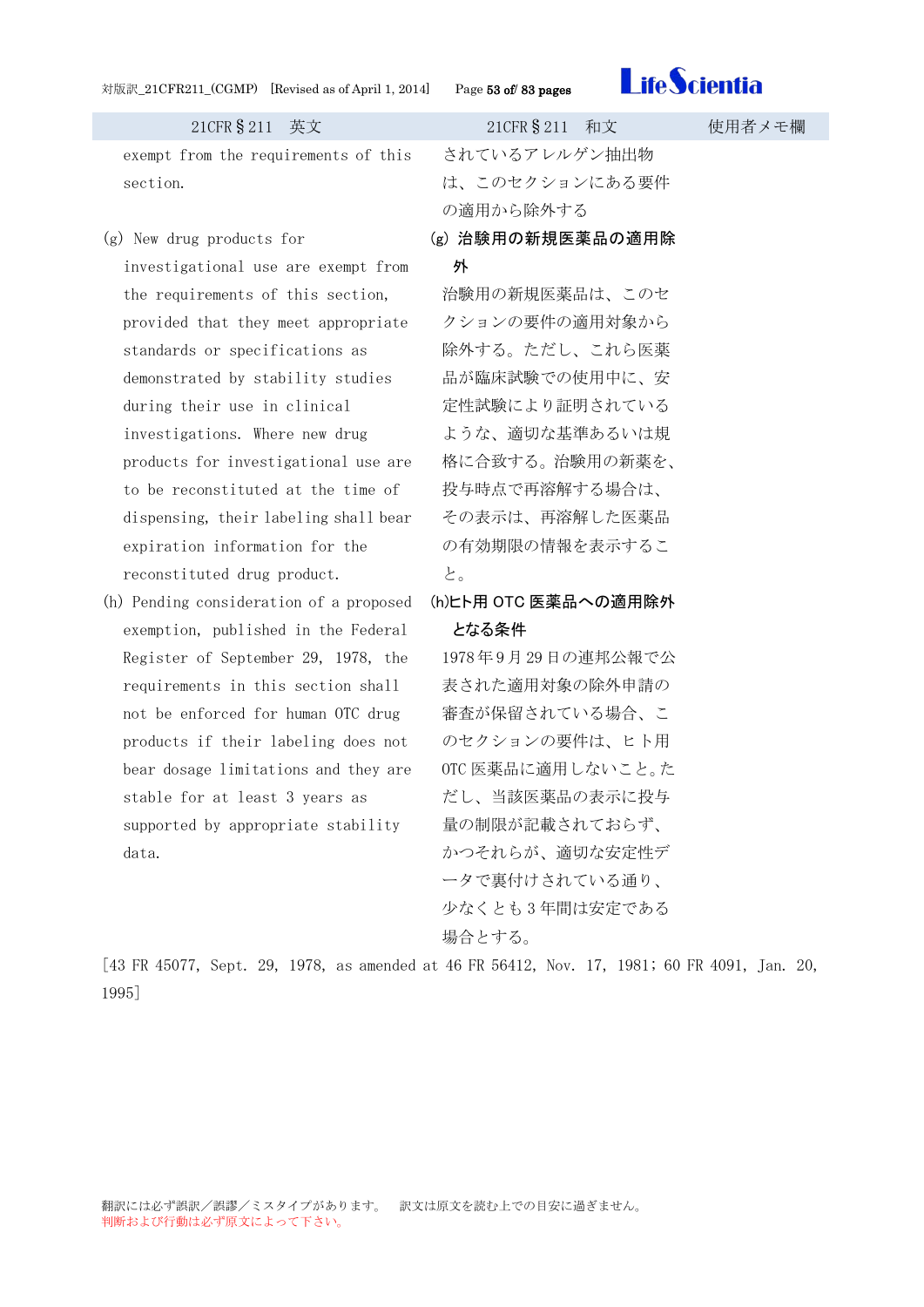

## Subpart H--Holding and Distribution (保管および出荷配送)

### 21CFR§211 英文 21CFR§211 和文 使用者メモ欄

### Sec. 211.142 Warehousing procedures. (倉庫業務手順)

Written procedures describing the warehousing of drug products shall be established and followed. They shall include:

- (a) Quarantine of drug products before (a)出荷前の製品の隔離保管 release by the quality control unit.
- (b) Storage of drug products under appropriate conditions of temperature, humidity, and light so that the identity, strength, quality, and purity of the drug products are not affected.

### Sec. 211.150 Distribution procedures.(出荷配送手順)

Written procedures shall be established, and followed, describing the distribution of drug products. They shall include:

- (a) A procedure whereby the oldest approved stock of a drug product is distributed first. Deviation from this requirement is permitted if such deviation is temporary and appropriate.
- (b) A system by which the distribution of each lot of drug product can be readily determined to facilitate its recall if necessary.

## 医薬品の倉庫作業を記述した手順 書を作成し、これを遵守すること。 この手順書には以下の事項を記載 すること

品質管理部門(QCU)が出庫解除 するまでの医薬品の隔離保管

(b)医薬品の適正な保管要件 医薬品の同一性、力価、品質、

および純度が影響されないよ うな、適切な温度、湿度、およ び照明の条件下での医薬品を 保管

医薬品の配送を記述した手順書を 作成し、これを遵守すること。こ れら手順書には以下の事項を記載 すること:

(a)出庫の先出し・先入れ

医薬品の最も早く承認された在 庫品を、最初に出庫配送する手 順。この要件からの逸脱は、そ の逸脱が一時的であり、かつ適 切な場合には許容される

(b)製品回収可能な配送システムの 確立

医薬品のロット毎の配送は、も し必要な場合には、その回収を 容易に調べることが出来るよう なシステム

翻訳には必ず誤訳/誤謬/ミスタイプがあります。 訳文は原文を読む上での目安に過ぎません。 判断および行動は必ず原文によって下さい。

First-in, First-out の原則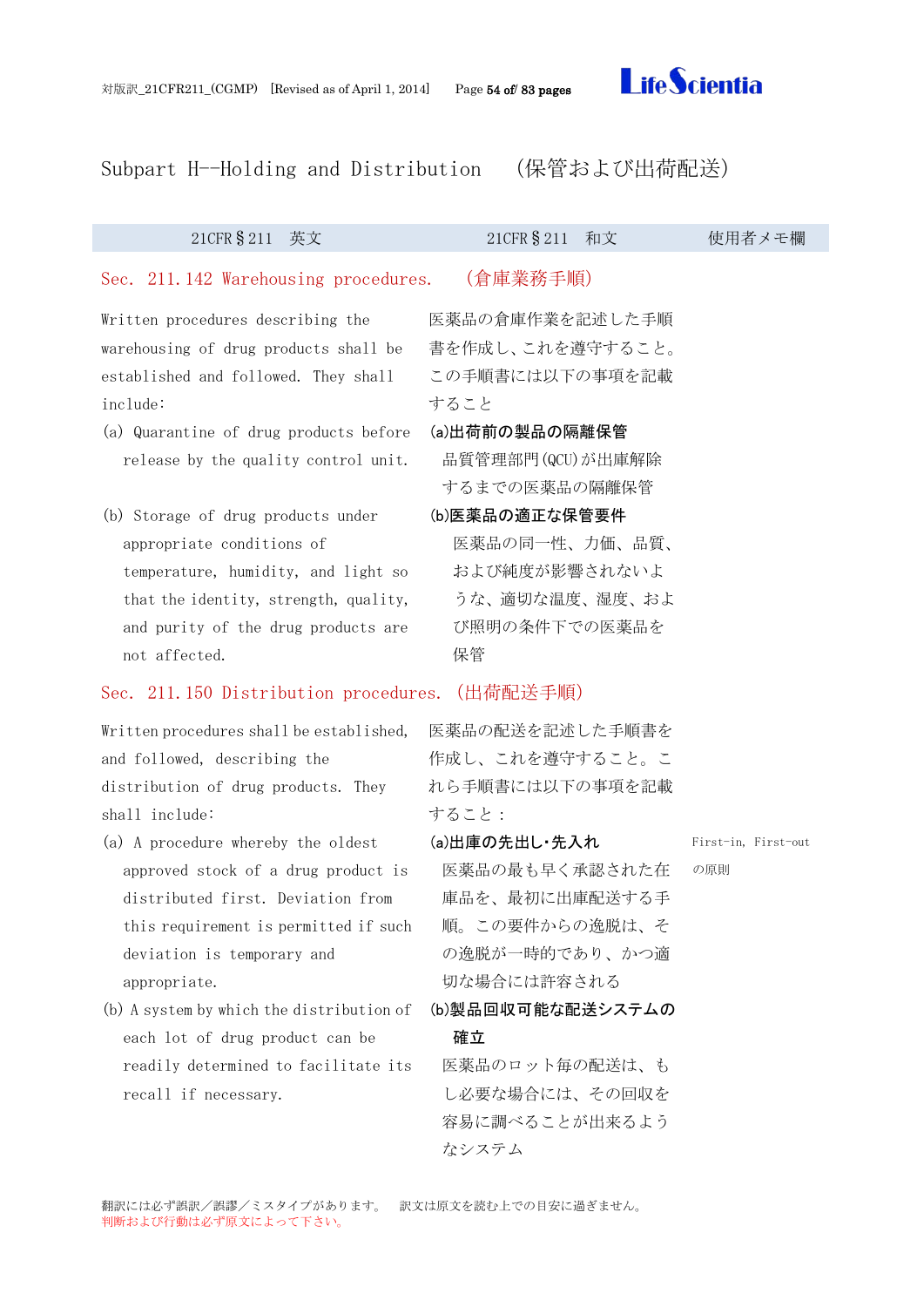Subpart I--Laboratory Controls (試験室管理)

### 21CFR§211 英文 21CFR§211 和文 使用者メモ欄

### Sec. 211.160 General requirements.(一般要件)

- (a) The establishment of any specifications, standards, sampling plans, test procedures, or other laboratory control mechanisms required by this subpart, including any change in such specifications, standards, sampling plans, test procedures, or other laboratory control mechanisms, shall be drafted by the appropriate organizational unit and reviewed and approved by the quality control unit. The requirements in this subpart shall be followed and shall be documented at the time of performance. Any deviation from the written specifications, standards, sampling plans, test procedures, or
	- other laboratory control mechanisms shall be recorded and justified.
- (b) Laboratory controls shall include the establishment of scientifically sound and appropriate specifications, standards, sampling plans, and test procedures designed to assure that components, drug product containers, closures, in-process materials, labeling, and drug products conform to appropriate standards of identity, strength, quality, and purity. Laboratory

(a)品質管理部門による照査・承認

このサブパートで要求されてい る規格、基準、サンプリング計 画、試験手順またはその他のラ ボ管理機構の確立(これには、 そのような規格、基準、サンプ リング計画、試験手順あるいは 他のラボ管理メカニズムの如何 なる変更をも含む)は、その適 当な組織が起案し、その品質管 理部門 (QCU) がレビューして、 かつ承認すること。

このサブパートにある要件を遵 守し、それを実施した時点で文 書化すること。文書とした規格、 基準、サンプリング計画、試験 手順、またはそのほかの試験室 管理機構からの逸脱は、これを 記録し、その正当性を立証する こととする

### (b)ラボ管理の要件

ラボ管理は、原料成分、医薬品 容器、閉塞具、中間製品、表示 材料、および医薬品が、同一性、 力価、品質、および純度の適切 な基準に適合していることが保 証できるように設計された所 の、科学的にしっかりした裏付 けをもった適切な規格、基準、 サンプリング計画、および試験 手順を含んでいること。ラボ管

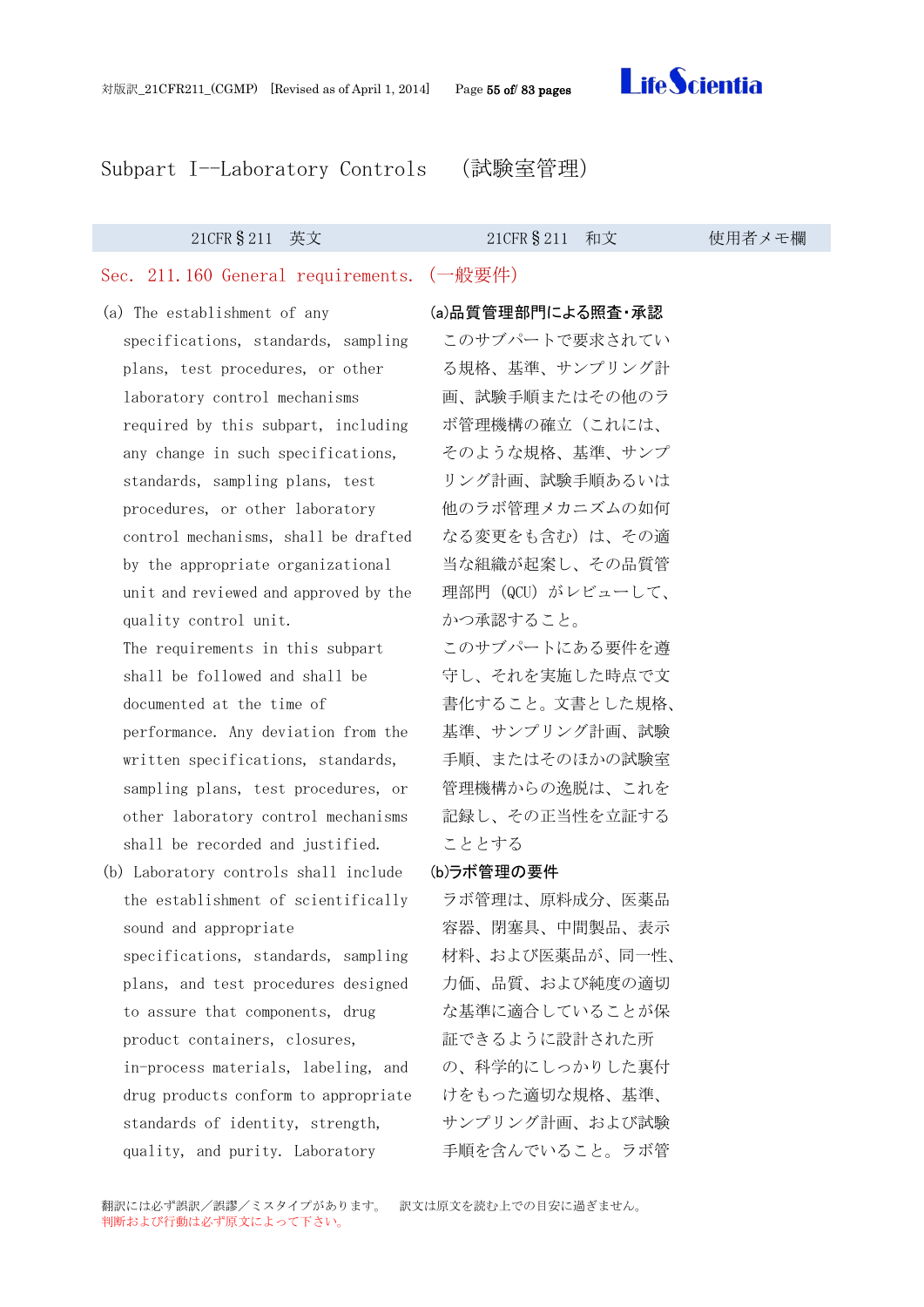

- (1) Determination of conformity to applicable written specifications for the acceptance of each lot within each shipment of components, drug product containers, closures, and labeling used in the manufacture, processing, packing, or holding of drug products. The specifications shall include a description of the sampling and testing procedures used. Samples shall be representative and adequately identified. Such procedures shall also require appropriate retesting of any component, drug product container, or closure that is subject to deterioration.
- (2) Determination of conformance to written specifications and a description of sampling and testing procedures for in-process materials. Such samples shall be representative and properly identified.
- (3) Determination of conformance to written descriptions of sampling procedures and appropriate specifications for drug products. Such samples shall be representative and properly identified.
- (4) The calibration of instruments, apparatus, gauges, and recording devices at suitable intervals in accordance with an established written program containing specific

controls shall include: 理には以下の事項を含めるこ と:

- (1)医薬品の製造、加工、包装、ま たは保管で使用する原料成分、 医薬品容器、閉塞具、および表 示物の出庫を承認するための適 切な文書化された規格に対する 適合性を決定すること。規格は、 使用するサンプリンと試験の手 順を含むこと。サンプルは代表 的なものであり、かつ適正に識 別されていること。そのような 手順はまた、劣化を受ける原料 成分、医薬品容器あるいは閉塞 具の適切な再試験(retesting) の要求を含むこと。
- (2)中間製品の規格への適合なら びにサンプリングおよび試験に ついての記載事項に適合してい ることを確認すること。そのよ うなサンプルは、代表的なもの であり、かつ適切に識別されて いること。
- (3)医薬品のサンプリング手順お よび適切な規格を記載した文書 内容に適合していることの決 定。そのようなサンプルは、代 表的であり、かつ適切に識別確 定できること。
- (4)適切な間隔での機器、器具、計 器、および記録計のキャリブレ ーション。このキャリブレーシ ョンは、具体的な指図、計画、 正確性と精度の限度、および正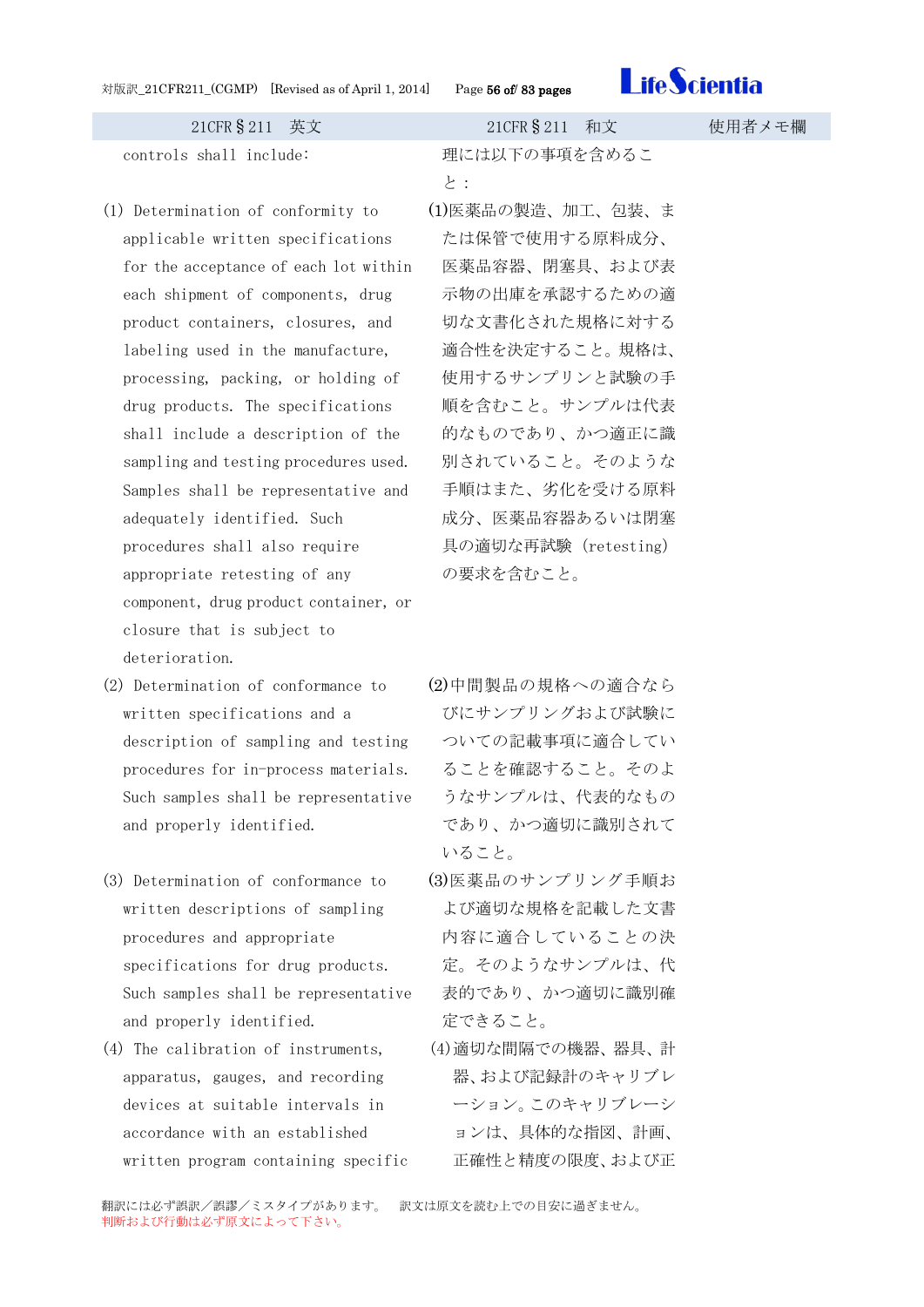対版訳\_21CFR211\_(CGMP) [Revised as of April 1, 2014] Page 57 of/ 83 pages



21CFR§211 英文 21CFR§211 和文 使用者メモ欄

directions, schedules, limits for accuracy and precision, and provisions for remedial action in the event accuracy and/or precision limits are not met. Instruments, apparatus, gauges, and recording devices not meeting established specifications shall not be used.

確性または精度の限度がみた されない場合の改善措置の規 定を含むものである。設定され た規格に適合しない機器、器 具、計器、および記録計は使用 しないこと。

[43 FR 45077, Sept. 29, 1978, as amended at 73 FR 51932, Sept. 8, 2008]

### Sec. 211.165 Testing and release for distribution.(配送のための試験と出荷)

- (a) For each batch of drug product, there shall be appropriate laboratory determination of satisfactory conformance to final specifications for the drug product, including the identity and strength of each active ingredient, prior to release. Where sterility and/or pyrogen testing are conducted on specific batches of short lived radiopharmaceuticals, such batches may be released prior to completion of sterility and/or pyrogen testing, provided such testing is completed as soon as possible.
- (b) There shall be appropriate laboratory testing, as necessary, of each batch of drug product required to be free of objectionable microorganisms.
- (c) Any sampling and testing plans shall be described in written procedures that shall include the method of sampling and the number of units per

(a)無菌試験判定前の出荷の特例 医薬品のバッチごとに、医薬品 の最終的な規格に充分適合し ていることの適切なラボでの 測定が存在すること。これに は、出荷前の、同一性および各 原薬成分の力価の測定が含ま れる。使用期間が短い放射性医 薬品の特定のバッチについて、 無菌および/またはパイロジ ェン試験を行う場合は、そのよ うなバッチを、そのような試験 ができるだけ早くに完了させ る前提のもとで、無菌および/ またはパイロジェンの試験の 完了前に出荷しても良い。

### (b)特定菌試験の要求

特定菌(objectionable microorganisms) から切り離されていることが必 要な医薬品の各バッチについ て、必要に応じて、ラボ試験が 存在すること。

(c)採取計画・試験計画文書の存在 サンプリング計画および試験計 画は手順書の形で述べられてい ること。この手順書は、サンプ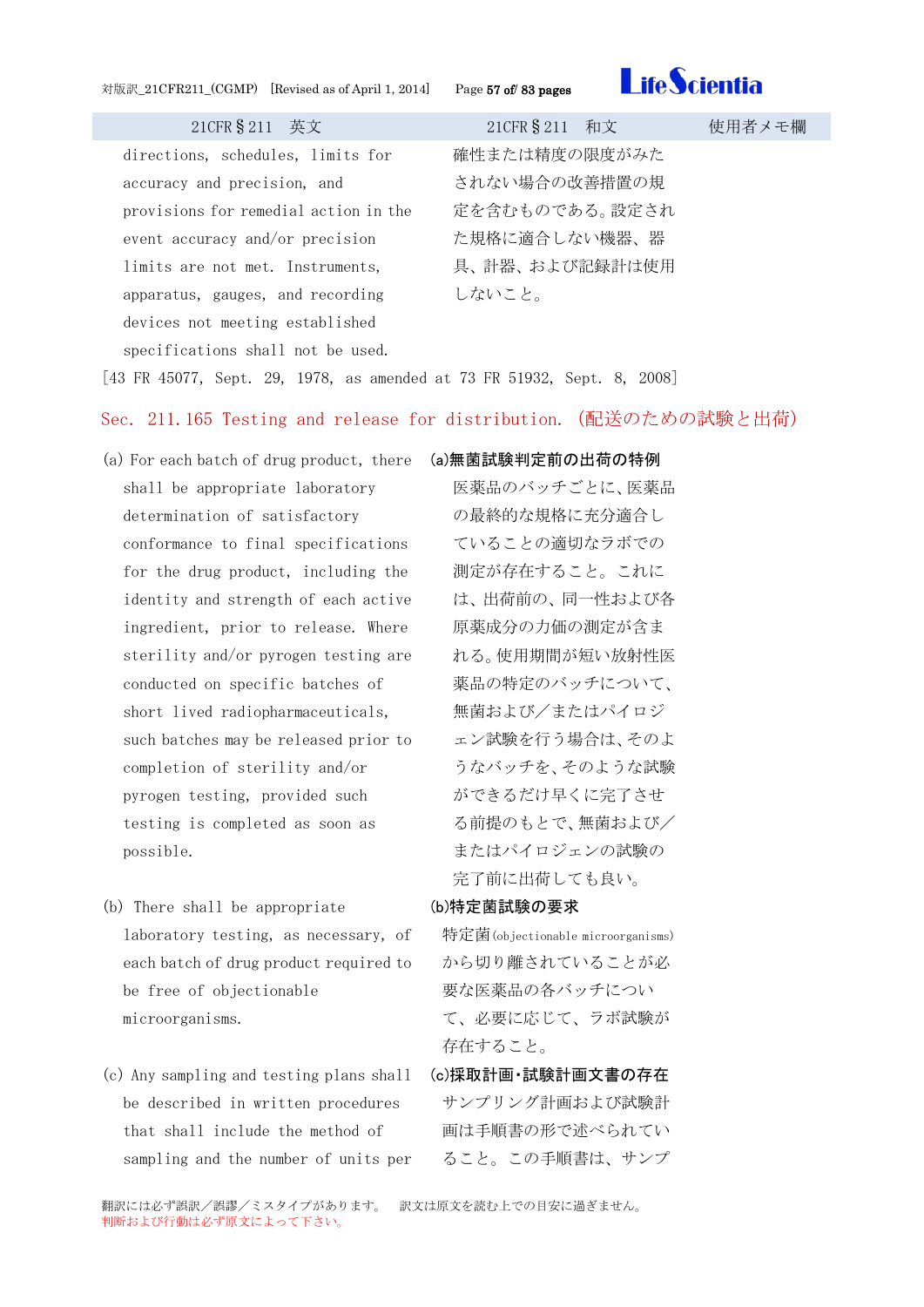

batch to be tested; such written procedure shall be followed.

- (d) Acceptance criteria for the sampling and testing conducted by the quality control unit shall be adequate to assure that batches of drug products meet each appropriate specification and appropriate statistical quality control criteria as a condition for their approval and release. The statistical quality control criteria shall include appropriate acceptance levels and/or appropriate rejection levels.
- (e) The accuracy, sensitivity, specificity, and reproducibility of test methods employed by the firm shall be established and documented. Such validation and documentation may be accomplished in accordance with  $211.194(a)(2)$ .
- (f) Drug products failing to meet established standards or specifications and any other relevant quality control criteria shall be rejected. Reprocessing may be performed. Prior to acceptance and use, reprocessed material must meet appropriate standards, specifications, and any other relevant critieria.

### Sec. 211.166 Stability testing. (安定性試験)

(a) There shall be a written testing (a)安全性試験プログラムの手順書

リングの方法および試験するバ ッチ当りの単位容器数を含むこ と。そのような手順書に従うこ と。

### (d)統計的品質管理基準の適用

品質管理部門が行うサンプリン グと試験の許容基準は、医薬品 のバッチが、その承認および出 荷の条件としての、適切な規格 および適切な統計的品質管理の 基準に合致することを保証する ために適切であること。統計学 的品質管理基準は、「適切な許容 レベル」および/または「適切 な不適レベル」が組み入れられ ていること

- (e)試験法の真度・感度等の確立 企業が使用する試験法の真度、 感度、特異性、および再現性を 設定し、これを文書化すること。 かかるバリデーションおよび文 書化は、§211.194(a)(2)にした がって実施して差し支えない
- (f)規格に対する適合の判断 確立された基準あるいは規格、
- および他の如何なる関係する品 質管理判断基準に合致しなかっ た医薬品は、不適合とすること。 再加工(reprocessing)を実施して も、差し支えない。承認および 使用に先立ち、再加工品は、適 切な基準、規格、およびその他 の関係する基準に適合していな ければならない(must)。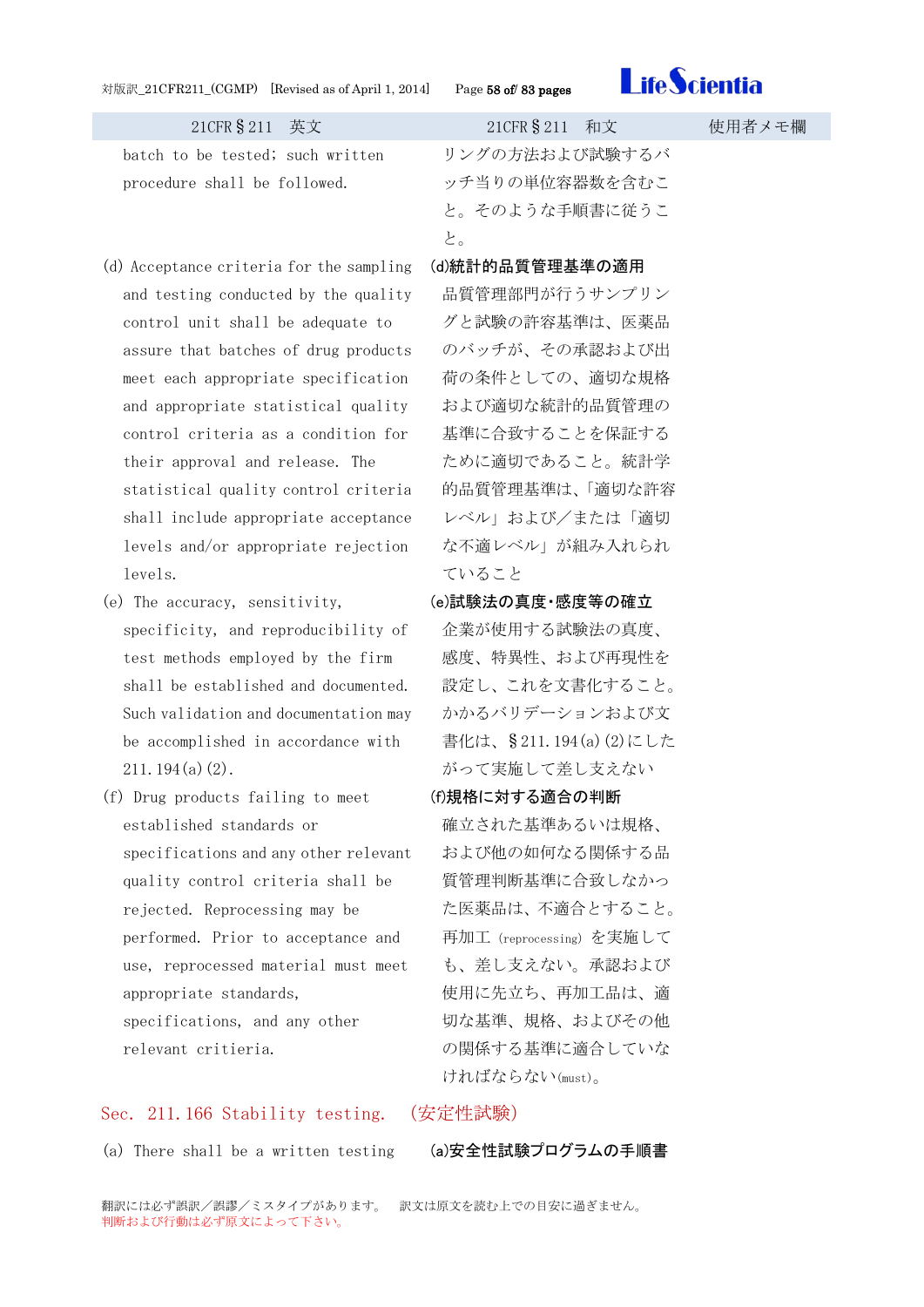

program designed to assess the stability characteristics of drug products. The results of such stability testing shall be used in determining appropriate storage conditions and expiration dates. The written program shall be followed and shall include:

- (1) Sample size and test intervals based on statistical criteria for each attribute examined to assure valid estimates of stability;
- (2) Storage conditions for samples retained for testing;
- (3) Reliable, meaningful, and specific test methods;
- (4) Testing of the drug product in the same container-closure system as that in which the drug product is marketed;
- (5) Testing of drug products for reconstitution at the time of dispensing (as directed in the labeling) as well as after they are reconstituted.
- (b) An adequate number of batches of each drug product shall be tested to determine an appropriate expiration date and a record of such data shall be maintained.

Accelerated studies, combined with basic stability information on the components, drug products, and container-closure system, may be used to support tentative expiration dates provided full shelf life studies are

医薬品の安定性の特性が評価で きるように設計された試験プロ グラムが文書化されているこ と。そのような安定性試験の結 果は、適切な保管条件および使 用期限の決定に使用すること。 文書化された手順に従うこと。 そしてその手順は次のことを含 むこと。

- (1)統計的な判断基準に基づくサ ンプルサイズと試験間隔。これ は、安定性の妥当な推定値を保 証するために試験する各特性に ついて存在すること;
- (2)試験のために保管してあるサ ンプルの保存条件;
- (3)信頼でき、意味があり、そして 特異性を持つ試験法;
- (4)医薬品が市販されているのと 同じ容器-施栓システムでの医 薬品の試験
- (5) 調剤時に(ラベルの指示通り) 再溶解される医薬品の試験、そ れと共に、同様に再溶解後の医 薬品の試験

### (b)使用期限の決定のための測定

各医薬品について適切な数のバ ッチを、適切な使用期限を決定 するために試験を行い、そのデ ータを保管管理すること。 原料成分、医薬品、および容器 施栓システムに関しての基本的 な安定性情報と組み合わせた加 速試験を、暫定的な使用期限 (tentative expiration dates)の裏付け として使用しても良い。ただし、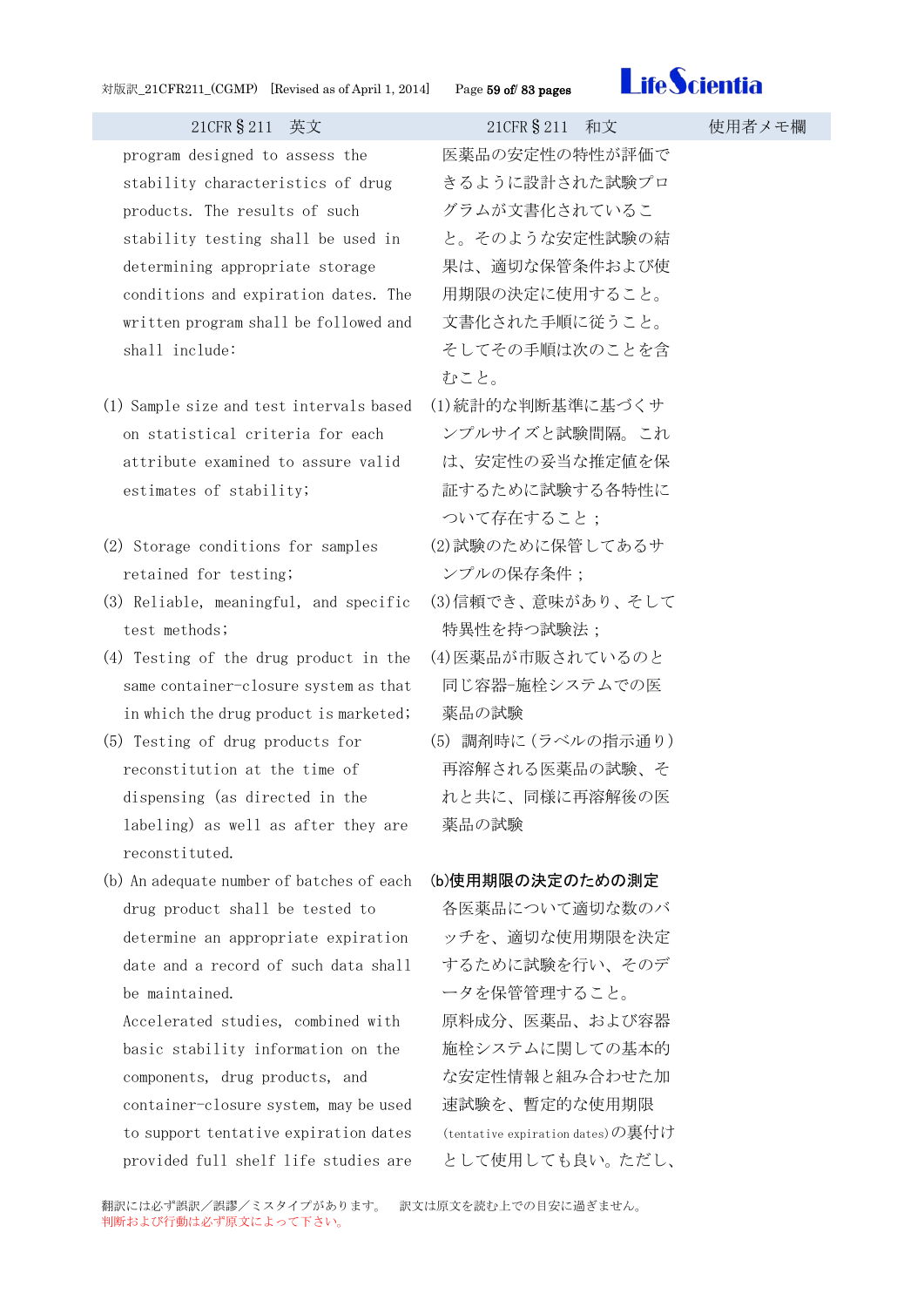

| 21CFR § 211 英文                         | 21CFR § 211 和文         | 使月 |
|----------------------------------------|------------------------|----|
| not available and are being            | 使用期限の完全な調査(full shelf  |    |
| conducted.                             | life studies)がまだ利用できず、 |    |
| Where data from accelerated studies    | かつそれを実施中の場合に限ら         |    |
| are used to project a tentative        | れる。                    |    |
| expiration date that is beyond a date  | 加速試験データを、実際の使用         |    |
| supported by actual shelf life         | 期限の調査により裏付けられる         |    |
| studies, there must be stability       | 期限を超えた、暫定的使用期限         |    |
| studies conducted, including drug      | を推定するために使用する場合         |    |
| product testing at appropriate         | は、安定性試験を行わなければ         |    |
| intervals, until the tentative         | ならない(must)。これには、適切     |    |
| expiration date is verified or the     | な間隔での医薬品の試験を含          |    |
| appropriate expiration date            | み、暫定的使用期限が確認され         |    |
| determined.                            | るまで、あるいは適切な有効期         |    |
|                                        | 限が決定されるまで、行わなけ         |    |
|                                        | ればならない。                |    |
| (c) For homeopathic drug products, the | (c) ホメオパティック医薬品        |    |
| requirements of this section are as    | ホメオパティック医薬品 (同種療       |    |
| follows:                               | 法医薬品/同質療法医薬品)では、 こ     |    |

(1) There shall be a written assessment of stability based at least on testing or examination of the drug product for compatibility of the ingredients, and based on marketing experience with the drug product to indicate that there is no degradation of the product for the normal or expected period of use.

- (2) Evaluation of stability shall be based on the same container-closure system in which the drug product is being marketed.
- (d) Allergenic extracts that are labeled "No U.S. Standard of Potency" are exempt from the requirements of this

(1) 安定性の評価文書が存在する こと。この文書は、成分の配合 性についての、少なくても医薬 品の試験あるいは検査に基づく ものであり、かつ、使用する通 常の期間または期待される期間 についてその製品の劣化が見ら れないことを示すという、その 製品での市場実績に基づくもの であること。

のセクションでの要件は以下の

とおりである

- (2) 安定性の評価は、その医薬品 が市販している医薬品と同じ容 器施栓系で実施すること
- (d) アレルゲン抽出物の適用除外 アレルゲン抽出物で「米国力価 標準なし」と表示されている製

翻訳には必ず誤訳/誤謬/ミスタイプがあります。 訳文は原文を読む上での目安に過ぎません。 判断および行動は必ず原文によって下さい。

## 日者メモ欄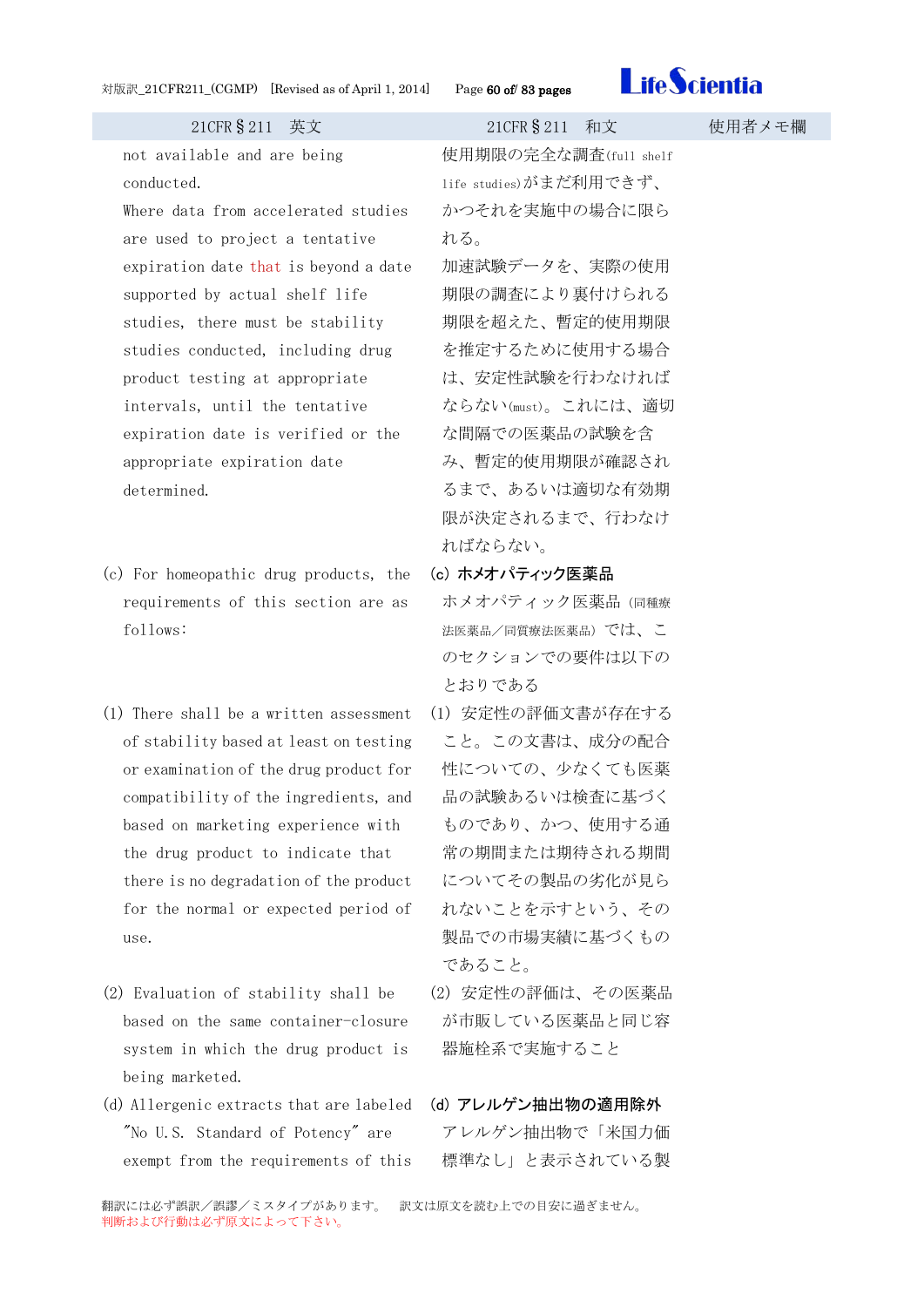対版訳\_21CFR211\_(CGMP) [Revised as of April 1, 2014] Page 61 of/ 83 pages



21CFR§211 英文 21CFR§211 和文 使用者メモ欄

section. 2000 and Table and Table and Table and Table and Table and Table and Table and Table and Ta 用対象から除外する

[43 FR 45077, Sept. 29, 1978, as amended at 46 FR 56412, Nov. 17, 1981]

### Sec. 211.167 Special testing requirements.(特別な試験のための要件)

- (a) For each batch of drug product purporting to be sterile and/or pyrogen-free, there shall be appropriate laboratory testing to determine conformance to such requirements. The test procedures shall be in writing and shall be followed.
- (b) For each batch of ophthalmic ointment, there shall be appropriate testing to determine conformance to specifications regarding the presence of foreign particles and harsh or abrasive substances. The test procedures shall be in writing and shall be followed.
- (c) For each batch of controlled-release dosage form, there shall be appropriate laboratory testing to determine conformance to the specifications for the rate of release of each active ingredient. The test procedures shall be in writing and shall be followed.

### Sec. 211.170 Reserve samples. (保存サンプル)

(a) An appropriately identified reserve (a)有効成分の入荷ロット毎の保存 sample that is representative of each lot in each shipment of each active ingredient shall be retained. The reserve sample consists of at least

### (a)無菌試験/パイロジェン試験の

### 要求

無菌および/もしくはパイロジ ェンフリーを目的とする医薬品 の各バッチに、その要求の適合 性を調べるための適切なラボ試 験が存在していること。その試 験手順は文書化し、それに従う こと。

### (b)眼軟膏の試験

点眼軟膏の各バッチに対して、 異物ならびにざらざらしている とか研磨性の物質の存在に関す る規格への適合性を調べるため の適切な試験が存在すること。 その試験手順は文書化し、それ に従うこと。

### (c) 放出制御製剤の試験

放出制御製剤の各バッチに対し て、各原薬成分の放出速度の規 格に対しての適合性を調べる適 切なラボ試験があること。その 試験手順は文書化し、それに従 うこと

各有効成分の各入荷の各ロット を代表する所の、適切に識別さ れた保存サンプルを保持するこ と。その保存サンプルは、その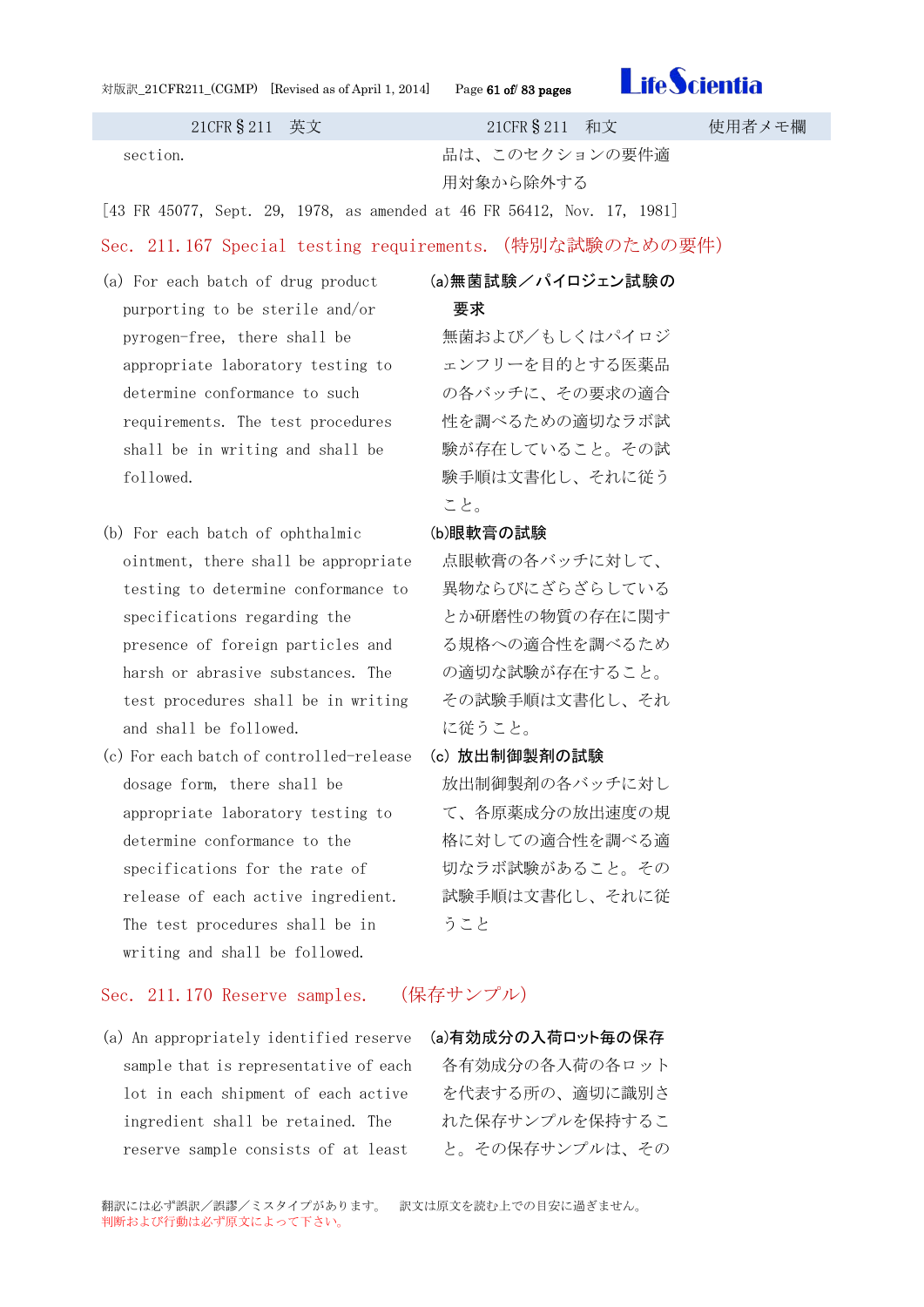

twice the quantity necessary for all tests required to determine whether the active ingredient meets its established specifications, except for sterility and pyrogen testing. The retention time is as follows:

- (1) For an active ingredient in a drug product other than those described in paragraphs (a)  $(2)$  and  $(3)$  of this section, the reserve sample shall be retained for 1 year after the expiration date of the last lot of the drug product containing the active ingredient.
- (2) For an active ingredient in a radioactive drug product, except for nonradioactive reagent kits, the reserve sample shall be retained for:
- (i) Three months after the expiration date of the last lot of the drug product containing the active ingredient if the expiration dating period of the drug product is 30 days or less; or
- (ii) Six months after the expiration date of the last lot of the drug product containing the active ingredient if the expiration dating period of the drug product is more than 30 days.
- (3) For an active ingredient in an OTC drug product that is exempt from bearing an expiration date under 211.137, the reserve sample shall be retained for 3 years after distribution of the last lot of the drug product containing the active ingredient.

有効成分が確立された規格に合 致するかを調べるために必要な 全ての試験を行うのに必要が量 の少なくても2倍とすること。 ただし、必要な試験の対象から 無菌試験および発熱試験を除く (1) このセクションのパラグラフ (a)(2)および(3)に記載した以 外の医薬品中の有効成分は、そ の有効性因を含む医薬品の最終 ロットの有効期限後、1年間ま

(2)放射性医薬品中の有効成分に 関しては、非放射性試薬キット を除き、次のとおり保存サンプ ルを保管すること

では保存すること

- (i)もしその医薬品の使用期限が 30 日またはそれ未満であれば、 当該有効成分を含有する医薬品 の最終ロットの使用期限後 3 カ 月; または
- (ii) 当該医薬品の使用期限が 30 日を超えている場合、有効英文 を含む医薬品の各ロットの有効 期限後、6 ケ月間
- (3)§211.137 の下での有効期限表 示から除外されている OTC 医薬 品中の有効成分に関しては、そ の保存サンプルは、当該原薬を 含む医薬区品の最終ロットの配 送後3年間は保管すること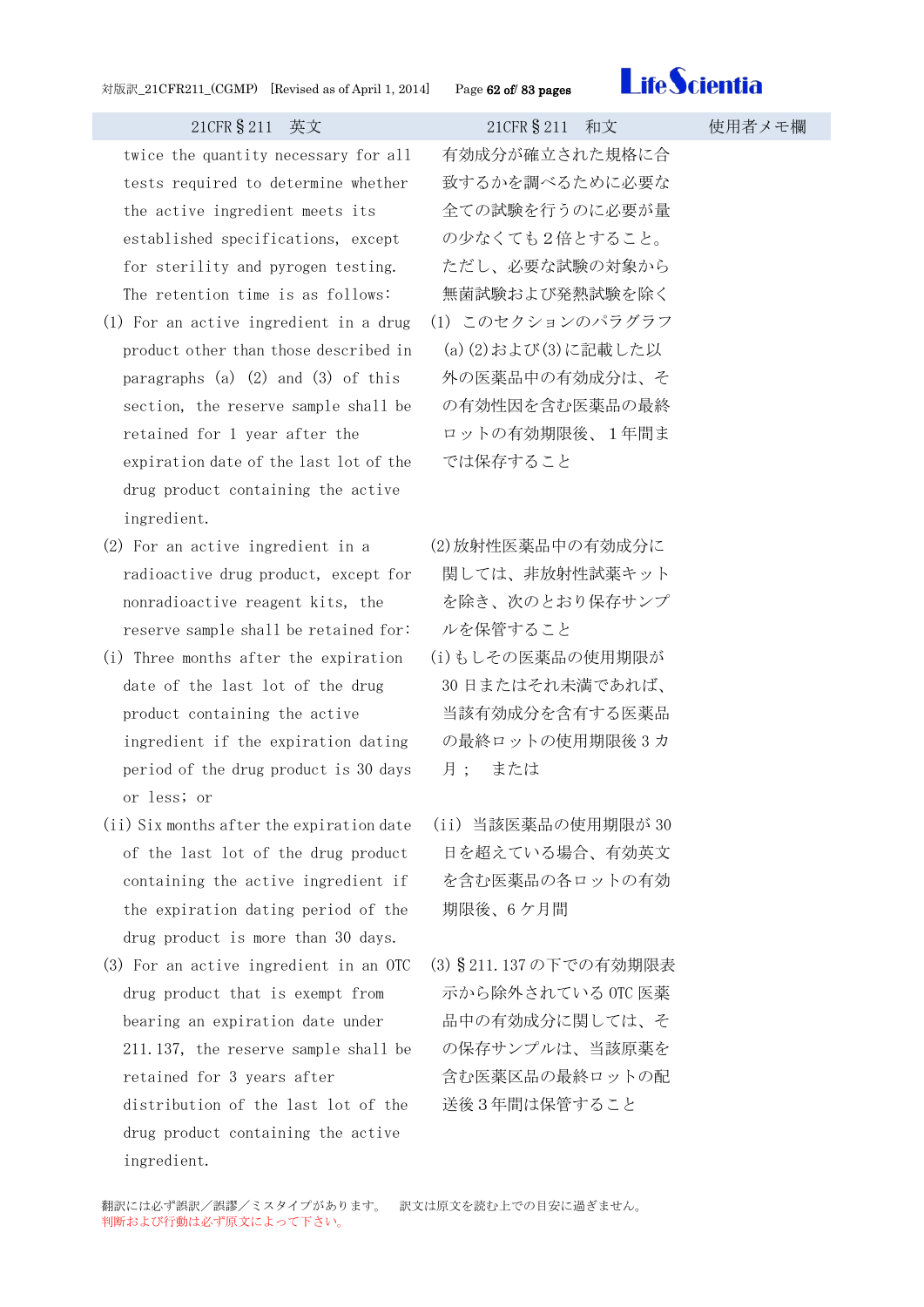

(b) An appropriately identified reserve sample that is representative of each lot or batch of drug product shall be retained and stored under conditions consistent with product labeling. The reserve sample shall be stored in the same immediate container-closure system in which the drug product is marketed or in one that has essentially the same characteristics.

The reserve sample consists of at least twice the quantity necessary to perform all the required tests, except those for sterility and pyrogens.

Except for those for drug products described in paragraph  $(b)(2)$  of this section, reserve samples from representative sample lots or batches selected by acceptable statistical procedures shall be examined visually at least once a year for evidence of deterioration unless visual examination would affect the integrity of the reserve sample.

Any evidence of reserve sample deterioration shall be investigated in accordance with 211.192. The results of the examination shall be recorded and maintained with other stability data on the drug product. Reserve samples of compressed medical gases need not be retained. The retention time is as follows:

21CFR§211 英文 21CFR§211 和文 使用者メモ欄

(b)保存サンプルの保管と試験頻度 医薬品の各ロットまたはバッチ を代表する適切に識別された保 存サンプルを、製品に品に表示

した内容と一致した状態で、保 管し、保存すること。保存サン プルは、その医薬品を市販して いるときと同じ直接容器-施栓 システム、あるいは本質的に同 じ特性をもった直接容器-施栓 システムで保存すること。

保存サンプルは、必要な全て の試験を行うのに必要な量の少 なくても2倍から構成させる。 ただし、無菌試験およびパイロ ジェンに対する試験量を除く。

このセクションのパラグラフ (b)(2)に述べられている医薬品 の場合を除き、許容されるよう な統計的方法によって選定され た代表的サンプルロットあるい はバッチからの保存サンプル を、少なくても年1回は目視で 劣化の兆候を検査すること。た だし、この検査は、目視検査す ることが、保存サンプルの完全 性に影響しないことが前提であ る。

保存サンプルの劣化の何らか の証拠があれば、§211.192 にし たがって原因を調査すること。 検査結果は記録し、当該医薬品 の他の安定性データとともに、 記録し、保管すること。医療用 高圧ガスは保存する必要がな い。保管期間は次のとおりであ る: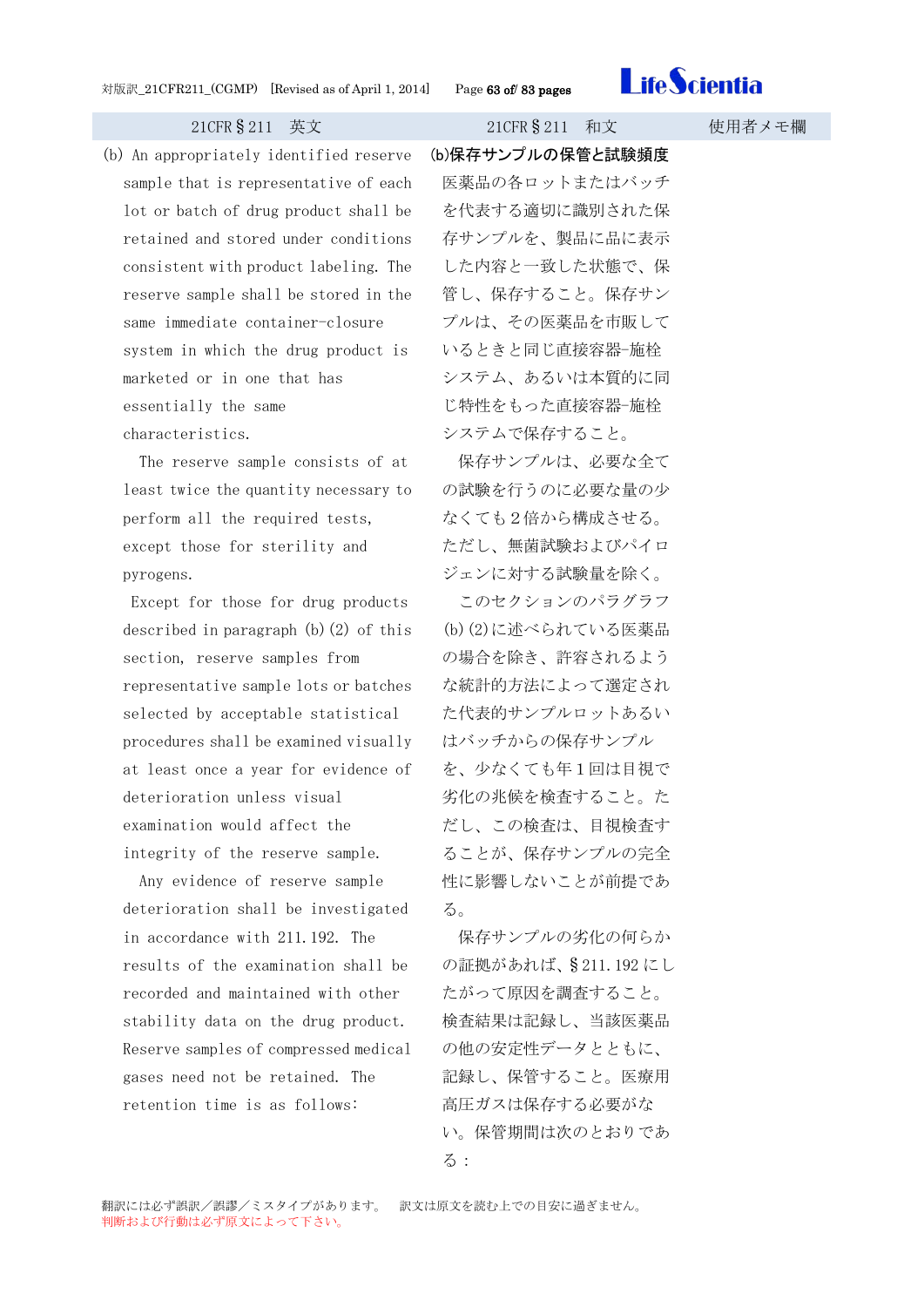

- (1) For a drug product other than those described in paragraphs (b) (2) and (3) of this section, the reserve sample shall be retained for 1 year after the expiration date of the drug product.
- (2) For a radioactive drug product, except for nonradioactive reagent kits, the reserve sample shall be retained for:
- (i) Three months after the expiration date of the drug product if the expiration dating period of the drug product is 30 days or less; or
- (ii) Six months after the expiration date of the drug product if the expiration dating period of the drug product is more than 30 days.
- (3) For an OTC drug product that is exempt for bearing an expiration date under 211.137, the reserve sample must be retained for 3 years after the lot or batch of drug product is distributed.

[48 FR 13025, Mar. 29, 1983, as amended at 60 FR 4091, Jan. 20, 1995]

### Sec. 211.173 Laboratory animals. (動物試験)

Animals used in testing components, in-process materials, or drug products for compliance with established specifications shall be maintained and 物は、その意図した用途に適して controlled in a manner that assures their suitability for their intended use. They shall be identified, and adequate records shall be maintained showing the 履歴が分かる適切な記録を保管管 history of their use.

(1) このセクションのパラグラフ (b)(2)および(3)に記載した以 外の医薬品は、保存サンプルを 当該医薬品の使用期限から1年 間保管すること

- (2) 放射性医薬品に対しては、非 放射性の試薬キットを除き、放 射性医薬品の保存サンプル保管 期間は次のとおりとすること:
- (i) 医薬品の使用期限が30日あ るいはそれ未満であるならば、 当該医薬品の使用期限日後3ケ 月間;あるいは
- (ii) 医薬品の使用期限が30日 を超えるのであれば、当該医薬 品の使用期限後 6 カ月間
- (3) §211.137 での使用期限表示 対象から助剤されている OTC 医 薬品は、保存サンプルを当該医 薬品のロットまたはバッチを配 送してから 3 年間保管すること

原料成分、工程内中間品、または 医薬品が確立した規格に適合して いるかを試験する際に使用する動 いるのが保証できる方法で飼育し 管理すること。当該試験動物は、 識別を行うこと。そして、使用の 理すること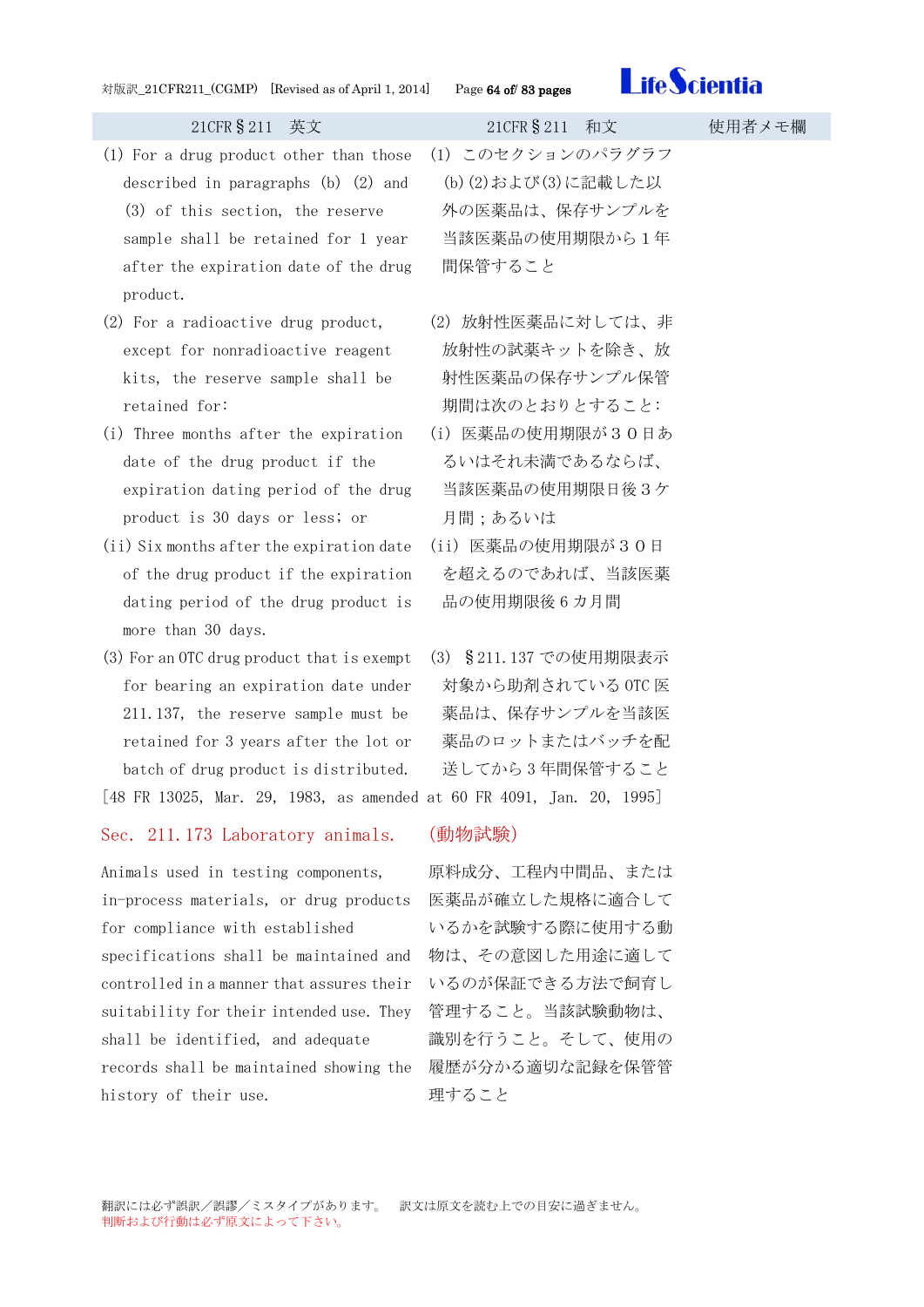

| 21CFR § 211<br>英文                        | 21CFR § 211<br>和文                   | 使用者メモ欄 |
|------------------------------------------|-------------------------------------|--------|
| Sec. 211.176 Penicillin contamination.   | (ペニシリン汚染)                           |        |
| If a reasonable possibility exists that  | 非ペニシリン製品がペニシリンに                     |        |
| a non-penicillin drug product has been   | よる交叉汚染にさらされたという                     |        |
| exposed to cross-contamination with      | 妥当な(reasonable)な可能性が存在              |        |
| penicillin, the non-penicillin drug      | する場合、その非ペニシリン製品                     |        |
| product shall be tested for the presence | はペニシリンの存在について試験                     |        |
| of penicillin. Such drug product shall   | すること。もし、Procedures for              |        |
| not be marketed if detectable levels are | Detecting and Measuring             |        |
| found when tested according to           | Penicillin Contamination in         |        |
| procedures specified in Procedures for   | Drugs' (これは、文献として挿入                 |        |
| Detecting and Measuring Penicillin       | した)に規定された方法に従って                     |        |
| Contamination in Drugs,' which is        | 試験したとき、検出レベルで見い                     |        |
| incorporated by reference. Copies are    | だされれば、そのような医薬品は、                    |        |
| available from the Division of Research  | 市販しないこと。                            |        |
| and Testing (HFD-470), Center for Drug   |                                     |        |
| Evaluation and Research, Food and Drug   | 文献のコピーは、                            |        |
| Administration, 5100 Paint Branch Pkwy., | メリーランド州 20740 カレッジパ                 |        |
| College Park, MD 20740, or available for | ーク、ペイントブランチパークウ                     |        |
| inspection at the National Archives and  | ェイ 5100 にある FDA の CDER の研           |        |
| Records Administration (NARA). For       | 究・試験部(HFD-470)から入手す                 |        |
| information on the availability of this  | るか、もしくは公文書記録管理局                     |        |
| material at NARA, call 202-741-6030, or  | (NARA)で調査すれば入手できる。                  |        |
| go to:                                   | NARA でこの資料が入手できるかど                  |        |
| http://www.archives.gov/federal_regist   | うかの情報については、                         |        |
| er/code_of_federal_regulations/ibr_loc   | 202-741-6030へ電話するか、もし               |        |
| ations.html.                             | くは                                  |        |
|                                          | http://www.archives.gov/federa      |        |
|                                          | 1_register/code_of_federal_reg      |        |
|                                          | ulations/ibr_locations.html. $\sim$ |        |

[43 FR 45077, Sept. 29, 1978, as amended at 47 FR 9396, Mar. 5, 1982; 50 FR 8996, Mar. 6, 1985; 55 FR 11577, Mar. 29, 1990; 66 FR 56035, Nov. 6, 2001; 69 FR 18803, Apr. 9, 2004]

アクセスすること」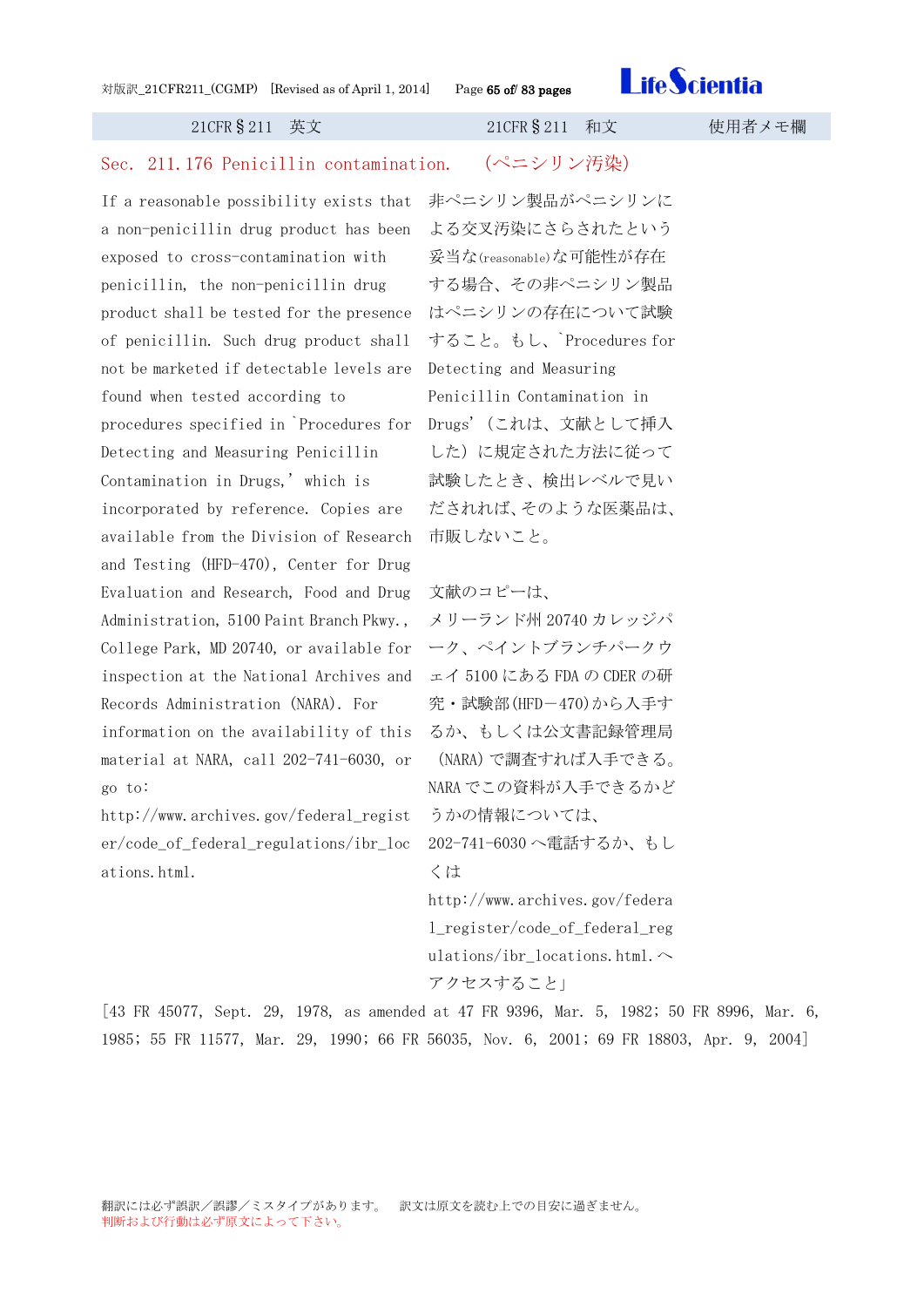

Subpart J--Records and Reports(記録および報告)

### 21CFR§211 英文 21CFR§211 和文 使用者メモ欄

### Sec. 211.180 General requirements.(一般要件)

- (a) Any production, control, or distribution record that is required to be maintained in compliance with this part and is specifically associated with a batch of a drug product shall be retained for at least 1 year after the expiration date of the batch or, in the case of certain OTC drug products lacking expiration dating because they meet the criteria for exemption under 211.137, 3 years after distribution of the batch.
- (b) Records shall be maintained for all components, drug product containers, closures, and labeling for at least 1 year after the expiration date or, in the case of certain OTC drug products lacking expiration dating because they meet the criteria for exemption under 211.137, 3 years after distribution of the last lot of drug product incorporating the component or using the container, closure, or labeling.
- (c) All records required under this part, or copies of such records, shall be readily available for authorized inspection during the retention period at the establishment where the activities described in such records

### (a)製造管理記録等の保管期限

このパートにしたがって維持管 理する必要があり、かつ医薬品 のバッチに具体的にかかわりが ある製造、管理または配送記録 は、当該バッチの使用期限後少 なくとも1年間保管すること。 あるいは§211.137 の適用除外 規定の基準に適合しているため 使用期限がないある種の OTC 医 薬品の場合は、当該バッチの配 送後3年間保存管理すること

### (b)原料、容器等の現品保管期間

- すべての原料成分、医薬品容器、 閉塞具、および表示物は、使用 期限後1年間とすること。また は、§211.137 により適用対象除 外基準に適合しているために使 用期限が不要のある種の OTC 医 薬品の場合は、当該原料成分を 含有しているか、またはその容 器、閉塞具、または表示物を使 用している医薬品の最終ロット の配送後3年間、記録を保管す ること
- (c) 記録類の参照の容易性確保 このパートで要件とするすべて の記録類、あるいはその様な記 録類のコピーは、そのような記 録に述べられた活動を行った視 閲での保管期間中に行われた当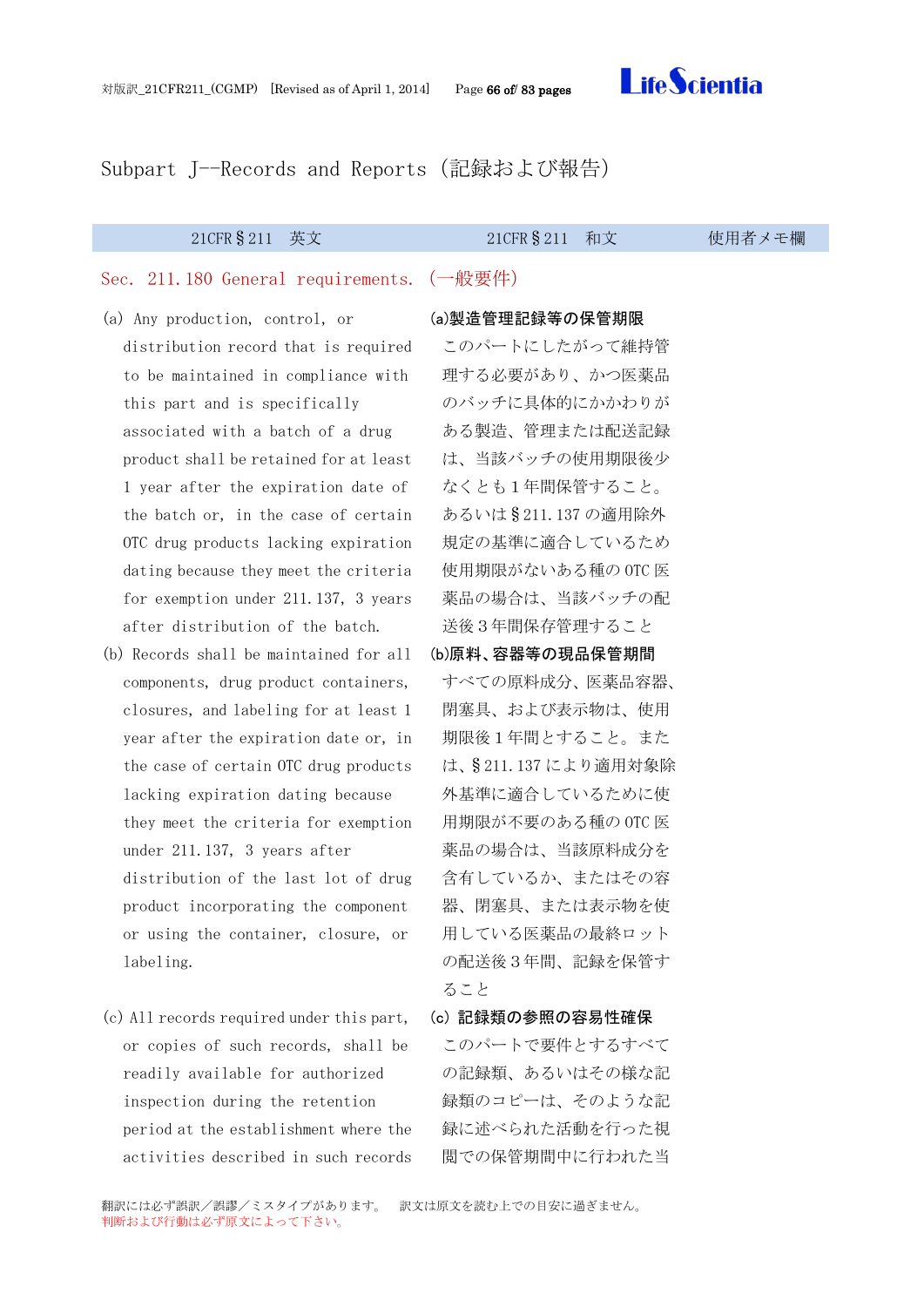

occurred. These records or copies thereof shall be subject to photocopying or other means of reproduction as part of such inspection. Records that can be immediately retrieved from another location by computer or other electronic means shall be considered as meeting the requirements of this paragraph.

- (d) Records required under this part may be retained either as original records or as true copies such as photocopies, microfilm, microfiche, or other accurate reproductions of the original records. Where reduction techniques, such as microfilming, are used, suitable reader and photocopying equipment shall be readily available.
- (e) Written records required by this part shall be maintained so that data therein can be used for evaluating, at least annually, the quality standards of each drug product to determine the need for changes in drug product specifications or manufacturing or control procedures. Written procedures shall be established and followed for such evaluations and shall include provisions for:

局の査察で、容易に利用が可能 であること。それらの記録また はコピーは、そのような査察の 一環として写真複写(photocopying) またはその他の複製方法を行う ことが出来る。別の場所から コンピュータまたはそのほかの 電子的方法で、別の場所から直 ちに呼び出すことの出来る記録 は、このパラグラフの要件に合 致すると見なすことが出来る。 (d) 記録の原本と複写物

## このパートで要求される記録 は、記録原本(original records)ま たは、記録原本の写真複写 (photocopies)、マイクロフィルム、 マイクロフィッシュ(microfiche)、 あるいは他の正確な複製のよう な真正の複写物(true copies)を使 用することでよい。マイクロフ ィルム化などの複製技術を使用 する場合には、適切な読み取り 装置および写真複写設備が容易 に利用可能性とすること

(e)記録の保管と年次照査への利用 このパートで要求される記録書 (written records)は、そこに記載さ れているデータが、少なくも年 次で行われる次の評価に使用で きるように維持すること。:医薬 品の規格の変更の必要性、およ び製造または管理手順の必要性 を決定するための、各医薬品の 品質基準の評価。

そのような評価についての手順 書を作成して、これを遵守する とともに、以下の事項を記載す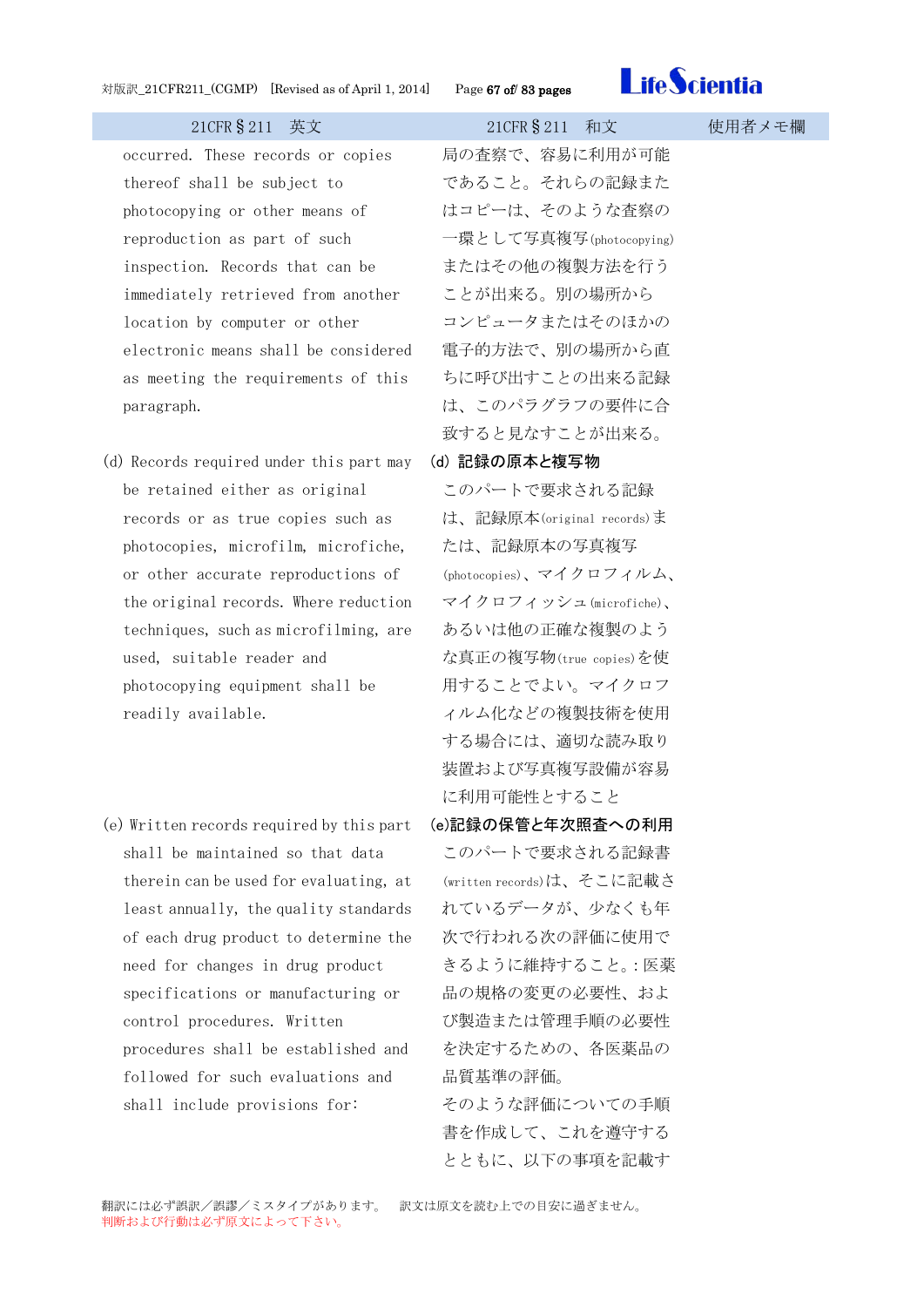

- (1) A review of a representative number of batches, whether approved or rejected, and, where applicable, records associated with the batch.
- (2) A review of complaints, recalls, returned or salvaged drug products, and investigations conducted under 211.192 for each drug product.
- (f) Procedures shall be established to assure that the responsible officials of the firm, if they are not personally involved in or immediately aware of such actions, are notified in writing of any investigations conducted under 211.198, 211.204, or 211.208 of these regulations, any recalls, reports of inspectional observations issued by the Food and Drug Administration, or any regulatory actions relating to good manufacturing practices brought by the Food and Drug Administration.

ること:

- (1) 承認されか不適とされたかに 係らず、バッチの代表的な数の レビュー、該当する場合は、そ のバッチに関連する記録のレビ ューをすること
- (2)苦情のあった、回収を行った、 返却または救済した医薬品のレ ビュー、ならびにセクション 211.192 にしたがって医薬品ご とに実施した原因調査結果のレ ビュー
- (f)企業役員への報告システムの確 立

本規則の§211.198、§211.204、 あるいは§211.208 の下で行わ れた全ての調査、全ての回収、 FDA より発行された全ての査察 指摘事項の報告、または FDA に より執行された全ての GMP 関連 規制措置は、企業に責任を有す る役員が、例え個人的に関係せ ず、あるいはそのような活動に 直接認識しなのであれば、書面 でこれら役員に通知することを 保証するような手順を確立する こと。

[43 FR 45077, Sept. 29, 1978, as amended at 60 FR 4091, Jan. 20, 1995]

### Sec. 211.182 Equipment cleaning and use log.(装置の清浄化および使用ログ)

A written record of major equipment cleaning, maintenance (except routine maintenance such as lubrication and adjustments), and use shall be included は、個々の機器のログ(logs:使用記 in individual equipment logs that show 録台帳)に含まれていること。この

主要設備の清浄化、保全(潤滑 作業や調節作業など日常的に実施 する保全作業を除く)および使用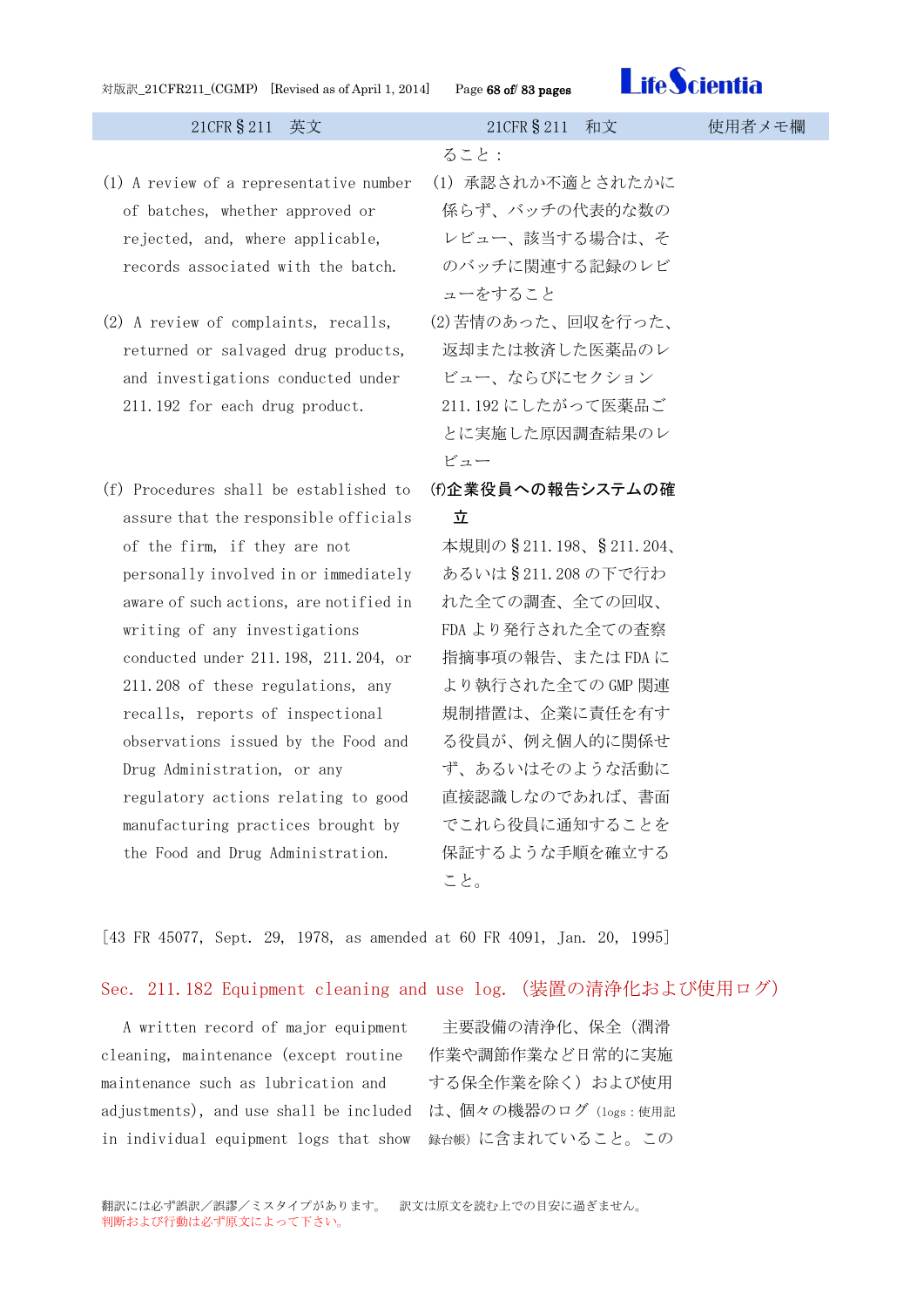

21CFR§211 英文 21CFR§211 和文 使用者メモ欄 the date, time, product, and lot number of each batch processed. If equipment is dedicated to manufacture of one product, then individual equipment logs are not required, provided that lots or batches of such product follow in numerical order and are manufactured in numerical sequence. In cases where dedicated equipment is employed, the records of cleaning, maintenance, and use shall be 備を使用している場合、洗浄、保 part of the batch record. The persons performing and double-checking the cleaning and maintenance (or, if the cleaning and maintenance is performed using automated equipment under 211.68, just the person 作業を§211.68による自動化設備 verifying the cleaning and maintenance done by the automated equipment) shall date and sign or initial the log indicating that the work was performed. Entries in the log shall be in chronological order. ログは、加工した各バッチの日付、 時刻(time)、製品名、およびロット 番号を示しているものであるこ と。 もし機器が一つの製品に専用で あるならば、この時に機器のログ は、不必要である。ただし、ただ し、製造した製品のロットまたは バッチが数字順に記載され、数字 の順に製造していること。専用設 全、および使用の記録は、バッチ 記録の一部とすること。 洗浄および保全作業を実施した 者、およびダブルチェックした者 (あるいは、もし洗浄および保全 を使用して実施する場合には当該 自動化設備で実施した洗浄および 保全を確認(ベリファイ)した者 のみ)が、日付とサインまたはイ ニシャルをログに記入し、作業を 実施したことを示すこととする。 ログへの記入は時系列的であるこ

と。

[73 FR 51933, Sept. 8, 2008]

Sec. 211.184 Component, drug product container, closure, and labeling records. (原料、医薬容器、施栓系およびラべリングの記録)

These records shall include the following:

これらの記録には、以下の事項を 記入すること

- (a) 名称、ロットなどの表記
- shipment of each lot of components, drug product containers, closures, and labeling; the name of the supplier; the supplier's lot number(s) if known; the receiving

(a) The identity and quantity of each

原料成分、医薬品容器、閉塞具、 および表示物の各ロットの出荷 ごとの同一性および量;供給業 者の名称;判明している場合に はロット番号;§211.80 に規定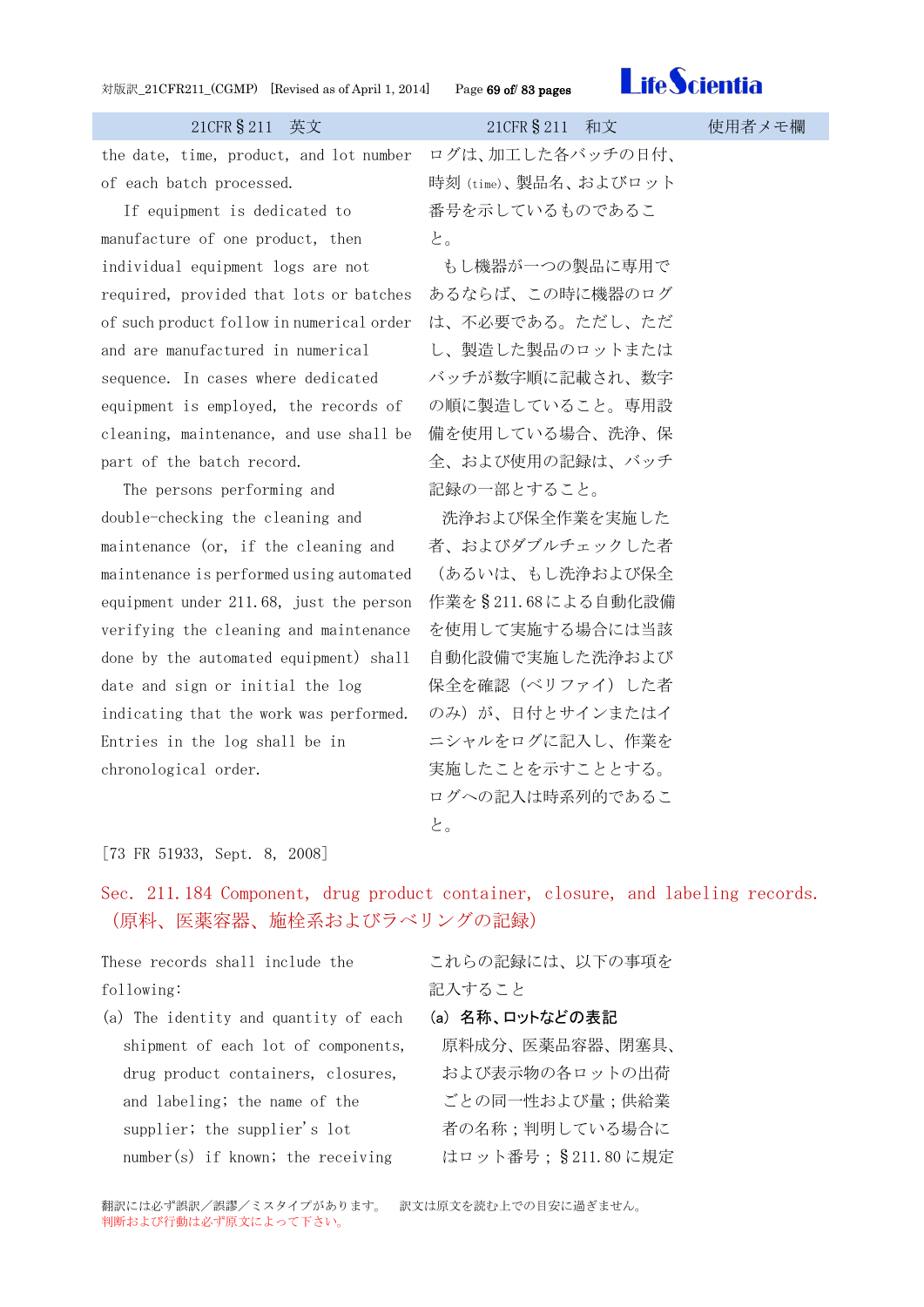

| 21CFR § 211 英文                                                    | 21CFR § 211 和文                   | 使用者メモ欄 |
|-------------------------------------------------------------------|----------------------------------|--------|
| code as specified in 211.80; and the                              | されているような受け入れコー                   |        |
| date of receipt. The name and location                            | ド;ならびに受け入れの日付。                   |        |
| of the prime manufacturer, if                                     | 供給業者と異なる場合には、明                   |        |
| different from the supplier, shall be                             | らかになっているのであれば、                   |        |
| listed if known.                                                  | 主たる製造業者の名称と所在地                   |        |
|                                                                   | をリストすること                         |        |
| (b) The results of any test or                                    | (b) 試験検査結果と結論の記載                 |        |
| examination performed (including                                  | $(\$211.82\ (a), \$211.84\ (d),$ |        |
| those performed as required by                                    | または§211.122 (a) の要件に             |        |
| 211.82(a), 211.84(d), or 211.122(a)                               | より実施するものを含め)実施                   |        |
| and the conclusions derived                                       | した試験または検査の結果およ                   |        |
| therefrom.                                                        | び、それから導き出した結論                    |        |
| (c) An individual inventory record of                             | (c) 原材料の製品ロットへの引き当               |        |
| each component, drug product                                      | ての記録の保存                          |        |
| container, and closure and, for each                              | 原料成分、医薬品容器、および                   |        |
| component, a reconciliation of the                                | 閉塞具の個々の在庫記録、なら                   |        |
| use of each lot of such component. The                            | びにその様なコンポーネントの                   |        |
| inventory record shall contain                                    | 各ロットの使用についての数量                   |        |
| sufficient information to allow                                   | 一致の記録。在庫記録は、各原                   |        |
| determination of any batch or lot of                              | 料成分、医薬品容器および閉塞                   |        |
| drug product associated with the use                              | 具が、医薬品のどのバッチまた                   |        |
| of each component, drug product                                   | はロットに関連するかの決定を                   |        |
| container, and closure.                                           | 可能に出来るだけの十分な情報                   |        |
|                                                                   | を含むこと。                           |        |
| (d) Documentation of the examination and                          | (d) ラベルおよび表示物の検査とレ               |        |
| review of labels and labeling for                                 | ビューの文書化                          |        |
| conformity with established                                       | § 211.122 (c) および 211.130 (c)    |        |
| specifications in accord with                                     | にしたがって、確立した規格と                   |        |
| 211. $122(c)$ and 211. $130(c)$ .                                 | の、ラベルおよび表示物の検査                   |        |
|                                                                   | とレビューの文書化                        |        |
| (e) The disposition of rejected                                   | (e) 不適原料や資材の処分                   |        |
| components, drug product containers,                              | 不適とした原料成分、医薬品容                   |        |
| closure, and labeling.                                            | 器、閉塞具および表示物の処理」                  |        |
| Sec. 211.186 Master production and control records. (製造および管理記録原本) |                                  |        |

(a) To assure uniformity from batch to (a) バッチ間の均一性の保証 batch, master production and control

バッチ間の均一性を保証するた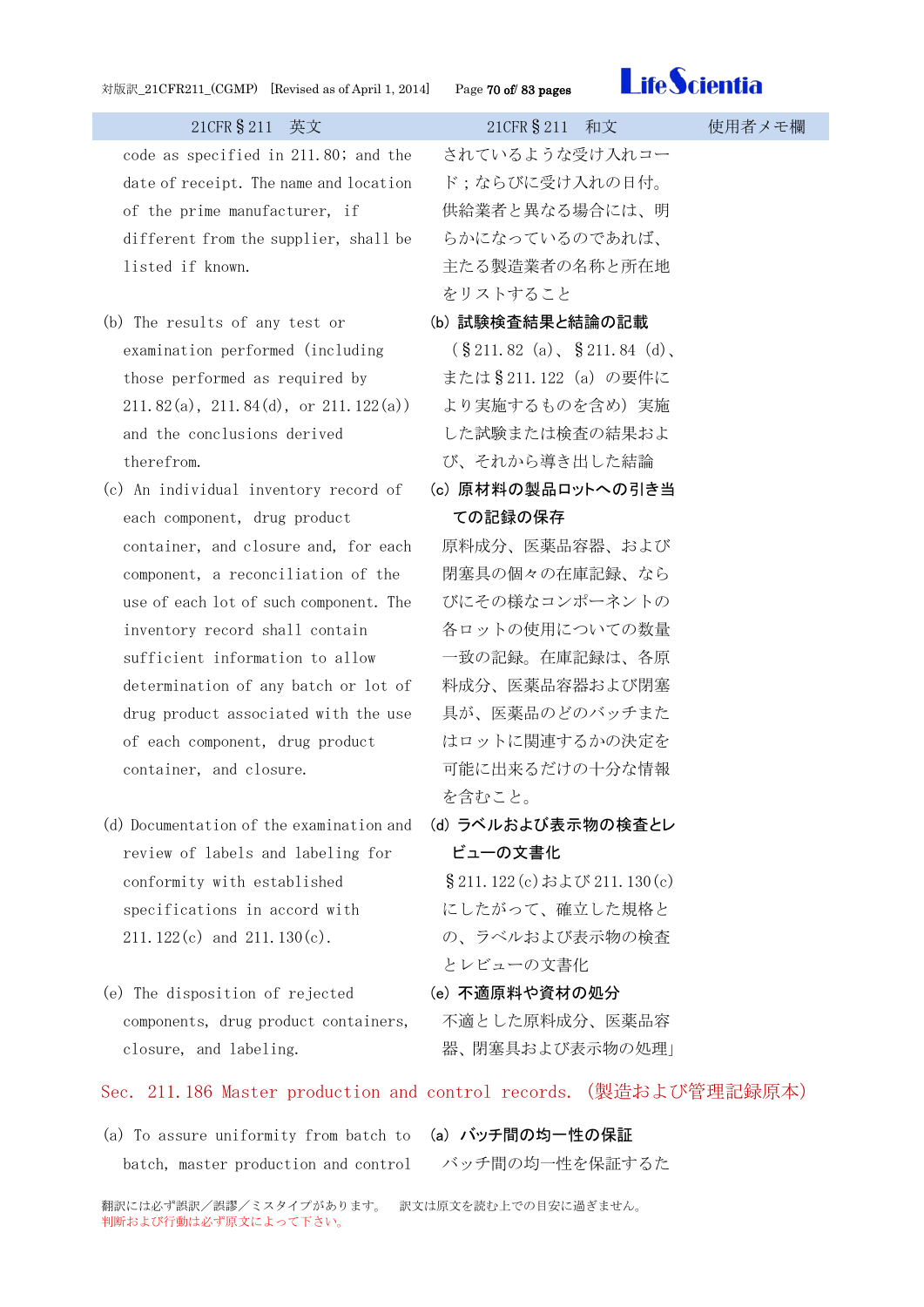

records for each drug product, including each batch size thereof, shall be prepared, dated, and signed (full signature, handwritten) by one person and independently checked, dated, and signed by a second person. The preparation of master production and control records shall be described in a written procedure and such written procedure shall be followed.

- (b) Master production and control records shall include:
- (1) The name and strength of the product and a description of the dosage form;
- (2) The name and weight or measure of each active ingredient per dosage unit or per unit of weight or measure of the drug product, and a statement of the total weight or measure of any dosage unit;
- (3) A complete list of components designated by names or codes sufficiently specific to indicate any special quality characteristic;
- (4) An accurate statement of the weight or measure of each component, using the same weight system (metric, avoirdupois, or apothecary) for each component. Reasonable variations may be permitted, however, in the amount of components necessary for the preparation in the dosage form,

め、各医薬品のマスター製造管 理記録書(これには各バッチサ イズを含む)は、一名の者が作 成し、日付を記入し、かつ署名 (手書きによるフルネームの署 名)を行い、その者とは独立の 者が、チェックし、日付を入れ、 かつ署名をすること。マスター 製造管理記録書の作成は、手順 書に記載すること。おおびその 様な手順書に従うこと。

(b) マスター製造管理記録の記載 事項

マスター製造管理記録には、以 下の事項を含めること:

- (1)製品の名称と力価ならびに剤 形の説明;
- (2)投与単位あたりの各有効成分 の名称及び重量(または容量)、 または各医薬品の重量(または 容量)当たりの各有効成分の名 称及び重量(または容量)、およ びある投与単位の合計の重量 (または容量)の記述;
- (3)如何なる特別な品質特性をも 示すために、名称あるいは十分 に特別なコードによって表わさ れた原料(components)の完全なリ スト;
- (4)各原料成分(component)の正確な 記述。これには同じ重量システ ム(メートル法、ヤードポンド 法(avoirdupois)、あるいは、薬用 度量衡法(apothecary))を用いる。 しかしながら、製剤の調製に必 要な原料の量については、製造 管理記録書の中で正当化されて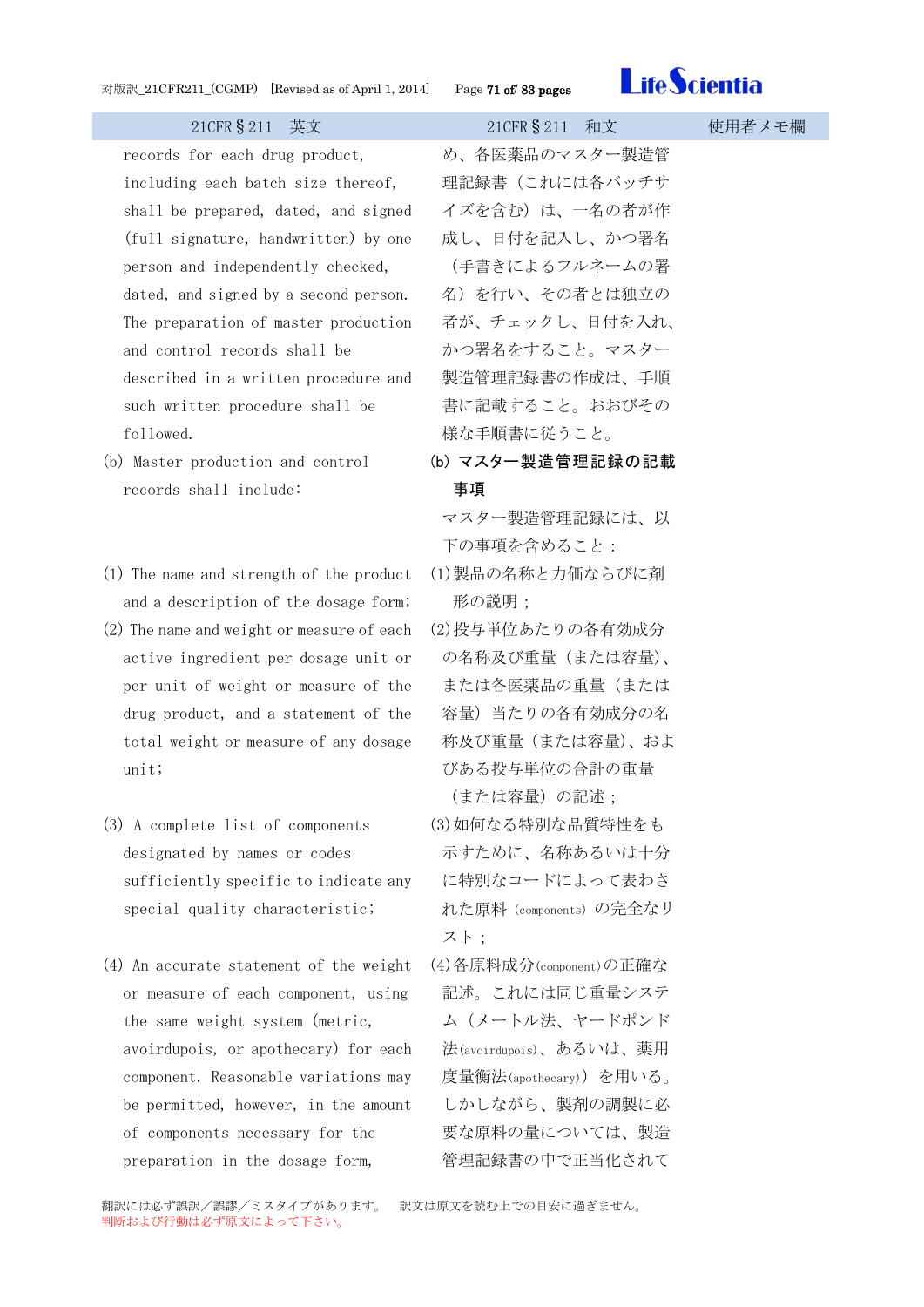

| 21CFR § 211 英文                           | 21CFR § 211 和文           | 使用者メモ欄 |
|------------------------------------------|--------------------------|--------|
| provided they are justified in the       | いるのであれば、合理性のある           |        |
| master production and control            | 変動は許容されるものである;           |        |
| records;                                 |                          |        |
| (5) A statement concerning any           | (5)原料成分の過剰量計算値に関         |        |
| calculated excess of component;          | する説明;                    |        |
| (6) A statement of theoretical weight or | (6)プロセスの適切な段階での理         |        |
| measure at appropriate phases of         | 論重量または理論容量の説明;           |        |
| processing;                              |                          |        |
| (7) A statement of theoretical yield,    | (7) 理論収量の説明。これには、        |        |
| including the maximum and minimum        | 理論収量の最大および最小の            |        |
| percentages of theoretical yield         | パーセンテージを含むこと。こ           |        |
| beyond which investigation according     | のパーセンテージの範囲を超            |        |
| to $211.192$ is required;                | えた場合は、§211.192に従っ        |        |
|                                          | た調査が必要とされる。              |        |
| (8) A description of the drug product    | (8) 医薬品容器、閉塞具、および        |        |
| containers, closures, and packaging      | 包装資材の説明。これには、各           |        |
| materials, including a specimen or       | ラベルおよび他の全ての表示            |        |
| copy of each label and all other         | 物(all other labeling)の見本 |        |
| labeling signed and dated by the         | (specimen)またはコピーを含む。     |        |
| person or persons responsible for        | そのようなラベルまたは表示            |        |
| approval of such labeling;               | 物は、当該表示物の承認に対し           |        |
|                                          | て責任を有する者 (単数または          |        |
|                                          | 複数)によって署名され、日付           |        |
|                                          | が入られていること。               |        |
| (9) Complete manufacturing and control   | (9)完全な製造管理指図書、サンプ        |        |

- instructions, sampling and testing procedures, specifications, special notations, and precautions to be followed
- リンおよび試験手順、規格、特 別な注意事項、および従うべき 事前注意事項

### Sec. 211.188 Batch production and control records.(バッチ製造および管理記録)

Batch production and control records shall be prepared for each batch of drug る医薬品の各バッチについて作成 product produced and shall include complete information relating to the production and control of each batch.

バッチ製造管理記録書は、製造す すること。および各バッチの製造 および管理に関しての完全な情報 を含めること。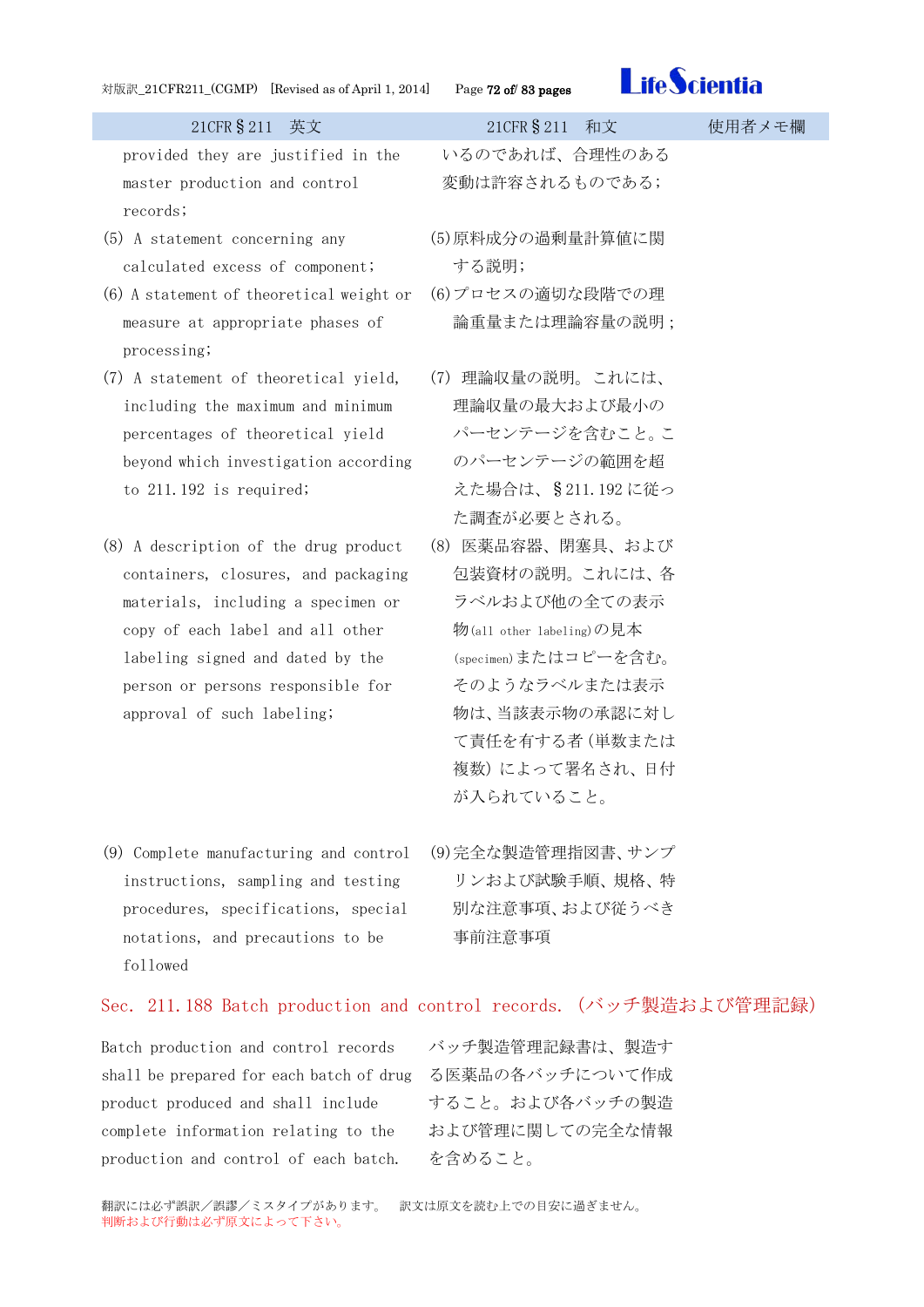

These records shall include: これらの記録には、以下の事項が 含まれる: (a) An accurate reproduction of the appropriate master production or control record, checked for accuracy, dated, and signed; (a) マスター原本の正確な複製 正確さ、日付の記載、および署 名されているのをチェックし た、適切なマスター製造または 管理記録書の正確な複製 (b) Documentation that each significant step in the manufacture, processing, packing, or holding of the batch was accomplished, including: (b) 作業を実施したことの文書化 バッチの製造、加工、包装、ま たは保管での重要な段階ごとに 所定どおりに実施したことの文 書化。 これには以下のものが含まれ る: (1) Dates; (1) 期日; (2) Identity of individual major equipment and lines used; (2) 使用した個々の主要設備およ びラインの識別; (3) Specific identification of each batch of component or in-process material used; (3) 使用した原料成分または中間 製品の各バッチの具体的な識 別; (4) Weights and measures of components used in the course of processing; (4) 加工の過程で使用した原料成 分の重量および容量; (5) In-process and laboratory control results; (5) 工程内管理およびバロでの管 理の結果: (6) Inspection of the packaging and labeling area before and after use; (6) 使用前後における包装表示作 業区域の点検結果 (7) A statement of the actual yield and a statement of the percentage of theoretical yield at appropriate phases of processing; (7)加工の適切な段階での実収量 (actual yield)の説明と、理論収 量のパーセンテージについて の説明 (8) Complete labeling control records, including specimens or copies of all labeling used; (8)完全な表示管理物記録(labeling control records)。これには使用し た全ての表示物(labeling)の見 本あるいはコピーを含む (9) Description of drug product containers and closures; (9)医薬品の容器および閉塞具の 記述

(10) Any sampling performed; (10)実施した全てのサンプリング

翻訳には必ず誤訳/誤謬/ミスタイプがあります。 訳文は原文を読む上での目安に過ぎません。

判断および行動は必ず原文によって下さい。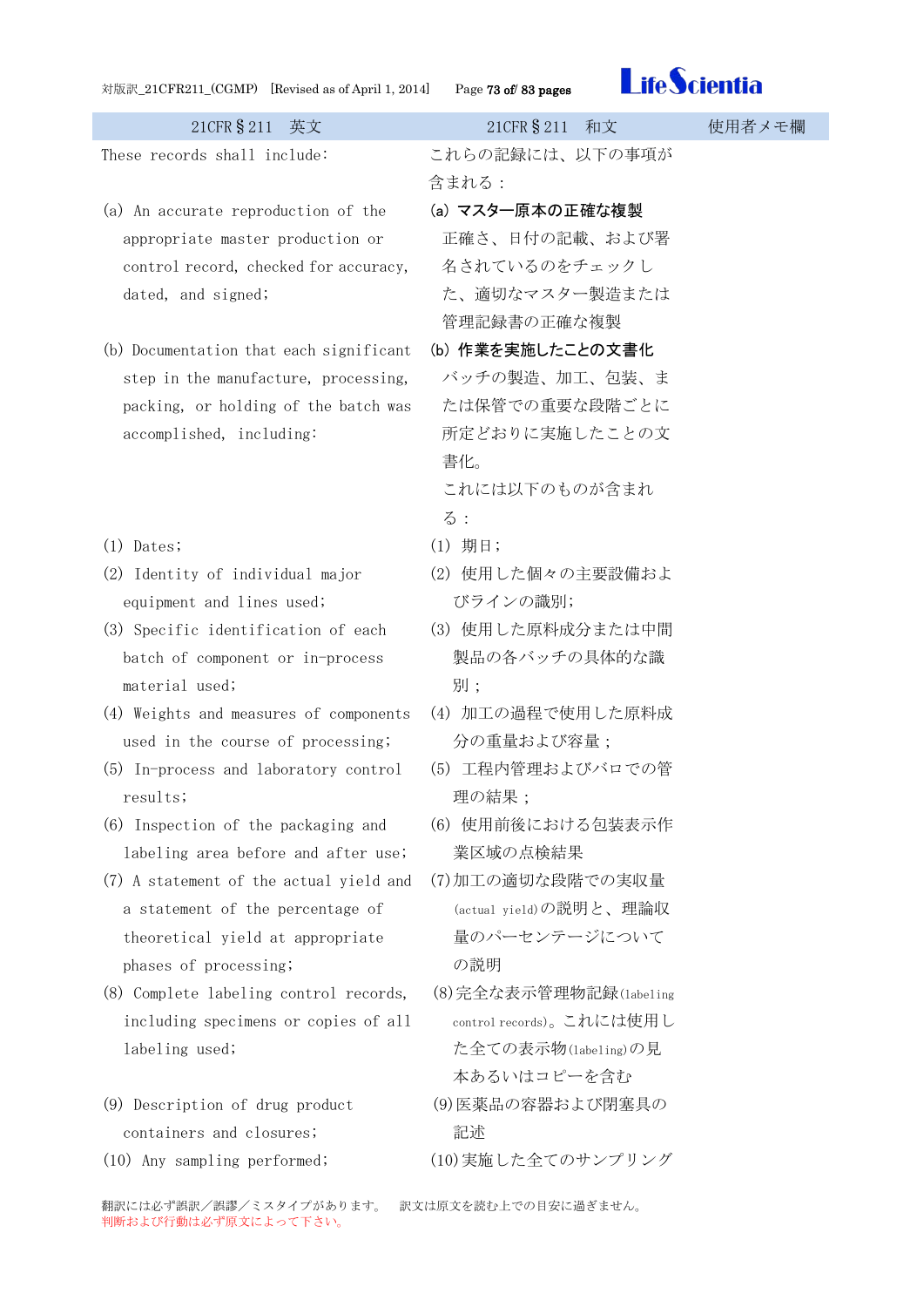

| 21CFR § 211 英文                                                          | 21CFR § 211 和文          | 使用者メモ欄 |
|-------------------------------------------------------------------------|-------------------------|--------|
| (11) Identification of the persons                                      | (11) 作業の各重要段階を行う人       |        |
| performing and directly supervising                                     | および直接監督する人の識別。          |        |
| or checking each significant step in                                    | または、もし作業の重要ステッ          |        |
| the operation, or if a significant                                      | プが§211.68の下にある自動        |        |
| step in the operation is performed by                                   | 化機器によって行われるので           |        |
| automated equipment under 211.68,                                       | あれば、その自動化機器によっ          |        |
| the identification of the person                                        | て行われる重要なステップを           |        |
| checking the significant step                                           | チェックした人の識別。             |        |
| performed by the automated                                              |                         |        |
| equipment.                                                              |                         |        |
| (12) Any investigation made according to                                | (12) § 211.192 にしたがって実施 |        |
| 211.192.                                                                | した調査                    |        |
| (13) Results of examinations made in                                    | (13) § 211.134 にしたがって実施 |        |
| accordance with 211.134.                                                | した検査の結果                 |        |
| [43 FR 45077, Sept. 29, 1978, as amended at 73 FR 51933, Sept. 8, 2008] |                         |        |
| Sec. 211.192 Production record review. (製造記録の照査)                        |                         |        |

All drug product production and control records, including those for packaging and labeling, shall be reviewed and approved by the quality control unit to determine compliance with all established, approved written procedures before a batch is released or distributed.

Any unexplained discrepancy (including a percentage of theoretical yield exceeding the maximum or minimum percentages established in master production and control records) or the failure of a batch or any of its components to meet any of its specifications shall be thoroughly investigated, whether or not the batch has already been distributed.

The investigation shall extend to other batches of the same drug product

すべての医薬品の製造・管理記 録(これには包装および表示作業 における管理記録を含む)は、バ ッチを出荷または配送するまでに 品質管理部門が、定められた承認 済みの手順書に適合していること を照査し確認すること。

予想外の如何なる不一致(これ にはマスターの製造管理記録書で 確立された最大および最小百分率 を超える理論収量の百分率を含 む)、またはバッチまたはその成分 の規格に適合することの失敗は、 当該バッチが既に出荷配送されて いるか否かにかかわらず、原因を 十分調査すること。

原因調査は、同一医薬品の他の バッチ、および当該不適合または 不一致と関連するかも知れない他 の医薬品に調査を拡張すること。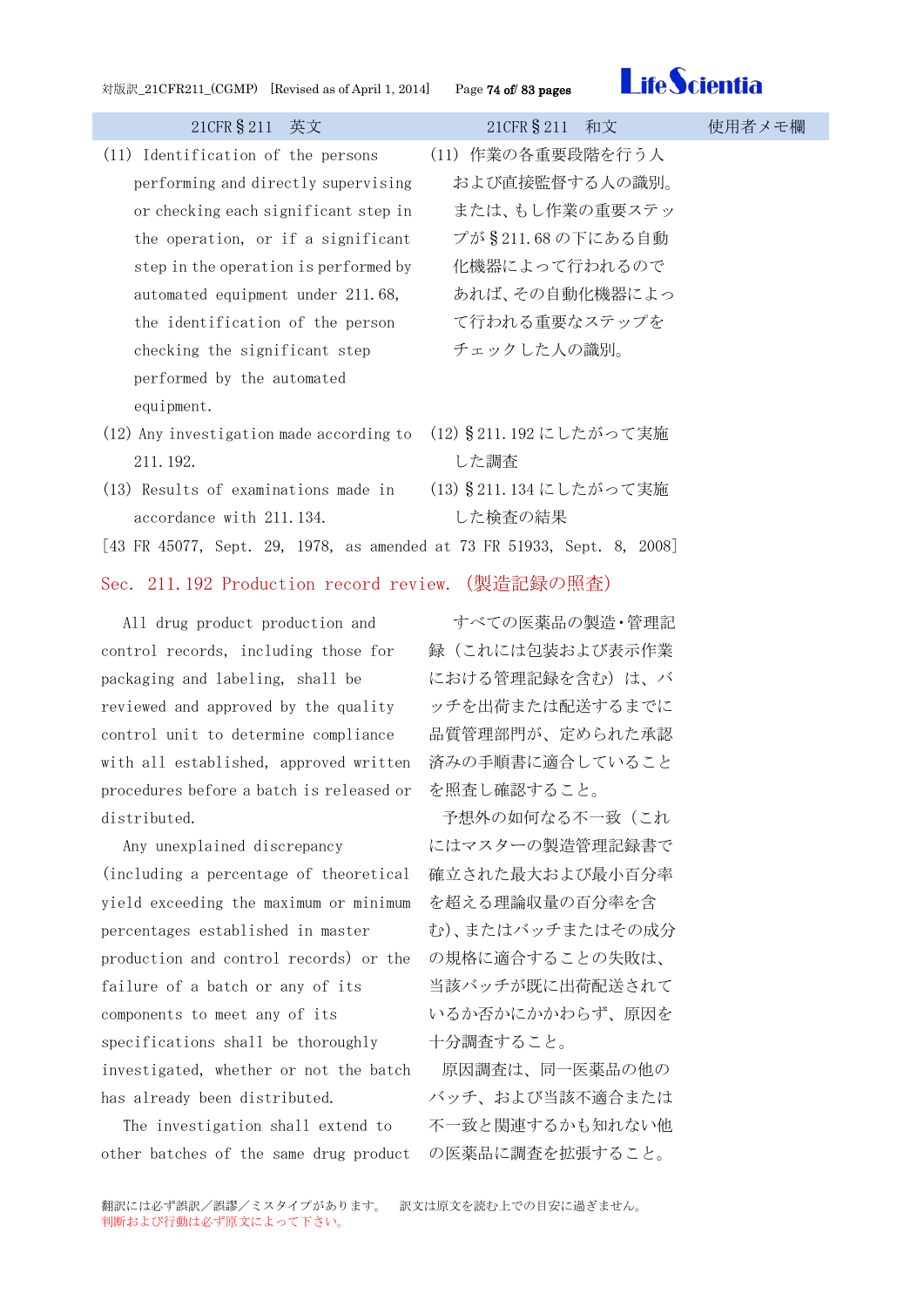

and other drug products that may have been associated with the specific failure or discrepancy. A written record すること。 of the investigation shall be made and shall include the conclusions and followup.

原因調査の記録文書を作成し、こ れに結論とフォローアップを記載

# Sec. 211.194 Laboratory records.(試験室の記録)

- (a) Laboratory records shall include complete data derived from all tests necessary to assure compliance with established specifications and standards, including examinations and assays, as follows:
- (1) A description of the sample received for testing with identification of source (that is, location from where sample was obtained), quantity, lot number or other distinctive code, date sample was taken, and date sample was received for testing.
- (2) A statement of each method used in the testing of the sample. The statement shall indicate the location of data that establish that the methods used in the testing of the sample meet proper standards of accuracy and reliability as applied to the product tested. (If the method employed is in the current revision of the United States Pharmacopeia, National Formulary, AOAC INTERNATIONAL, Book of Methods,  $\frac{1}{1}$  or in other recognized standard references, or is detailed in an approved new drug application and the referenced method is not

# (a) ラボの記録の完全性確保

- ラボの記録は、検査および定量 を含め、確立された規格および 基準との一致を保証するために 必要な全ての試験から抜き出し た全データを含めること。例え ば、以下のようなものがある: (1) 試験用に受け取ったサンプル
- の識別。これには入手場所(す なわち、サンプルを得た場所)、 量、ロット番号あるいは他の識 別コード、サンプル採取日、試 験のためにサンプルを受領した 日付などがある。
- (2) サンプルの試験で使用した各 方法についての説明。この説明 では、サンプルの試験に使用す る方法が、当該製品にふさわし い正確性と信頼性の適正な基準 に合致していることを確立して いるデータの所在を示すこと。

(もし、使用する方法が United States Pharmacopeia, National Formulary, AOAC INTERNATIONAL, Book of Methods <sup>1</sup>あるいは他の 承認された標準参照基準である ならば、または、承認された新 薬承認申請書およびそこに参照 された変更されていない方法の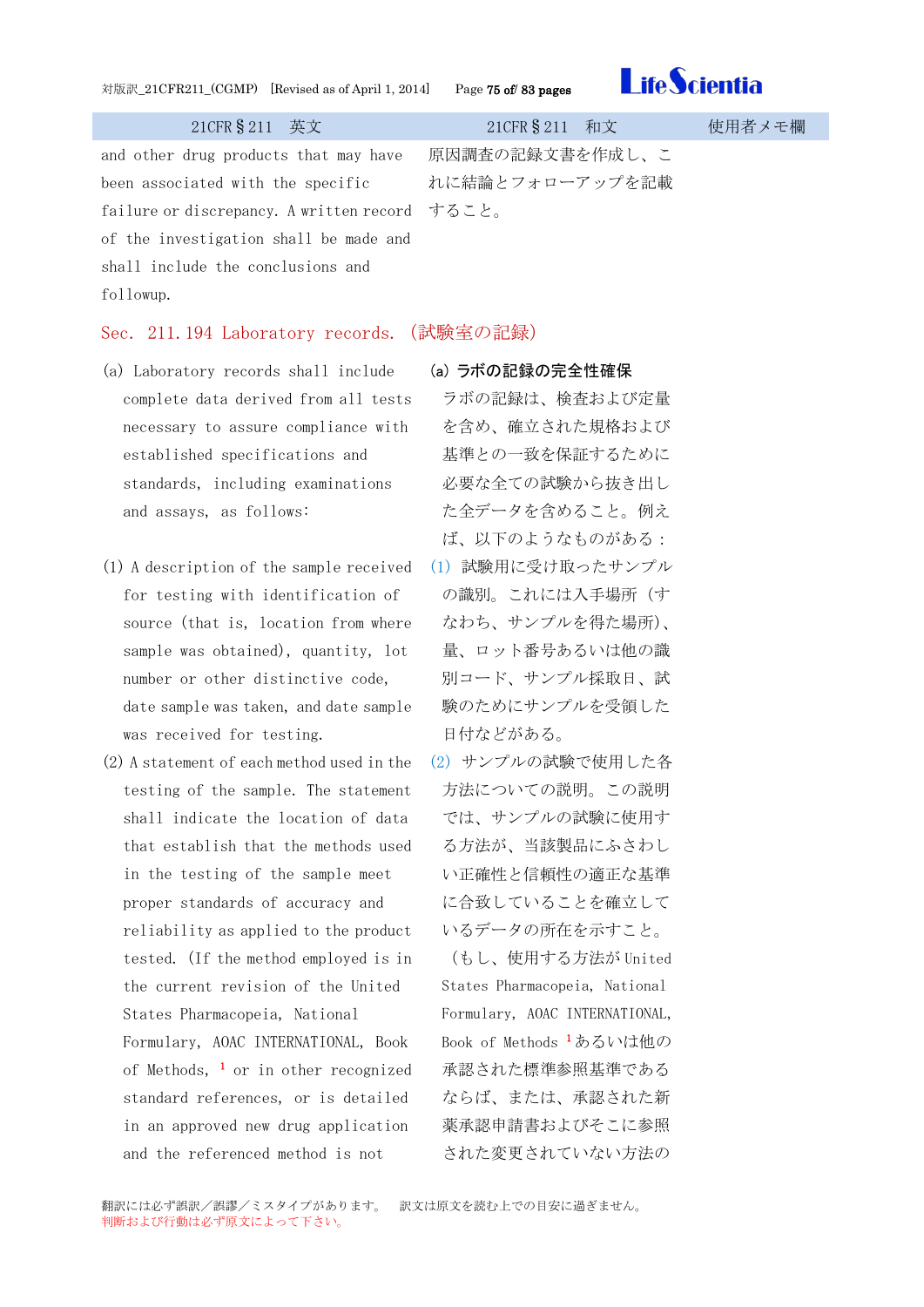

| 刈版訳_ZIUFRZII_(UGNIP) [Revised as of April 1, 2014] Page 76 of 85 pages       | <b>LIIU JULIUL</b>                    |
|------------------------------------------------------------------------------|---------------------------------------|
| 21CFR § 211<br>英文                                                            | 21CFR § 211<br>和文<br>使用者メモ欄           |
| modified, a statement indicating the<br>method and reference will suffice).  | 場合、その方法と参照文献を示<br>す記述で十分である)。使用した     |
| The suitability of all testing                                               | 試験法すべての適切性は、実使                        |
| methods used shall be verified under<br>actual conditions of use.            | 用条件で検証すること。                           |
|                                                                              | 1:コピーは、次の所から入手可                       |
| 1: Copies may be obtained from: AOAC                                         | 能である。AOAC INTERNATIONAL,              |
| INTERNATIONAL, 481 North Frederick                                           | 481 North Frederick Ave.,             |
| Ave., suite 500, Gaithersburg, MD<br>20877.                                  | suite 500, Gaithersburg, MD<br>20877. |
| (3) A statement of the weight or measure                                     | (3)該当する場合には、試験ごとに                     |
| of sample used for each test, where<br>appropriate.                          | 使用したサンプルの重量また<br>は容量の記述               |
| (4) A complete record of all data secured                                    | (4)各試験の途上で取得される全                      |
| in the course of each test, including                                        | てのデータの完全な記録。これ                        |
| all graphs, charts, and spectra from<br>laboratory instrumentation, properly | には、特定の原料成分、医薬品<br>容器、施栓具、工程中間製品ま      |
| identified to show the specific                                              | たは製品、および試験を行うロ                        |
| component, drug product container,                                           | ットであることを証明するため                        |
| closure, in-process material, or drug                                        | に、適切に識別されたラボの機                        |
| product, and lot tested.                                                     | 器からの全てのグラフ、チャー                        |
|                                                                              | トおよびスペクトを含む。                          |
| (5) A record of all calculations                                             | (5)当該試験に関連して行った全                      |
| performed in connection with the                                             | ての計算の記録。これには、測                        |
| test, including units of measure,                                            | 定単位、換算係数、および等値                        |
| conversion factors, and equivalency<br>factors.                              | 換算係数などが含まれる                           |
| (6) A statement of the results of tests                                      | (6)試験結果の記述、および同一                      |
| and how the results compare with                                             | 性、力価、品質、および原料、                        |
| established standards of identity,                                           | 医薬品容器、施栓系、工程中間                        |
| strength, quality, and purity for the                                        | 製品あるいは試験した医薬品の                        |
| component, drug product container,                                           | 純度に関して、確立された基準                        |
| closure, in-process material, or drug                                        | とどの様に比較した結果である                        |
| product tested.                                                              | かの記述                                  |
| (7) The initials or signature of the                                         | (7)それぞれの試験を実施した者                      |

person who performs each test and the date(s) the tests were performed.

翻訳には必ず誤訳/誤謬/ミスタイプがあります。 訳文は原文を読む上での目安に過ぎません。

びに試験を実施した期日

のイニシャルまたは署名、なら

判断および行動は必ず原文によって下さい。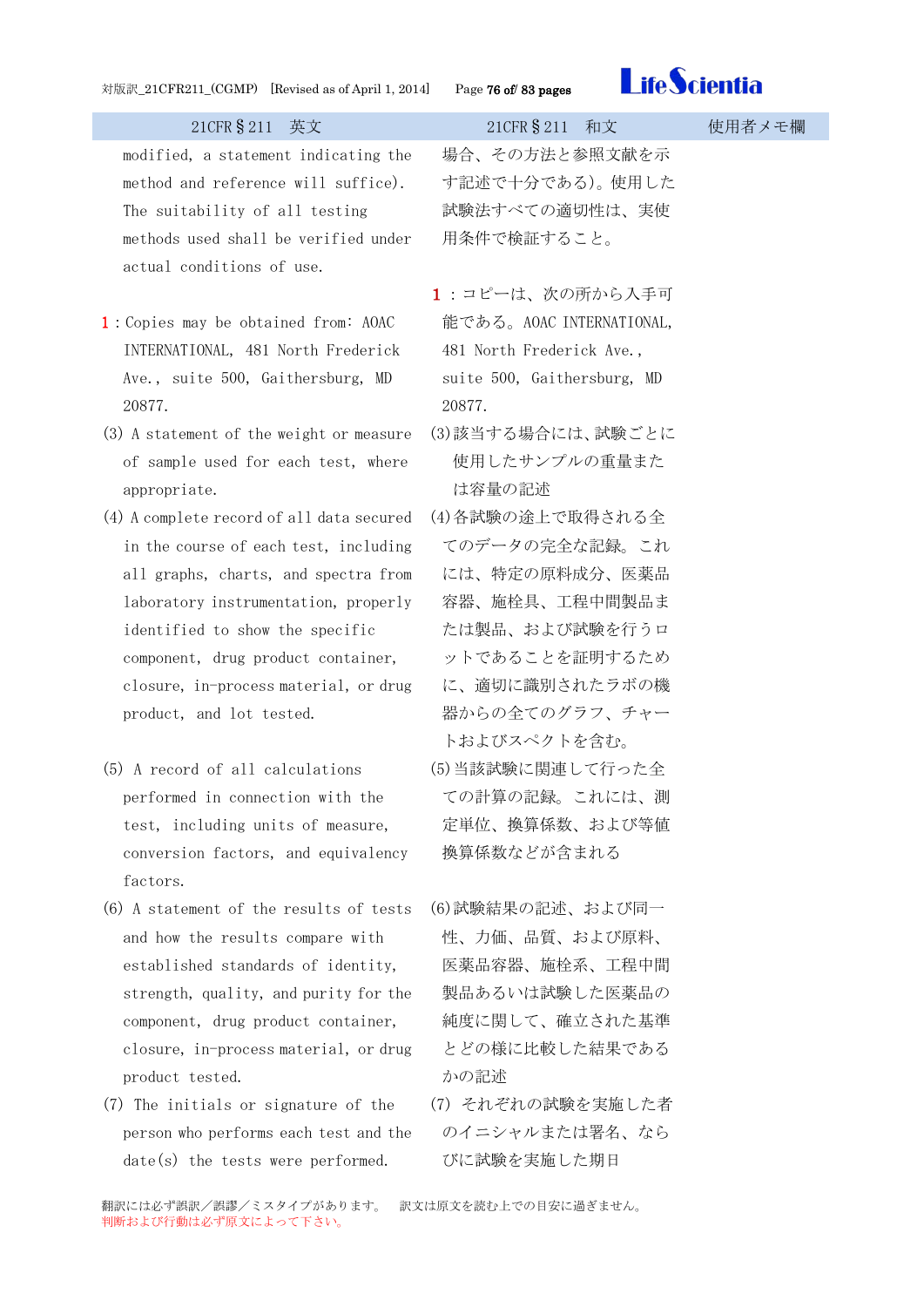

- (8) The initials or signature of a second person showing that the original records have been reviewed for accuracy, completeness, and compliance with established standards.
- (b) Complete records shall be maintained of any modification of an established method employed in testing. Such records shall include the reason for the modification and data to verify that the modification produced results that are at least as accurate and reliable for the material being tested as the established method.
- (c) Complete records shall be maintained of any testing and standardization of laboratory reference standards, reagents, and standard solutions.
- (d) Complete records shall be maintained (d)ラボの機器の定期的校正 of the periodic calibration of laboratory instruments, apparatus, gauges, and recording devices required by 211.160 $(b)(4)$ .
- (e) Complete records shall be maintained (e) 安定性試験の記録の保持 of all stability testing performed in accordance with 211.166

(8)オリジナルの記録が、正確性、 完全性および設定された基準へ の適合性に関してレビューがさ れたことを示す第二者のイニシ ャルまたは署名

(b) 修正した試験方法で行った場合 の完全な関連記録の保管

試験に使用する確立された方法 の如何なる修正も、その完全な 記録を保持すること。そのよう な記録は、そのような変更を行 った理由と、その変更した方法 で試験したならば、確立された 方法で試験し得られるのと同じ ような正確性と信頼性を持つと いう結果が得られるというデー タを含むこと。

- (c)基準品や試薬等の記録の保管 試験室の参考標準品、試薬およ び標準液の試験および標定の完 全な記録を保管管理すること
- §211.160(b)(4)で要求されて いるラボの機器、装置、ゲージ、 記録装置の定期的校正に関して の、完全な記録を保持すること
- §211.166 にしたがって実施し た安定性試験の、すべての完全 な記録を保管管理すること

[43 FR 45077, Sept. 29, 1978, as amended at 55 FR 11577, Mar. 29, 1990; 65 FR 18889, Apr. 10, 2000; 70 FR 40880, July 15, 2005; 70 FR 67651, Nov. 8, 2005]

# Sec. 211.196 Distribution records.(出荷配送記録)

Distribution records shall contain the 出荷配送記録(distribution records) name and strength of the product and

は、製品の名称と力価および剤形、

翻訳には必ず誤訳/誤謬/ミスタイプがあります。 訳文は原文を読む上での目安に過ぎません。 判断および行動は必ず原文によって下さい。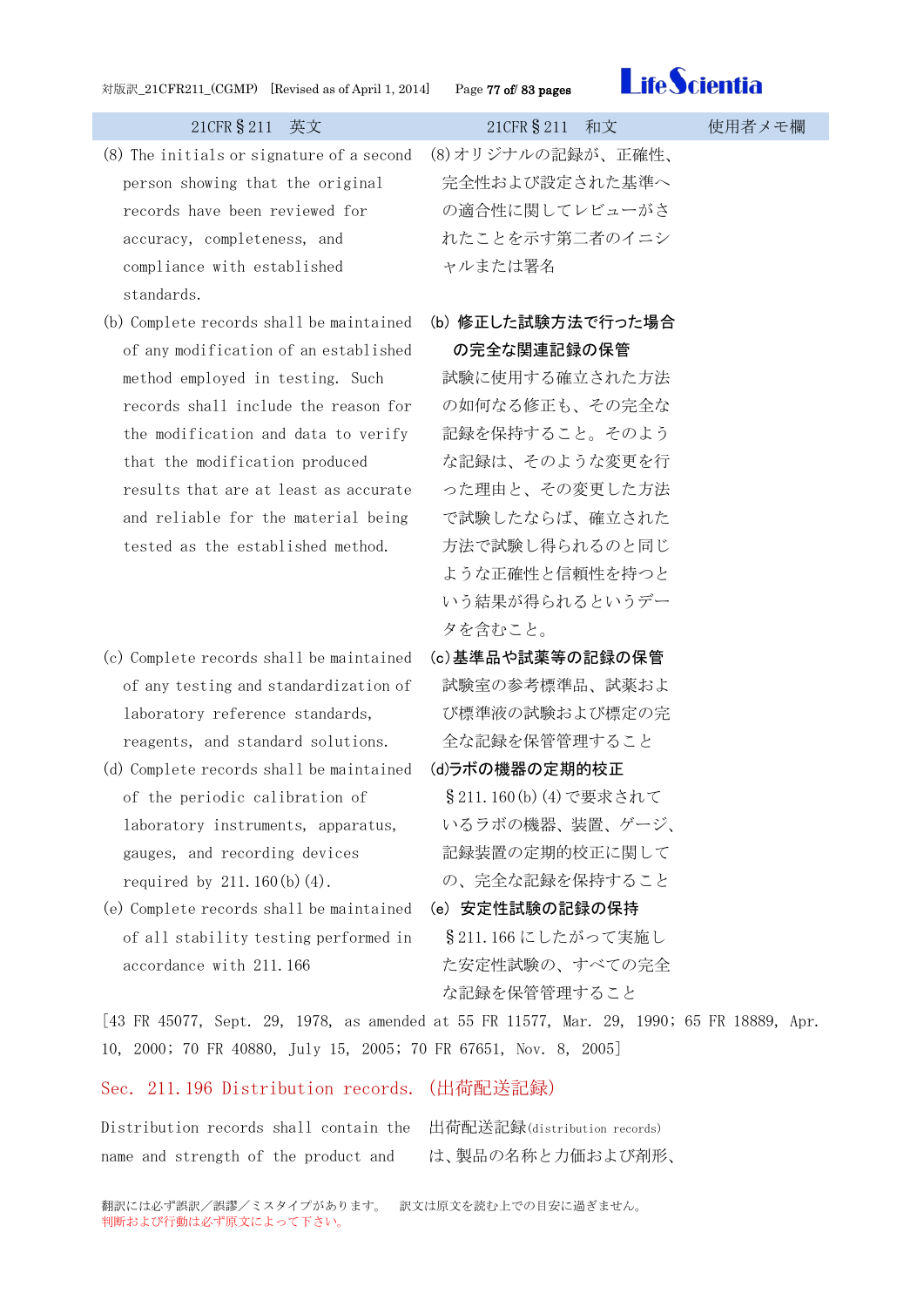

description of the dosage form, name and および剤型、荷受人 (consignee)の address of the consignee, date and quantity shipped, and lot or control number of the drug product. For compressed medical gas products, distribution records are not required to たは管理番号を配送記録に記載す contain lot or control numbers. [49 FR 9865, Mar. 16, 1984]

# 名称と所在地、出荷した期日と量、 ならびに当該医薬品のロット番号 または管理番号を記載すること。 医療用高圧ガスは、ロット番号ま る必要はない。

# Sec. 211.198 Complaint files. (苦情処理記録)

- (a) Written procedures describing the handling of all written and oral complaints regarding a drug product shall be established and followed. Such procedures shall include provisions for review by the quality control unit, of any complaint involving the possible failure of a drug product to meet any of its specifications and, for such drug products, a determination as to the need for an investigation in accordance with 211.192. Such procedures shall include provisions for review to determine whether the complaint represents a serious and unexpected adverse drug experience which is required to be reported to the Food and Drug Administration in accordance with 310.305 and 514.80 of this chapter.
- (b) A written record of each complaint shall be maintained in a file designated for drug product complaints. The file regarding such drug product complaints shall be maintained at the establishment where

(a) 苦情処理取扱い文書の制定 医薬品に関する書面および口頭 でのすべての苦情の取り扱いを 記載した手順書を作成し、これ を遵守すること。そのような手 順書は、製品がその何らかの規 格に適合しない苦情に関して は、品質管理部門 (QCU) がレビ ューをする条項を含めること。 そのような医薬品に関しては、 §211.192 に従った調査が必要 であるとの条項を含めること。 そのような手順には、当該苦情 内容を照査して、苦情内容が本 章の§310.305 および 514.80 に 従って FDA へ報告すべき重篤か つ薬物による予想外の有害な経 験を代表しているかどうかを判 断する規定を含めること。

# (b) 苦情の係る文書の保管

各苦情の記録文書は、医薬品 の苦情用に指定されたファイル に保存すること。そのような医 薬品の苦情に関するフィアル は、その医薬品が製造され、加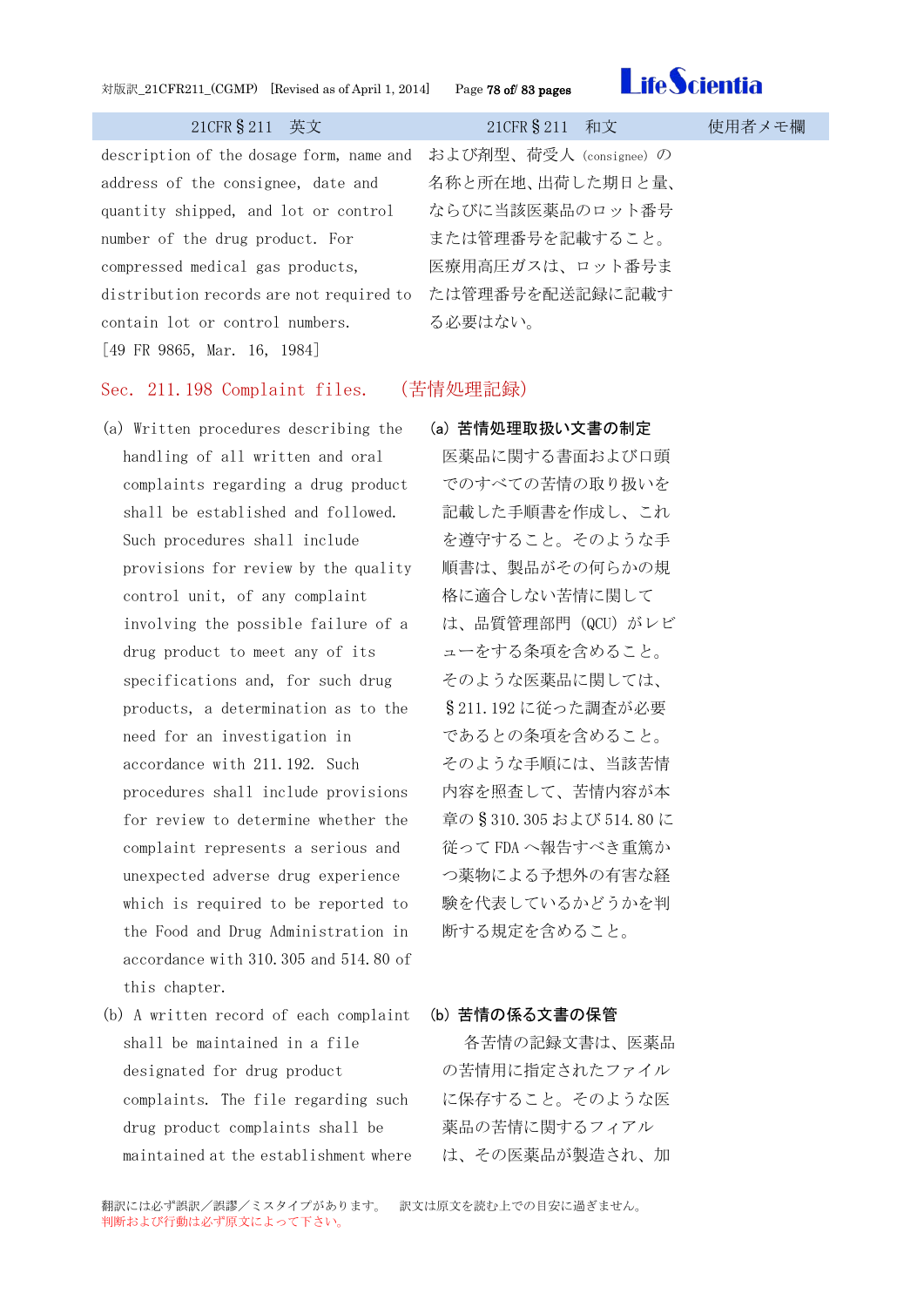

the drug product involved was manufactured, processed, or packed, or such file may be maintained at another facility if the written records in such files are readily available for inspection at that other facility.

Written records involving a drug product shall be maintained until at least 1 year after the expiration date of the drug product, or 1 year after the date that the complaint was received, whichever is longer. In the case of certain OTC drug products lacking expiration dating because they meet the criteria for exemption under 211.137, such written records shall be maintained for 3 years after distribution of the drug product.

- (1) The written record shall include the following information, where known: the name and strength of the drug product, lot number, name of complainant, nature of complaint, and reply to complainant.
- (2) Where an investigation under 211.192 is conducted, the written record shall include the findings of the investigation and followup. The record or copy of the record of the investigation shall be maintained at the establishment where the investigation occurred in accordance with 211.180(c).
- (3) Where an investigation under 211.192 is not conducted, the written record shall include the reason that an

工され、または包装された施設 に保存すること。もし、そのフ ァイルの記録文書が、査察時に 容易に利用可能であれば、他の 施設に保存することが出来る。

医薬品に関する記録文書は、 その医薬品の使用期限後少なく ても1年間か、または苦情を受 理した日から1年間の、いずれ か長い期間、保存すること。§ 211.137 の免除基準を満たすた めに、使用期限のないある種の OTC 医薬品の場合は、その医薬品 の出荷配送後3年間、保存する こと。

- (1)記録書は、判明している場合に は、以下の情報を記載するこ と:医薬品の名称と力価、ロッ ト番号、苦情提出者の氏名、苦 情の性質、および苦情への回答
- (2) §211.192 による調査を実施 する場合、記録書には、調査で の知見と追跡調査結果を記載す ること。調査記録またはそのコ ピーは、§211.180(c)にした がって実施した施設で保管管理 すること。
- (3)§211.192 による調査を実施し ない場合、記録書には調査が不 必要であることが分かったこと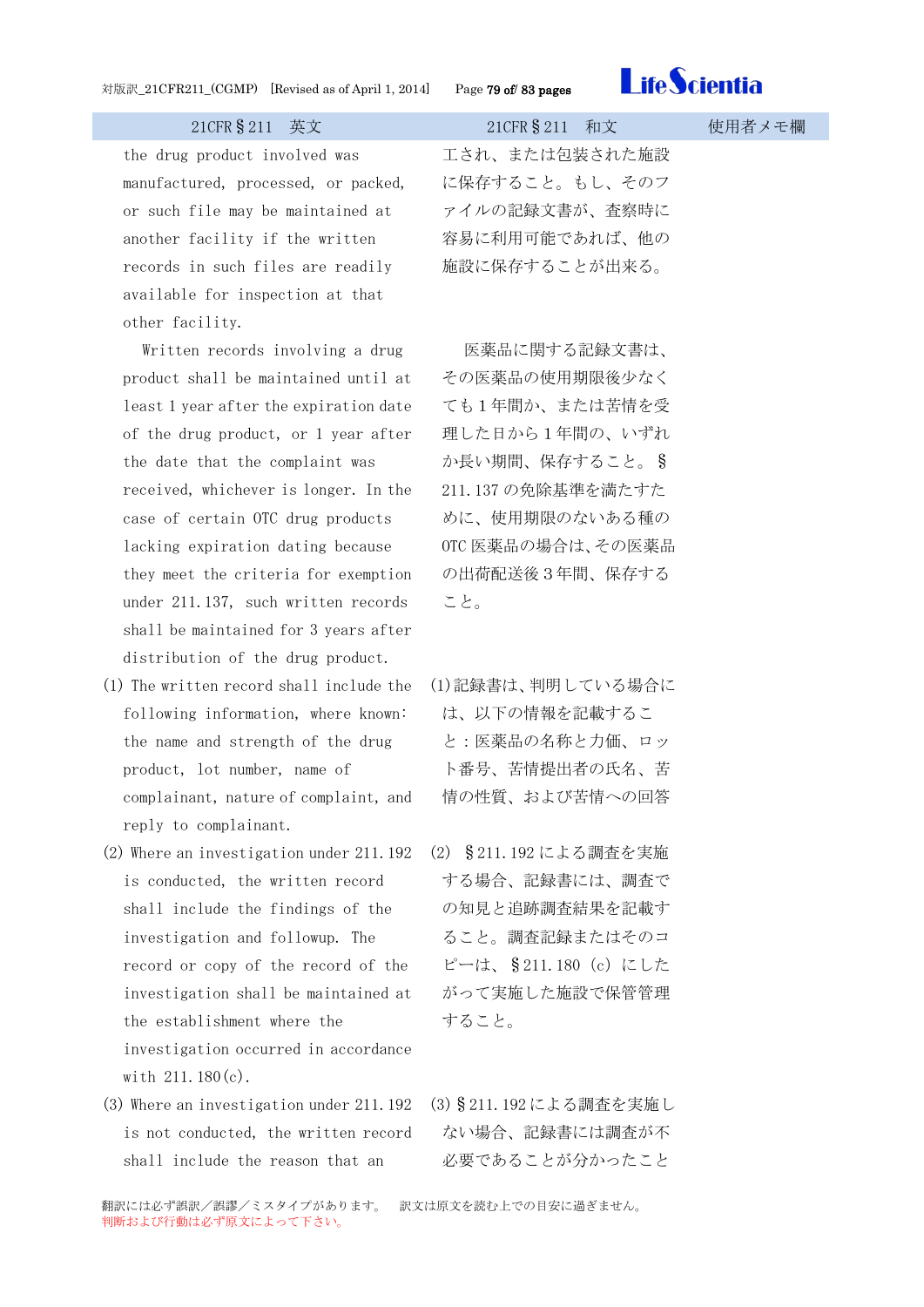

| 21CFR § 211 英文                    | 21CFR § 211 和文 | 使用者メモ欄 |
|-----------------------------------|----------------|--------|
| investigation was found not to be | の理由、ならびに、かかる判断 |        |
| necessary and the name of the     | を行った責任者の氏名を記載を |        |
| responsible person making such a  | 含むこと。          |        |
| determination.                    |                |        |

[43 FR 45077, Sept. 29, 1978, as amended at 51 FR 24479, July 3, 1986; 68 FR 15364, Mar. 31, 2003]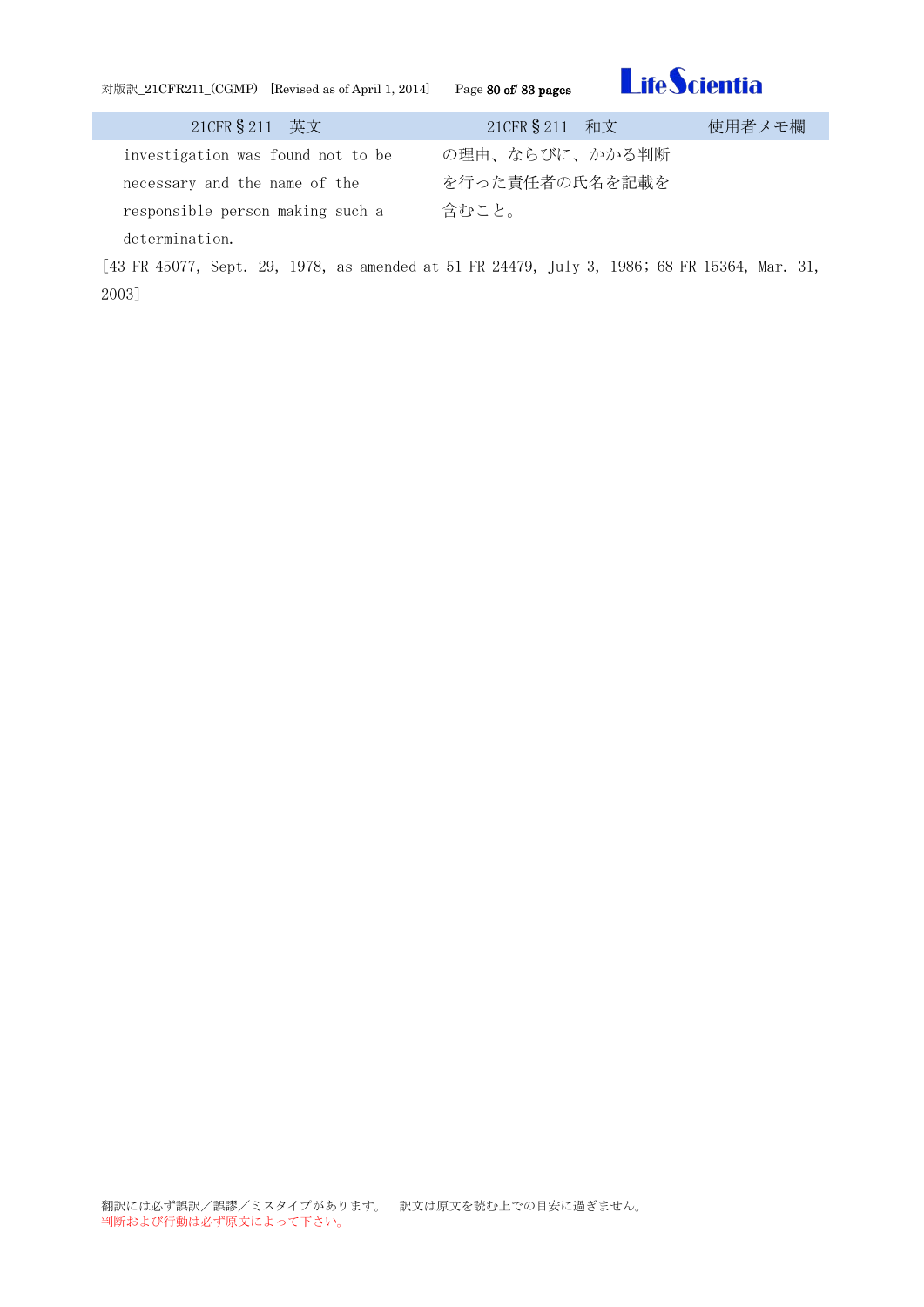

# Subpart K--Returned and Salvaged Drug Products

| 21CFR § 211<br>英文                         | 21CFR § 211<br>和文             | 使用者メモ欄 |
|-------------------------------------------|-------------------------------|--------|
| Sec. 211.204 Returned drug products.      | (返品および救済医薬品)                  |        |
| Returned drug products shall be           | 返品された医薬品は、識別表示を               |        |
| identified as such and held. If the       | 行い、保管すること。もし、当該               |        |
| conditions under which returned drug      | 返品される医薬品が、それが戻さ               |        |
| products have been held, stored, or       | れる前に、あるいは戻される途上               |        |
| shipped before or during their return, or | に、取り扱われ、保管され、ある               |        |
| if the condition of the drug product, its | いは輸送された時の状態が、ある               |        |
| container, carton, or labeling, as a      | いは保管や輸送の結果として、そ               |        |
| result of storage or shipping, casts      | の医薬品、医薬品の容器、カート               |        |
| doubt on the safety, identity, strength,  | ン(紙箱)あるいは表示 (labeling)        |        |
| quality or purity of the drug product,    | の状態が、当該医薬品の安全性、               |        |
| the returned drug product shall be        | 同一性 (identity)、力価 (strength)、 |        |
| destroyed unless examination, testing,    | 品質 (quality) あるいは純度 (purity)  |        |
| or other investigations prove the drug    | に疑いを投げかけるものであった               |        |
| product meets appropriate standards of    | ならば、当該医薬品は、検査、試               |        |
| safety, identity, strength, quality, or   | 験、あるいは他の調査が、安全性、              |        |
| purity.                                   | 同一性、力価、品質、または純度               |        |
|                                           | について、適切な基準に合致して               |        |
| A drug product may be reprocessed         | いることが立証されない限り、そ               |        |
| provided the subsequent drug product      | の当該医薬品を廃棄すること。                |        |
| meets appropriate standards,              |                               |        |
| specifications, and characteristics.      | 再加工した医薬品が適切な基準、               |        |
| Records of returned drug products shall   | 規格および特性に適合しているこ               |        |
| be maintained and shall include the name  | とを前提として、医薬品を再加工               |        |
| and label potency of the drug product     | して差し支えない。返品された医               |        |
| dosage form, lot number (or control       | 薬品の記録を保管管理し、その記               |        |
| number or batch number), reason for the   | 録には次の事項を記載すること。;              |        |
| return, quantity returned, date of        | ・医薬品の名称と表示力価                  |        |
| disposition, and ultimate disposition of  | ・剤形                           |        |
| the returned drug product. If the reason  | •ロット番号(または管理番号も               |        |
| for a drug product being returned         | しくはバッチ番号)                     |        |
| implicates associated batches, an         | ・返却理由                         |        |
| appropriate investigation shall be        | ・返却された量                       |        |
| conducted in accordance with the          | ・処分の日付                        |        |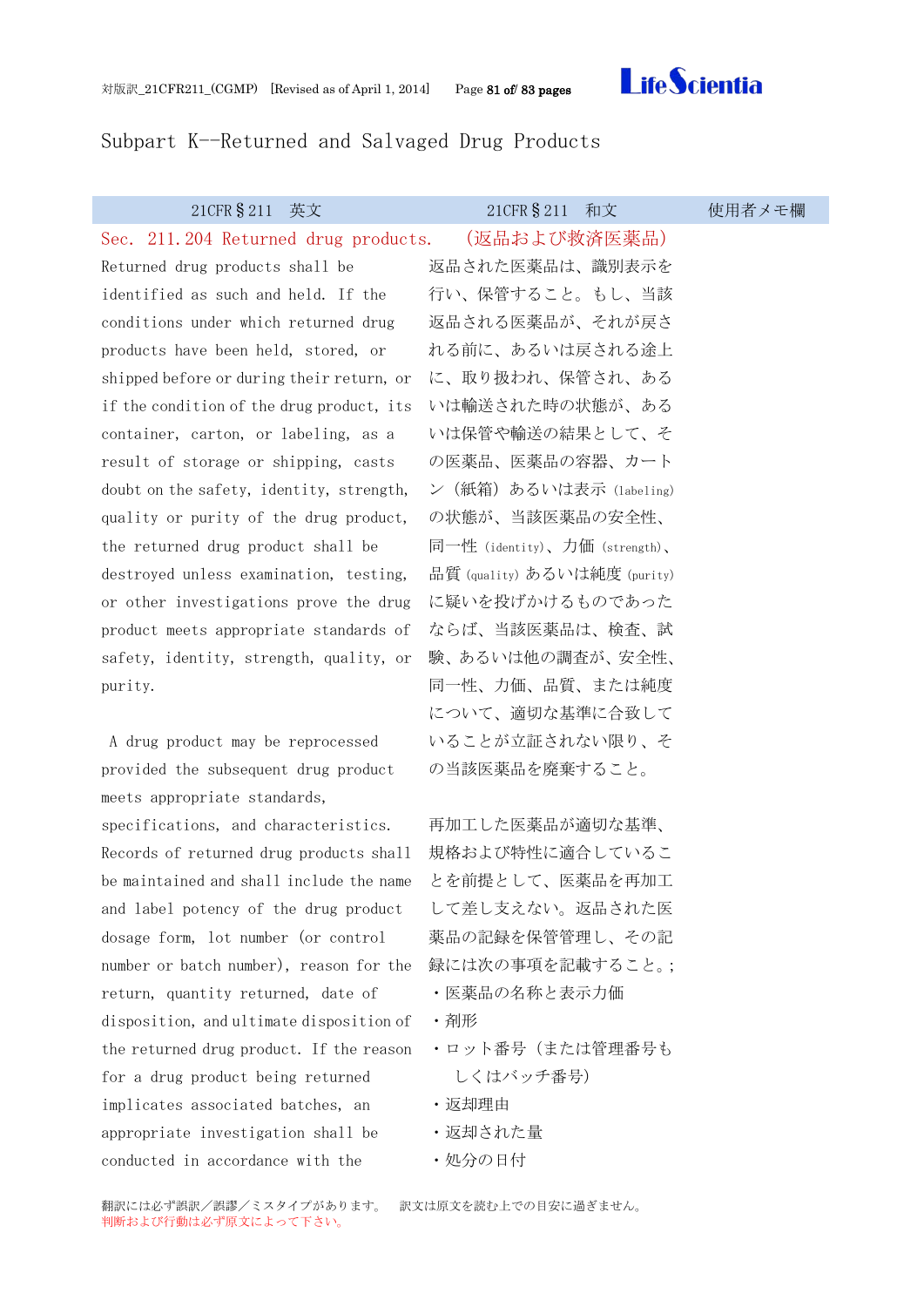### 対版訳\_21CFR211\_(CGMP) [Revised as of April 1, 2014] Page 82 of/ 83 pages



| 21CFR § 211 英文                          | 21CFR § 211 和文      | 使用者メモ欄 |
|-----------------------------------------|---------------------|--------|
| requirements of 211.192. Procedures for | ・返却された医薬品の最終処分内     |        |
| the holding, testing, and reprocessing  | 容                   |        |
| of returned drug products shall be in   | 返却された医薬品の理由から、他     |        |
| writing and shall be followed.          | のバッチにも関係することが分か     |        |
|                                         | れば、§211.192 の要件にしたが |        |
|                                         | って調査を実施すること。返却さ     |        |
|                                         | れた医薬品の保管、試験、および     |        |
|                                         | 再加工は文書とし、これに従うこ     |        |
|                                         | と。                  |        |
|                                         |                     |        |

# Sec. 211.208 Drug product salvaging.(医薬品の救済)

Drug products that have been subjected to 医薬品が、極端な温度、湿度、煙、 improper storage conditions including extremes in temperature, humidity, smoke, fumes, pressure, age, or radiation due to natural disasters, fires, accidents, or equipment failures shall not be salvaged and returned to the marketplace. Whenever there is a question whether drug products have been は、 subjected to such conditions, salvaging operations may be conducted only if there is (a) evidence from laboratory tests and assays (including animal feeding studies where applicable) that the drug products meet all applicable standards of identity, strength, quality, and purity and (b) evidence from inspection of the premises that the drug products and their associated packaging were not subjected to improper storage conditions as a result of the disaster or accident. Organoleptic examinations shall be acceptable only as supplemental evidence that the drug products meet appropriate としてのみ許容されること。この standards of identity, strength, quality, and purity. Records including ついては、その名称、ロット番号、

煙霧、圧力、期間もしくは自然災 害による放射線、火災、事故、ま たは設備の不備など不適切な保管 条件におかれた場合には、それを 救済し、市場に返却してはならな い。医薬品がそのような条件に置 かれたに疑問がもたれる場合に

- (a)(該当する場合には動物給餌試 験を含む)その医薬品が同定、 力価、品質および純度の適用可 能な全ての基準を満たす、とい う試験室の試験および分析
- (b)医薬品とそれに関連する包装 が、災害または事故の結果、不 適切な保管条件にさらされなか ったという、施設の査察からの 証拠がある場合のみ、行ってよ い。

官能検査は、当該医薬品が真正性、 力価、品質、および純度の適切な 基準に適合している補助的な証拠 セクションの対象となる医薬品に